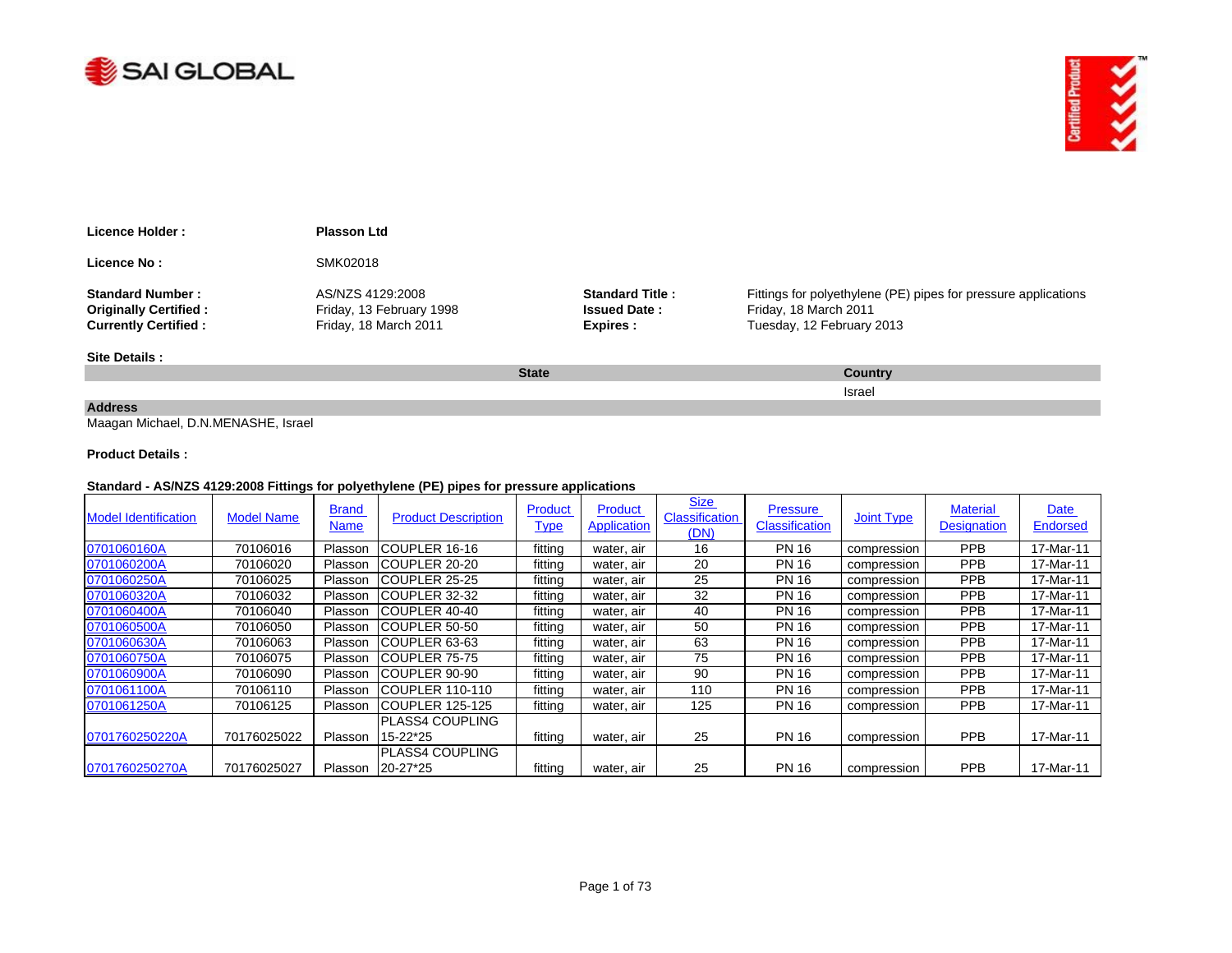



| <b>Model Identification</b> | <b>Model Name</b> | <b>Brand</b><br><b>Name</b> | <b>Product Description</b>      | Product<br><b>Type</b> | Product<br><b>Application</b> | <b>Size</b><br>Classification<br>(DN) | <b>Pressure</b><br><b>Classification</b> | <b>Joint Type</b> | <b>Material</b><br><b>Designation</b> | <b>Date</b><br>Endorsed |
|-----------------------------|-------------------|-----------------------------|---------------------------------|------------------------|-------------------------------|---------------------------------------|------------------------------------------|-------------------|---------------------------------------|-------------------------|
| 0701760250350A              | 70176025035       | Plasson                     | PLASS4 COUPLING<br>27-35*25     | fitting                | water, air                    | 25                                    | <b>PN 16</b>                             | compression       | <b>PPB</b>                            | 17-Mar-11               |
|                             |                   |                             | PLASS4 COUPLING                 |                        |                               |                                       |                                          |                   |                                       |                         |
| 0701760320270A              | 70176032027       | Plasson                     | 20-27*32                        | fitting                | water, air                    | 32                                    | <b>PN 16</b>                             | compression       | PPB                                   | 17-Mar-11               |
|                             |                   |                             | <b>PLASS4 COUPLING</b>          |                        |                               |                                       |                                          |                   |                                       |                         |
| 0701760320350A              | 70176032035       | Plasson                     | 27-35*32                        | fitting                | water, air                    | 32                                    | <b>PN 16</b>                             | compression       | PPB                                   | 17-Mar-11               |
|                             |                   |                             | <b>PLASS4 COUPLING</b>          |                        |                               |                                       |                                          |                   | PPB                                   |                         |
| 0701760500500A              | 70176050050       | Plasson                     | 35-50*50                        | fitting                | water, air                    | 50                                    | <b>PN 10</b>                             | compression       |                                       | 17-Mar-11               |
|                             |                   |                             | PE TO PB                        |                        |                               |                                       |                                          |                   |                                       |                         |
| 0701B6025022                | 0701B6025022      | Plasson                     | CONNECTOR 25-22.1               | fitting                | water, air                    | 25                                    | <b>PN 16</b>                             | compression       | PPB                                   | 17-Mar-11               |
|                             |                   |                             | POLY-COPPER                     |                        |                               |                                       |                                          |                   |                                       |                         |
|                             |                   |                             | <b>CONNECTOR 20-15</b>          |                        |                               |                                       |                                          |                   |                                       |                         |
| 0701C6020005                | 0701C6020005      | Plasson                     | (1/2")                          | fitting                | water, air                    | 20                                    | <b>PN 16</b>                             | compression       | PPB                                   | 17-Mar-11               |
|                             |                   |                             | POLY-COPPER                     |                        |                               |                                       |                                          |                   |                                       |                         |
|                             |                   |                             | CONNECTOR 25-20                 |                        |                               |                                       |                                          |                   |                                       |                         |
| 0701C6025007                | 0701C6025007      | Plasson                     | (3/4")                          | fitting                | water, air                    | 25                                    | <b>PN 16</b>                             | compression       | <b>PPB</b>                            | 17-Mar-11               |
|                             |                   |                             | MALE ADAPTOR 16-                |                        |                               |                                       |                                          |                   |                                       |                         |
| 0702060160050A              | 70206016005       | Plasson                     | 1/2"                            | fitting                | water, air                    | 16                                    | <b>PN 16</b>                             | compression       | PPB                                   | 17-Mar-11               |
|                             |                   |                             | <b>MALE ADAPTOR 16-</b>         |                        |                               |                                       |                                          |                   |                                       |                         |
| 0702060160070A              | 70206016007       | Plasson                     | 3/4"                            | fitting                | water, air                    | 16                                    | <b>PN 16</b>                             | compression       | PPB                                   | 17-Mar-11               |
|                             |                   |                             | <b>MALE ADAPTOR 20-</b>         |                        |                               |                                       |                                          |                   |                                       |                         |
| 0702060200050A              | 70206020005       | Plasson                     | 1/2"                            | fitting                | water, air                    | 20                                    | <b>PN 16</b>                             | compression       | PPB                                   | 17-Mar-11               |
|                             |                   |                             | <b>MALE ADAPTOR 20-</b>         |                        |                               |                                       |                                          |                   |                                       |                         |
| 0702060200070A              | 70206020007       | Plasson                     | 3/4"                            | fitting                | water, air                    | 20                                    | <b>PN 16</b>                             | compression       | PPB                                   | 17-Mar-11               |
|                             |                   |                             |                                 |                        |                               |                                       |                                          |                   |                                       |                         |
| 0702060200100A              | 70206020010       | Plasson                     | MALE ADAPTOR 20-1               | fitting                | water, air                    | 20                                    | <b>PN 16</b>                             | compression       | <b>PPB</b>                            | 17-Mar-11               |
|                             |                   |                             | <b>MALE ADAPTOR 25-</b>         |                        |                               |                                       |                                          |                   |                                       |                         |
| 0702060250050A              | 70206025005       | Plasson                     | 1/2"                            | fitting                | water, air                    | 25                                    | <b>PN 16</b>                             | compression       | PPB                                   | 17-Mar-11               |
|                             |                   |                             | <b>MALE ADAPTOR 25-</b><br>3/4" |                        |                               |                                       |                                          |                   | PPB                                   |                         |
| 0702060250070A              | 70206025007       | Plasson                     |                                 | fitting                | water, air                    | 25                                    | <b>PN 16</b>                             | compression       |                                       | 17-Mar-11               |
| 0702060250100A              | 70206025010       | Plasson                     | MALE ADAPTOR 25-1               | fitting                | water, air                    | 25                                    | <b>PN 16</b>                             | compression       | PPB                                   | 17-Mar-11               |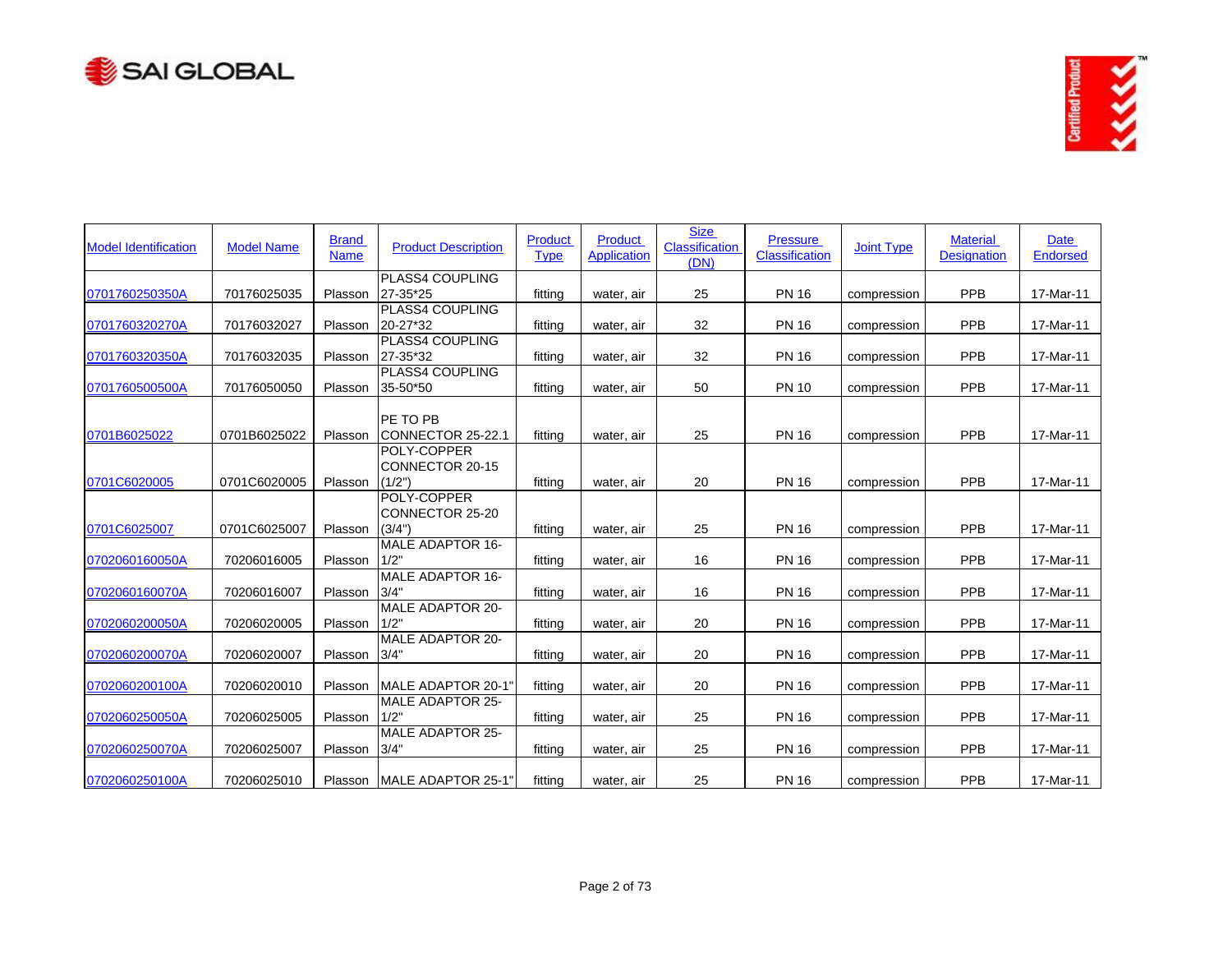



| <b>Model Identification</b> | <b>Model Name</b> | <b>Brand</b><br><b>Name</b> | <b>Product Description</b>        | Product<br><b>Type</b> | Product<br><b>Application</b> | <b>Size</b><br>Classification<br>(DN) | <b>Pressure</b><br>Classification | <b>Joint Type</b> | <b>Material</b><br><b>Designation</b> | Date<br><b>Endorsed</b> |
|-----------------------------|-------------------|-----------------------------|-----------------------------------|------------------------|-------------------------------|---------------------------------------|-----------------------------------|-------------------|---------------------------------------|-------------------------|
| 0702060320070A              | 70206032007       | Plasson                     | <b>MALE ADAPTOR 32-</b><br>3/4"   | fitting                | water, air                    | 32                                    | <b>PN 16</b>                      | compression       | <b>PPB</b>                            | 17-Mar-11               |
| 0702060320100A              | 70206032010       | Plasson                     | MALE ADAPTOR 32-1'                | fitting                | water, air                    | 32                                    | <b>PN 16</b>                      | compression       | <b>PPB</b>                            | 17-Mar-11               |
| 0702060320130A              | 70206032013       | Plasson                     | <b>MALE ADAPTOR 32-</b><br>1.1/4" | fitting                | water, air                    | 32                                    | <b>PN 16</b>                      | compression       | PPB                                   | 17-Mar-11               |
| 0702060320150A              | 70206032015       | Plasson                     | <b>MALE ADAPTOR 32-</b><br>1.1/2" | fitting                | water, air                    | 32                                    | <b>PN 16</b>                      | compression       | PPB                                   | 17-Mar-11               |
| 0702060400100A              | 70206040010       | Plasson                     | MALE ADAPTOR 40-1                 | fitting                | water, air                    | 40                                    | <b>PN 16</b>                      | compression       | <b>PPB</b>                            | 17-Mar-11               |
| 0702060400130A              | 70206040013       | Plasson                     | <b>MALE ADAPTOR 40-</b><br>1.1/4" | fitting                | water, air                    | 40                                    | <b>PN 16</b>                      | compression       | PPB                                   | 17-Mar-11               |
| 0702060400150A              | 70206040015       | Plasson                     | <b>MALE ADAPTOR 40-</b><br>1.1/2" | fitting                | water, air                    | 40                                    | <b>PN 16</b>                      | compression       | PPB                                   | 17-Mar-11               |
| 0702060400200A              | 70206040020       | Plasson                     | MALE ADAPTOR 40-2"                | fitting                | water, air                    | 40                                    | <b>PN 16</b>                      | compression       | <b>PPB</b>                            | 17-Mar-11               |
| 0702060500100A              | 70206050010       | Plasson                     | MALE ADAPTOR 50-1                 | fitting                | water, air                    | 50                                    | <b>PN 16</b>                      | compression       | <b>PPB</b>                            | 17-Mar-11               |
| 0702060500130A              | 70206050013       | Plasson                     | <b>MALE ADAPTOR 50-</b><br>1.1/4" | fitting                | water, air                    | 50                                    | <b>PN 16</b>                      | compression       | PPB                                   | 17-Mar-11               |
| 0702060500150A              | 70206050015       | Plasson                     | <b>MALE ADAPTOR 50-</b><br>1.1/2" | fitting                | water, air                    | 50                                    | <b>PN 16</b>                      | compression       | PPB                                   | 17-Mar-11               |
| 0702060500200A              | 70206050020       | Plasson                     | <b>MALE ADAPTOR 50-2"</b>         | fitting                | water, air                    | 50                                    | <b>PN 16</b>                      | compression       | PPB                                   | 17-Mar-11               |
| 0702060630130A              | 70206063013       | Plasson                     | MALE ADAPTOR 63-<br>1.1/4"        | fitting                | water, air                    | 63                                    | <b>PN 16</b>                      | compression       | PPB                                   | 17-Mar-11               |
| 0702060630150A              | 70206063015       | Plasson                     | MALE ADAPTOR 63-<br>1.1/2"        | fitting                | water, air                    | 63                                    | <b>PN 16</b>                      | compression       | PPB                                   | 17-Mar-11               |
| 0702060630200A              | 70206063020       | Plasson                     | MALE ADAPTOR 63-2"                | fitting                | water, air                    | 63                                    | <b>PN 16</b>                      | compression       | <b>PPB</b>                            | 17-Mar-11               |
| 0702060630250A              | 70206063025       | Plasson                     | MALE ADAPTOR 63-<br>2.1/2"        | fitting                | water, air                    | 63                                    | <b>PN 16</b>                      | compression       | PPB                                   | 17-Mar-11               |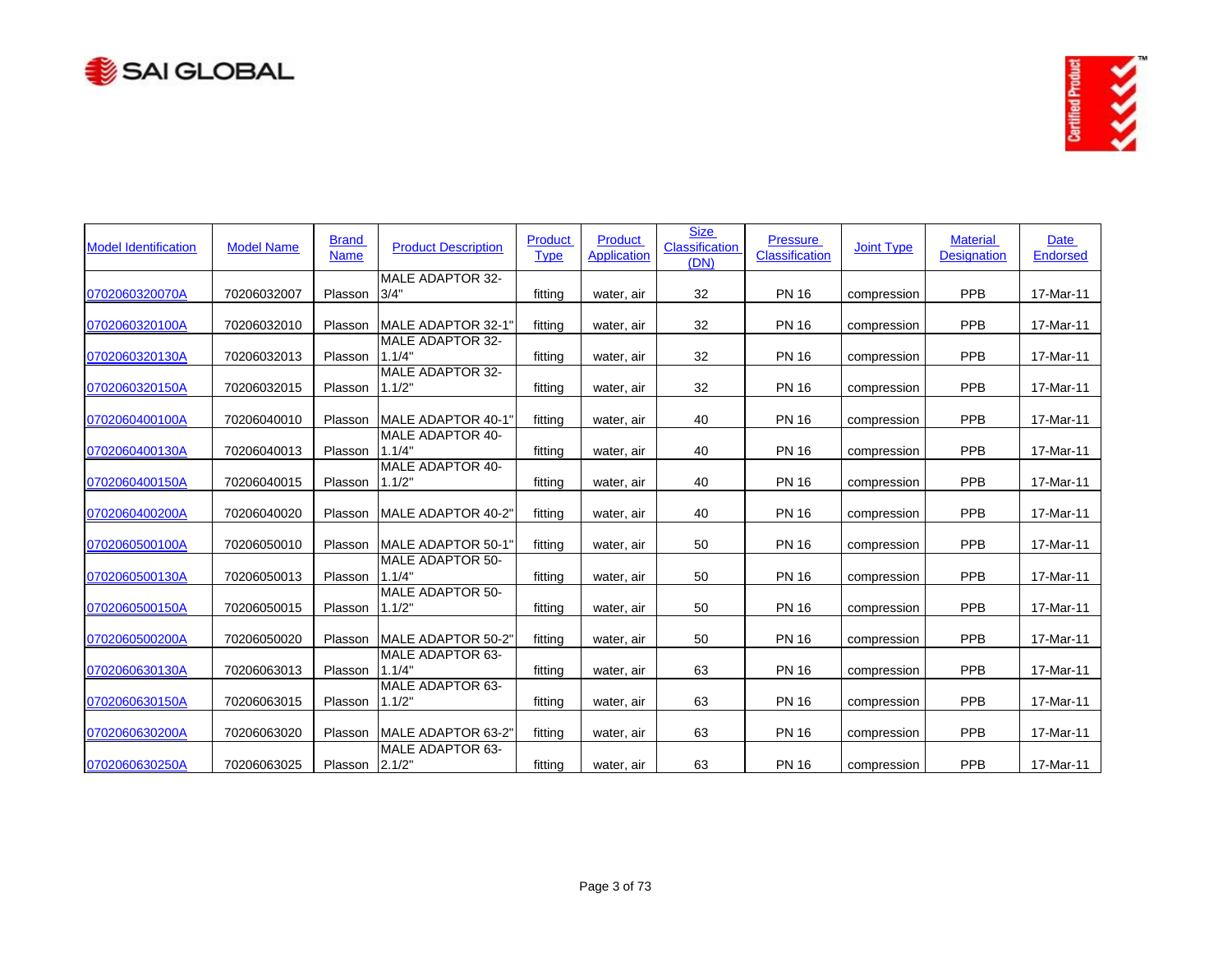



| <b>Model Identification</b> | <b>Model Name</b> | <b>Brand</b><br><b>Name</b> | <b>Product Description</b>        | Product<br><b>Type</b> | Product<br><b>Application</b> | <b>Size</b><br>Classification<br>(DN) | <b>Pressure</b><br>Classification | <b>Joint Type</b> | <b>Material</b><br><b>Designation</b> | Date<br><b>Endorsed</b> |
|-----------------------------|-------------------|-----------------------------|-----------------------------------|------------------------|-------------------------------|---------------------------------------|-----------------------------------|-------------------|---------------------------------------|-------------------------|
| 0702060750200A              | 70206075020       | Plasson                     | MALE ADAPTOR 75-2"                | fitting                | water, air                    | 75                                    | <b>PN 16</b>                      | compression       | <b>PPB</b>                            | 17-Mar-11               |
| 0702060750250A              | 70206075025       | Plasson                     | <b>MALE ADAPTOR 75-</b><br>2.1/2" | fitting                | water, air                    | 75                                    | <b>PN 16</b>                      | compression       | PPB                                   | 17-Mar-11               |
| 0702060750300A              | 70206075030       | Plasson                     | <b>MALE ADAPTOR 75-3"</b>         | fitting                | water, air                    | 75                                    | <b>PN 16</b>                      | compression       | PPB                                   | 17-Mar-11               |
| 0702060900200A              | 70206090020       | Plasson                     | MALE ADAPTOR 90-2"                | fitting                | water, air                    | 90                                    | <b>PN 16</b>                      | compression       | <b>PPB</b>                            | 17-Mar-11               |
| 0702060900250A              | 70206090025       | Plasson                     | <b>MALE ADAPTOR 90-</b><br>2.1/2" | fitting                | water, air                    | 90                                    | <b>PN 16</b>                      | compression       | PPB                                   | 17-Mar-11               |
| 0702060900300A              | 70206090030       | Plasson                     | MALE ADAPTOR 90-3"                | fitting                | water, air                    | 90                                    | <b>PN 16</b>                      | compression       | PPB                                   | 17-Mar-11               |
| 0702060900400A              | 70206090040       | Plasson                     | MALE ADAPTOR 90-4                 | fitting                | water, air                    | 90                                    | <b>PN 16</b>                      | compression       | <b>PPB</b>                            | 17-Mar-11               |
| 0702061100200A              | 70206110020       | Plasson                     | <b>MALE ADAPTOR 110-</b><br>2"    | fitting                | water, air                    | 110                                   | <b>PN 16</b>                      | compression       | PPB                                   | 17-Mar-11               |
| 0702061100300A              | 70206110030       | Plasson                     | <b>MALE ADAPTOR 110-</b><br>3"    | fitting                | water, air                    | 110                                   | <b>PN 16</b>                      | compression       | PPB                                   | 17-Mar-11               |
| 0702061100400A              | 70206110040       | Plasson                     | <b>MALE ADAPTOR 110-</b><br>4"    | fitting                | water, air                    | 110                                   | <b>PN 16</b>                      | compression       | <b>PPB</b>                            | 17-Mar-11               |
| 0703060160050A              | 70306016005       | Plasson                     | <b>FEMALE ADAPTOR 16-</b><br>1/2" | fitting                | water, air                    | 16                                    | <b>PN 16</b>                      | compression       | <b>PPB</b>                            | 17-Mar-11               |
| 0703060160070A              | 70306016007       | Plasson                     | <b>FEMALE ADAPTOR 16-</b><br>3/4" | fitting                | water, air                    | 16                                    | <b>PN 16</b>                      | compression       | PPB                                   | 17-Mar-11               |
| 0703060200050A              | 70306020005       | Plasson                     | FEMALE ADAPTOR 20<br>1/2"         | fitting                | water, air                    | 20                                    | <b>PN 16</b>                      | compression       | PPB                                   | 17-Mar-11               |
| 0703060200070A              | 70306020007       | Plasson                     | FEMALE ADAPTOR 20<br>3/4"         | fitting                | water, air                    | 20                                    | <b>PN 16</b>                      | compression       | <b>PPB</b>                            | 17-Mar-11               |
| 0703060200100A              | 70306020010       | Plasson                     | <b>FEMALE ADAPTOR 20-</b>         | fitting                | water, air                    | 20                                    | <b>PN 16</b>                      | compression       | PPB                                   | 17-Mar-11               |
| 0703060250070A              | 70306025007       | Plasson                     | <b>FEMALE ADAPTOR 25-</b><br>3/4' | fitting                | water, air                    | 25                                    | <b>PN 16</b>                      | compression       | PPB                                   | 17-Mar-11               |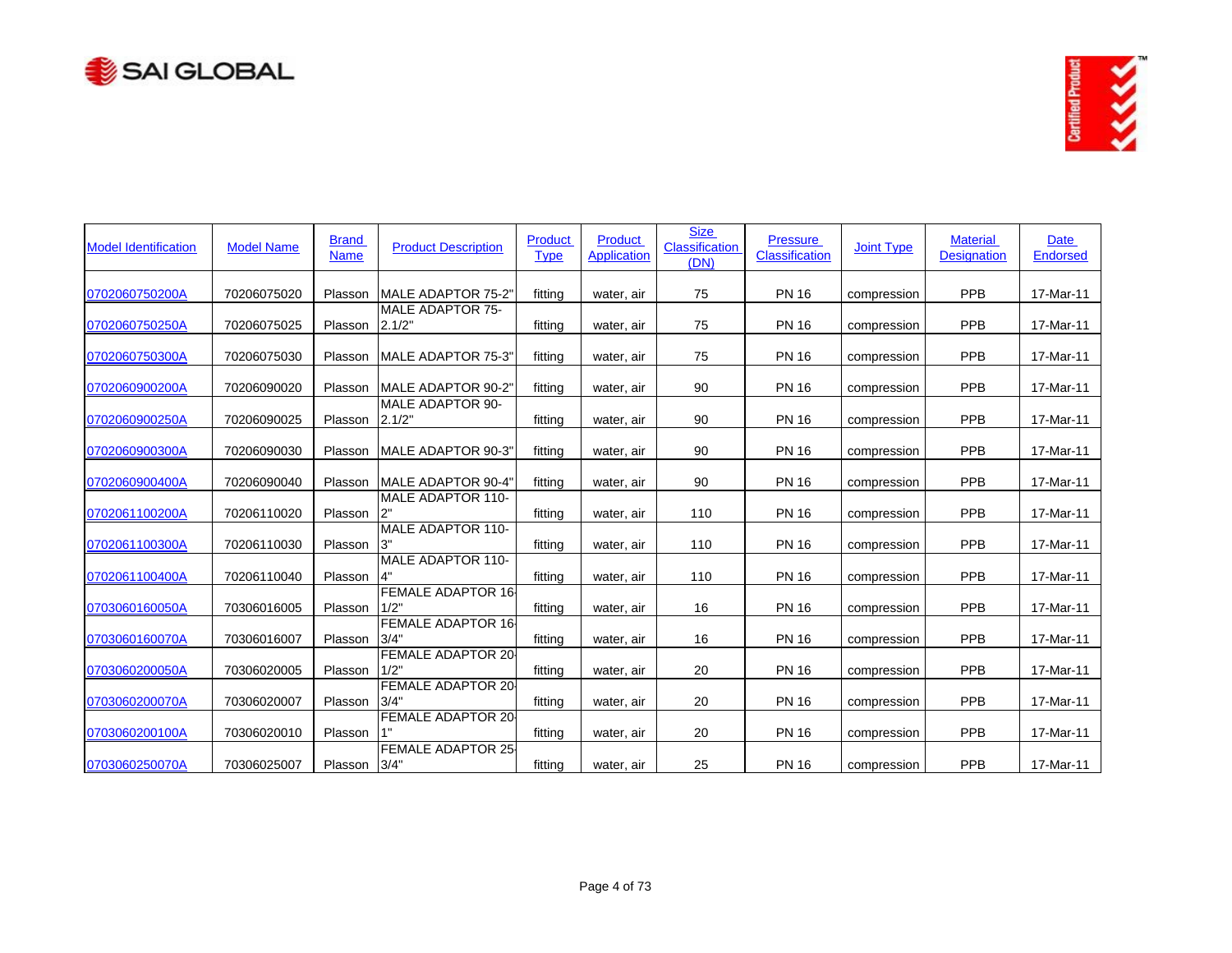



| <b>Model Identification</b> | <b>Model Name</b> | <b>Brand</b><br><b>Name</b> | <b>Product Description</b>          | Product<br><b>Type</b> | Product<br><b>Application</b> | <b>Size</b><br>Classification<br>(DN) | <b>Pressure</b><br>Classification | <b>Joint Type</b> | <b>Material</b><br><b>Designation</b> | <b>Date</b><br><b>Endorsed</b> |
|-----------------------------|-------------------|-----------------------------|-------------------------------------|------------------------|-------------------------------|---------------------------------------|-----------------------------------|-------------------|---------------------------------------|--------------------------------|
| 0703060250100A              | 70306025010       | Plasson                     | <b>FEMALE ADAPTOR 25-</b>           | fitting                | water, air                    | 25                                    | <b>PN 16</b>                      | compression       | PPB                                   | 17-Mar-11                      |
|                             |                   |                             | FEMALE ADAPTOR 32                   |                        |                               |                                       |                                   |                   |                                       |                                |
| 0703060320070A              | 70306032007       | Plasson                     | 3/4"                                | fitting                | water, air                    | 32                                    | <b>PN 16</b>                      | compression       | PPB                                   | 17-Mar-11                      |
| 0703060320100A              | 70306032010       | Plasson                     | <b>FEMALE ADAPTOR 32-</b>           | fitting                | water, air                    | 32                                    | <b>PN 16</b>                      | compression       | PPB                                   | 17-Mar-11                      |
| 0703060320130A              | 70306032013       | Plasson                     | <b>FEMALE ADAPTOR 32-</b><br>1.1/4" | fitting                | water, air                    | 32                                    | <b>PN 16</b>                      | compression       | <b>PPB</b>                            | 17-Mar-11                      |
| 0703060400100A              | 70306040010       | Plasson                     | <b>FEMALE ADAPTOR 40</b><br>1"      | fitting                | water, air                    | 40                                    | <b>PN 16</b>                      | compression       | PPB                                   | 17-Mar-11                      |
| 0703060400130A              | 70306040013       | Plasson                     | <b>FEMALE ADAPTOR 40-</b><br>1.1/4" | fitting                | water, air                    | 40                                    | <b>PN 16</b>                      | compression       | PPB                                   | 17-Mar-11                      |
| 0703060400150A              | 70306040015       | Plasson                     | <b>FEMALE ADAPTOR 40</b><br>1.1/2"  | fitting                | water, air                    | 40                                    | <b>PN 16</b>                      | compression       | PPB                                   | 17-Mar-11                      |
| 0703060500130A              | 70306050013       | Plasson                     | <b>FEMALE ADAPTOR 50</b><br>1.1/4"  | fitting                | water, air                    | 50                                    | <b>PN 16</b>                      | compression       | PPB                                   | 17-Mar-11                      |
| 0703060500150A              | 70306050015       | Plasson                     | <b>FEMALE ADAPTOR 50</b><br>1.1/2"  | fitting                | water, air                    | 50                                    | <b>PN 16</b>                      | compression       | PPB                                   | 17-Mar-11                      |
| 0703060500200A              | 70306050020       | Plasson                     | <b>FEMALE ADAPTOR 50.</b><br>2"     | fitting                | water, air                    | 50                                    | <b>PN 16</b>                      | compression       | <b>PPB</b>                            | 17-Mar-11                      |
| 0703060630200A              | 70306063020       | Plasson                     | <b>FEMALE ADAPTOR 63-</b><br>2"     | fitting                | water, air                    | 63                                    | <b>PN 16</b>                      | compression       | <b>PPB</b>                            | 17-Mar-11                      |
| 0703060750200A              | 70306075020       | Plasson                     | <b>FEMALE ADAPTOR 75-</b><br>2"     | fitting                | water, air                    | 75                                    | <b>PN 16</b>                      | compression       | PPB                                   | 17-Mar-11                      |
| 0703060750250A              | 70306075025       | Plasson                     | <b>FEMALE ADAPTOR 75.</b><br>2.1/2" | fitting                | water, air                    | 75                                    | <b>PN 16</b>                      | compression       | PPB                                   | 17-Mar-11                      |
| 0703060900200A              | 70306090020       | Plasson                     | <b>FEMALE ADAPTOR 90-</b>           | fitting                | water, air                    | 90                                    | <b>PN 16</b>                      | compression       | <b>PPB</b>                            | 17-Mar-11                      |
| 0703060900300A              | 70306090030       | Plasson                     | <b>FEMALE ADAPTOR 90-</b><br>3"     | fitting                | water, air                    | 90                                    | PN 6.3                            | compression       | PPB                                   | 17-Mar-11                      |
| 0703060900400A              | 70306090040       | Plasson                     | <b>FEMALE ADAPTOR 90-</b><br>4"     | fitting                | water, air                    | 90                                    | PN 6.3                            | compression       | PPB                                   | 17-Mar-11                      |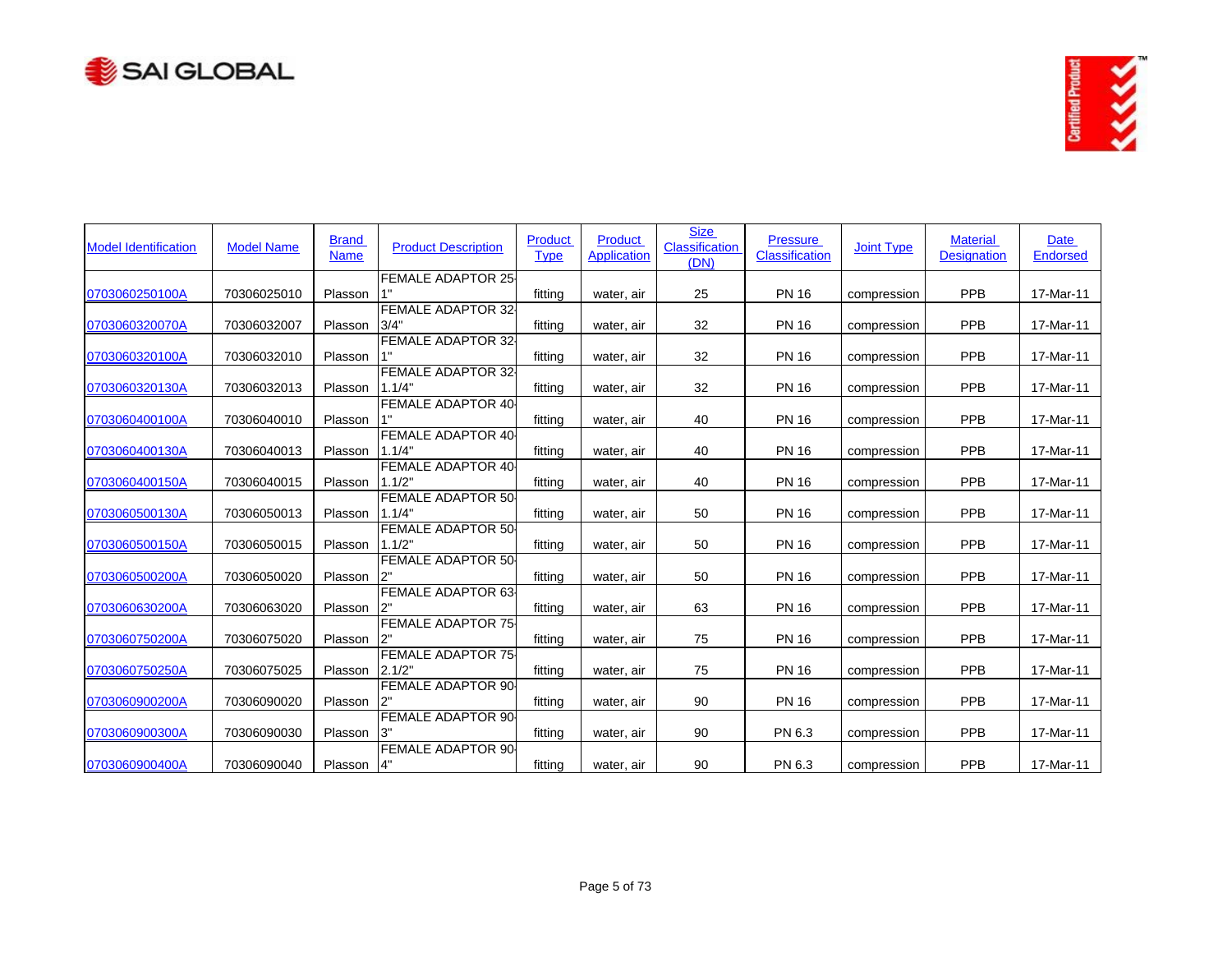



| <b>Model Identification</b> | <b>Model Name</b> | <b>Brand</b><br><b>Name</b> | <b>Product Description</b>           | <b>Product</b><br><b>Type</b> | <b>Product</b><br><b>Application</b> | <b>Size</b><br><b>Classification</b><br>(DN) | Pressure<br>Classification | <b>Joint Type</b> | <b>Material</b><br><b>Designation</b> | <b>Date</b><br><b>Endorsed</b> |
|-----------------------------|-------------------|-----------------------------|--------------------------------------|-------------------------------|--------------------------------------|----------------------------------------------|----------------------------|-------------------|---------------------------------------|--------------------------------|
| 0703061100300A              |                   | Plasson                     | <b>FEMALE ADAPTOR</b><br>$110-3"$    |                               |                                      | 110                                          | PN 6.3                     |                   | <b>PPB</b>                            |                                |
|                             | 70306110030       |                             | <b>FEMALE ADAPTOR</b>                | fitting                       | water, air                           |                                              |                            | compression       |                                       | 17-Mar-11                      |
| 0703061100400A              | 70306110040       | Plasson                     | $110 - 4"$                           | fitting                       | water, air                           | 110                                          | PN 6.3                     | compression       | PPB                                   | 17-Mar-11                      |
|                             |                   |                             | <b>FEMALE ADAPTOR G</b>              |                               |                                      |                                              |                            |                   |                                       |                                |
| 0703G6025007                | 0703G6025007      | Plasson                     | 25 3/4"                              | fitting                       | water, air                           | 25                                           | <b>PN 16</b>               | compression       | PPB                                   | 17-Mar-11                      |
| 0703G60250100A              | 0703G6025010      | Plasson                     | <b>FEMALE ADAPTOR G</b><br>$25 - 1'$ | fitting                       | water, air                           | 25                                           | <b>PN 16</b>               | compression       | PPB                                   | 17-Mar-11                      |
|                             |                   |                             | <b>FEMALE ADAPTOR G</b>              |                               |                                      |                                              |                            |                   |                                       |                                |
| 0703G60320100A              | 0703G6032010      | Plasson                     | $32 - 1$                             | fitting                       | water, air                           | 32                                           | <b>PN 16</b>               | compression       | <b>PPB</b>                            | 17-Mar-11                      |
| 0704060160A                 | 70406016          | Plasson                     | TEE 16-16-16                         | fittina                       | water, air                           | 16                                           | <b>PN 16</b>               | compression       | PPB                                   | 17-Mar-11                      |
| 0704060200A                 | 70406020          | Plasson                     | TEE 20-20-20                         | fitting                       | water, air                           | $\overline{20}$                              | <b>PN 16</b>               | compression       | <b>PPB</b>                            | 17-Mar-11                      |
| 0704060250A                 | 70406025          | Plasson                     | TEE 25-25-25                         | fitting                       | water, air                           | 25                                           | <b>PN 16</b>               | compression       | <b>PPB</b>                            | 17-Mar-11                      |
| 0704060320A                 | 70406032          | Plasson                     | TEE 32-32-32                         | fitting                       | water, air                           | 32                                           | <b>PN 16</b>               | compression       | <b>PPB</b>                            | $17$ -Mar-11                   |
| 0704060400A                 | 70406040          | Plasson                     | TEE 40-40-40                         | fitting                       | water, air                           | 40                                           | <b>PN 16</b>               | compression       | PPB                                   | 17-Mar-11                      |
| 0704060500A                 | 70406050          | Plasson                     | TEE 50-50-50                         | fittina                       | water, air                           | 50                                           | <b>PN 16</b>               | compression       | <b>PPB</b>                            | 17-Mar-11                      |
| 0704060630A                 | 70406063          | Plasson                     | TEE 63-63-63                         | fitting                       | water, air                           | 63                                           | <b>PN 16</b>               | compression       | PPB                                   | 17-Mar-11                      |
| 0704060750A                 | 70406075          | Plasson                     | TEE 75-75-75                         | fitting                       | water, air                           | 75                                           | <b>PN 16</b>               | compression       | PPB                                   | 17-Mar-11                      |
| 0704060900A                 | 70406090          | Plasson                     | TEE 90-90-90                         | fitting                       | water, air                           | 90                                           | <b>PN 16</b>               | compression       | PPB                                   | 17-Mar-11                      |
| 0704061100A                 | 70406110          | Plasson                     | TEE 110-110-110                      | fitting                       | water, air                           | 110                                          | <b>PN 16</b>               | compression       | PPB                                   | 17-Mar-11                      |
|                             |                   |                             | <b>POLY TO COPPER</b>                |                               |                                      |                                              |                            |                   |                                       |                                |
| 0704C6020005                | 0704C6020005      | Plasson                     | TEE 20-15 (1/2")                     | fitting                       | water, air                           | 20                                           | <b>PN 16</b>               | compression       | PPB                                   | 17-Mar-11                      |
|                             |                   |                             | <b>POLY TO COPPER</b>                |                               |                                      |                                              |                            |                   |                                       |                                |
| 0704C6025007                | 0704C6025007      | Plasson                     | TEE 25-20 (3/4")                     | fitting                       | water, air                           | 25                                           | <b>PN 16</b>               | compression       | <b>PPB</b>                            | 17-Mar-11                      |
|                             |                   |                             | <b>POLY TO COPPER</b>                |                               |                                      |                                              |                            |                   |                                       |                                |
| 0704C6025010                | 0704C6025010      | Plasson                     | TEE 25-25 (1")                       | fitting                       | water, air                           | 25                                           | <b>PN 16</b>               | compression       | <b>PPB</b>                            | 17-Mar-11                      |
|                             |                   |                             | <b>POLY TO COPPER</b>                |                               |                                      |                                              |                            |                   |                                       |                                |
| 0704C6032010                | 0704C6032010      | Plasson                     | TEE 32-25 (1")                       | fittina                       | water, air                           | 32                                           | <b>PN 16</b>               | compression       | PPB                                   | 17-Mar-11                      |
| 0704P60200A                 | 0704P6020         | Plasson                     | <b>REPAIR TEE 20</b>                 | fittina                       | water, air                           | 20                                           | <b>PN 16</b>               | compression       | <b>PPB</b>                            | 17-Mar-11                      |
| 0704P60250A                 | 0704P6025         | Plasson                     | <b>REPAIR TEE 25</b>                 | fitting                       | water, air                           | 25                                           | <b>PN 16</b>               | compression       | PPB                                   | 17-Mar-11                      |
| 0704P60320A                 | 0704P6032         | Plasson                     | <b>REPAIR TEE 32</b>                 | fitting                       | water, air                           | $\overline{32}$                              | <b>PN 16</b>               | compression       | <b>PPB</b>                            | 17-Mar-11                      |
| 0704P60400A                 | 0704P6040         | Plasson                     | <b>REPAIR TEE 40</b>                 | fitting                       | water, air                           | 40                                           | PN 12.5                    | compression       | PPB                                   | 17-Mar-11                      |
| 0704P60500A                 | 0704P6050         | Plasson                     | <b>IREPAIR TEE 50</b>                | fitting                       | water, air                           | 50                                           | PN 12.5                    | compression       | PPB                                   | 17-Mar-11                      |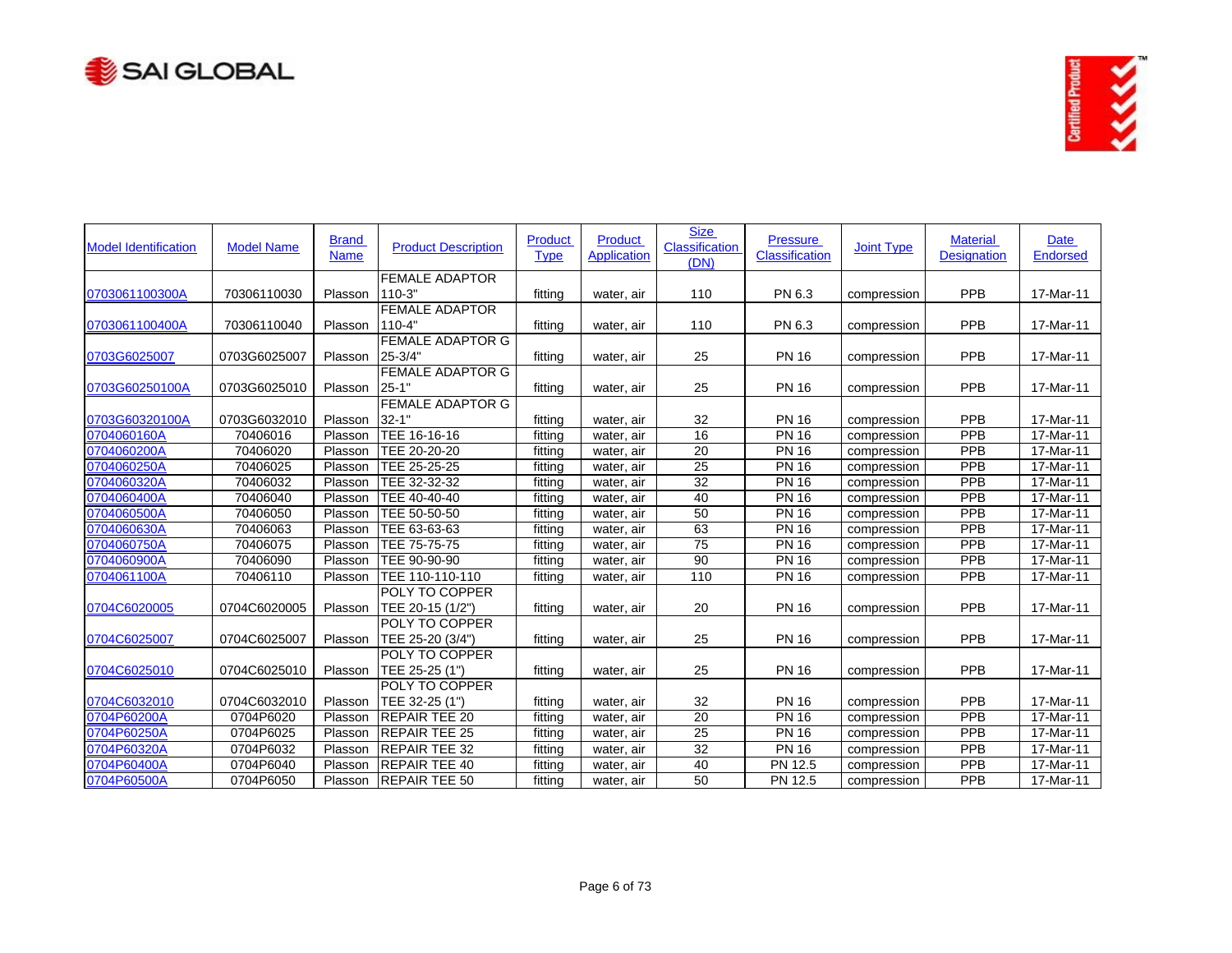



| <b>Model Identification</b> | <b>Model Name</b> | <b>Brand</b><br><b>Name</b> | <b>Product Description</b>           | Product<br><b>Type</b> | <b>Product</b><br>Application | <b>Size</b><br>Classification<br>(DN) | <b>Pressure</b><br><b>Classification</b> | <b>Joint Type</b> | <b>Material</b><br><b>Designation</b> | Date<br>Endorsed |
|-----------------------------|-------------------|-----------------------------|--------------------------------------|------------------------|-------------------------------|---------------------------------------|------------------------------------------|-------------------|---------------------------------------|------------------|
| 0704P60630A                 | 0704P6063         | Plasson                     | <b>REPAIR TEE 63</b>                 | fittina                | water, air                    | 63                                    | PN 12.5                                  | compression       | PPB                                   | 17-Mar-11        |
| 0705060160A                 | 70506016          | Plasson                     | 90° ELBOW 16-16                      | fitting                | water, air                    | 16                                    | PN 12.5                                  | compression       | PPB                                   | 17-Mar-11        |
| 0705060200A                 | 70506020          | Plasson                     | 90° ELBOW 20-20                      | fitting                | water, air                    | 20                                    | PN 12.5                                  | compression       | PPB                                   | 17-Mar-11        |
| 0705060250A                 | 70506025          | Plasson                     | 90° ELBOW 25-25                      | fitting                | water, air                    | 25                                    | PN 12.5                                  | compression       | PPB                                   | 17-Mar-11        |
| 0705060320A                 | 70506032          | Plasson                     | 90° ELBOW 32-32                      | fittina                | water, air                    | 32                                    | PN 12.5                                  | compression       | <b>PPB</b>                            | 17-Mar-11        |
| 0705060400A                 | 70506040          | Plasson                     | 90° ELBOW 40-40                      | fitting                | water, air                    | 40                                    | PN 12.5                                  | compression       | <b>PPB</b>                            | 17-Mar-11        |
| 0705060500A                 | 70506050          | Plasson                     | 90° ELBOW 50-50                      | fitting                | water, air                    | 50                                    | <b>PN 12.5</b>                           | compression       | PPB                                   | 17-Mar-11        |
| 0705060630A                 | 70506063          | Plasson                     | 90° ELBOW 63-63                      | fitting                | water, air                    | 63                                    | PN 12.5                                  | compression       | <b>PPB</b>                            | 17-Mar-11        |
| 0705060750A                 | 70506075          | Plasson                     | 90° ELBOW 75-75                      | fitting                | water, air                    | $\overline{75}$                       | PN 12.5                                  | compression       | PPB                                   | 17-Mar-11        |
| 0705060900A                 | 70506090          | Plasson                     | 90° ELBOW 90-90                      | fitting                | water, air                    | 90                                    | <b>PN 16</b>                             | compression       | PPB                                   | 17-Mar-11        |
| 0705061100A                 | 70506110          | Plasson                     | 90° ELBOW 110-110                    | fitting                | water, air                    | 110                                   | <b>PN 16</b>                             | compression       | <b>PPB</b>                            | 17-Mar-11        |
|                             |                   |                             | PLASS4 90° ELBOW                     |                        |                               |                                       |                                          |                   |                                       |                  |
| 0705760250220A              | 70576025022       | Plasson                     | 15-22*25                             | fitting                | water, air                    | 25                                    | <b>PN 16</b>                             | compression       | PPB                                   | 17-Mar-11        |
| 0705760250270A              | 70576025027       | Plasson                     | PLASS4 90° ELBOW<br>20-27*25         | fitting                | water, air                    | 25                                    | <b>PN 16</b>                             | compression       | <b>PPB</b>                            | 17-Mar-11        |
|                             |                   |                             | <b>PLASS4 90° ELBOW</b>              |                        |                               |                                       |                                          |                   |                                       |                  |
| 0705760250350A              | 70576025035       | Plasson                     | 27-35*25                             | fitting                | water, air                    | 25                                    | <b>PN 16</b>                             | compression       | PPB                                   | 17-Mar-11        |
|                             |                   |                             | POLY TO COPPER<br>ELBOW 90° 25-20    |                        |                               |                                       |                                          |                   |                                       |                  |
| 0705C6025007                | 0705C6025007      | Plasson                     | (3/4")                               | fittina                | water, air                    | 25                                    | <b>PN 16</b>                             | compression       | PPB                                   | 17-Mar-11        |
| 0706060400A                 | 70606040          | Plasson                     | 45° ELBOW 40-40                      | fitting                | water, air                    | 40                                    | <b>PN 16</b>                             | compression       | PPB                                   | 17-Mar-11        |
| 0706060500A                 | 70606050          | Plasson                     | 45° ELBOW 50-50                      | fitting                | water, air                    | 50                                    | <b>PN 16</b>                             | compression       | <b>PPB</b>                            | 17-Mar-11        |
| 0706060630A                 | 70606063          | Plasson                     | 45° ELBOW 63-63                      | fitting                | water, air                    | 63                                    | <b>PN 16</b>                             | compression       | <b>PPB</b>                            | 17-Mar-11        |
| 0706060750A                 | 70606075          | Plasson                     | 45° ELBOW 75-75                      | fitting                | water, air                    | $\overline{75}$                       | <b>PN 16</b>                             | compression       | PPB                                   | 17-Mar-11        |
| 0706060900A                 | 70606090          | Plasson                     | 45° ELBOW 90-90                      | fitting                | water, air                    | 90                                    | <b>PN 16</b>                             | compression       | PPB                                   | 17-Mar-11        |
| 0706061100A                 | 70606110          | Plasson                     | 45° ELBOW 110-110                    | fitting                | water, air                    | 110                                   | <b>PN 16</b>                             | compression       | PPB                                   | 17-Mar-11        |
| 0711060200160A              | 71106020016       | Plasson                     | <b>REDUCING COUPLER</b><br>$20 - 16$ | fitting                | water, air                    | 20                                    | <b>PN 16</b>                             | compression       | <b>PPB</b>                            | 17-Mar-11        |
| 0711060250160A              | 71106025016       | Plasson                     | <b>REDUCING COUPLER</b><br>25-16     | fitting                | water, air                    | 25                                    | <b>PN 16</b>                             | compression       | PPB                                   | 17-Mar-11        |
| 0711060250200A              | 71106025020       | Plasson 25-20               | <b>REDUCING COUPLER</b>              | fitting                | water, air                    | 25                                    | <b>PN 16</b>                             | compression       | PPB                                   | 17-Mar-11        |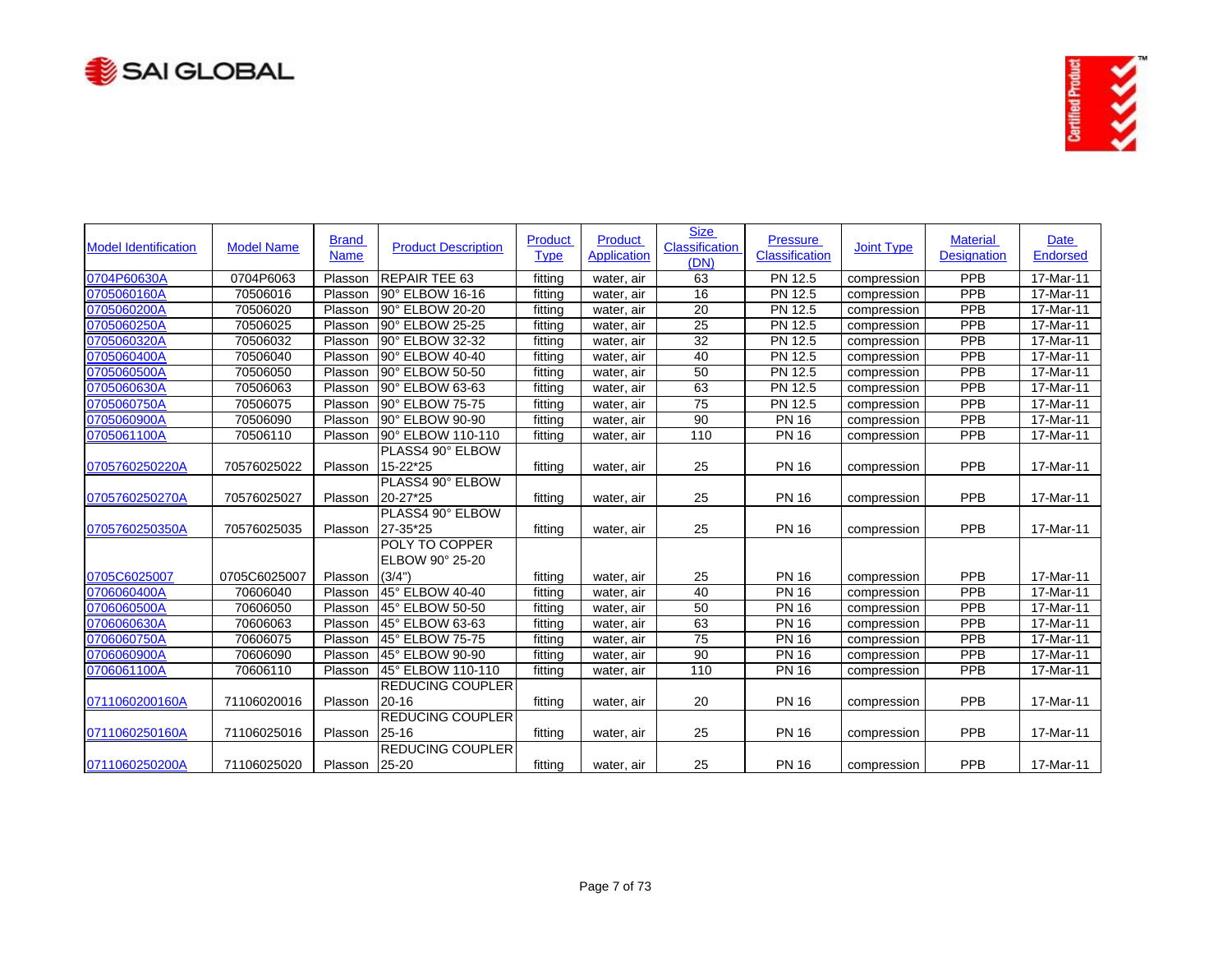



| <b>Model Identification</b> | <b>Model Name</b> | <b>Brand</b><br><b>Name</b> | <b>Product Description</b>           | <b>Product</b><br><b>Type</b> | <b>Product</b><br><b>Application</b> | <b>Size</b><br><b>Classification</b><br>(DN) | <b>Pressure</b><br><b>Classification</b> | <b>Joint Type</b> | <b>Material</b><br><b>Designation</b> | <b>Date</b><br><b>Endorsed</b> |
|-----------------------------|-------------------|-----------------------------|--------------------------------------|-------------------------------|--------------------------------------|----------------------------------------------|------------------------------------------|-------------------|---------------------------------------|--------------------------------|
| 0711060320200A              | 71106032020       | Plasson                     | <b>REDUCING COUPLER</b><br>$32 - 20$ | fittina                       | water, air                           | 32                                           | <b>PN 16</b>                             | compression       | PPB                                   | 17-Mar-11                      |
|                             |                   |                             | <b>REDUCING COUPLER</b>              |                               |                                      |                                              |                                          |                   |                                       |                                |
| 0711060320250A              | 71106032025       | Plasson                     | 32-25                                | fitting                       | water, air                           | 32                                           | <b>PN 16</b>                             | compression       | PPB                                   | 17-Mar-11                      |
|                             |                   |                             | <b>REDUCER COUPLER</b>               |                               |                                      |                                              |                                          |                   |                                       |                                |
| 0711060400250A              | 71106040025       | Plasson                     | 40-25                                | fitting                       | water, air                           | 40                                           | <b>PN 16</b>                             | compression       | PPB                                   | 17-Mar-11                      |
|                             |                   |                             | <b>REDUCER COUPLER</b>               |                               |                                      |                                              |                                          |                   |                                       |                                |
| 0711060400320A              | 71106040032       | Plasson                     | 40-32                                | fitting                       | water, air                           | 40                                           | <b>PN 16</b>                             | compression       | <b>PPB</b>                            | 17-Mar-11                      |
|                             |                   |                             | <b>REDUCER COUPLER</b>               |                               |                                      |                                              |                                          |                   |                                       |                                |
| 0711060500250A              | 71106050025       | Plasson                     | 50-25                                | fitting                       | water, air                           | 50                                           | <b>PN 16</b>                             | compression       | PPB                                   | 17-Mar-11                      |
| 0711060500320A              | 71106050032       | Plasson                     | <b>REDUCER COUPLER</b><br>50-32      | fitting                       |                                      | 50                                           | <b>PN 16</b>                             |                   | PPB                                   | 17-Mar-11                      |
|                             |                   |                             | <b>REDUCER COUPLER</b>               |                               | water, air                           |                                              |                                          | compression       |                                       |                                |
| 0711060500400A              | 71106050040       | Plasson                     | 50-40                                | fitting                       | water, air                           | 50                                           | <b>PN 16</b>                             | compression       | PPB                                   | 17-Mar-11                      |
|                             |                   |                             | <b>REDUCER COUPLER</b>               |                               |                                      |                                              |                                          |                   |                                       |                                |
| 0711060630250A              | 71106063025       | Plasson                     | 63-25                                | fitting                       | water, air                           | 63                                           | <b>PN 16</b>                             | compression       | PPB                                   | 17-Mar-11                      |
|                             |                   |                             | <b>REDUCER COUPLER</b>               |                               |                                      |                                              |                                          |                   |                                       |                                |
| 0711060630320A              | 71106063032       | Plasson                     | 63-32                                | fitting                       | water, air                           | 63                                           | <b>PN 16</b>                             | compression       | PPB                                   | 17-Mar-11                      |
|                             |                   |                             | <b>REDUCER COUPLER</b>               |                               |                                      |                                              |                                          |                   |                                       |                                |
| 0711060630400A              | 71106063040       | Plasson                     | 63-40                                | fitting                       | water, air                           | 63                                           | <b>PN 16</b>                             | compression       | PPB                                   | 17-Mar-11                      |
|                             |                   |                             | <b>REDUCING COUPLER</b>              |                               |                                      |                                              |                                          |                   |                                       |                                |
| 0711060750500A              | 71106075050       | Plasson                     | 75-50                                | fitting                       | water, air                           | 75                                           | <b>PN 16</b>                             | compression       | PPB                                   | 17-Mar-11                      |
|                             |                   |                             | <b>REDUCING COUPLER</b>              |                               |                                      |                                              |                                          |                   |                                       |                                |
| 0711060750630A              | 71106075063       | Plasson                     | 75-63                                | fitting                       | water, air                           | 75                                           | <b>PN 16</b>                             | compression       | PPB                                   | 17-Mar-11                      |
|                             |                   |                             | <b>REDUCING COUPLER</b><br>90-63     |                               |                                      |                                              |                                          |                   |                                       |                                |
| 0711060900630A              | 71106090063       | Plasson                     | REDUCING COUPLER                     | fitting                       | water, air                           | 90                                           | <b>PN 16</b>                             | compression       | PPB                                   | 17-Mar-11                      |
| 0711060900750A              | 71106090075       | Plasson                     | 90-75                                | fitting                       | water, air                           | 90                                           | <b>PN 16</b>                             | compression       | <b>PPB</b>                            | 17-Mar-11                      |
|                             |                   |                             | <b>REDUCING COUPLER</b>              |                               |                                      |                                              |                                          |                   |                                       |                                |
| 0711061100900A              | 71106110090       | Plasson                     | 110-90                               | fitting                       | water, air                           | 110                                          | <b>PN 16</b>                             | compression       | PPB                                   | 17-Mar-11                      |
|                             |                   |                             | <b>REDUCING COUPLER</b>              |                               |                                      |                                              |                                          |                   |                                       |                                |
| 0711S61100630A              | 0711S6110063      | Plasson                     | 110-63                               | fitting                       | water, air                           | 110                                          | <b>PN 16</b>                             | compression       | PPB                                   | 17-Mar-11                      |
| 0712060200A                 | 71206020          | Plasson                     | <b>END PLUG 20</b>                   | fitting                       | water, air                           | 20                                           | <b>PN 16</b>                             | compression       | PPB                                   | 17-Mar-11                      |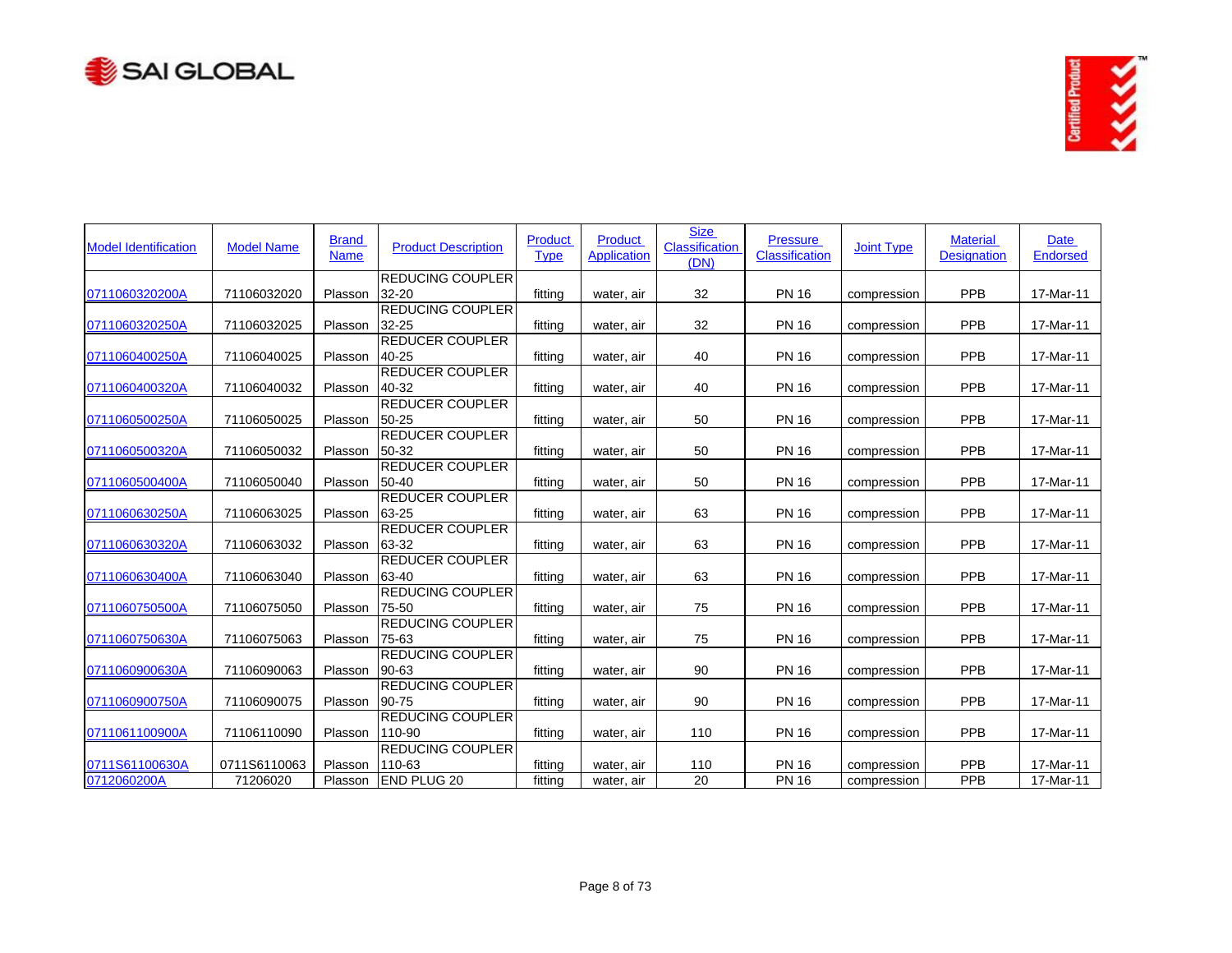



| <b>Model Identification</b> | <b>Model Name</b> | <b>Brand</b><br><b>Name</b> | <b>Product Description</b>                                      | Product<br><b>Type</b> | Product<br><b>Application</b> | <b>Size</b><br>Classification<br>(DN) | <b>Pressure</b><br>Classification | <b>Joint Type</b> | <b>Material</b><br><b>Designation</b> | <b>Date</b><br><b>Endorsed</b> |
|-----------------------------|-------------------|-----------------------------|-----------------------------------------------------------------|------------------------|-------------------------------|---------------------------------------|-----------------------------------|-------------------|---------------------------------------|--------------------------------|
| 0712060250A                 | 71206025          | Plasson                     | <b>END PLUG 25</b>                                              | fitting                | water, air                    | 25                                    | <b>PN 16</b>                      | compression       | PPB                                   | 17-Mar-11                      |
| 0712060320A                 | 71206032          | Plasson                     | <b>END PLUG 32</b>                                              | fitting                | water, air                    | 32                                    | <b>PN 16</b>                      | compression       | PPB                                   | 17-Mar-11                      |
| 0712060400A                 | 71206040          | Plasson                     | <b>END PLUG 40</b>                                              | fitting                | water, air                    | 40                                    | <b>PN 16</b>                      | compression       | PPB                                   | 17-Mar-11                      |
| 0712060500A                 | 71206050          | Plasson                     | END PLUG 50                                                     | fitting                | water, air                    | 50                                    | <b>PN 16</b>                      | compression       | PPB                                   | 17-Mar-11                      |
| 0712060630A                 | 71206063          | Plasson                     | <b>END PLUG 63</b>                                              | fitting                | water, air                    | 63                                    | <b>PN 16</b>                      | compression       | PPB                                   | 17-Mar-11                      |
| 0712060750A                 | 71206075          | Plasson                     | <b>END PLUG 75</b>                                              | fitting                | water, air                    | 75                                    | <b>PN 16</b>                      | compression       | PPB                                   | 17-Mar-11                      |
| 0712060900A                 | 71206090          | Plasson                     | <b>END PLUG 90</b>                                              | fitting                | water, air                    | 90                                    | <b>PN 16</b>                      | compression       | <b>PPB</b>                            | 17-Mar-11                      |
| 0712061100A                 | 71206110          | Plasson                     | END PLUG 110                                                    | fitting                | water, air                    | 110                                   | <b>PN 16</b>                      | compression       | PPB                                   | 17-Mar-11                      |
| 0712090200A                 | 71209020          | Plasson                     | PLUG ADAPTOR 20                                                 | fitting                | water, air                    | 20                                    | PN 12.5                           | compression       | <b>PPB</b>                            | 17-Mar-11                      |
| 0712090250A                 | 71209025          | Plasson                     | PLUG ADAPTOR 25                                                 | fitting                | water, air                    | $\overline{25}$                       | PN 12.5                           | compression       | PPB                                   | 17-Mar-11                      |
| 0712090320A                 | 71209032          | Plasson                     | PLUG ADAPTOR 32                                                 | fitting                | water, air                    | 32                                    | PN 12.5                           | compression       | <b>PPB</b>                            | 17-Mar-11                      |
| 0712090400A                 | 71209040          | Plasson                     | PLUG ADAPTOR 40                                                 | fitting                | water, air                    | 40                                    | PN 12.5                           | compression       | PPB                                   | 17-Mar-11                      |
| 0712090500A                 | 71209050          | Plasson                     | PLUG ADAPTOR 50                                                 | fitting                | water, air                    | 50                                    | PN 12.5                           | compression       | PPB                                   | $17 - \text{Mar-11}$           |
| 0712090630A                 | 71209063          | Plasson                     | PLUG ADAPTOR 63                                                 | fitting                | water, air                    | 63                                    | <b>PN 12.5</b>                    | compression       | PPB                                   | 17-Mar-11                      |
| 0714060160050A              | 71406016005       | Plasson                     | <b>TEE WITH</b><br><b>THREADED FEMALE</b><br>OFFTAKE 16-1/2"-16 | fitting                | water, air                    | 16                                    | <b>PN 16</b>                      | compression       | PPB                                   | 17-Mar-11                      |
| 0714060160070A              | 71406016007       | Plasson                     | TEE WITH<br><b>THREADED FEMALE</b><br>OFFTAKE 16-3/4"-16        | fitting                | water, air                    | 16                                    | <b>PN 16</b>                      | compression       | PPB                                   | 17-Mar-11                      |
| 0714060200050A              | 71406020005       | Plasson                     | <b>TEE WITH</b><br><b>THREADED FEMALE</b><br>OFFTAKE 20-1/2"-20 | fitting                | water, air                    | 20                                    | <b>PN 16</b>                      | compression       | PPB                                   | 17-Mar-11                      |
| 0714060200070A              | 71406020007       | Plasson                     | <b>TEE WITH</b><br><b>THREADED FEMALE</b><br>OFFTAKE 20-3/4"-20 | fitting                | water, air                    | 20                                    | <b>PN 16</b>                      | compression       | PPB                                   | 17-Mar-11                      |
| 0714060250050A              | 71406025005       | Plasson                     | TEE WITH<br><b>THREADED FEMALE</b><br>OFFTAKE 25-1/2"-25        | fitting                | water, air                    | 25                                    | <b>PN 16</b>                      | compression       | PPB                                   | 17-Mar-11                      |
| 0714060250070A              | 71406025007       | Plasson                     | <b>TEE WITH</b><br>THREADED FEMALE<br>OFFTAKE 25-3/4"-25        | fitting                | water, air                    | 25                                    | <b>PN 16</b>                      | compression       | PPB                                   | 17-Mar-11                      |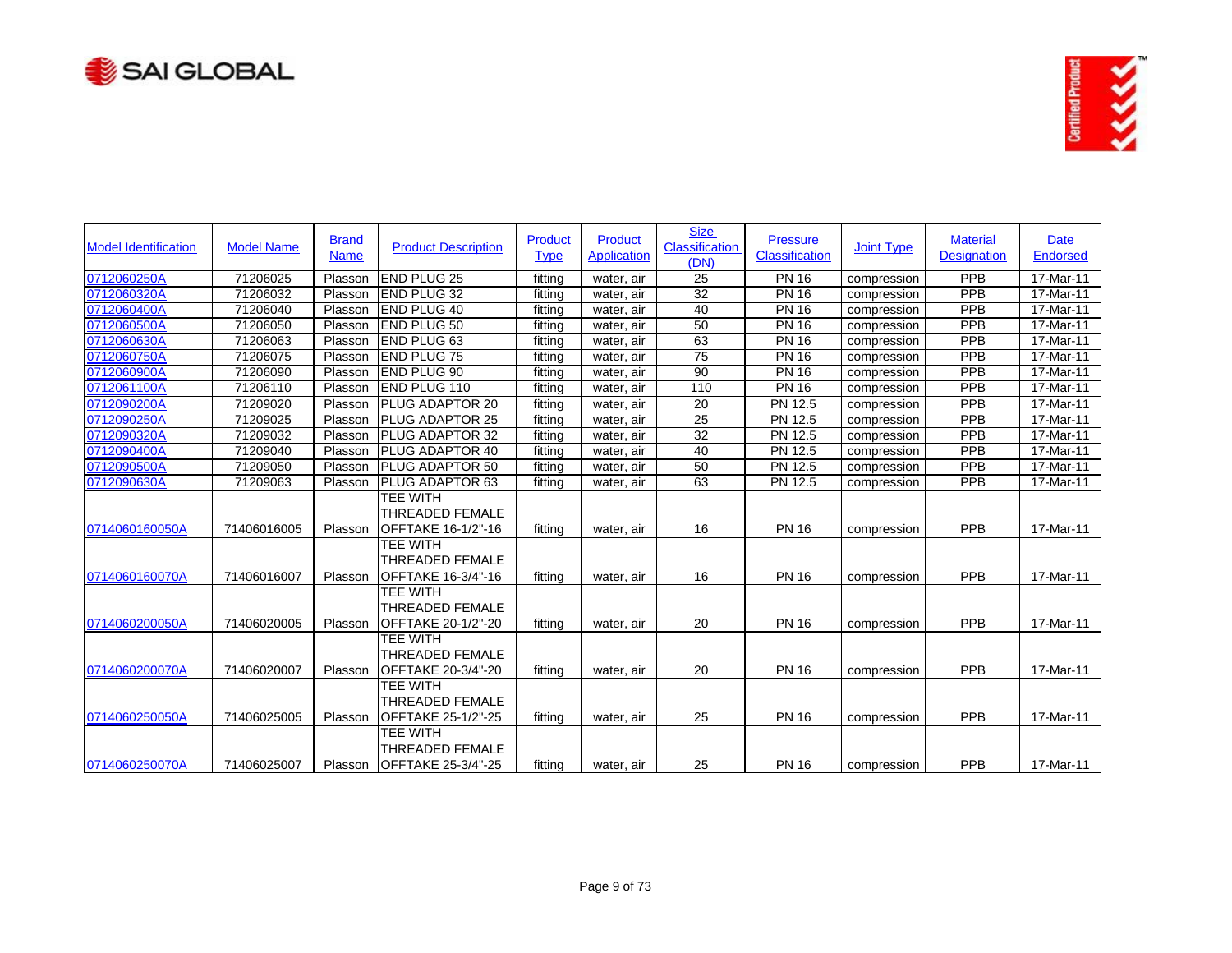



| <b>Model Identification</b> | <b>Model Name</b> | <b>Brand</b><br><b>Name</b> | <b>Product Description</b>                                           | Product<br><b>Type</b> | Product<br><b>Application</b> | <b>Size</b><br>Classification<br>(DN) | <b>Pressure</b><br>Classification | <b>Joint Type</b> | <b>Material</b><br><b>Designation</b> | Date<br><b>Endorsed</b> |
|-----------------------------|-------------------|-----------------------------|----------------------------------------------------------------------|------------------------|-------------------------------|---------------------------------------|-----------------------------------|-------------------|---------------------------------------|-------------------------|
| 0714060250100A              | 71406025010       | Plasson                     | <b>TEE WITH</b><br><b>THREADED FEMALE</b><br><b>OFFTAKE 25-1"-25</b> | fitting                | water, air                    | 25                                    | <b>PN 16</b>                      | compression       | PPB                                   | 17-Mar-11               |
| 0714060250130A              | 71406025013       | Plasson                     | <b>TEE WITH</b><br><b>THREADED FEMALE</b><br>OFFTAKE 25-1.1/4"-25    | fitting                | water, air                    | 25                                    | <b>PN 16</b>                      | compression       | PPB                                   | 17-Mar-11               |
| 0714060320070A              | 71406032007       | Plasson                     | <b>TEE WITH</b><br><b>THREADED FEMALE</b><br>OFFTAKE 32-3/4"-32      | fittina                | water, air                    | 32                                    | <b>PN 16</b>                      | compression       | PPB                                   | 17-Mar-11               |
| 0714060320100A              | 71406032010       | Plasson                     | <b>TEE WITH</b><br><b>THREADED FEMALE</b><br><b>OFFTAKE 32-1"-32</b> | fitting                | water, air                    | 32                                    | <b>PN 16</b>                      | compression       | PPB                                   | 17-Mar-11               |
| 0714060320130A              | 71406032013       | Plasson                     | <b>TEE WITH</b><br><b>THREADED FEMALE</b><br>OFFTAKE 32-1.1/4"-32    | fitting                | water, air                    | 32                                    | <b>PN 16</b>                      | compression       | <b>PPB</b>                            | 17-Mar-11               |
| 0714060320150A              | 71406032015       | Plasson                     | <b>TEE WITH</b><br><b>THREADED FEMALE</b><br>OFFTAKE 32-1.1/2"-32    | fitting                | water, air                    | 32                                    | <b>PN 16</b>                      | compression       | PPB                                   | 17-Mar-11               |
| 0714060400100A              | 71406040010       | Plasson                     | TEE WITH<br><b>THREADED FEMALE</b><br><b>OFFTAKE 40-1"-40</b>        | fitting                | water, air                    | 40                                    | <b>PN 16</b>                      | compression       | PPB                                   | 17-Mar-11               |
| 0714060400130A              | 71406040013       | Plasson                     | <b>TEE WITH</b><br><b>THREADED FEMALE</b><br>OFFTAKE40-1.1/4"-40     | fitting                | water, air                    | 40                                    | <b>PN 16</b>                      | compression       | PPB                                   | 17-Mar-11               |
| 0714060400150A              | 71406040015       | Plasson                     | TEE WITH<br>THREADED FEMALE<br>OFFTAKE 40-1.1/2"-40                  | fitting                | water, air                    | 40                                    | <b>PN 16</b>                      | compression       | PPB                                   | 17-Mar-11               |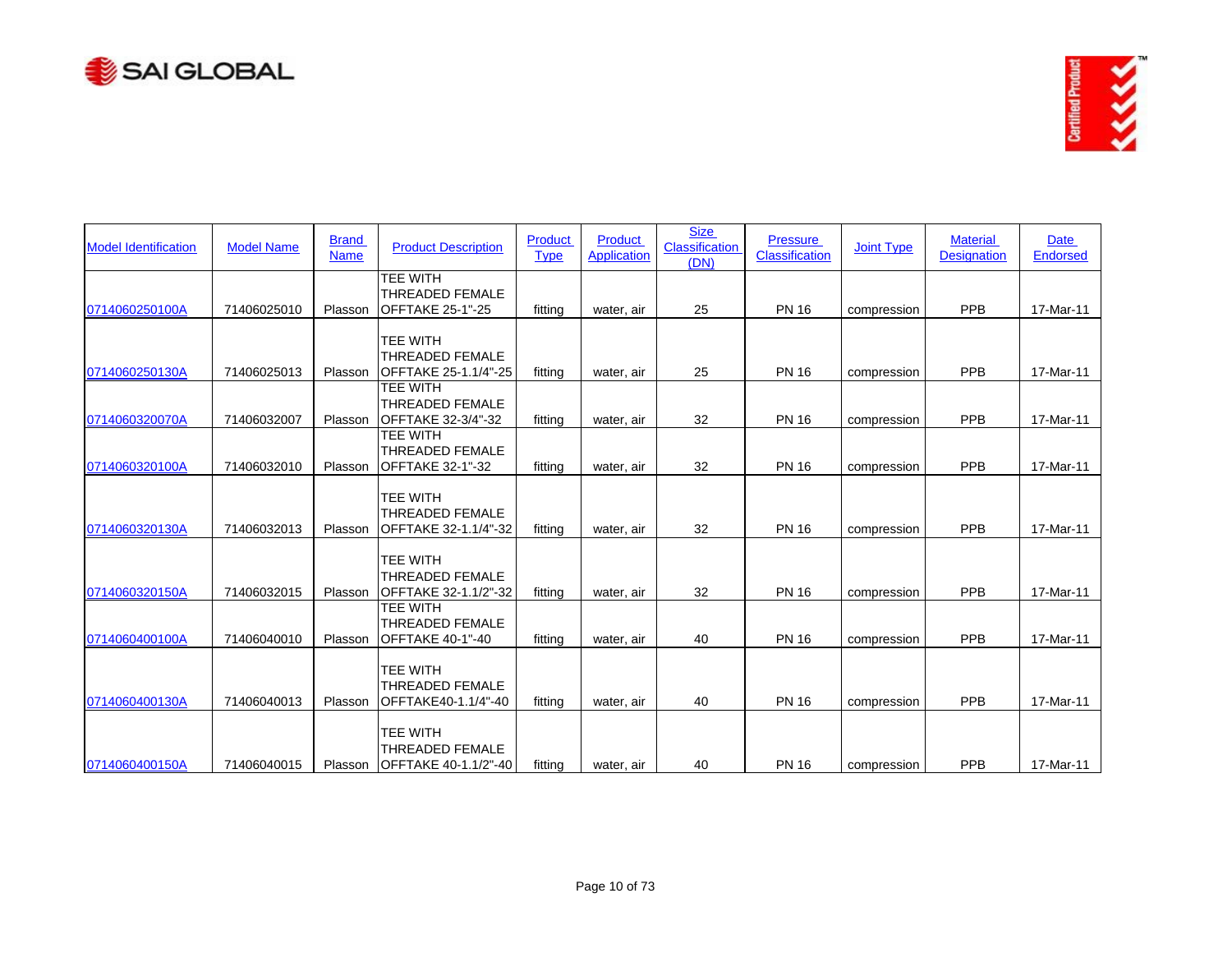



| <b>Model Identification</b> | <b>Model Name</b> | <b>Brand</b><br><b>Name</b> | <b>Product Description</b>                                           | Product<br><b>Type</b> | Product<br><b>Application</b> | <b>Size</b><br>Classification<br>(DN) | <b>Pressure</b><br><b>Classification</b> | <b>Joint Type</b> | <b>Material</b><br><b>Designation</b> | <b>Date</b><br><b>Endorsed</b> |
|-----------------------------|-------------------|-----------------------------|----------------------------------------------------------------------|------------------------|-------------------------------|---------------------------------------|------------------------------------------|-------------------|---------------------------------------|--------------------------------|
| 0714060400200A              | 71406040020       | Plasson                     | TEE WITH<br>THREADED FEMALE<br><b>OFFTAKE 40-2"-40</b>               | fitting                | water, air                    | 40                                    | <b>PN 16</b>                             | compression       | PPB                                   | 17-Mar-11                      |
| 0714060500150A              | 71406050015       | Plasson                     | TEE WITH<br><b>THREADED FEMALE</b><br>OFFTAKE 50-1.1/2"-50           | fitting                | water, air                    | 50                                    | <b>PN 16</b>                             | compression       | PPB                                   | 17-Mar-11                      |
| 0714060500200A              | 71406050020       | Plasson                     | <b>TEE WITH</b><br><b>THREADED FEMALE</b><br><b>OFFTAKE 50-2"-50</b> | fitting                | water, air                    | 50                                    | <b>PN 16</b>                             | compression       | PPB                                   | 17-Mar-11                      |
| 0714060630130A              | 71406063013       | Plasson                     | <b>TEE WITH</b><br><b>THREADED FEMALE</b><br>OFFTAKE 63-1.1/4"-63    | fitting                | water, air                    | 63                                    | <b>PN 16</b>                             | compression       | PPB                                   | 17-Mar-11                      |
| 0714060630150A              | 71406063015       | Plasson                     | TEE WITH<br><b>THREADED FEMALE</b><br>OFFTAKE 63-1.1/2"-63           | fitting                | water, air                    | 63                                    | <b>PN 16</b>                             | compression       | PPB                                   | 17-Mar-11                      |
| 0714060630200A              | 71406063020       | Plasson                     | TEE WITH<br><b>THREADED FEMALE</b><br>OFFTAKE 63-2"-63               | fitting                | water, air                    | 63                                    | <b>PN 16</b>                             | compression       | PPB                                   | 17-Mar-11                      |
| 0714060750200A              | 71406075020       | Plasson                     | <b>TEE WITH</b><br><b>THREADED FEMALE</b><br><b>OFFTAKE 75-2"-75</b> | fitting                | water, air                    | 75                                    | <b>PN 16</b>                             | compression       | PPB                                   | 17-Mar-11                      |
| 0714060750250A              | 71406075025       | Plasson                     | <b>TEE WITH</b><br><b>THREADED FEMALE</b><br>OFFTAKE 75-2.1/2"-75    | fitting                | water, air                    | 75                                    | <b>PN 16</b>                             | compression       | PPB                                   | 17-Mar-11                      |
| 0714060750300A              | 71406075030       | Plasson                     | <b>TEE WITH</b><br>THREADED FEMALE<br><b>IOFFTAKE 75-3"-75</b>       | fitting                | water, air                    | 75                                    | PN 6.3                                   | compression       | PPB                                   | 17-Mar-11                      |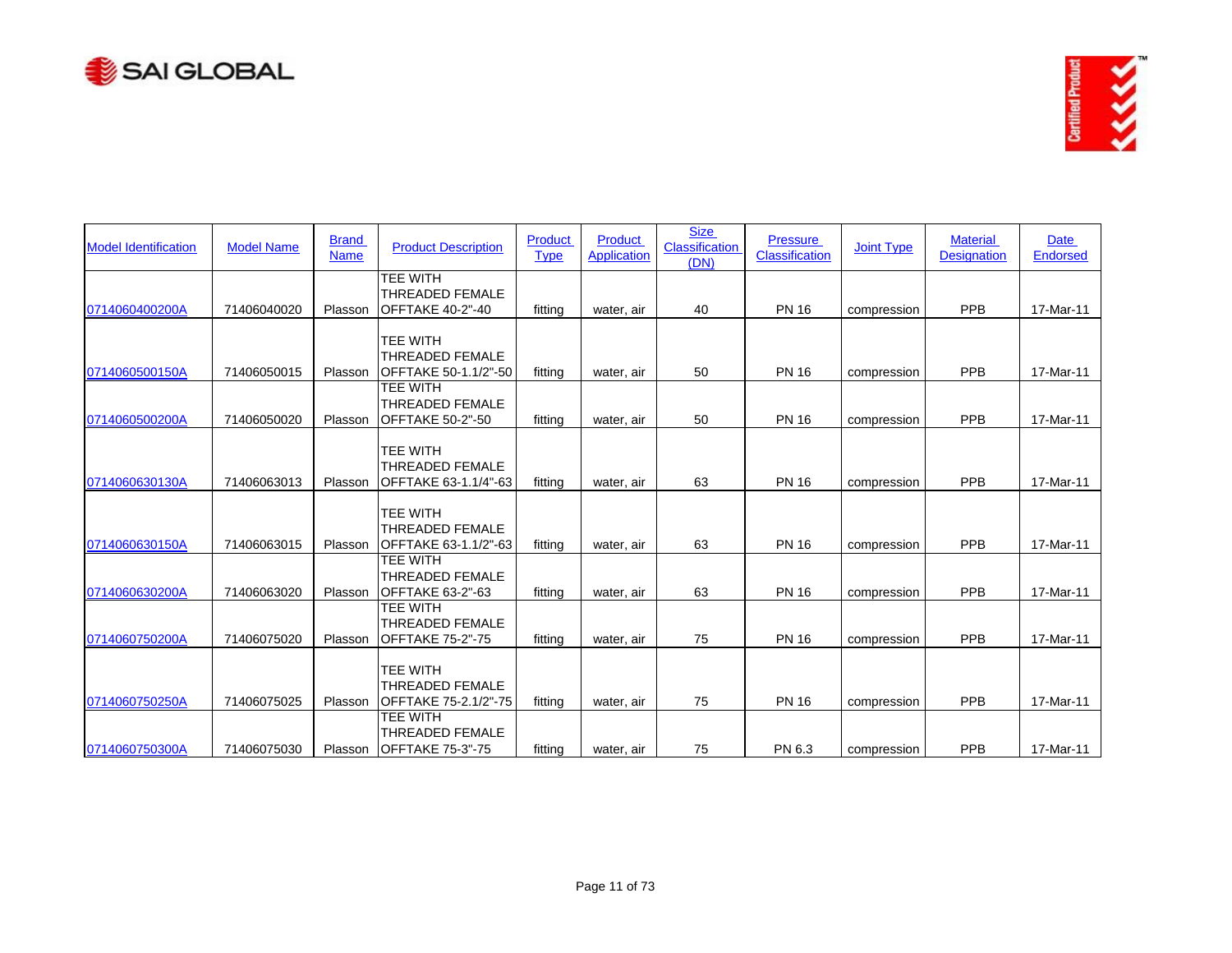



| <b>Model Identification</b> | <b>Model Name</b> | <b>Brand</b><br><b>Name</b> | <b>Product Description</b>                                             | Product<br><b>Type</b> | <b>Product</b><br><b>Application</b> | <b>Size</b><br><b>Classification</b><br>(DN) | <b>Pressure</b><br><b>Classification</b> | <b>Joint Type</b> | <b>Material</b><br><b>Designation</b> | <b>Date</b><br><b>Endorsed</b> |
|-----------------------------|-------------------|-----------------------------|------------------------------------------------------------------------|------------------------|--------------------------------------|----------------------------------------------|------------------------------------------|-------------------|---------------------------------------|--------------------------------|
| 0714060900300A              | 71406090030       | Plasson                     | <b>TEE WITH</b><br><b>THREADED FEMALE</b><br>OFFTAKE 90-3."-90         | fitting                | water, air                           | 90                                           | PN 6.3                                   | compression       | PPB                                   | 17-Mar-11                      |
| 0714061100400A              | 71406110040       | Plasson                     | <b>TEE WITH</b><br><b>THREADED FEMALE</b><br><b>OFFTAKE 110-4"-110</b> | fitting                | water, air                           | 110                                          | PN 6.3                                   | compression       | PPB                                   | 17-Mar-11                      |
| 0714S60200160A              | 0714S6020016      | Plasson                     | <b>TEE FEMALE</b><br>ADAPTOR 20-3/4"-16                                | fitting                | water, air                           | 20                                           | <b>PN 16</b>                             | compression       | <b>PPB</b>                            | 17-Mar-11                      |
| 0714S60250200A              | 0714S6025020      | Plasson                     | TEE FEMALE<br>ADAPTOR 25-3/4"-20                                       | fitting                | water, air                           | 25                                           | <b>PN 16</b>                             | compression       | PPB                                   | 17-Mar-11                      |
| 0714S60320250A              | 0714S6032025      | Plasson                     | <b>TEE FEMALE</b><br><b>ADAPTOR 32-1"-25</b>                           | fitting                | water, air                           | 32                                           | <b>PN 16</b>                             | compression       | PPB                                   | 17-Mar-11                      |
| 0715060160050A              | 71506016005       | Plasson                     | 90° ELBOW FEMALE<br>ADAPTOR 16-1/2"                                    | fitting                | water, air                           | 16                                           | <b>PN 16</b>                             | compression       | <b>PPB</b>                            | 17-Mar-11                      |
| 0715060200050A              | 71506020005       | Plasson                     | 90° ELBOW FEMALE<br>ADAPTOR 20-1/2"                                    | fitting                | water, air                           | 20                                           | <b>PN 16</b>                             | compression       | PPB                                   | 17-Mar-11                      |
| 0715060200070A              | 71506020007       | Plasson                     | 90° ELBOW FEMALE<br>ADAPTOR 20-3/4"                                    | fitting                | water, air                           | 20                                           | <b>PN 16</b>                             | compression       | PPB                                   | 17-Mar-11                      |
| 0715060250050A              | 71506025005       | Plasson                     | 90° ELBOW FEMALE<br>ADAPTOR 25-1/2"                                    | fitting                | water, air                           | 25                                           | <b>PN 16</b>                             | compression       | PPB                                   | 17-Mar-11                      |
| 0715060250070A              | 71506025007       | Plasson                     | 90° ELBOW FEMALE<br>ADAPTOR 25-3/4"                                    | fitting                | water, air                           | 25                                           | <b>PN 16</b>                             | compression       | <b>PPB</b>                            | 17-Mar-11                      |
| 0715060250100A              | 71506025010       | Plasson                     | 90° ELBOW FEMALE<br>ADAPTOR 25-1"                                      | fitting                | water, air                           | 25                                           | <b>PN 16</b>                             | compression       | PPB                                   | 17-Mar-11                      |
| 0715060320070A              | 71506032007       |                             | 90° ELBOW FEMALE<br>Plasson ADAPTOR 32-3/4"                            | fitting                | water, air                           | 32                                           | <b>PN 16</b>                             | compression       | PPB                                   | 17-Mar-11                      |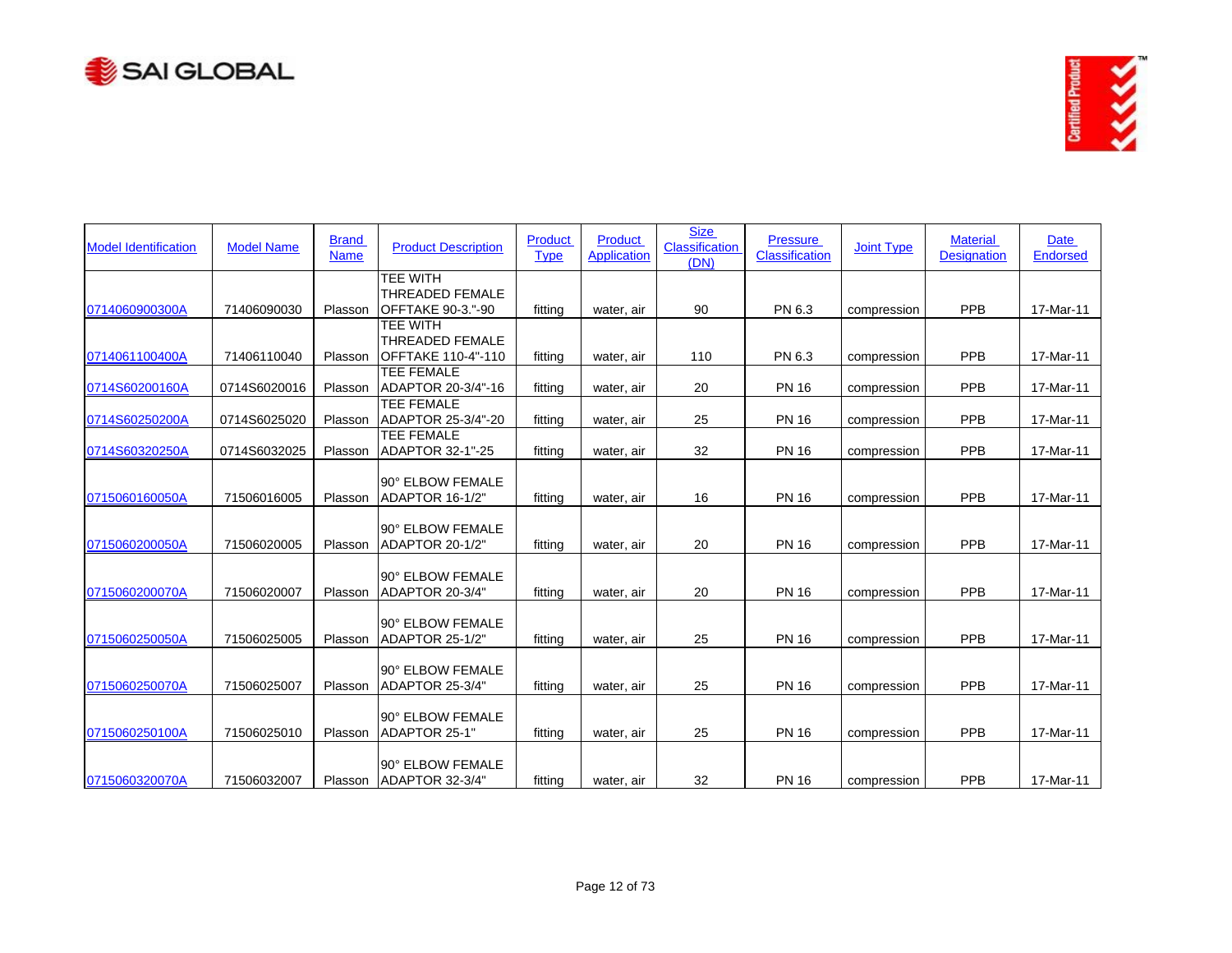



| <b>Model Identification</b> | <b>Model Name</b> | <b>Brand</b><br><b>Name</b> | <b>Product Description</b>                    | <b>Product</b><br><b>Type</b> | <b>Product</b><br><b>Application</b> | <b>Size</b><br><b>Classification</b><br>(DN) | <b>Pressure</b><br>Classification | <b>Joint Type</b> | <b>Material</b><br><b>Designation</b> | <b>Date</b><br>Endorsed |
|-----------------------------|-------------------|-----------------------------|-----------------------------------------------|-------------------------------|--------------------------------------|----------------------------------------------|-----------------------------------|-------------------|---------------------------------------|-------------------------|
| 0715060320100A              | 71506032010       | Plasson                     | 90° ELBOW FEMALE<br>ADAPTOR 32-1"             | fitting                       | water, air                           | 32                                           | <b>PN 16</b>                      | compression       | PPB                                   | 17-Mar-11               |
| 0715060320130A              | 71506032013       | Plasson                     | 90° ELBOW FEMALE<br>ADAPTOR 32-1.1/4"         | fitting                       | water, air                           | 32                                           | <b>PN 16</b>                      | compression       | PPB                                   | 17-Mar-11               |
| 0715060400100A              | 71506040010       | Plasson                     | 90° ELBOW FEMALE<br>ADAPTOR 40-1"             | fitting                       | water, air                           | 40                                           | <b>PN 16</b>                      | compression       | PPB                                   | 17-Mar-11               |
| 0715060400130A              | 71506040013       | Plasson                     | 90° ELBOW FEMALE<br>ADAPTOR 40-1.1/4"         | fitting                       | water, air                           | 40                                           | <b>PN 16</b>                      | compression       | PPB                                   | 17-Mar-11               |
| 0715060400150A              | 71506040015       | Plasson                     | 90° ELBOW FEMALE<br>ADAPTOR 40-1.1/2"         | fitting                       | water, air                           | 40                                           | <b>PN 16</b>                      | compression       | <b>PPB</b>                            | 17-Mar-11               |
| 0715060400200A              | 71506040020       | Plasson                     | 90° ELBOW FEMALE<br>ADAPTOR 40-2"             | fitting                       | water, air                           | 40                                           | <b>PN 16</b>                      | compression       | PPB                                   | 17-Mar-11               |
| 0715060500100A              | 71506050010       | Plasson                     | 90° ELBOW FEMALE<br>ADAPTOR 50-1"             | fitting                       | water, air                           | 50                                           | <b>PN 16</b>                      | compression       | PPB                                   | 17-Mar-11               |
| 0715060500130A              | 71506050013       | Plasson                     | 90° ELBOW FEMALE<br>ADAPTOR 50-1.1/4"         | fitting                       | water, air                           | 50                                           | <b>PN 16</b>                      | compression       | PPB                                   | 17-Mar-11               |
| 0715060500150A              | 71506050015       | Plasson                     | 90° ELBOW FEMALE<br>ADAPTOR 50-1.1/2"         | fitting                       | water, air                           | 50                                           | <b>PN 16</b>                      | compression       | <b>PPB</b>                            | 17-Mar-11               |
| 0715060500200A              | 71506050020       | Plasson                     | 90° ELBOW FEMALE<br>ADAPTOR 50-2"             | fitting                       | water, air                           | 50                                           | <b>PN 16</b>                      | compression       | PPB                                   | 17-Mar-11               |
| 0715060630130A              | 71506063013       |                             | 90° ELBOW FEMALE<br>Plasson ADAPTOR 63-1.1/4" | fitting                       | water, air                           | 63                                           | <b>PN 16</b>                      | compression       | PPB                                   | 17-Mar-11               |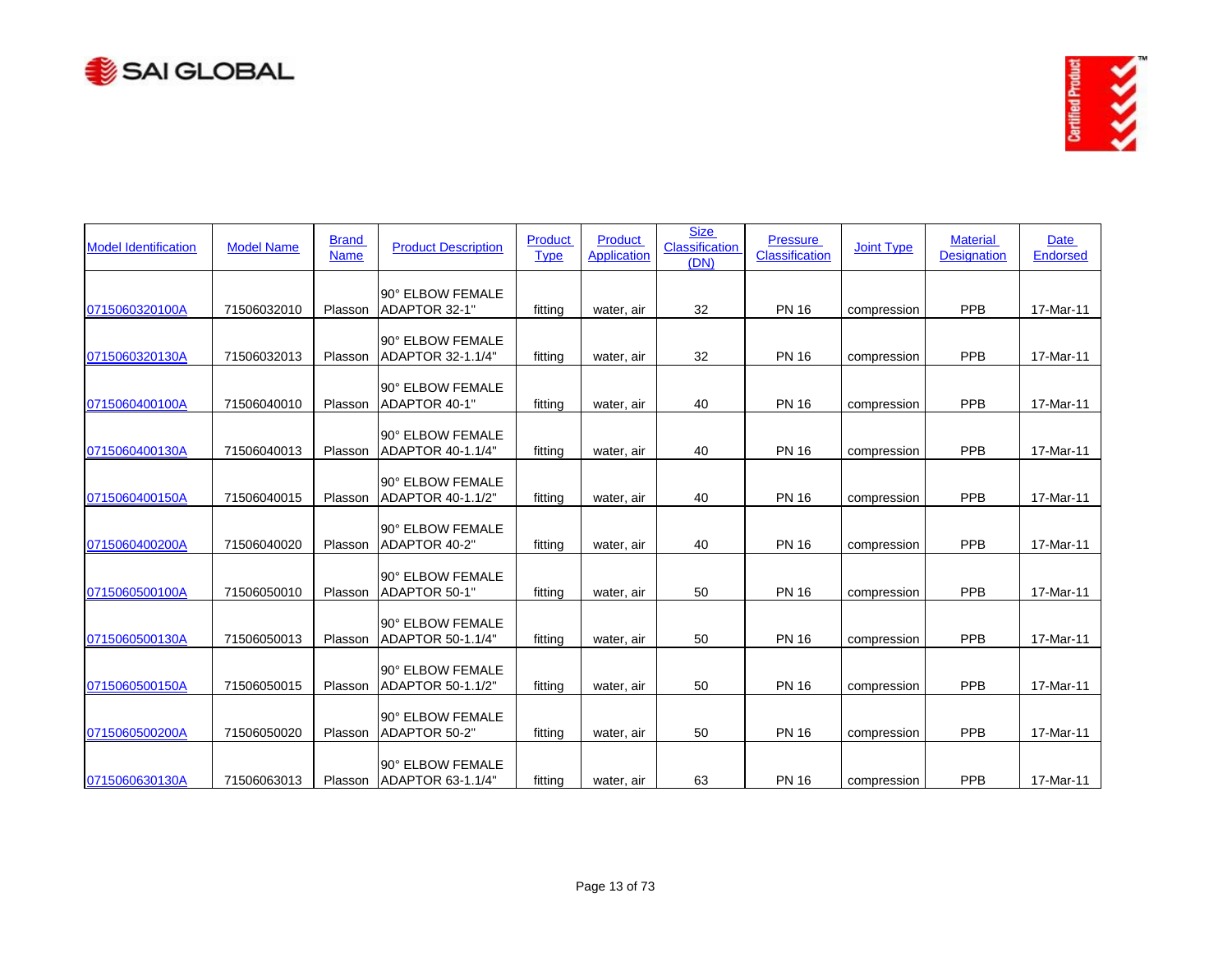



| <b>Model Identification</b> | <b>Model Name</b> | <b>Brand</b><br><b>Name</b> | <b>Product Description</b>                                | Product<br><b>Type</b> | <b>Product</b><br><b>Application</b> | <b>Size</b><br><b>Classification</b><br>(DN) | <b>Pressure</b><br><b>Classification</b> | <b>Joint Type</b> | <b>Material</b><br><b>Designation</b> | <b>Date</b><br>Endorsed |
|-----------------------------|-------------------|-----------------------------|-----------------------------------------------------------|------------------------|--------------------------------------|----------------------------------------------|------------------------------------------|-------------------|---------------------------------------|-------------------------|
| 0715060630150A              | 71506063015       | Plasson                     | 90° ELBOW FEMALE<br>ADAPTOR 63-1.1/2"                     | fitting                | water, air                           | 63                                           | <b>PN 16</b>                             | compression       | PPB                                   | 17-Mar-11               |
| 0715060630200A              | 71506063020       | Plasson                     | 90° ELBOW FEMALE<br>ADAPTOR 63-2"                         | fitting                | water, air                           | 63                                           | <b>PN 16</b>                             | compression       | PPB                                   | 17-Mar-11               |
| 0715060750200A              | 71506075020       | Plasson                     | 90° ELBOW FEMALE<br>ADAPTOR 75-2"                         | fittina                | water, air                           | 75                                           | <b>PN 16</b>                             | compression       | PPB                                   | 17-Mar-11               |
| 0715060750250A              | 71506075025       | Plasson                     | 90° ELBOW FEMALE<br>ADAPTOR 75-2.1/2"                     | fitting                | water, air                           | 75                                           | <b>PN 16</b>                             | compression       | PPB                                   | 17-Mar-11               |
| 0715060750300A              | 71506075030       | Plasson                     | 90° ELBOW FEMALE<br>ADAPTOR 75-3"                         | fitting                | water, air                           | 75                                           | <b>PN 10</b>                             | compression       | PPB                                   | 17-Mar-11               |
| 0722060500150A              | 72206050015       | Plasson                     | <b>COMPRESSION</b><br><b>FLANGE ADAPTOR 50</b><br>1.1/2"  | fitting                | water, air                           | 50                                           | <b>PN 16</b>                             | compression       | PPB                                   | 17-Mar-11               |
| 0722060500200A              | 72206050020       | Plasson                     | <b>COMPRESSION</b><br><b>FLANGE ADAPTOR 50-</b><br>2"     | fittina                | water, air                           | 50                                           | <b>PN 16</b>                             | compression       | PPB                                   | 17-Mar-11               |
| 0722060630200A              | 72206063020       | Plasson                     | <b>COMPRESSION</b><br><b>FLANGE ADAPTOR 63-</b>           | fitting                | water, air                           | 63                                           | <b>PN 16</b>                             | compression       | PPB                                   | 17-Mar-11               |
|                             |                   |                             | <b>COMPRESSION</b><br><b>FLANGE ADAPTOR 75-</b><br>2.1/2" |                        |                                      |                                              |                                          |                   |                                       |                         |
| 0722060750250A              | 72206075025       | Plasson                     | <b>COMPRESSION</b><br><b>FLANGE ADAPTOR 90</b>            | fitting                | water, air                           | 75                                           | <b>PN 16</b>                             | compression       | PPB                                   | 17-Mar-11               |
| 0722060900300A              | 72206090030       | Plasson                     | 3"<br><b>COMPRESSION</b><br><b>FLANGE ADAPTOR 90</b>      | fitting                | water, air                           | 90                                           | <b>PN 16</b>                             | compression       | PPB                                   | 17-Mar-11               |
| 0722060900400A              | 72206090040       | Plasson                     | 4"                                                        | fitting                | water, air                           | 90                                           | <b>PN 16</b>                             | compression       | <b>PPB</b>                            | 17-Mar-11               |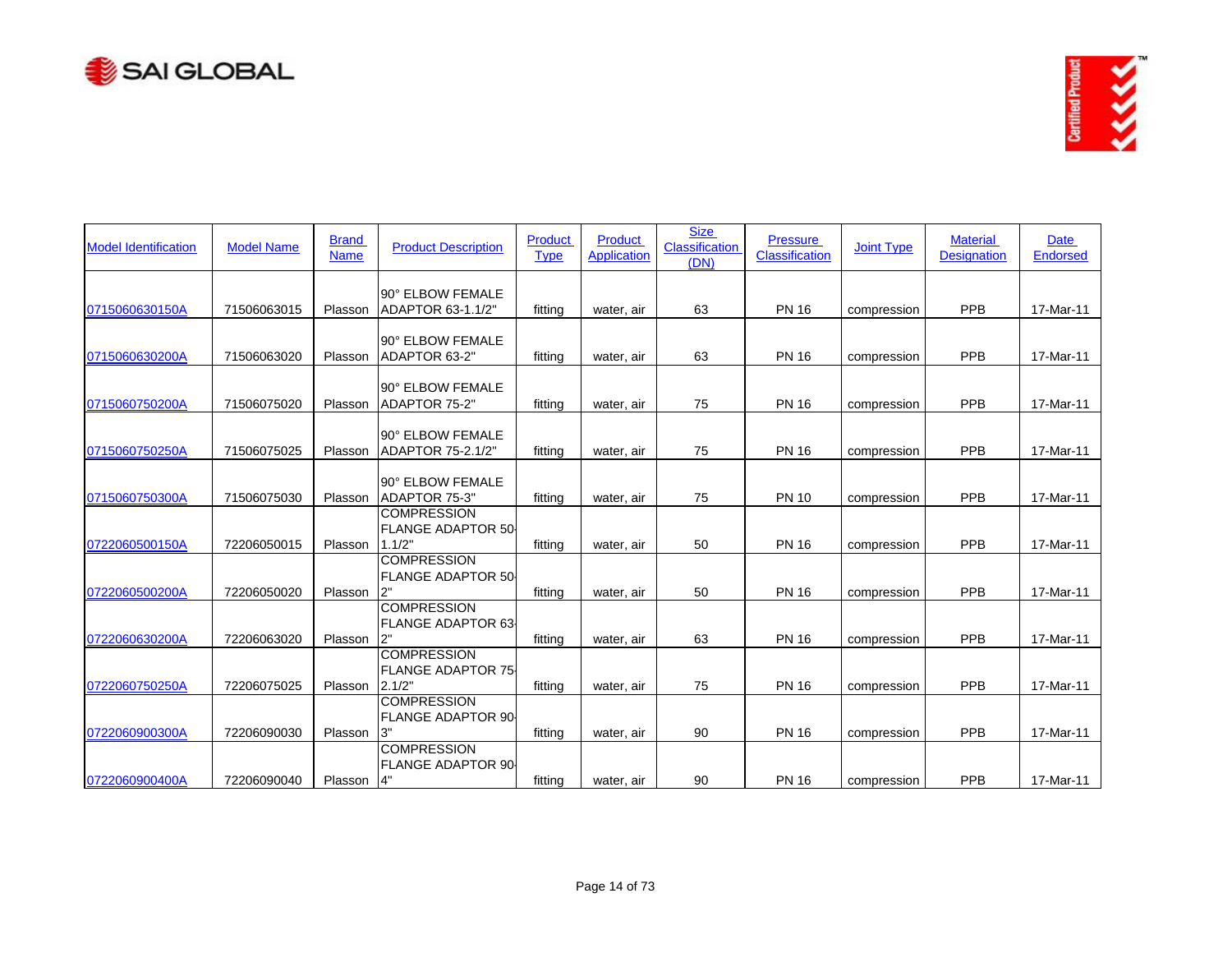



| <b>Model Identification</b> | <b>Model Name</b> | <b>Brand</b><br><b>Name</b> | <b>Product Description</b>                  | Product<br><b>Type</b> | Product<br><b>Application</b> | <b>Size</b><br><b>Classification</b><br>(DN) | <b>Pressure</b><br><b>Classification</b> | <b>Joint Type</b> | <b>Material</b><br><b>Designation</b> | <b>Date</b><br>Endorsed |
|-----------------------------|-------------------|-----------------------------|---------------------------------------------|------------------------|-------------------------------|----------------------------------------------|------------------------------------------|-------------------|---------------------------------------|-------------------------|
|                             |                   |                             | <b>COMPRESSION</b>                          |                        |                               |                                              |                                          |                   |                                       |                         |
| 0722061100400A              | 72206110040       | Plasson                     | <b>FLANGE ADAPTOR</b><br>$110 - 4"$         | fitting                | water, air                    | 110                                          | PN 12.5                                  | compression       | PPB                                   | 17-Mar-11               |
|                             |                   |                             | <b>COMPRESSION</b>                          |                        |                               |                                              |                                          |                   |                                       |                         |
|                             |                   |                             | <b>FLANGE ADAPTOR</b>                       |                        |                               |                                              |                                          |                   |                                       |                         |
| 0722061250500A              | 72206125050       | Plasson                     | $125 - 5$                                   | fittina                | water, air                    | 125                                          | PN 12.5                                  | compression       | <b>PPB</b>                            | 17-Mar-11               |
|                             |                   |                             | <b>COMPRESSION</b><br><b>FLANGE ADAPTOR</b> |                        |                               |                                              |                                          |                   |                                       |                         |
| 0722061250600A              | 72206125060       | Plasson                     | $125 - 6$                                   | fitting                | water, air                    | 125                                          | PN 12.5                                  | compression       | PPB                                   | 17-Mar-11               |
|                             |                   |                             | <b>TRANSITION FLANGE</b>                    |                        |                               |                                              |                                          |                   |                                       |                         |
| 0722S60630400A              | 0722S6063040      | Plasson                     | 63 (110)-4"                                 | fitting                | water, air                    | 63                                           | <b>PN 16</b>                             | compression       | PPB                                   | 17-Mar-11               |
|                             |                   |                             | <b>FLANGE ADAPTOR</b><br>WITH METAL 50-     |                        |                               |                                              |                                          |                   |                                       |                         |
| 0723060500150A              | 72306050015       | Plasson                     | 1.1/2"                                      | fitting                | water, air                    | 50                                           | <b>PN 16</b>                             | compression       | PPB                                   | 17-Mar-11               |
|                             |                   |                             | <b>FLANGE ADAPTOR</b>                       |                        |                               |                                              |                                          |                   |                                       |                         |
| 0723060500200A              | 72306050020       | Plasson                     | WITH METAL 50-2"                            | fitting                | water, air                    | 50                                           | <b>PN 16</b>                             | compression       | PPB                                   | 17-Mar-11               |
|                             |                   |                             | <b>FLANGE ADAPTOR</b>                       |                        |                               |                                              |                                          |                   |                                       |                         |
| 0723060630200A              | 72306063020       | Plasson                     | WITH METAL 63-2"                            | fitting                | water, air                    | 63                                           | <b>PN 16</b>                             | compression       | PPB                                   | 17-Mar-11               |
|                             |                   |                             | <b>FLANGE ADAPTOR</b>                       |                        |                               |                                              |                                          |                   |                                       |                         |
|                             |                   |                             | WITH METAL 63-                              |                        |                               |                                              |                                          |                   |                                       |                         |
| 0723060630250A              | 72306063025       | Plasson                     | 2.1/2"<br><b>FLANGE ADAPTOR</b>             | fitting                | water, air                    | 63                                           | <b>PN 16</b>                             | compression       | PPB                                   | 17-Mar-11               |
| 0723060750200A              | 72306075020       | Plasson                     | WITH METAL 75-2"                            | fitting                | water, air                    | 75                                           | <b>PN 16</b>                             | compression       | PPB                                   | 17-Mar-11               |
|                             |                   |                             | <b>FLANGE ADAPTOR</b>                       |                        |                               |                                              |                                          |                   |                                       |                         |
|                             |                   |                             | WITH METAL 75-                              |                        |                               |                                              |                                          |                   |                                       |                         |
| 0723060750250A              | 72306075025       | Plasson                     | 2.1/2"                                      | fitting                | water, air                    | 75                                           | <b>PN 16</b>                             | compression       | PPB                                   | 17-Mar-11               |
|                             |                   |                             | <b>FLANGE ADAPTOR</b>                       |                        |                               |                                              |                                          |                   |                                       |                         |
| 0723060750300A              | 72306075030       | Plasson                     | WITH METAL 75-3"                            | fitting                | water, air                    | 75                                           | <b>PN 16</b>                             | compression       | <b>PPB</b>                            | 17-Mar-11               |
|                             |                   |                             | <b>FLANGE ADAPTOR</b>                       |                        |                               |                                              |                                          |                   |                                       |                         |
|                             |                   |                             | WITH METAL 90-                              |                        |                               |                                              |                                          |                   |                                       |                         |
| 0723060900250A              | 72306090025       | Plasson                     | 2.1/2"<br><b>FLANGE ADAPTOR</b>             | fitting                | water, air                    | 90                                           | <b>PN 16</b>                             | compression       | PPB                                   | 17-Mar-11               |
| 0723060900300A              | 72306090030       | Plasson                     | WITH METAL 90-3"                            | fitting                | water, air                    | 90                                           | <b>PN 16</b>                             | compression       | PPB                                   | 17-Mar-11               |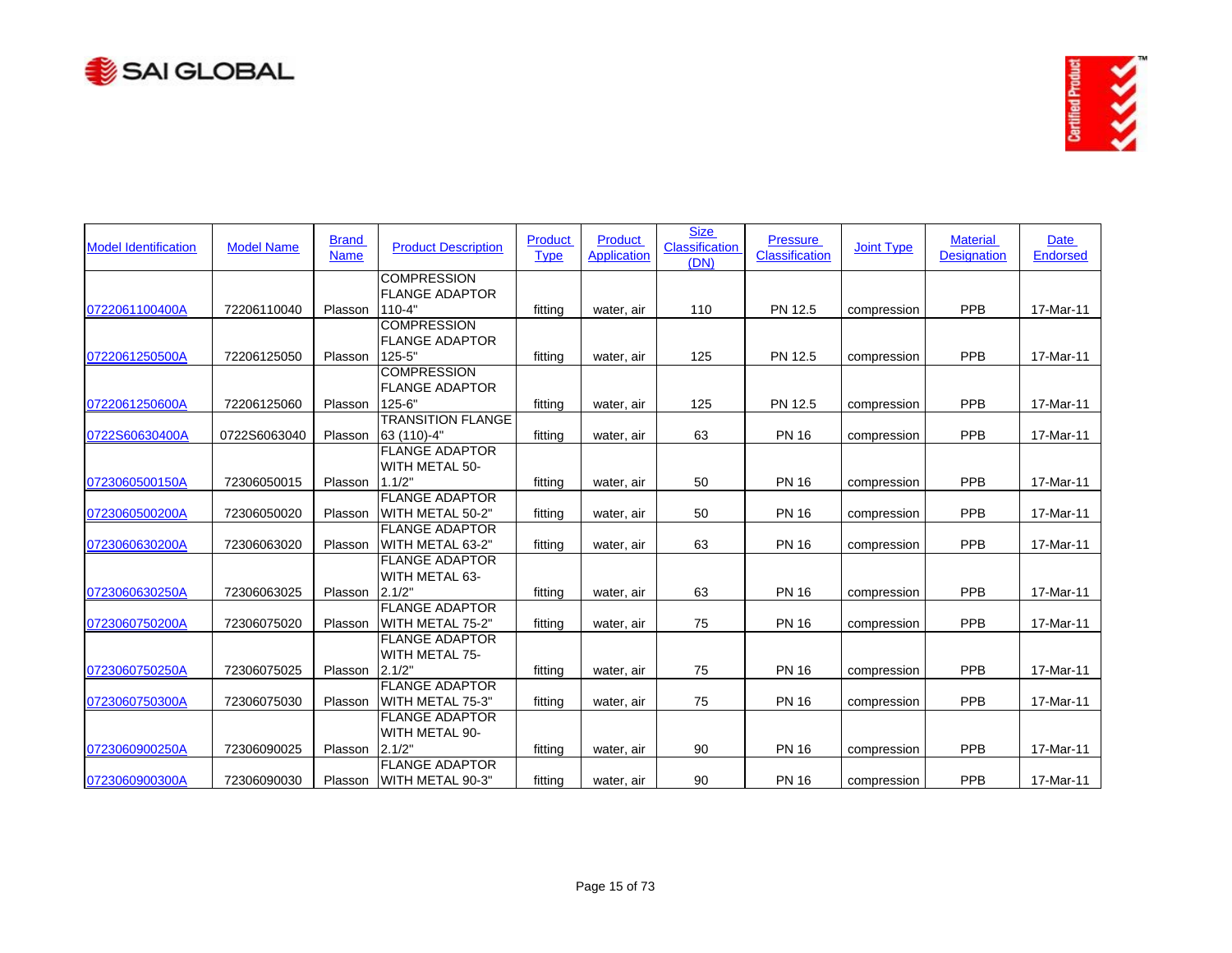



| <b>Model Identification</b> | <b>Model Name</b> | <b>Brand</b><br><b>Name</b> | <b>Product Description</b>                 | Product<br><b>Type</b> | Product<br><b>Application</b> | <b>Size</b><br>Classification<br>(DN) | <b>Pressure</b><br>Classification | <b>Joint Type</b> | <b>Material</b><br><b>Designation</b> | Date<br><b>Endorsed</b> |
|-----------------------------|-------------------|-----------------------------|--------------------------------------------|------------------------|-------------------------------|---------------------------------------|-----------------------------------|-------------------|---------------------------------------|-------------------------|
| 0723060900400A              | 72306090040       | Plasson                     | <b>FLANGE ADAPTOR</b><br>WITH METAL 90-4"  | fitting                | water, air                    | 90                                    | <b>PN 16</b>                      | compression       | <b>PPB</b>                            | 17-Mar-11               |
| 0723061100300A              | 72306110030       | Plasson                     | <b>FLANGE ADAPTOR</b><br>WITH METAL 110-3" | fitting                | water, air                    | 110                                   | <b>PN 16</b>                      | compression       | PPB                                   | 17-Mar-11               |
| 0723061100400A              | 72306110040       | Plasson                     | <b>FLANGE ADAPTOR</b><br>WITH METAL 110-4" | fitting                | water, air                    | 110                                   | <b>PN 16</b>                      | compression       | PPB                                   | 17-Mar-11               |
| 0723061100500A              | 72306110050       | Plasson                     | <b>FLANGE ADAPTOR</b><br>WITH METAL 110-5" | fitting                | water, air                    | 110                                   | <b>PN 16</b>                      | compression       | PPB                                   | 17-Mar-11               |
| 0724060160050A              | 72406016005       | Plasson                     | STABILIZER 16-1/2"-<br>16                  | fitting                | water, air                    | 16                                    | PN 12.5                           | compression       | PPB                                   | 17-Mar-11               |
| 0724060200070A              | 72406020007       | Plasson                     | STABILIZER 20-3/4"-<br>20                  | fitting                | water, air                    | 20                                    | PN 12.5                           | compression       | PPB                                   | 17-Mar-11               |
| 0724060250070A              | 72406025007       | Plasson                     | STABILIZER 25-1/2"-<br>20                  | fitting                | water, air                    | 25                                    | <b>PN 16</b>                      | compression       | PPB                                   | 17-Mar-11               |
| 0725060250050A              | 72506025005       | Plasson                     | THREADED<br>ADAPTOR 25-1/2"                | fitting                | water, air                    | 25                                    | <b>PN 16</b>                      | compression       | PPB                                   | 17-Mar-11               |
| 0725060250070A              | 72506025007       | Plasson                     | <b>THREADED</b><br>ADAPTOR 25-3/4"         | fitting                | water, air                    | 25                                    | <b>PN 16</b>                      | compression       | PPB                                   | 17-Mar-11               |
| 0725060320050A              | 72506032005       | Plasson                     | <b>THREADED</b><br>ADAPTOR 32-1/2"         | fitting                | water, air                    | 32                                    | <b>PN 16</b>                      | compression       | PPB                                   | 17-Mar-11               |
| 0725060320070A              | 72506032007       | Plasson                     | THREADED<br>ADAPTOR 32-3/4"                | fitting                | water, air                    | 32                                    | <b>PN 16</b>                      | compression       | PPB                                   | 17-Mar-11               |
| 0725060320100A              | 72506032010       | Plasson                     | <b>THREADED</b><br>ADAPTOR 32-1"           | fitting                | water, air                    | 32                                    | <b>PN 16</b>                      | compression       | PPB                                   | 17-Mar-11               |
| 0725060400100A              | 72506040010       | Plasson                     | <b>THREADED</b><br>ADAPTOR 40-1"           | fitting                | water, air                    | 40                                    | <b>PN 16</b>                      | compression       | PPB                                   | 17-Mar-11               |
| 0725060400130A              | 72506040013       | Plasson                     | <b>THREADED</b><br>ADAPTOR 40-1.1/4"       | fitting                | water, air                    | 40                                    | <b>PN 16</b>                      | compression       | PPB                                   | 17-Mar-11               |
| 0725060400150A              | 72506040015       | Plasson                     | <b>THREADED</b><br>ADAPTOR 40-1.1/2"       | fitting                | water, air                    | 40                                    | <b>PN 16</b>                      | compression       | PPB                                   | 17-Mar-11               |
| 0725060500100A              | 72506050010       | Plasson                     | THREADED<br>ADAPTOR 50-1"                  | fitting                | water, air                    | 50                                    | <b>PN 16</b>                      | compression       | PPB                                   | 17-Mar-11               |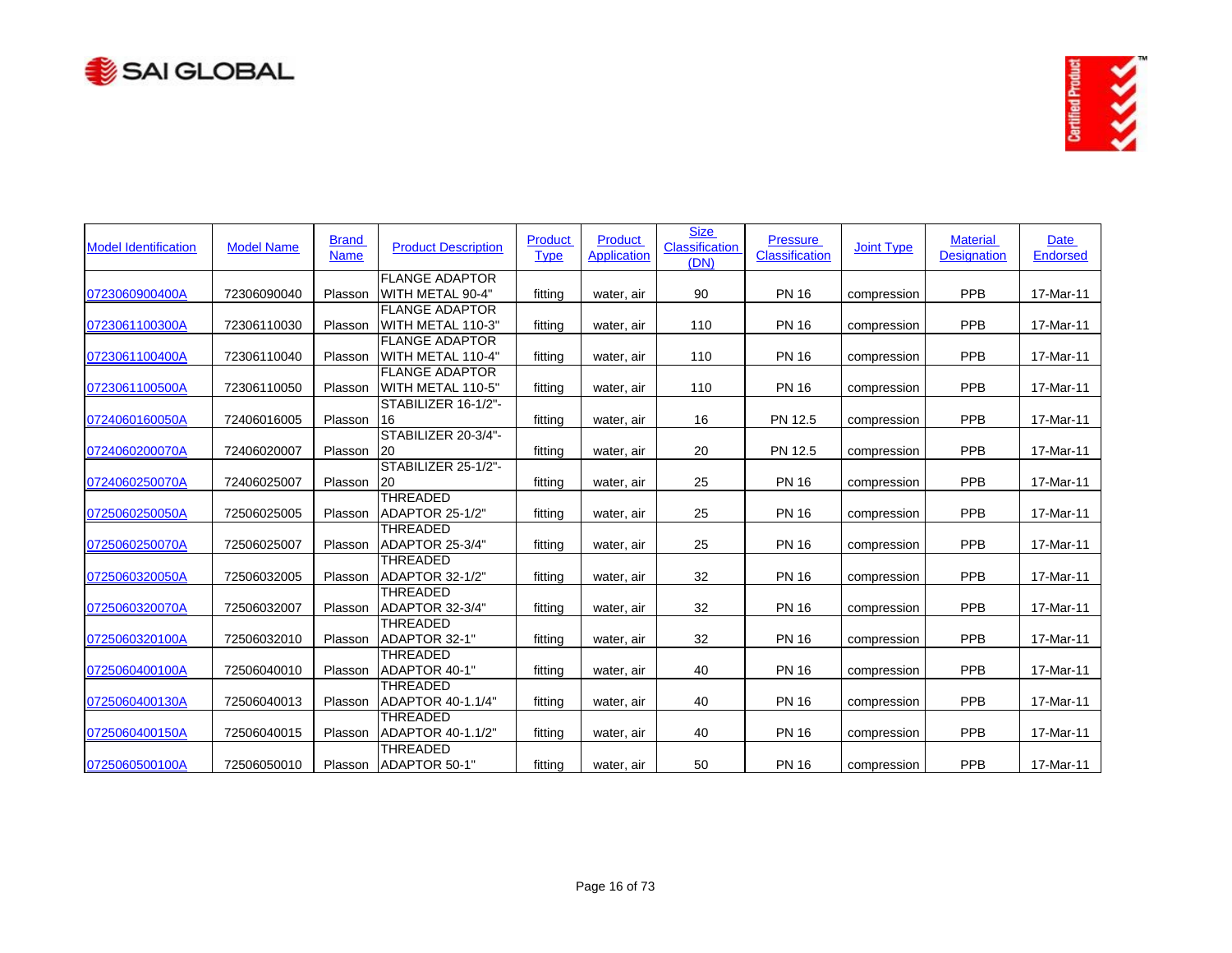



| <b>Model Identification</b> | <b>Model Name</b> | <b>Brand</b><br><b>Name</b> | <b>Product Description</b>                 | Product<br><b>Type</b> | Product<br><b>Application</b> | <b>Size</b><br>Classification<br>(DN) | <b>Pressure</b><br>Classification | <b>Joint Type</b> | <b>Material</b><br><b>Designation</b> | Date<br>Endorsed |
|-----------------------------|-------------------|-----------------------------|--------------------------------------------|------------------------|-------------------------------|---------------------------------------|-----------------------------------|-------------------|---------------------------------------|------------------|
| 0725060500130A              | 72506050013       | Plasson                     | THREADED<br>ADAPTOR 50-1.1/4"              | fitting                | water, air                    | 50                                    | <b>PN 16</b>                      | compression       | PPB                                   | 17-Mar-11        |
| 0725060500150A              | 72506050015       | Plasson                     | <b>THREADED</b><br>ADAPTOR 50-1.1/2"       | fitting                | water, air                    | 50                                    | <b>PN 16</b>                      | compression       | PPB                                   | 17-Mar-11        |
| 0725060500200A              | 72506050020       | Plasson                     | <b>THREADED</b><br>ADAPTOR 50-2"           | fitting                | water, air                    | 50                                    | <b>PN 16</b>                      | compression       | PPB                                   | 17-Mar-11        |
| 0725060630100A              | 72506063010       | Plasson                     | THREADED<br>ADAPTOR 63-1"                  | fitting                | water, air                    | 63                                    | <b>PN 16</b>                      | compression       | PPB                                   | 17-Mar-11        |
| 0725060630130A              | 72506063013       | Plasson                     | <b>THREADED</b><br>ADAPTOR 63-1.1/4"       | fitting                | water, air                    | 63                                    | <b>PN 16</b>                      | compression       | PPB                                   | 17-Mar-11        |
| 0725060630150A              | 72506063015       | Plasson                     | <b>THREADED</b><br>ADAPTOR 63-1.1/2"       | fitting                | water, air                    | 63                                    | <b>PN 16</b>                      | compression       | PPB                                   | 17-Mar-11        |
| 0725060630200A              | 72506063020       | Plasson                     | <b>THREADED</b><br>ADAPTOR 63-2"           | fitting                | water, air                    | 63                                    | <b>PN 16</b>                      | compression       | PPB                                   | 17-Mar-11        |
| 0725060630250A              | 72506063025       | Plasson                     | THREADED<br>ADAPTOR 63-2.1/2"              | fitting                | water, air                    | 63                                    | <b>PN 16</b>                      | compression       | PPB                                   | 17-Mar-11        |
| 0725060750150A              | 72506075015       | Plasson                     | <b>THREADED</b><br>ADAPTOR 75-1.1/2"       | fitting                | water, air                    | 75                                    | PN 12.5                           | compression       | PPB                                   | 17-Mar-11        |
| 0725060750200A              | 72506075020       | Plasson                     | <b>THREADED</b><br><b>ADAPTOR 75-2"</b>    | fitting                | water, air                    | 75                                    | PN 12.5                           | compression       | PPB                                   | 17-Mar-11        |
| 0725060750250A              | 72506075025       | Plasson                     | THREADED<br>ADAPTOR 75-2.1/2"              | fitting                | water, air                    | 75                                    | PN 12.5                           | compression       | PPB                                   | 17-Mar-11        |
| 0725060750300A              | 72506075030       | Plasson                     | <b>THREADED</b><br>ADAPTOR 75-3"           | fitting                | water, air                    | 75                                    | PN 12.5                           | compression       | PPB                                   | 17-Mar-11        |
| 72706032010                 | 72706032010       | Plasson                     | <b>BRASS THREADED</b><br>ADAPTOR 32-1"     | fitting                | water, air                    | 32                                    | <b>PN 16</b>                      | compression       | PPB                                   | 17-Mar-11        |
| 72706040010                 | 72706040010       | Plasson                     | <b>BRASS THREADED</b><br>ADAPTOR 40-1"     | fitting                | water, air                    | 40                                    | <b>PN 16</b>                      | compression       | PPB                                   | 17-Mar-11        |
| 72706040013                 | 72706040013       | Plasson                     | <b>BRASS THREADED</b><br>ADAPTOR 40-1.1/4" | fitting                | water, air                    | 40                                    | <b>PN 16</b>                      | compression       | PPB                                   | 17-Mar-11        |
| 72706050013                 | 72706050013       | Plasson                     | <b>BRASS THREADED</b><br>ADAPTOR 50-1.1/4" | fitting                | water, air                    | 50                                    | <b>PN 16</b>                      | compression       | PPB                                   | 17-Mar-11        |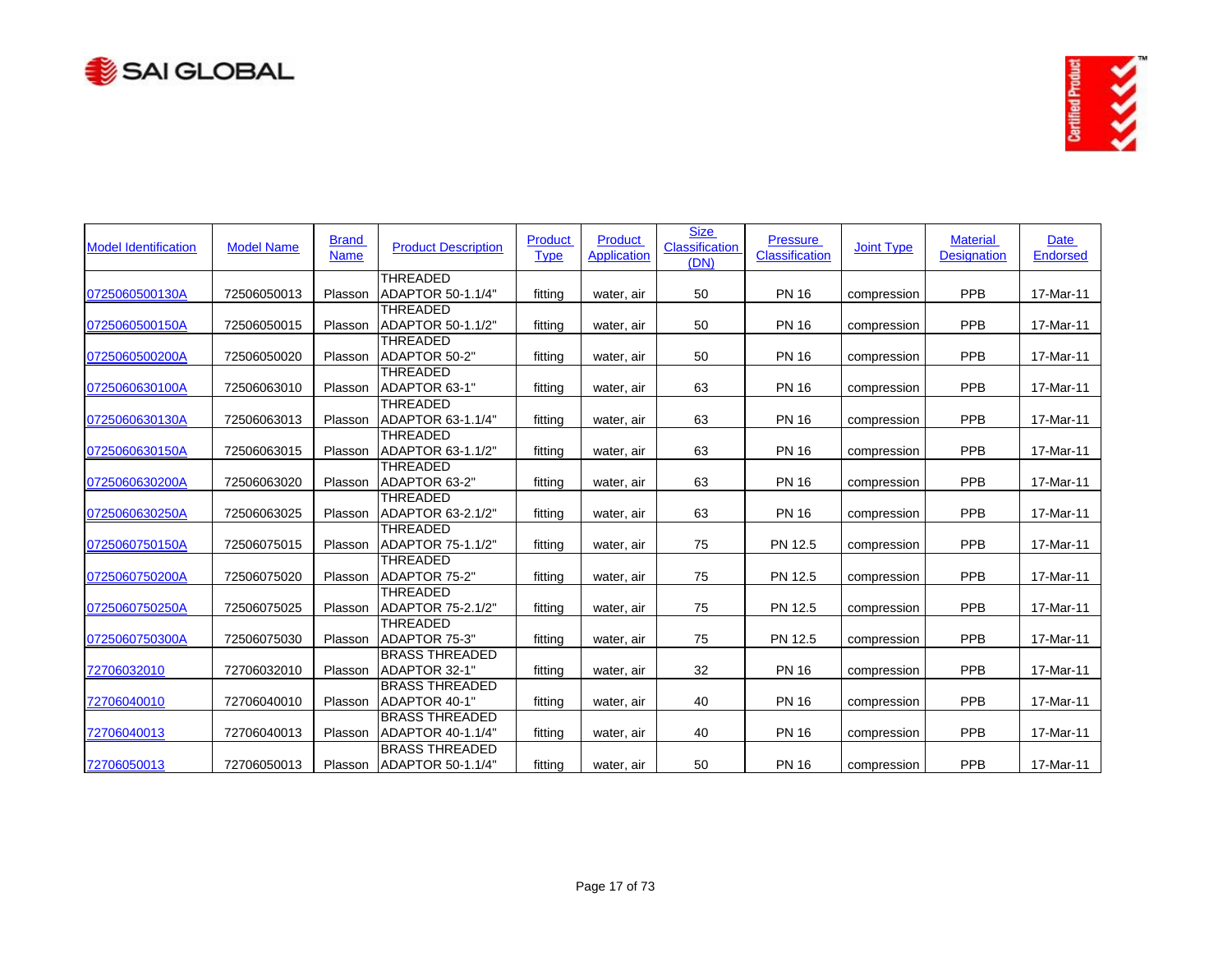



| <b>Model Identification</b> | <b>Model Name</b> | <b>Brand</b><br><b>Name</b> | <b>Product Description</b>                 | Product<br><b>Type</b> | Product<br><b>Application</b> | <b>Size</b><br>Classification<br>(DN) | <b>Pressure</b><br>Classification | <b>Joint Type</b> | <b>Material</b><br><b>Designation</b> | Date<br><b>Endorsed</b> |
|-----------------------------|-------------------|-----------------------------|--------------------------------------------|------------------------|-------------------------------|---------------------------------------|-----------------------------------|-------------------|---------------------------------------|-------------------------|
| 72706050015                 | 72706050015       | Plasson                     | <b>BRASS THREADED</b><br>ADAPTOR 50-1.1/2" | fitting                | water, air                    | 50                                    | <b>PN 16</b>                      | compression       | PPB                                   | 17-Mar-11               |
| 72706063013                 | 72706063013       | Plasson                     | <b>BRASS THREADED</b><br>ADAPTOR 63-1.1/4" | fitting                | water, air                    | 63                                    | <b>PN 16</b>                      | compression       | PPB                                   | 17-Mar-11               |
| 72706063015                 | 72706063015       | Plasson                     | <b>BRASS THREADED</b><br>ADAPTOR 63-1.1/2" | fitting                | water, air                    | 63                                    | <b>PN 16</b>                      | compression       | PPB                                   | 17-Mar-11               |
| 72706063020                 | 72706063020       | Plasson                     | <b>BRASS THREADED</b><br>ADAPTOR 63-2"     | fitting                | water, air                    | 63                                    | <b>PN 16</b>                      | compression       | <b>PPB</b>                            | 17-Mar-11               |
| 0732060500200A              | 73206050020       | Plasson                     | <b>SHOULDERED</b><br>ADAPTOR 50-2"         | fitting                | water, air                    | 50                                    | <b>PN 16</b>                      | compression       | PPB                                   | 17-Mar-11               |
| 0732060630200A              | 73206063020       | Plasson                     | <b>SHOULDERED</b><br>ADAPTOR 63-2"         | fitting                | water, air                    | 63                                    | <b>PN 16</b>                      | compression       | PPB                                   | 17-Mar-11               |
| 0732060900400A              | 73206090040       | Plasson                     | SHOULDERED<br>ADAPTOR 90-4"                | fitting                | water, air                    | 90                                    | <b>PN 16</b>                      | compression       | PPB                                   | 17-Mar-11               |
| 0732061100400A              | 73206110040       | Plasson                     | <b>SHOULDERED</b><br>ADAPTOR 110-4"        | fitting                | water, air                    | 110                                   | <b>PN 16</b>                      | compression       | PPB                                   | 17-Mar-11               |
| 0734060200160A              | 73406020016       | Plasson                     | REDUCING TEE 20-16-<br>20                  | fitting                | water, air                    | 20                                    | <b>PN 16</b>                      | compression       | PPB                                   | 17-Mar-11               |
| 0734060250200A              | 73406025020       | Plasson                     | REDUCING TEE 25-20-<br>25                  | fitting                | water, air                    | 25                                    | <b>PN 16</b>                      | compression       | <b>PPB</b>                            | 17-Mar-11               |
| 0734060320250A              | 73406032025       | Plasson                     | REDUCING TEE 32-25-<br>32                  | fitting                | water, air                    | 32                                    | <b>PN 16</b>                      | compression       | <b>PPB</b>                            | 17-Mar-11               |
| 0734060400250A              | 73406040025       | Plasson                     | REDUCING TEE 40-25-<br>40                  | fitting                | water, air                    | 40                                    | <b>PN 16</b>                      | compression       | PPB                                   | 17-Mar-11               |
| 0734060400320A              | 73406040032       | Plasson                     | REDUCING TEE 40-32-<br>40                  | fitting                | water, air                    | 40                                    | <b>PN 16</b>                      | compression       | PPB                                   | 17-Mar-11               |
| 0734060500250A              | 73406050025       | Plasson                     | REDUCING TEE 50-25-<br>50                  | fitting                | water, air                    | 50                                    | <b>PN 16</b>                      | compression       | <b>PPB</b>                            | 17-Mar-11               |
| 0734060500320A              | 73406050032       | Plasson                     | REDUCING TEE 50-32-<br>50                  | fitting                | water, air                    | 50                                    | <b>PN 16</b>                      | compression       | PPB                                   | 17-Mar-11               |
| 0734060500400A              | 73406050040       | Plasson                     | REDUCING TEE 50-40-<br>50                  | fitting                | water, air                    | 50                                    | <b>PN 16</b>                      | compression       | PPB                                   | 17-Mar-11               |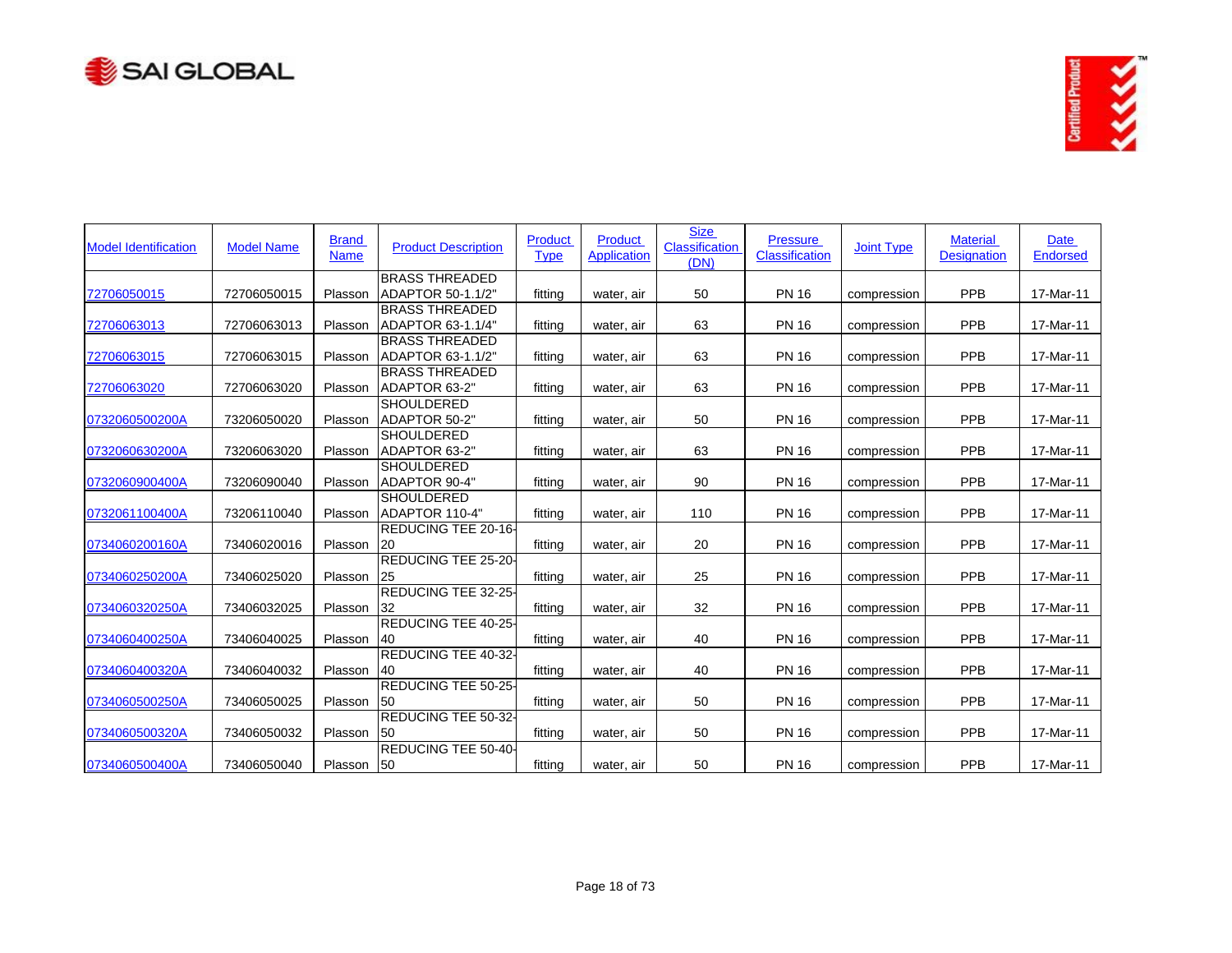



| <b>Model Identification</b> | <b>Model Name</b> | <b>Brand</b><br><b>Name</b> | <b>Product Description</b> | Product<br><b>Type</b> | Product<br><b>Application</b> | <b>Size</b><br>Classification<br>(DN) | <b>Pressure</b><br><b>Classification</b> | <b>Joint Type</b> | <b>Material</b><br><b>Designation</b> | Date<br><b>Endorsed</b> |
|-----------------------------|-------------------|-----------------------------|----------------------------|------------------------|-------------------------------|---------------------------------------|------------------------------------------|-------------------|---------------------------------------|-------------------------|
|                             |                   |                             | <b>REDUCING TEE 63-32-</b> |                        |                               |                                       |                                          |                   |                                       |                         |
| 0734060630320A              | 73406063032       | Plasson                     | 63                         | fitting                | water, air                    | 63                                    | <b>PN 16</b>                             | compression       | PPB                                   | 17-Mar-11               |
| 0734060630400A              | 73406063040       | Plasson                     | REDUCING TEE 63-40-<br>63  | fitting                | water, air                    | 63                                    | <b>PN 16</b>                             | compression       | PPB                                   | 17-Mar-11               |
|                             |                   |                             | <b>REDUCING TEE 63-50-</b> |                        |                               |                                       |                                          |                   |                                       |                         |
| 0734060630500A              | 73406063050       | Plasson                     | 63                         | fitting                | water, air                    | 63                                    | <b>PN 16</b>                             | compression       | PPB                                   | 17-Mar-11               |
|                             |                   |                             | POLY TO COPPER             |                        |                               |                                       |                                          |                   |                                       |                         |
| 0734C6025005                | 0734C6025005      | Plasson                     | TEE 25-15 (1/2")           | fitting                | water, air                    | 25                                    | <b>PN 16</b>                             | compression       | PPB                                   | 17-Mar-11               |
|                             |                   |                             | <b>REDUCING TEE 110-</b>   |                        |                               |                                       |                                          |                   |                                       |                         |
| 0734S61100630A              | 0734S6110063      | Plasson                     | 63-110                     | fittina                | water, air                    | 110                                   | <b>PN 16</b>                             | compression       | PPB                                   | 17-Mar-11               |
|                             |                   |                             | 90° ELBOW                  |                        |                               |                                       |                                          |                   |                                       |                         |
| 0735060400400A              | 73506040040       | Plasson                     | ADAPTOR 40-40              | fitting                | water, air                    | 40                                    | <b>PN 16</b>                             | compression       | PPB                                   | 17-Mar-11               |
|                             |                   |                             | 90° ELBOW                  |                        |                               |                                       |                                          |                   |                                       |                         |
| 0735060400500A              | 73506040050       | Plasson                     | ADAPTOR 40-50              | fitting                | water, air                    | 50                                    | <b>PN 16</b>                             | compression       | PPB                                   | 17-Mar-11               |
|                             |                   |                             | 90° ELBOW                  |                        |                               |                                       |                                          |                   |                                       |                         |
| 0735060500400A              | 73506050040       | Plasson                     | ADAPTOR 50-40              | fitting                | water, air                    | 50                                    | <b>PN 16</b>                             | compression       | PPB                                   | 17-Mar-11               |
|                             |                   |                             | 90° ELBOW                  |                        |                               |                                       |                                          |                   |                                       |                         |
| 0735060500500A              | 73506050050       | Plasson                     | ADAPTOR 50-50              | fitting                | water, air                    | 50                                    | <b>PN 16</b>                             | compression       | <b>PPB</b>                            | 17-Mar-11               |
|                             |                   |                             | 90° ELBOW                  |                        |                               |                                       |                                          |                   |                                       |                         |
| 0735060630400A              | 73506063040       | Plasson                     | ADAPTOR 63-40              | fitting                | water, air                    | 63                                    | <b>PN 16</b>                             | compression       | PPB                                   | 17-Mar-11               |
|                             |                   |                             | 90° ELBOW                  |                        |                               |                                       |                                          |                   |                                       |                         |
| 0735060630500A              | 73506063050       | Plasson                     | ADAPTOR 63-50              | fitting                | water, air                    | 63                                    | <b>PN 16</b>                             | compression       | PPB                                   | 17-Mar-11               |
| 7435252                     | 7435252           | Plasson                     | PB PIPE SET 22-25          | fitting                | water, air                    | $\overline{25}$                       | <b>PN 16</b>                             | compression       | <b>PPB</b>                            | 17-Mar-11               |
|                             |                   |                             | <b>CONVERSION SET</b>      |                        |                               |                                       |                                          |                   |                                       |                         |
|                             |                   |                             | <b>FOR COPPER</b>          |                        |                               |                                       |                                          |                   |                                       |                         |
| 7439205                     | 7439205           | Plasson                     | ADAPTOR 1/2"               | fitting                | water, air                    | 0.5                                   | <b>PN 16</b>                             | compression       | PPB                                   | 17-Mar-11               |
|                             |                   |                             | <b>CONVERSION SET</b>      |                        |                               |                                       |                                          |                   |                                       |                         |
|                             |                   |                             | <b>FOR COPPER</b>          |                        |                               |                                       |                                          |                   |                                       |                         |
| 7439251                     | 7439251           | Plasson                     | <b>ADAPTOR 1"</b>          | fitting                | water, air                    | 1                                     | <b>PN 16</b>                             | compression       | <b>PPB</b>                            | 17-Mar-11               |
|                             |                   |                             | <b>CONVERSION SET</b>      |                        |                               |                                       |                                          |                   |                                       |                         |
|                             |                   |                             | <b>FOR COPPER</b>          |                        |                               |                                       |                                          |                   |                                       |                         |
| 7439257                     | 7439257           | Plasson                     | ADAPTOR 3/4"               | fitting                | water, air                    | 0.75                                  | <b>PN 16</b>                             | compression       | <b>PPB</b>                            | 17-Mar-11               |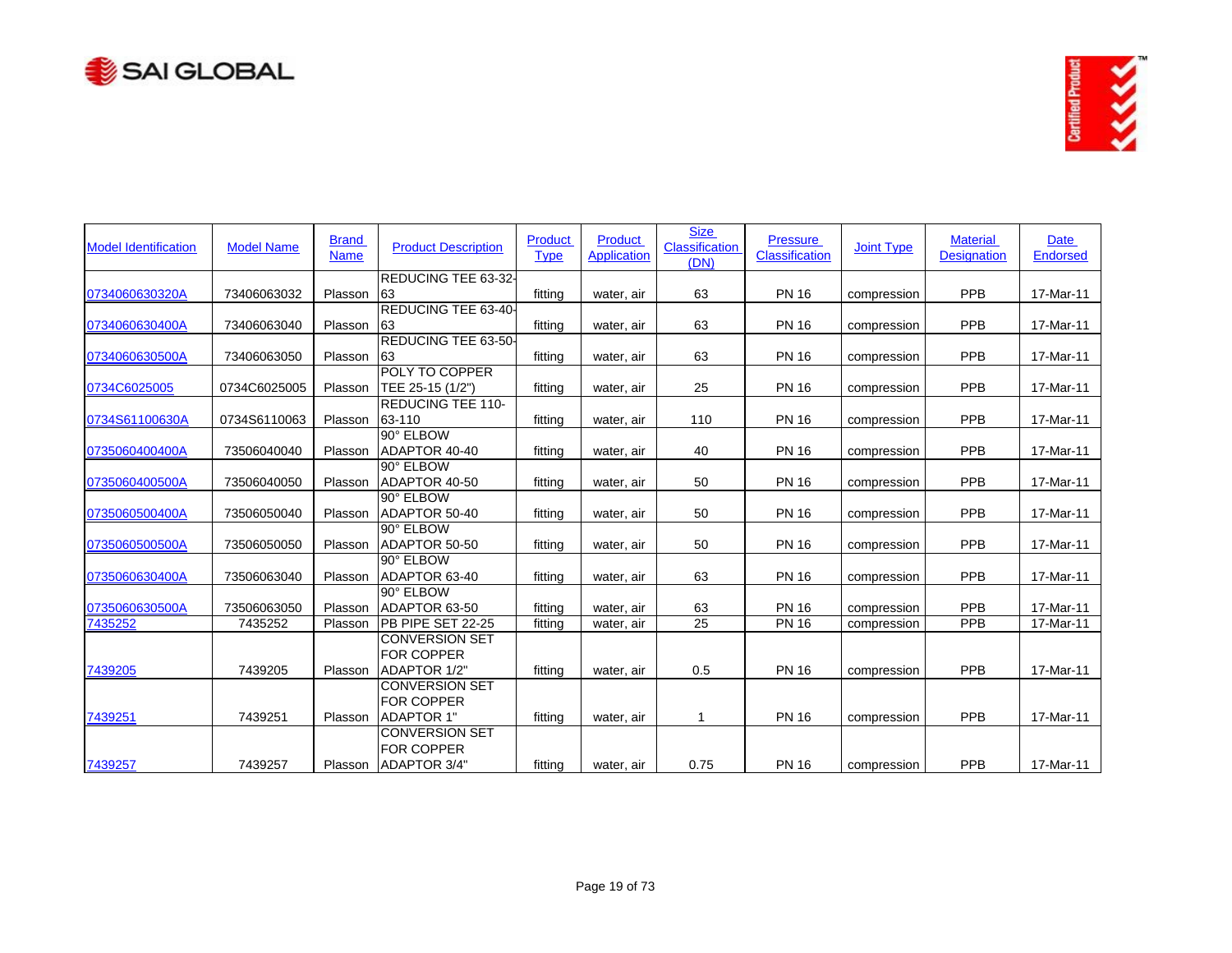



| <b>Model Identification</b> | <b>Model Name</b> | <b>Brand</b><br><b>Name</b> | <b>Product Description</b>                  | Product<br><b>Type</b> | Product<br><b>Application</b> | <b>Size</b><br>Classification<br>(DN) | <b>Pressure</b><br>Classification | <b>Joint Type</b> | <b>Material</b><br><b>Designation</b> | Date<br><b>Endorsed</b> |
|-----------------------------|-------------------|-----------------------------|---------------------------------------------|------------------------|-------------------------------|---------------------------------------|-----------------------------------|-------------------|---------------------------------------|-------------------------|
| 0745060200070A              | 74506020007       | Plasson                     | 45° ELBOW MALE<br>ADAPTOR 20-3/4"           | fitting                | water, air                    | 20                                    | <b>PN 16</b>                      | compression       | PPB                                   | 17-Mar-11               |
| 0751060250200A              | 75106025020       | Plasson                     | 90° REDUCING<br><b>ELBOW 25-20</b>          | fitting                | water, air                    | 25                                    | <b>PN 16</b>                      | compression       | <b>PPB</b>                            | 17-Mar-11               |
| 0751C6020007                | 0751C6020007      | Plasson                     | POLY TO COPPER<br>ELBOW 90° 20-20<br>(3/4") | fitting                | water, air                    | 20                                    | <b>PN 16</b>                      | compression       | PPB                                   | 17-Mar-11               |
| 0751C6025005                | 0751C6025005      | Plasson                     | POLY TO COPPER<br>ELBOW 90° 25-15<br>(1/2") | fitting                | water, air                    | 25                                    | <b>PN 16</b>                      | compression       | PPB                                   | 17-Mar-11               |
| 0755060160070A              | 75506016007       | Plasson                     | Y FITTING 16-16-<br>$3/4$ "M                | fitting                | water, air                    | 16                                    | PN <sub>8</sub>                   | compression       | PPB                                   | 17-Mar-11               |
| 0755060200070A              | 75506020007       | Plasson                     | <b>Y FITTING 20-20-</b><br>$3/4$ "M         | fitting                | water, air                    | 20                                    | PN <sub>8</sub>                   | compression       | PPB                                   | 17-Mar-11               |
| 0755060250070A              | 75506025007       | Plasson                     | <b>Y FITTING 25-25-</b><br>$3/4$ "M         | fitting                | water, air                    | 25                                    | PN <sub>8</sub>                   | compression       | <b>PPB</b>                            | 17-Mar-11               |
| 0761060200A                 | 76106020          | Plasson                     | <b>REPAIR COUPLER 20</b>                    | fitting                | water, air                    | 20                                    | <b>PN 16</b>                      | compression       | <b>PPB</b>                            | 17-Mar-11               |
| 0761060250A                 | 76106025          | Plasson                     | <b>REPAIR COUPLER 25</b>                    | fitting                | water, air                    | 25                                    | <b>PN 16</b>                      | compression       | PPB                                   | 17-Mar-11               |
| 0761060320A                 | 76106032          | Plasson                     | <b>REPAIR COUPLER 32</b>                    | fitting                | water, air                    | 32                                    | <b>PN 16</b>                      | compression       | <b>PPB</b>                            | 17-Mar-11               |
| 0761060400A                 | 76106040          | Plasson                     | <b>REPAIR COUPLER 40</b>                    | fitting                | water, air                    | 40                                    | <b>PN 16</b>                      | compression       | PPB                                   | 17-Mar-11               |
| 0761060500A                 | 76106050          | Plasson                     | <b>REPAIR COUPLER 50</b>                    | fitting                | water, air                    | 50                                    | <b>PN 16</b>                      | compression       | <b>PPB</b>                            | 17-Mar-11               |
| 0761060630A                 | 76106063          | Plasson                     | <b>REPAIR COUPLER 63</b>                    | fitting                | water, air                    | 63                                    | <b>PN 16</b>                      | compression       | PPB                                   | 17-Mar-11               |
| 0761060750A                 | 76106075          | Plasson                     | <b>REPAIR COUPLER 75</b>                    | fitting                | water, air                    | 75                                    | <b>PN 16</b>                      | compression       | PPB                                   | 17-Mar-11               |
| 0761060900A                 | 76106090          | Plasson                     | <b>REPAIR COUPLER 90</b>                    | fitting                | water, air                    | 90                                    | <b>PN 16</b>                      | compression       | PPB                                   | 17-Mar-11               |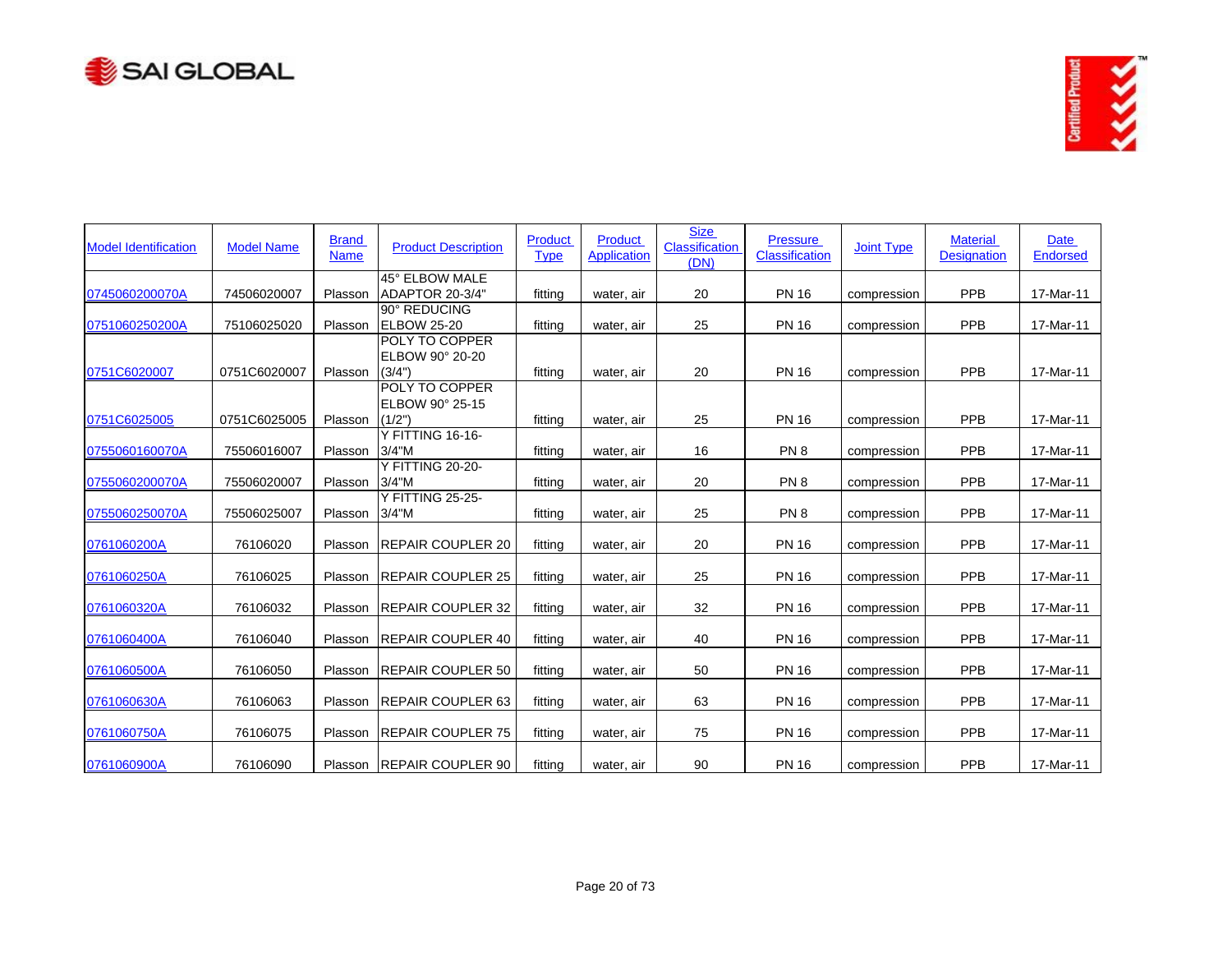



| <b>Model Identification</b> | <b>Model Name</b> | <b>Brand</b><br><b>Name</b> | <b>Product Description</b> | Product<br><b>Type</b> | <b>Product</b><br><b>Application</b> | <b>Size</b><br><b>Classification</b><br>(DN) | <b>Pressure</b><br><b>Classification</b> | <b>Joint Type</b> | <b>Material</b><br><b>Designation</b> | <b>Date</b><br><b>Endorsed</b> |
|-----------------------------|-------------------|-----------------------------|----------------------------|------------------------|--------------------------------------|----------------------------------------------|------------------------------------------|-------------------|---------------------------------------|--------------------------------|
|                             |                   |                             | <b>REPAIR COUPLER</b>      |                        |                                      |                                              |                                          |                   |                                       |                                |
| 0761061100A                 | 76106110          | Plasson                     | 110                        | fitting                | water, air                           | 110                                          | <b>PN 16</b>                             | compression       | <b>PPB</b>                            | 17-Mar-11                      |
|                             |                   |                             | <b>REPAIR COUPLER</b>      |                        |                                      |                                              |                                          |                   |                                       |                                |
| 0761061250A                 | 76106125          | Plasson                     | 125                        | fitting                | water, air                           | 125                                          | PN 12.5                                  | compression       | PPB                                   | 17-Mar-11                      |
| 0764060630A                 | 76406063          | Plasson                     | 45° TEE 63-63-63           | fitting                | water, air                           | 63                                           | PN 8                                     | compression       | <b>PPB</b>                            | 17-Mar-11                      |
| 0764060750A                 | 76406075          | Plasson                     | 45° TEE 75-75-75           | fitting                | water, air                           | $\overline{75}$                              | PN <sub>8</sub>                          | compression       | <b>PPB</b>                            | 17-Mar-11                      |
| 0764060900A                 | 76406090          | Plasson                     | 45° TEE 90-90-90           | fitting                | water, air                           | $\overline{90}$                              | PN <sub>8</sub>                          | compression       | PPB                                   | 17-Mar-11                      |
| 0764061100A                 | 76406110          | Plasson                     | 45° TEE 110-110-110        | fitting                | water, air                           | 110                                          | PN <sub>8</sub>                          | compression       | <b>PPB</b>                            | 17-Mar-11                      |
|                             |                   |                             | <b>MALE ADAPTOR</b>        |                        |                                      |                                              |                                          |                   |                                       |                                |
|                             |                   |                             | <b>INTEGRAL BRASS</b>      |                        |                                      |                                              |                                          |                   |                                       |                                |
| 0772060320070A              | 77206032007       | Plasson                     | THREAD 32-3/4"             | fitting                | water, air                           | 32                                           | <b>PN 16</b>                             | compression       | PPB                                   | 17-Mar-11                      |
|                             |                   |                             | <b>MALE ADAPTOR</b>        |                        |                                      |                                              |                                          |                   |                                       |                                |
|                             |                   |                             | <b>INTEGRAL BRASS</b>      |                        |                                      |                                              |                                          |                   |                                       |                                |
| 0772060320100A              | 77206032010       | Plasson                     | THREAD 32-1"               | fitting                | water, air                           | 32                                           | <b>PN 16</b>                             | compression       | PPB                                   | 17-Mar-11                      |
|                             |                   |                             | <b>MALE ADAPTOR</b>        |                        |                                      |                                              |                                          |                   |                                       |                                |
|                             |                   |                             | <b>INTEGRAL BRASS</b>      |                        |                                      |                                              |                                          |                   |                                       |                                |
| 0772060320130A              | 77206032013       | Plasson                     | THREAD 32-1.1/4"           | fitting                | water, air                           | 32                                           | <b>PN 16</b>                             | compression       | PPB                                   | 17-Mar-11                      |
|                             |                   |                             | <b>MALE ADAPTOR</b>        |                        |                                      |                                              |                                          |                   |                                       |                                |
|                             |                   |                             | <b>INTEGRAL BRASS</b>      |                        |                                      |                                              |                                          |                   |                                       |                                |
| 0772060320150A              | 77206032015       | Plasson                     | THREAD 32-1.1/2"           | fitting                | water, air                           | 32                                           | <b>PN 16</b>                             | compression       | PPB                                   | 17-Mar-11                      |
|                             |                   |                             | <b>MALE ADAPTOR</b>        |                        |                                      |                                              |                                          |                   |                                       |                                |
|                             |                   |                             | <b>INTEGRAL BRASS</b>      |                        |                                      |                                              |                                          |                   |                                       |                                |
| 0772060400100A              | 77206040010       | Plasson                     | THREAD 40-1"               | fitting                | water, air                           | 40                                           | <b>PN 16</b>                             | compression       | PPB                                   | 17-Mar-11                      |
|                             |                   |                             | <b>MALE ADAPTOR</b>        |                        |                                      |                                              |                                          |                   |                                       |                                |
|                             |                   |                             | IINTEGRAL BRASS            |                        |                                      |                                              |                                          |                   |                                       |                                |
| 0772060400130A              | 77206040013       | Plasson                     | THREAD 40-1.1/4"           | fitting                | water, air                           | 40                                           | <b>PN 16</b>                             | compression       | PPB                                   | 17-Mar-11                      |
|                             |                   |                             | <b>MALE ADAPTOR</b>        |                        |                                      |                                              |                                          |                   |                                       |                                |
|                             |                   |                             | <b>INTEGRAL BRASS</b>      |                        |                                      |                                              |                                          |                   |                                       |                                |
| 0772060400150A              | 77206040015       | Plasson                     | THREAD 40-1.1/2"           | fittina                | water, air                           | 40                                           | <b>PN 16</b>                             | compression       | PPB                                   | 17-Mar-11                      |
|                             |                   |                             | <b>MALE ADAPTOR</b>        |                        |                                      |                                              |                                          |                   |                                       |                                |
|                             |                   |                             | <b>INTEGRAL BRASS</b>      |                        |                                      |                                              |                                          |                   |                                       |                                |
| 0772060500100A              | 77206050010       | Plasson                     | THREAD 50-1"               | fitting                | water, air                           | 50                                           | <b>PN 16</b>                             | compression       | <b>PPB</b>                            | 17-Mar-11                      |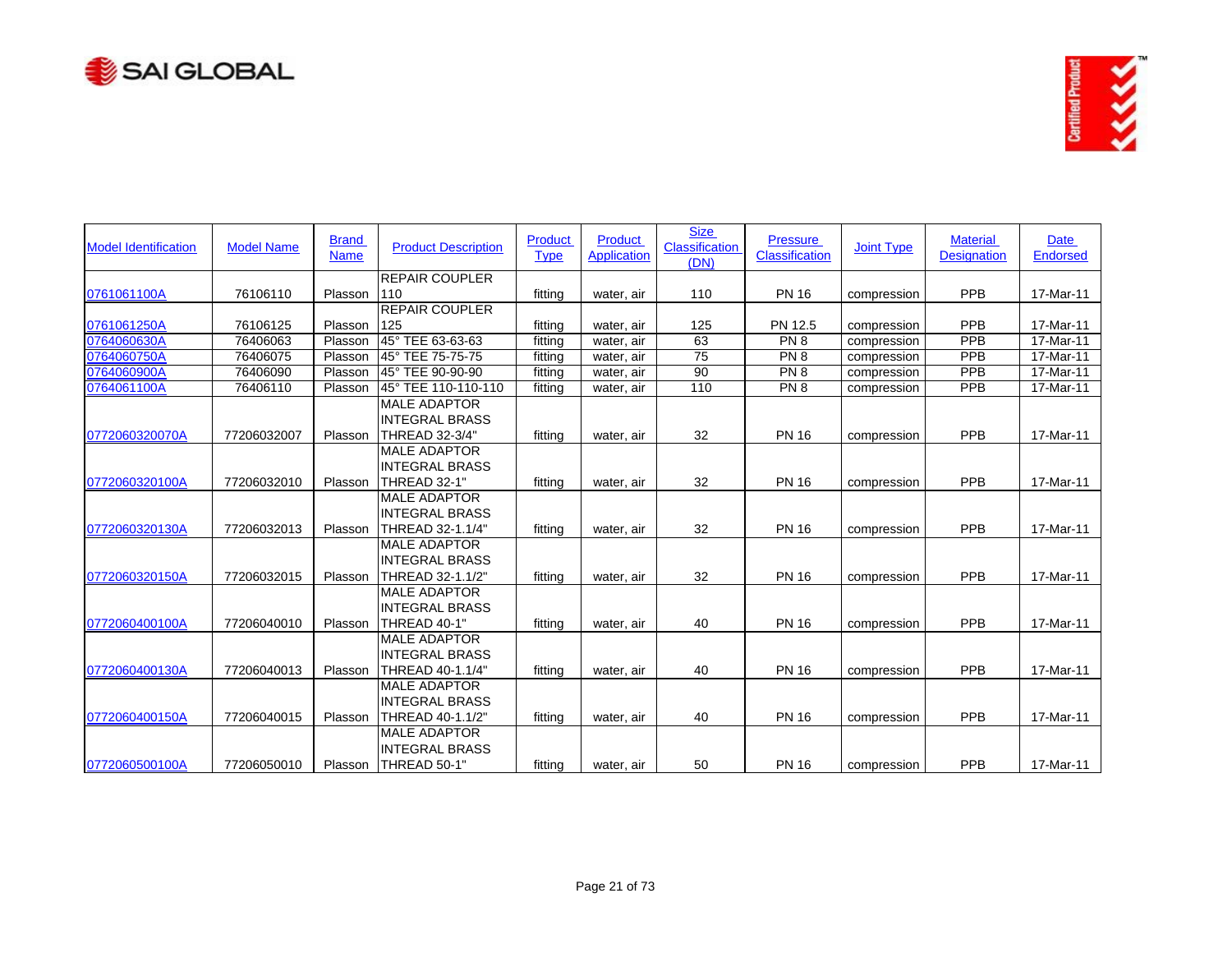



| <b>Model Identification</b> | <b>Model Name</b> | <b>Brand</b><br><b>Name</b> | <b>Product Description</b>                                   | Product<br><b>Type</b> | Product<br><b>Application</b> | <b>Size</b><br>Classification<br>(DN) | <b>Pressure</b><br><b>Classification</b> | <b>Joint Type</b> | <b>Material</b><br><b>Designation</b> | <b>Date</b><br><b>Endorsed</b> |
|-----------------------------|-------------------|-----------------------------|--------------------------------------------------------------|------------------------|-------------------------------|---------------------------------------|------------------------------------------|-------------------|---------------------------------------|--------------------------------|
|                             |                   |                             | <b>MALE ADAPTOR</b>                                          |                        |                               |                                       |                                          |                   |                                       |                                |
|                             |                   |                             | <b>INTEGRAL BRASS</b>                                        |                        |                               |                                       |                                          |                   |                                       |                                |
| 0772060500130A              | 77206050013       | Plasson                     | THREAD 50-1.1/4"                                             | fitting                | water, air                    | 50                                    | <b>PN 16</b>                             | compression       | <b>PPB</b>                            | 17-Mar-11                      |
|                             |                   |                             | <b>MALE ADAPTOR</b>                                          |                        |                               |                                       |                                          |                   |                                       |                                |
|                             |                   |                             | <b>INTEGRAL BRASS</b>                                        |                        |                               |                                       |                                          |                   |                                       |                                |
| 0772060500150A              | 77206050015       | Plasson                     | THREAD 50-1.1/2"                                             | fitting                | water, air                    | 50                                    | <b>PN 16</b>                             | compression       | PPB                                   | 17-Mar-11                      |
|                             |                   |                             | <b>MALE ADAPTOR</b>                                          |                        |                               |                                       |                                          |                   |                                       |                                |
|                             |                   |                             | <b>INTEGRAL BRASS</b>                                        |                        |                               |                                       |                                          |                   |                                       |                                |
| 0772060630130A              | 77206063013       | Plasson                     | THREAD 63-1.1/4"                                             | fitting                | water, air                    | 63                                    | <b>PN 16</b>                             | compression       | PPB                                   | 17-Mar-11                      |
|                             |                   |                             | <b>MALE ADAPTOR</b>                                          |                        |                               |                                       |                                          |                   |                                       |                                |
|                             |                   |                             | <b>INTEGRAL BRASS</b>                                        |                        |                               |                                       |                                          |                   |                                       |                                |
| 0772060630150A              | 77206063015       | Plasson                     | THREAD 63-1.1/2"                                             | fitting                | water, air                    | 63                                    | <b>PN 16</b>                             | compression       | <b>PPB</b>                            | 17-Mar-11                      |
|                             |                   |                             | <b>MALE ADAPTOR</b>                                          |                        |                               |                                       |                                          |                   |                                       |                                |
|                             |                   |                             | <b>INTEGRAL BRASS</b>                                        |                        |                               |                                       |                                          |                   |                                       |                                |
| 0772060630200A              | 77206063020       | Plasson                     | THREAD 63-2"                                                 | fitting                | water, air                    | 63                                    | <b>PN 16</b>                             | compression       | PPB                                   | 17-Mar-11                      |
|                             |                   |                             | <b>ENLARGING TEE 25-</b>                                     |                        |                               |                                       |                                          |                   |                                       |                                |
| 0774060320250A              | 77406032025       | Plasson                     | 32-25                                                        | fitting                | water, air                    | 25                                    | <b>PN 16</b>                             | compression       | PPB                                   | 17-Mar-11                      |
|                             |                   |                             | <b>WALL PLATE ELBOW</b>                                      |                        |                               |                                       |                                          |                   |                                       |                                |
| 0775060160050A              | 77506016005       | Plasson                     | $16 - 1/2"$                                                  | fitting                | water, air                    | 16                                    | <b>PN 16</b>                             | compression       | <b>PPB</b>                            | 17-Mar-11                      |
|                             |                   |                             | <b>WALL PLATE ELBOW</b>                                      |                        |                               |                                       |                                          |                   |                                       |                                |
| 0775060200050A              | 77506020005       | Plasson                     | $20 - 1/2"$                                                  | fitting                | water, air                    | 20                                    | <b>PN 16</b>                             | compression       | PPB                                   | 17-Mar-11                      |
|                             |                   |                             | <b>WALL PLATE ELBOW</b>                                      |                        |                               |                                       |                                          |                   |                                       |                                |
| 0775060250070A              | 77506025007       | Plasson                     | 25 3/4"                                                      | fitting                | water, air                    | 25                                    | <b>PN 16</b>                             | compression       | PPB                                   | 17-Mar-11                      |
|                             |                   |                             | 90° ELBOW MALE                                               |                        |                               |                                       |                                          |                   |                                       |                                |
|                             |                   |                             | <b>WITH INTEGRAL</b>                                         |                        |                               |                                       |                                          |                   |                                       |                                |
|                             |                   |                             | <b>BRASS THREAD 32-</b>                                      |                        |                               |                                       |                                          |                   |                                       |                                |
| 0777060320070A              | 77706032007       | Plasson                     | 3/4"                                                         | fitting                | water, air                    | 32                                    | <b>PN 16</b>                             | compression       | PPB                                   | 17-Mar-11                      |
| 0777060320100A              | 77706032010       | Plasson                     | 90° ELBOW MALE<br><b>WITH INTEGRAL</b><br>BRASS THREAD 32-1" | fitting                | water, air                    | 32                                    | <b>PN 16</b>                             | compression       | PPB                                   | 17-Mar-11                      |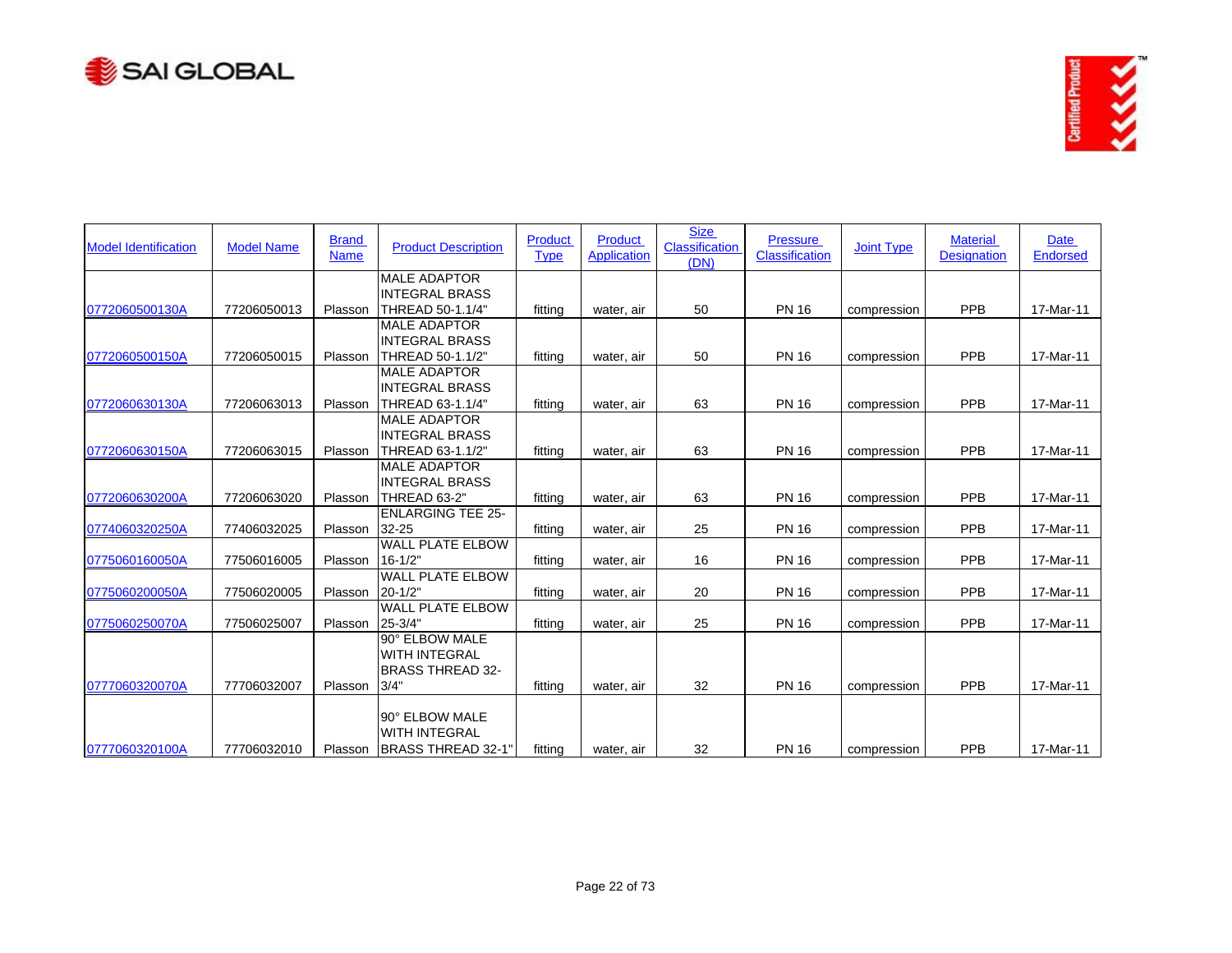



| <b>Model Identification</b> | <b>Model Name</b> | <b>Brand</b><br><b>Name</b> | <b>Product Description</b>                  | Product<br><b>Type</b> | Product<br><b>Application</b> | <b>Size</b><br><b>Classification</b><br>(DN) | <b>Pressure</b><br><b>Classification</b> | <b>Joint Type</b> | <b>Material</b><br><b>Designation</b> | <b>Date</b><br>Endorsed |
|-----------------------------|-------------------|-----------------------------|---------------------------------------------|------------------------|-------------------------------|----------------------------------------------|------------------------------------------|-------------------|---------------------------------------|-------------------------|
|                             |                   |                             | 90° ELBOW MALE<br><b>WITH INTEGRAL</b>      |                        |                               |                                              |                                          |                   |                                       |                         |
|                             |                   |                             | <b>BRASS THREAD 32-</b>                     |                        |                               |                                              |                                          |                   |                                       |                         |
| 0777060320130A              | 77706032013       | Plasson                     | 1.1/4"                                      | fitting                | water, air                    | 32                                           | <b>PN 16</b>                             | compression       | PPB                                   | 17-Mar-11               |
|                             |                   |                             | 90° ELBOW MALE                              |                        |                               |                                              |                                          |                   |                                       |                         |
|                             |                   |                             | <b>WITH INTEGRAL</b>                        |                        |                               |                                              |                                          |                   |                                       |                         |
|                             |                   |                             | BRASS THREAD 32-                            |                        |                               |                                              |                                          |                   |                                       |                         |
| 0777060320150A              | 77706032015       | Plasson                     | 1.1/2"                                      | fitting                | water, air                    | 32                                           | <b>PN 16</b>                             | compression       | PPB                                   | 17-Mar-11               |
|                             |                   |                             |                                             |                        |                               |                                              |                                          |                   |                                       |                         |
|                             |                   |                             | 90° ELBOW MALE                              |                        |                               |                                              |                                          |                   |                                       |                         |
|                             |                   |                             | <b>WITH INTEGRAL</b>                        |                        |                               |                                              |                                          |                   |                                       |                         |
| 0777060400100A              | 77706040010       | Plasson                     | <b>BRASS THREAD 40-1"</b><br>90° ELBOW MALE | fitting                | water, air                    | 40                                           | <b>PN 16</b>                             | compression       | PPB                                   | 17-Mar-11               |
|                             |                   |                             | <b>WITH INTEGRAL</b>                        |                        |                               |                                              |                                          |                   |                                       |                         |
|                             |                   |                             | <b>BRASS THREAD 40-</b>                     |                        |                               |                                              |                                          |                   |                                       |                         |
| 0777060400130A              | 77706040013       | Plasson                     | 1.1/4"                                      | fitting                | water, air                    | 40                                           | <b>PN 16</b>                             | compression       | PPB                                   | 17-Mar-11               |
|                             |                   |                             | 90° ELBOW MALE                              |                        |                               |                                              |                                          |                   |                                       |                         |
|                             |                   |                             | <b>WITH INTEGRAL</b>                        |                        |                               |                                              |                                          |                   |                                       |                         |
|                             |                   |                             | <b>BRASS THREAD 40-</b>                     |                        |                               |                                              |                                          |                   |                                       |                         |
| 0777060400150A              | 77706040015       | Plasson                     | 1.1/2"                                      | fitting                | water, air                    | 40                                           | <b>PN 16</b>                             | compression       | PPB                                   | 17-Mar-11               |
|                             |                   |                             |                                             |                        |                               |                                              |                                          |                   |                                       |                         |
|                             |                   |                             | 90° ELBOW MALE                              |                        |                               |                                              |                                          |                   |                                       |                         |
|                             |                   |                             | WITH INTEGRAL                               |                        |                               |                                              |                                          |                   |                                       |                         |
| 0777060500100A              | 77706050010       | Plasson                     | <b>BRASS THREAD 50-1"</b>                   | fitting                | water, air                    | 50                                           | <b>PN 16</b>                             | compression       | PPB                                   | 17-Mar-11               |
|                             |                   |                             | 90° ELBOW MALE                              |                        |                               |                                              |                                          |                   |                                       |                         |
|                             |                   |                             | <b>WITH INTEGRAL</b>                        |                        |                               |                                              |                                          |                   |                                       |                         |
| 0777060500130A              | 77706050013       | Plasson                     | <b>BRASS THREAD 50-</b><br>1.1/4"           | fitting                |                               | 50                                           | <b>PN 16</b>                             |                   | <b>PPB</b>                            | 17-Mar-11               |
|                             |                   |                             | 90° ELBOW MALE                              |                        | water, air                    |                                              |                                          | compression       |                                       |                         |
|                             |                   |                             | <b>WITH INTEGRAL</b>                        |                        |                               |                                              |                                          |                   |                                       |                         |
|                             |                   |                             | <b>BRASS THREAD 50-</b>                     |                        |                               |                                              |                                          |                   |                                       |                         |
| 0777060500150A              | 77706050015       | Plasson 1.1/2"              |                                             | fitting                | water, air                    | 50                                           | <b>PN 16</b>                             | compression       | PPB                                   | 17-Mar-11               |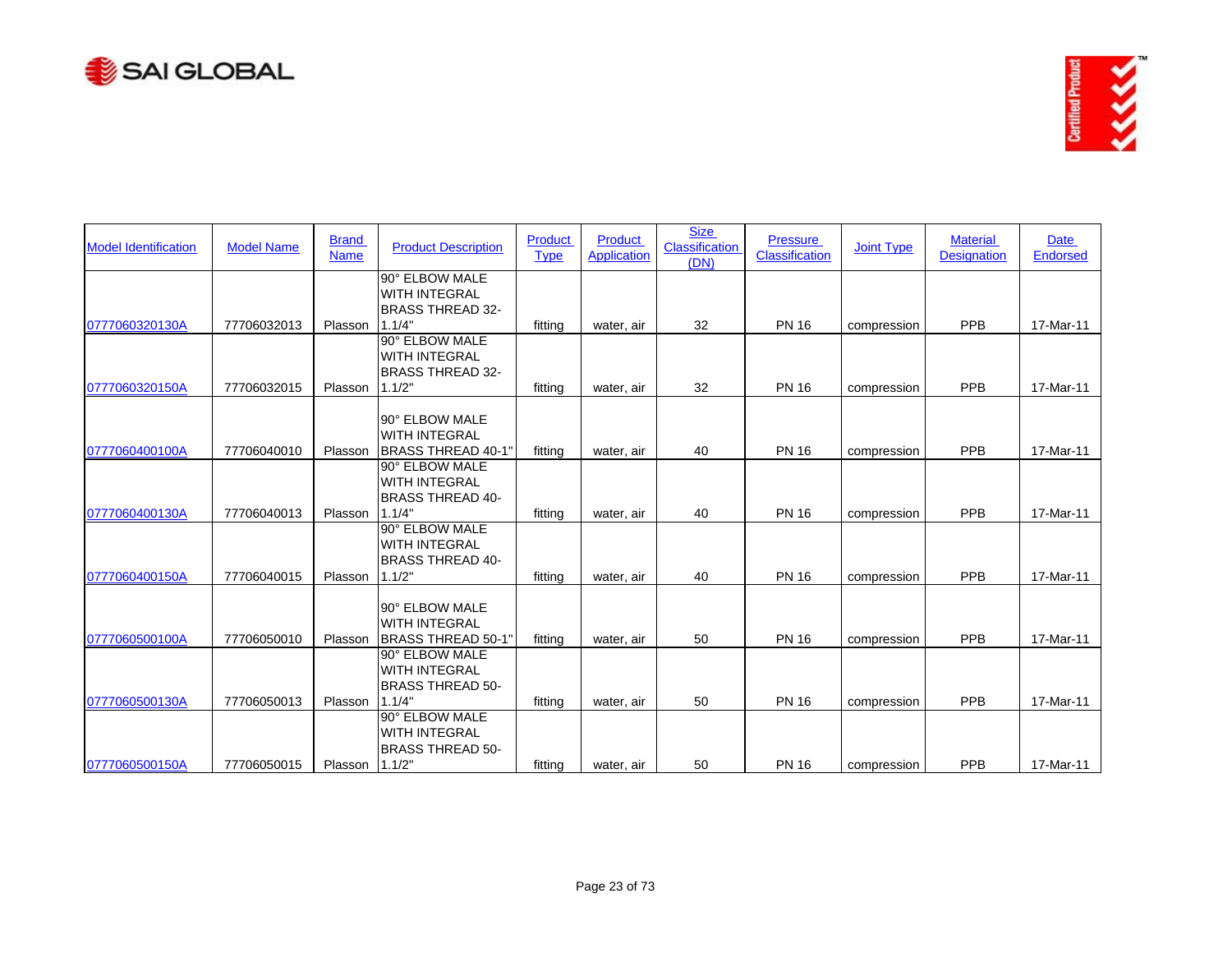



| <b>Model Identification</b> | <b>Model Name</b> | <b>Brand</b><br><b>Name</b> | <b>Product Description</b>           | <b>Product</b><br><b>Type</b> | <b>Product</b><br><b>Application</b> | <b>Size</b><br><b>Classification</b><br>(DN) | <b>Pressure</b><br>Classification | <b>Joint Type</b> | <b>Material</b><br><b>Designation</b> | <b>Date</b><br><b>Endorsed</b> |
|-----------------------------|-------------------|-----------------------------|--------------------------------------|-------------------------------|--------------------------------------|----------------------------------------------|-----------------------------------|-------------------|---------------------------------------|--------------------------------|
|                             |                   |                             | 90° ELBOW MALE                       |                               |                                      |                                              |                                   |                   |                                       |                                |
|                             |                   |                             | <b>WITH INTEGRAL</b>                 |                               |                                      |                                              |                                   |                   |                                       |                                |
| 0777060630130A              | 77706063013       | Plasson                     | <b>BRASS THREAD 63-</b><br>1.1/4"    | fitting                       | water, air                           | 63                                           | <b>PN 16</b>                      | compression       | PPB                                   | 17-Mar-11                      |
|                             |                   |                             | 90° ELBOW MALE                       |                               |                                      |                                              |                                   |                   |                                       |                                |
|                             |                   |                             | <b>WITH INTEGRAL</b>                 |                               |                                      |                                              |                                   |                   |                                       |                                |
|                             |                   |                             | <b>BRASS THREAD 63-</b>              |                               |                                      |                                              |                                   |                   |                                       |                                |
| 0777060630150A              | 77706063015       | Plasson                     | 1.1/2"                               | fitting                       | water, air                           | 63                                           | <b>PN 16</b>                      | compression       | PPB                                   | 17-Mar-11                      |
|                             |                   |                             |                                      |                               |                                      |                                              |                                   |                   |                                       |                                |
|                             |                   |                             | 90° ELBOW MALE                       |                               |                                      |                                              |                                   |                   |                                       |                                |
|                             |                   |                             | <b>WITH INTEGRAL</b>                 |                               |                                      |                                              |                                   |                   |                                       |                                |
| 0777060630200A              | 77706063020       | Plasson                     | BRASS THREAD 63-2"                   | fitting                       | water, air                           | 63                                           | <b>PN 16</b>                      | compression       | PPB                                   | 17-Mar-11                      |
|                             |                   |                             | <b>COUPLER WITH</b>                  |                               |                                      |                                              |                                   |                   |                                       |                                |
| 0781060500070A              | 78106050007       | Plasson                     | RISER 50-3/4"<br><b>COUPLER WITH</b> | fitting                       | water, air                           | 50                                           | <b>PN 16</b>                      | compression       | <b>PPB</b>                            | 17-Mar-11                      |
| 0781060500100A              | 78106050010       | Plasson                     | <b>RISER 50-1"</b>                   | fitting                       | water, air                           | 50                                           | <b>PN 16</b>                      | compression       | PPB                                   | 17-Mar-11                      |
|                             |                   |                             | <b>COUPLER WITH</b>                  |                               |                                      |                                              |                                   |                   |                                       |                                |
| 0781060630070A              | 78106063007       | Plasson                     | RISER 63-3/4"                        | fitting                       | water, air                           | 63                                           | <b>PN 16</b>                      | compression       | PPB                                   | 17-Mar-11                      |
|                             |                   |                             | <b>COUPLER WITH</b>                  |                               |                                      |                                              |                                   |                   |                                       |                                |
| 0781060630100A              | 78106063010       | Plasson                     | <b>RISER 63-1"</b>                   | fitting                       | water, air                           | 63                                           | <b>PN 16</b>                      | compression       | PPB                                   | 17-Mar-11                      |
|                             |                   |                             | <b>COUPLER WITH</b>                  |                               |                                      |                                              |                                   |                   |                                       |                                |
| 0781060750070A              | 78106075007       | Plasson                     | <b>RISER 75-3/4"</b>                 | fitting                       | water, air                           | 75                                           | <b>PN 16</b>                      | compression       | PPB                                   | 17-Mar-11                      |
|                             |                   |                             | <b>COUPLER WITH</b>                  |                               |                                      |                                              |                                   |                   |                                       |                                |
| 0781060750100A              | 78106075010       | Plasson                     | <b>RISER 75-1"</b>                   | fitting                       | water, air                           | 75                                           | <b>PN 16</b>                      | compression       | PPB                                   | 17-Mar-11                      |
|                             |                   |                             | TEE WITH<br><b>THREADED MALE</b>     |                               |                                      |                                              |                                   |                   |                                       |                                |
| 0784060200050A              | 78406020005       | Plasson                     | OFFTAKE 20-1/2"-20                   | fitting                       | water, air                           | 20                                           | <b>PN 16</b>                      | compression       | PPB                                   | 17-Mar-11                      |
|                             |                   |                             | TEE WITH                             |                               |                                      |                                              |                                   |                   |                                       |                                |
|                             |                   |                             | <b>THREADED MALE</b>                 |                               |                                      |                                              |                                   |                   |                                       |                                |
| 0784060200070A              | 78406020007       | Plasson                     | OFFTAKE 20-3/4"-20                   | fitting                       | water, air                           | 20                                           | <b>PN 16</b>                      | compression       | PPB                                   | 17-Mar-11                      |
|                             |                   |                             | TEE WITH                             |                               |                                      |                                              |                                   |                   |                                       |                                |
|                             |                   |                             | <b>THREADED MALE</b>                 |                               |                                      |                                              |                                   |                   |                                       |                                |
| 0784060250050A              | 78406025005       | Plasson                     | <b>IOFFTAKE 25-1/2"-25</b>           | fittina                       | water, air                           | 25                                           | <b>PN 16</b>                      | compression       | <b>PPB</b>                            | 17-Mar-11                      |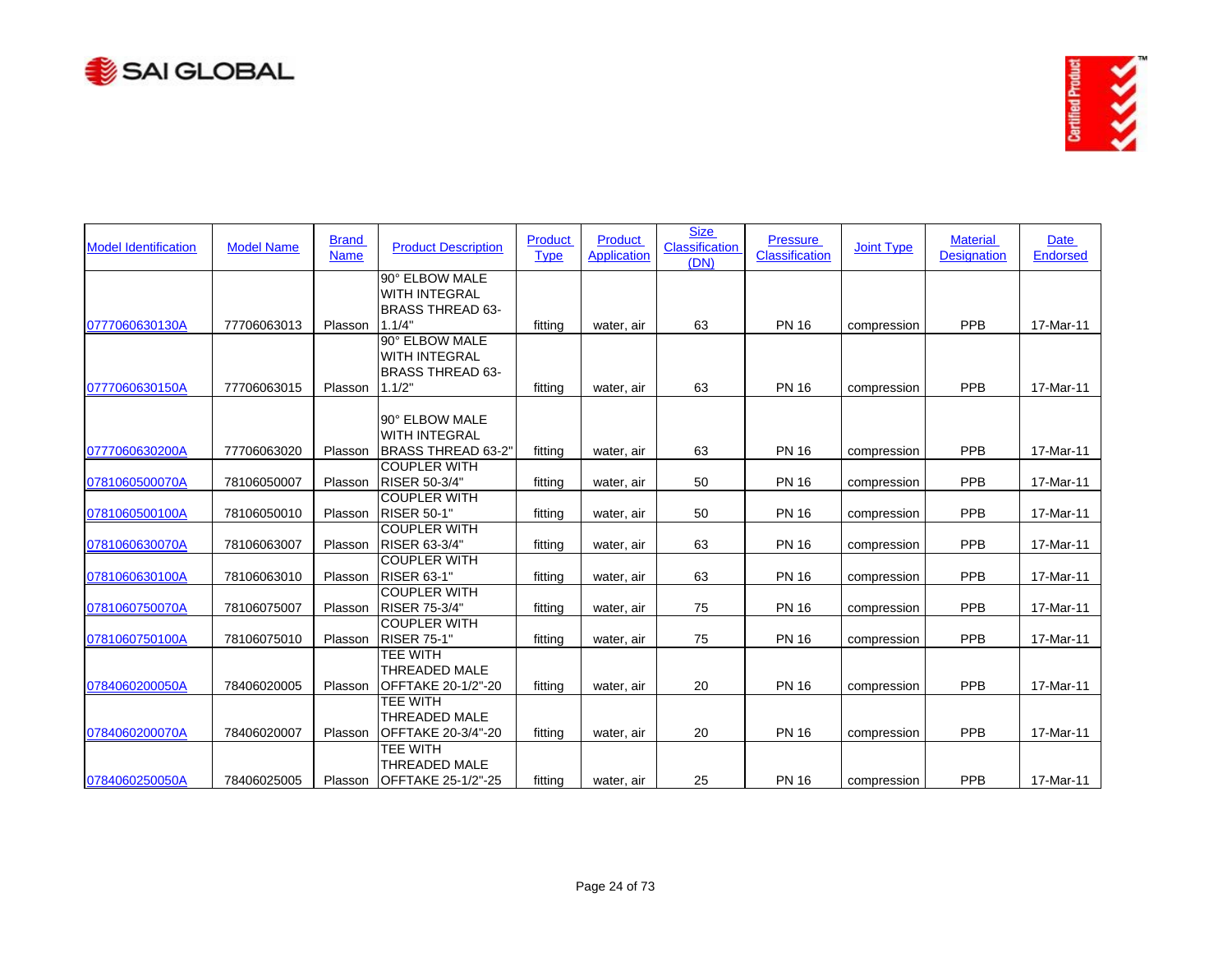



| <b>Model Identification</b> | <b>Model Name</b> | <b>Brand</b><br><b>Name</b> | <b>Product Description</b>                                      | Product<br><b>Type</b> | <b>Product</b><br><b>Application</b> | <b>Size</b><br><b>Classification</b><br>(DN) | <b>Pressure</b><br><b>Classification</b> | <b>Joint Type</b> | <b>Material</b><br><b>Designation</b> | <b>Date</b><br><b>Endorsed</b> |
|-----------------------------|-------------------|-----------------------------|-----------------------------------------------------------------|------------------------|--------------------------------------|----------------------------------------------|------------------------------------------|-------------------|---------------------------------------|--------------------------------|
| 0784060250070A              | 78406025007       | Plasson                     | TEE WITH<br><b>THREADED MALE</b><br>OFFTAKE 25-3/4"-25          | fitting                | water, air                           | 25                                           | <b>PN 16</b>                             | compression       | PPB                                   | 17-Mar-11                      |
| 0784060320100A              | 78406032010       | Plasson                     | TEE WITH<br><b>THREADED MALE</b><br><b>OFFTAKE 32-1"-32</b>     | fitting                | water, air                           | 32                                           | <b>PN 16</b>                             | compression       | PPB                                   | 17-Mar-11                      |
|                             |                   |                             | <b>TEE WITH</b><br><b>THREADED MALE</b>                         |                        |                                      |                                              |                                          |                   |                                       |                                |
| 0784060400130A              | 78406040013       | Plasson                     | OFFTAKE 40-1.1/4"-40                                            | fitting                | water, air                           | 40                                           | <b>PN 16</b>                             | compression       | PPB                                   | 17-Mar-11                      |
| 0784060400150A              | 78406040015       | Plasson                     | <b>TEE WITH</b><br>THREADED MALE<br>OFFTAKE 40-1.1/2"-40        | fitting                | water, air                           | 40                                           | <b>PN 16</b>                             | compression       | <b>PPB</b>                            | 17-Mar-11                      |
| 0784060500130A              | 78406050013       | Plasson                     | <b>TEE WITH</b><br><b>THREADED MALE</b><br>OFFTAKE 50-1.1/4"-50 | fitting                | water, air                           | 50                                           | <b>PN 16</b>                             | compression       | PPB                                   | 17-Mar-11                      |
| 0784060500150A              | 78406050015       | Plasson                     | <b>TEE WITH</b><br><b>THREADED MALE</b><br>OFFTAKE 50-1.1/2"-50 | fitting                | water, air                           | 50                                           | <b>PN 16</b>                             | compression       | PPB                                   | 17-Mar-11                      |
| 0784060630130A              | 78406063013       | Plasson                     | <b>TEE WITH</b><br><b>THREADED MALE</b><br>OFFTAKE 63-1.1/4"-63 | fitting                | water, air                           | 63                                           | <b>PN 16</b>                             | compression       | PPB                                   | 17-Mar-11                      |
| 0784060630150A              | 78406063015       | Plasson                     | TEE WITH<br><b>THREADED MALE</b><br>OFFTAKE 63-1.1/2"-63        | fitting                | water, air                           | 63                                           | <b>PN 16</b>                             | compression       | PPB                                   | 17-Mar-11                      |
| 0784060630200A              | 78406063020       |                             | TEE WITH<br><b>THREADED MALE</b><br>Plasson IOFFTAKE 63-2"-63   | fittina                | water, air                           | 63                                           | <b>PN 16</b>                             | compression       | <b>PPB</b>                            | 17-Mar-11                      |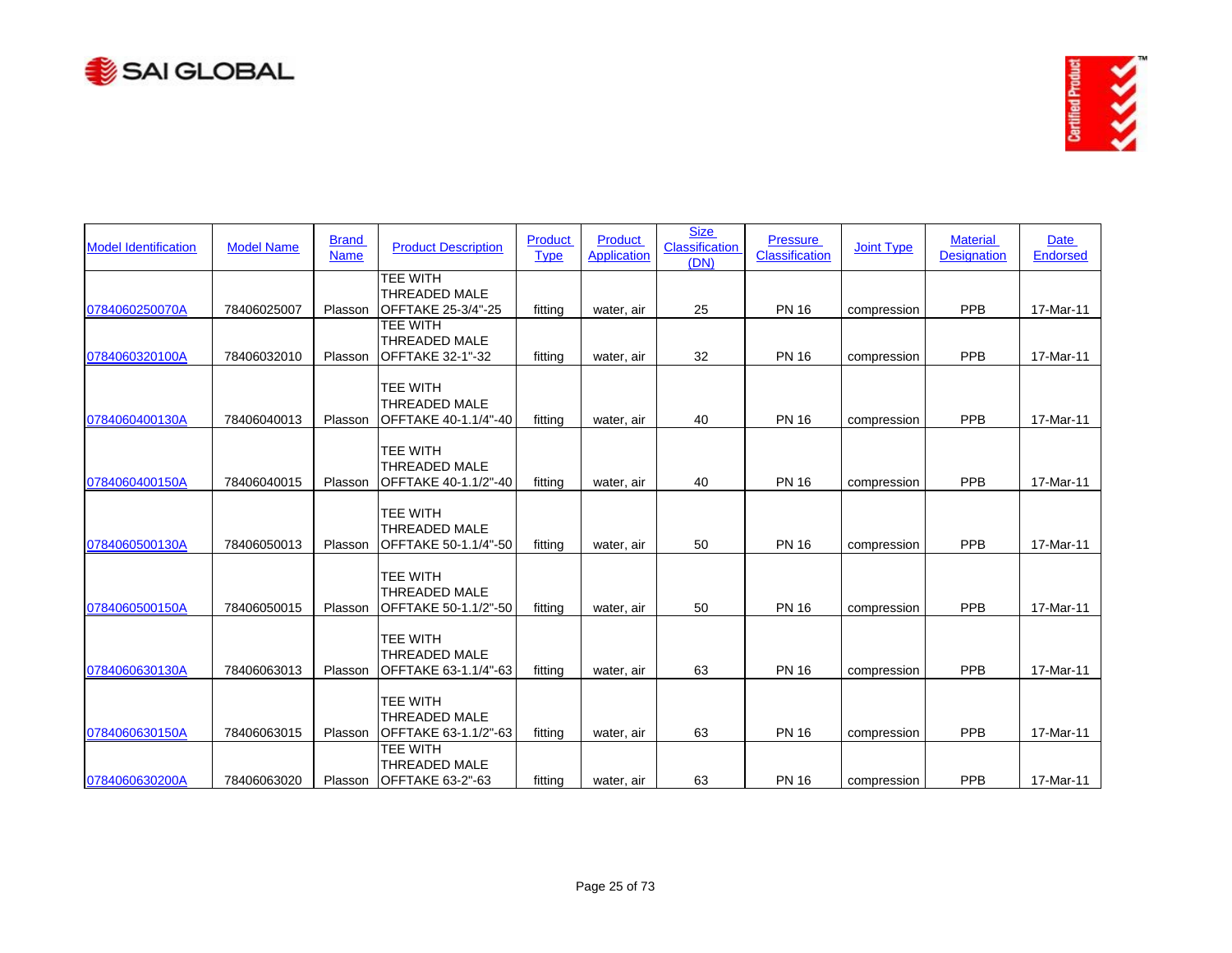



| <b>Model Identification</b> | <b>Model Name</b> | <b>Brand</b><br><b>Name</b> | <b>Product Description</b>        | Product<br><b>Type</b> | Product<br><b>Application</b> | <b>Size</b><br>Classification<br>(DN) | <b>Pressure</b><br><b>Classification</b> | <b>Joint Type</b> | <b>Material</b><br><b>Designation</b> | <b>Date</b><br><b>Endorsed</b> |
|-----------------------------|-------------------|-----------------------------|-----------------------------------|------------------------|-------------------------------|---------------------------------------|------------------------------------------|-------------------|---------------------------------------|--------------------------------|
| 0785060200050A              | 78506020005       | Plasson                     | 90° ELBOW MALE<br>ADAPTOR 20-1/2" | fitting                | water, air                    | 20                                    | <b>PN 16</b>                             | compression       | <b>PPB</b>                            | 17-Mar-11                      |
|                             |                   |                             | 90° ELBOW MALE                    |                        |                               |                                       |                                          |                   |                                       |                                |
| 0785060200070A              | 78506020007       | Plasson                     | ADAPTOR 20-3/4"                   | fitting                | water, air                    | 20                                    | <b>PN 16</b>                             | compression       | PPB                                   | 17-Mar-11                      |
|                             |                   |                             | 90° ELBOW MALE                    |                        |                               |                                       |                                          |                   |                                       |                                |
| 0785060250050A              | 78506025005       | Plasson                     | ADAPTOR 25-1/2"                   | fitting                | water, air                    | 25                                    | <b>PN 16</b>                             | compression       | PPB                                   | 17-Mar-11                      |
|                             |                   |                             | 90° ELBOW MALE                    |                        |                               |                                       |                                          |                   |                                       |                                |
| 0785060250070A              | 78506025007       | Plasson                     | ADAPTOR 25-3/4"                   | fitting                | water, air                    | 25                                    | <b>PN 16</b>                             | compression       | <b>PPB</b>                            | 17-Mar-11                      |
|                             |                   |                             | 90° ELBOW MALE                    |                        |                               |                                       |                                          |                   |                                       |                                |
| 0785060250100A              | 78506025010       | Plasson                     | ADAPTOR 25-1"                     | fitting                | water, air                    | 25                                    | <b>PN 16</b>                             | compression       | PPB                                   | 17-Mar-11                      |
|                             |                   |                             | 90° ELBOW MALE                    |                        |                               |                                       |                                          |                   |                                       |                                |
| 0785060320100A              | 78506032010       | Plasson                     | ADAPTOR 32-1"                     | fitting                | water, air                    | 32                                    | <b>PN 16</b>                             | compression       | PPB                                   | 17-Mar-11                      |
|                             |                   |                             | 90° ELBOW MALE                    |                        |                               |                                       |                                          |                   |                                       |                                |
| 0785060320130A              | 78506032013       | Plasson                     | ADAPTOR 32-1.1/4"                 | fitting                | water, air                    | 32                                    | <b>PN 16</b>                             | compression       | PPB                                   | 17-Mar-11                      |
|                             |                   |                             | 90° ELBOW MALE                    |                        |                               |                                       |                                          |                   |                                       |                                |
| 0785060400100A              | 78506040010       | Plasson                     | ADAPTOR 40-1"                     | fitting                | water, air                    | 40                                    | <b>PN 16</b>                             | compression       | PPB                                   | 17-Mar-11                      |
|                             |                   |                             | 90° ELBOW MALE                    |                        |                               |                                       |                                          |                   |                                       |                                |
| 0785060400130A              | 78506040013       | Plasson                     | ADAPTOR 40-1.1/4"                 | fitting                | water, air                    | 40                                    | <b>PN 16</b>                             | compression       | PPB                                   | 17-Mar-11                      |
|                             |                   |                             | 90° ELBOW MALE                    |                        |                               |                                       |                                          |                   |                                       |                                |
| 0785060400150A              | 78506040015       | Plasson                     | ADAPTOR 40-1.1/2"                 | fitting                | water, air                    | 40                                    | <b>PN 16</b>                             | compression       | <b>PPB</b>                            | 17-Mar-11                      |
|                             |                   |                             | 90° ELBOW MALE                    |                        |                               |                                       |                                          |                   |                                       |                                |
| 0785060500100A              | 78506050010       | Plasson                     | ADAPTOR 50-1"                     | fitting                | water, air                    | 50                                    | <b>PN 16</b>                             | compression       | PPB                                   | 17-Mar-11                      |
|                             |                   |                             | 90° ELBOW MALE                    |                        |                               |                                       |                                          |                   |                                       |                                |
| 0785060500130A              | 78506050013       | Plasson                     | ADAPTOR 50-1.1/4"                 | fitting                | water, air                    | 50                                    | <b>PN 16</b>                             | compression       | PPB                                   | 17-Mar-11                      |
|                             |                   |                             | 90° ELBOW MALE                    |                        |                               |                                       |                                          |                   |                                       |                                |
| 0785060500150A              | 78506050015       | Plasson                     | ADAPTOR 50-1.1/2"                 | fitting                | water, air                    | 50                                    | <b>PN 16</b>                             | compression       | PPB                                   | 17-Mar-11                      |
|                             |                   |                             | 90° ELBOW MALE                    |                        |                               |                                       |                                          |                   |                                       |                                |
| 0785060630130A              | 78506063013       | Plasson                     | ADAPTOR 63-1.1/4"                 | fitting                | water, air                    | 63                                    | <b>PN 16</b>                             | compression       | PPB                                   | 17-Mar-11                      |
|                             |                   |                             | 90° ELBOW MALE                    |                        |                               |                                       |                                          |                   |                                       |                                |
| 0785060630150A              | 78506063015       | Plasson                     | ADAPTOR 63-1.1/2"                 | fitting                | water, air                    | 63                                    | <b>PN 16</b>                             | compression       | PPB                                   | 17-Mar-11                      |
|                             |                   |                             | 90° ELBOW MALE                    |                        |                               |                                       |                                          |                   |                                       |                                |
| 0785060630200A              | 78506063020       | Plasson                     | ADAPTOR 63-2"                     | fitting                | water, air                    | 63                                    | <b>PN 16</b>                             | compression       | PPB                                   | 17-Mar-11                      |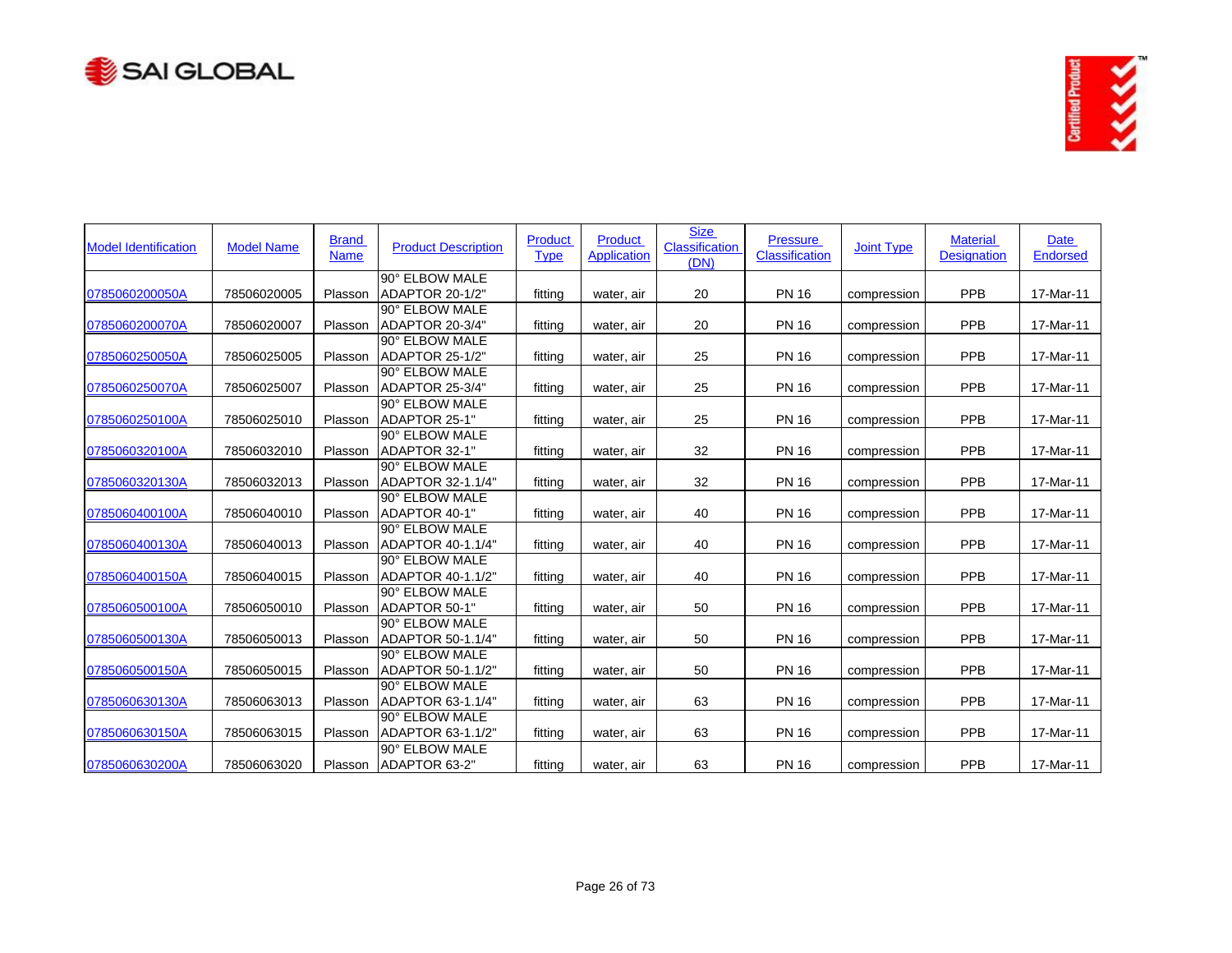



| <b>Model Identification</b> | <b>Model Name</b> | <b>Brand</b><br><b>Name</b> | <b>Product Description</b>          | Product<br><b>Type</b> | Product<br><b>Application</b> | <b>Size</b><br>Classification<br>(DN) | <b>Pressure</b><br>Classification | <b>Joint Type</b> | <b>Material</b><br><b>Designation</b> | Date<br><b>Endorsed</b> |
|-----------------------------|-------------------|-----------------------------|-------------------------------------|------------------------|-------------------------------|---------------------------------------|-----------------------------------|-------------------|---------------------------------------|-------------------------|
| 0785060750250A              | 78506075025       | Plasson                     | 90° ELBOW MALE<br>ADAPTOR 75-2.1/2" | fitting                | water, air                    | 75                                    | <b>PN 16</b>                      | compression       | <b>PPB</b>                            | 17-Mar-11               |
| 0785060750300A              | 78506075030       | Plasson                     | 90° ELBOW MALE<br>ADAPTOR 75-3"     | fitting                | water, air                    | 75                                    | <b>PN 16</b>                      | compression       | PPB                                   | 17-Mar-11               |
| 0785060900300A              | 78506090030       | Plasson                     | 90° ELBOW MALE<br>ADAPTOR 90-3"     | fitting                | water, air                    | 90                                    | <b>PN 16</b>                      | compression       | <b>PPB</b>                            | 17-Mar-11               |
| 0785061100400A              | 78506110040       | Plasson                     | 90° ELBOW MALE<br>ADAPTOR 110-4"    | fitting                | water, air                    | 110                                   | <b>PN 16</b>                      | compression       | PPB                                   | 17-Mar-11               |
| 0793000250200A              | 79300025020       | Plasson                     | REDUCING SET 25-20                  | fitting                | water, air                    | 25                                    | <b>PN 16</b>                      | compression       | <b>PPB</b>                            | 17-Mar-11               |
| 0793000320200A              | 79300032020       | Plasson                     | REDUCING SET 32-20                  | fitting                | water, air                    | 32                                    | <b>PN 16</b>                      | compression       | PPB                                   | 17-Mar-11               |
| 0793000320250A              | 79300032025       | Plasson                     | <b>REDUCING SET 32-25</b>           | fitting                | water, air                    | 32                                    | <b>PN 16</b>                      | compression       | PPB                                   | 17-Mar-11               |
| 0793000400200A              | 79300040020       | Plasson                     | <b>REDUCING SET 40-20</b>           | fitting                | water, air                    | 40                                    | <b>PN 16</b>                      | compression       | PPB                                   | 17-Mar-11               |
| 0793000400250A              | 79300040025       | Plasson                     | <b>REDUCING SET 40-25</b>           | fitting                | water, air                    | 40                                    | <b>PN 16</b>                      | compression       | <b>PPB</b>                            | 17-Mar-11               |
| 0793000400320A              | 79300040032       | Plasson                     | <b>REDUCING SET 40-32</b>           | fitting                | water, air                    | 40                                    | <b>PN 16</b>                      | compression       | PPB                                   | 17-Mar-11               |
| 0793000500250A              | 79300050025       | Plasson                     | <b>REDUCING SET 50-25</b>           | fitting                | water, air                    | 50                                    | <b>PN 16</b>                      | compression       | <b>PPB</b>                            | 17-Mar-11               |
| 0793000500320A              | 79300050032       | Plasson                     | REDUCING SET 50-32                  | fitting                | water, air                    | 50                                    | <b>PN 16</b>                      | compression       | PPB                                   | 17-Mar-11               |
| 0793000500400A              | 79300050040       | Plasson                     | REDUCING SET 50-40                  | fitting                | water, air                    | 50                                    | <b>PN 16</b>                      | compression       | <b>PPB</b>                            | 17-Mar-11               |
| 0793000630250A              | 79300063025       | Plasson                     | REDUCING SET 63-25                  | fitting                | water, air                    | 63                                    | <b>PN 16</b>                      | compression       | PPB                                   | 17-Mar-11               |
| 0793000630320A              | 79300063032       | Plasson                     | REDUCING SET 63-32                  | fitting                | water, air                    | 63                                    | <b>PN 16</b>                      | compression       | <b>PPB</b>                            | 17-Mar-11               |
| 0793000630400A              | 79300063040       | Plasson                     | <b>IREDUCING SET 63-40</b>          | fitting                | water, air                    | 63                                    | <b>PN 16</b>                      | compression       | PPB                                   | 17-Mar-11               |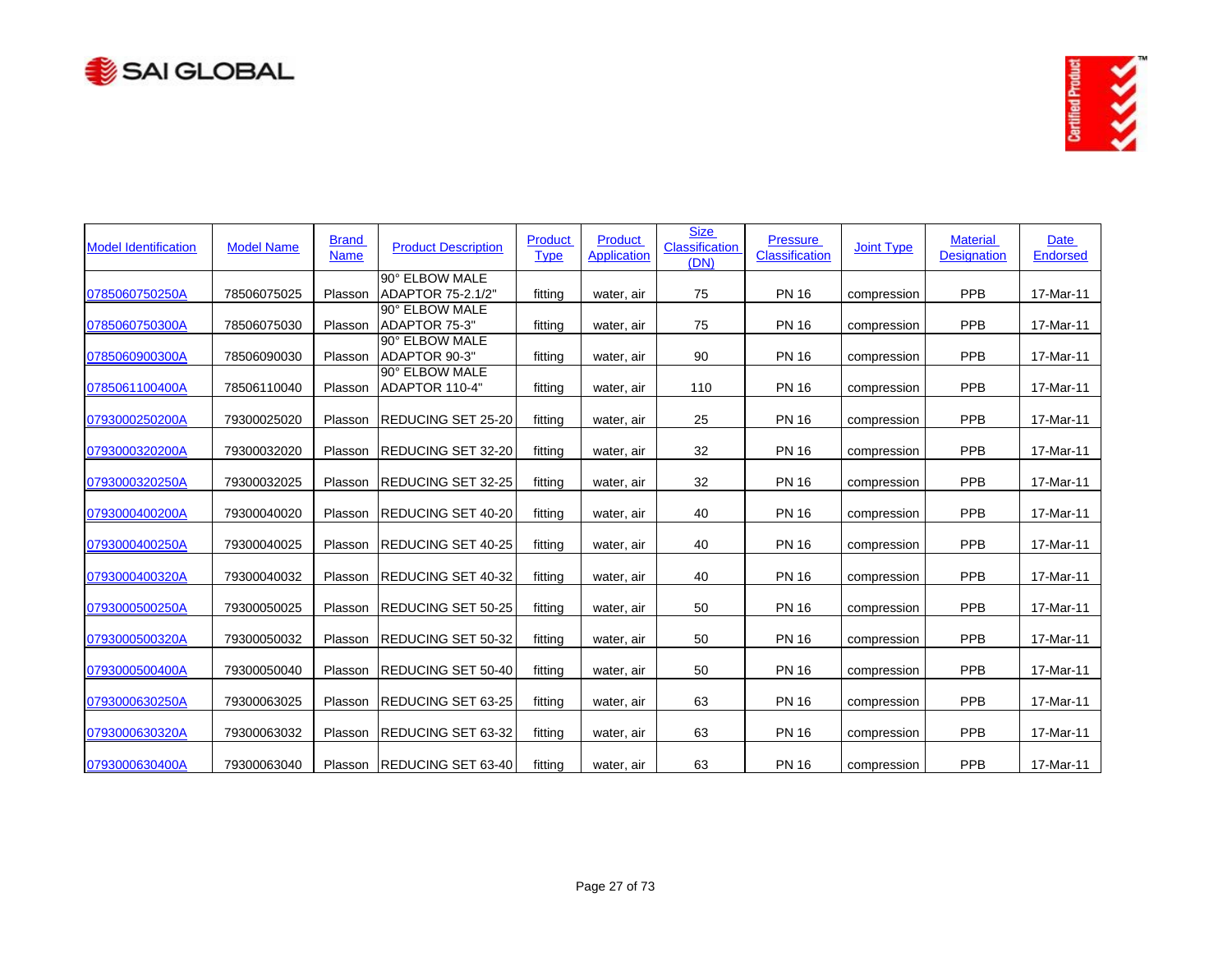



| <b>Model Identification</b> | <b>Model Name</b> | <b>Brand</b><br><b>Name</b> | <b>Product Description</b>               | Product<br><b>Type</b> | <b>Product</b><br><b>Application</b> | <b>Size</b><br><b>Classification</b><br>(DN) | <b>Pressure</b><br><b>Classification</b> | <b>Joint Type</b> | <b>Material</b><br><b>Designation</b> | <b>Date</b><br><b>Endorsed</b> |
|-----------------------------|-------------------|-----------------------------|------------------------------------------|------------------------|--------------------------------------|----------------------------------------------|------------------------------------------|-------------------|---------------------------------------|--------------------------------|
| 0793000630500A              | 79300063050       | Plasson                     | <b>IREDUCING SET 63-50</b>               | fittina                | water, air                           | 63                                           | <b>PN 16</b>                             | compression       | PPB                                   | 17-Mar-11                      |
| 0793001100630A              | 79300110063       | Plasson                     | <b>REDUCING SET 110-</b><br>63           | fitting                | water, air                           | 110                                          | <b>PN 16</b>                             | compression       | PPB                                   | 17-Mar-11                      |
| 0794060200A                 | 79406020          | Plasson                     | <b>MODULAR ADAPTOR</b><br>20             | fitting                | water, air                           | 20                                           | <b>PN 16</b>                             | compression       | <b>PPB</b>                            | 17-Mar-11                      |
| 0794060250A                 | 79406025          | Plasson                     | <b>MODULAR ADAPTOR</b><br>25             | fitting                | water, air                           | 25                                           | <b>PN 16</b>                             | compression       | PPB                                   | 17-Mar-11                      |
| 0794060320A                 | 79406032          | Plasson                     | <b>MODULAR ADAPTOR</b><br>32             | fitting                | water, air                           | 32                                           | <b>PN 16</b>                             | compression       | PPB                                   | 17-Mar-11                      |
| 0794060400A                 | 79406040          | Plasson                     | <b>MODULAR ADAPTOR</b><br>40             | fitting                | water, air                           | 40                                           | <b>PN 16</b>                             | compression       | PPB                                   | 17-Mar-11                      |
| 0794060500A                 | 79406050          | Plasson                     | <b>MODULAR ADAPTOR</b><br>50             | fitting                | water, air                           | 50                                           | <b>PN 16</b>                             | compression       | PPB                                   | 17-Mar-11                      |
| 0794060630A                 | 79406063          | Plasson                     | <b>MODULAR ADAPTOR</b><br>63             | fitting                | water, air                           | 63                                           | <b>PN 16</b>                             | compression       | PPB                                   | 17-Mar-11                      |
| 100100020                   | 100100020         | Plasson                     | <b>COUPLER 20-20 SR.1</b>                | fitting                | water                                | 20                                           | <b>PN 16</b>                             | compression       | PPB                                   | 17-Mar-11                      |
| 100100025                   | 100100025         | Plasson                     | COUPLER 25-25 SR.1                       | fitting                | water                                | 25                                           | <b>PN 16</b>                             | compression       | PPB                                   | 17-Mar-11                      |
| 100100032                   | 100100032         | Plasson                     | <b>COUPLER 32-32 SR.1</b>                | fitting                | water                                | 32                                           | <b>PN 16</b>                             | compression       | PPB                                   | 17-Mar-11                      |
| 1001C0020015                | 1001C0020015      | Plasson                     | <b>COPPER PIPE</b><br>ADAPTOR 20X15 SR.1 | fitting                | water                                | 20                                           | <b>PN 16</b>                             | compression       | PPB                                   | 17-Mar-11                      |
| 1001C0025022                | 1001C0025022      | Plasson                     | <b>COPPER PIPE</b><br>ADAPTOR 25X22 SR.1 | fitting                | water                                | 25                                           | <b>PN 16</b>                             | compression       | <b>PPB</b>                            | 17-Mar-11                      |
| 1001C0032028                | 1001C0032028      | Plasson                     | <b>COPPER PIPE</b><br>ADAPTOR 32X28 SR.1 | fitting                | water                                | 32                                           | <b>PN 16</b>                             | compression       | PPB                                   | 17-Mar-11                      |
| 100200020005                | 100200020005      | Plasson                     | <b>MALE ADAPTOR 20-</b><br>1/2" SR.1     | fitting                | water                                | 20                                           | <b>PN 16</b>                             | compression       | PPB                                   | 17-Mar-11                      |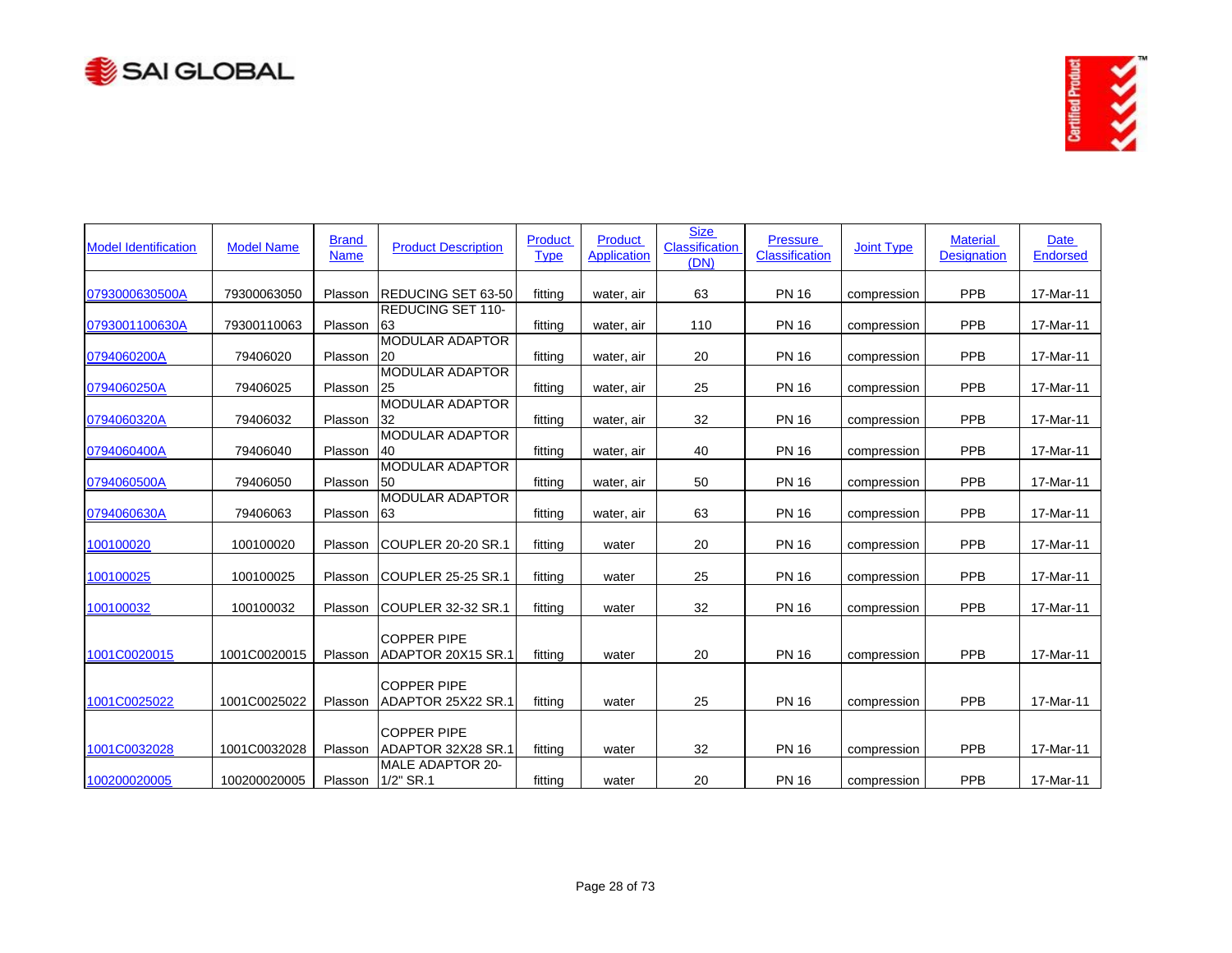



| <b>Model Identification</b> | <b>Model Name</b> | <b>Brand</b><br><b>Name</b> | <b>Product Description</b>                    | <b>Product</b><br><b>Type</b> | Product<br><b>Application</b> | <b>Size</b><br><b>Classification</b><br>(DN) | <b>Pressure</b><br>Classification | <b>Joint Type</b> | <b>Material</b><br><b>Designation</b> | <b>Date</b><br><b>Endorsed</b> |
|-----------------------------|-------------------|-----------------------------|-----------------------------------------------|-------------------------------|-------------------------------|----------------------------------------------|-----------------------------------|-------------------|---------------------------------------|--------------------------------|
| 100200020007                | 100200020007      | Plasson                     | MALE ADAPTOR 20-<br>3/4" SR.1                 | fitting                       | water                         | 20                                           | <b>PN 16</b>                      | compression       | PPB                                   | 17-Mar-11                      |
| 100200025005                | 100200025005      | Plasson                     | <b>MALE ADAPTOR 25-</b><br>$1/2"$ SR.1        | fitting                       | water                         | 25                                           | <b>PN 16</b>                      | compression       | PPB                                   | 17-Mar-11                      |
| 100200025007                | 100200025007      | Plasson                     | <b>MALE ADAPTOR 25-</b><br>3/4" SR.1          | fitting                       | water                         | 25                                           | <b>PN 16</b>                      | compression       | PPB                                   | 17-Mar-11                      |
| 100200025010                | 100200025010      | Plasson                     | MALE ADAPTOR 25-1'<br><b>SR.1</b>             | fitting                       | water                         | 25                                           | <b>PN 16</b>                      | compression       | PPB                                   | 17-Mar-11                      |
| 100200032007                | 100200032007      | Plasson                     | <b>MALE ADAPTOR 32-</b><br>3/4" SR.1          | fitting                       | water                         | 32                                           | <b>PN 16</b>                      | compression       | <b>PPB</b>                            | 17-Mar-11                      |
| 100200032010                | 100200032010      | Plasson                     | MALE ADAPTOR 32-1'<br>SR.1                    | fitting                       | water                         | 32                                           | <b>PN 16</b>                      | compression       | PPB                                   | 17-Mar-11                      |
| 100200032013                | 100200032013      | Plasson                     | <b>MALE ADAPTOR 32-</b><br>1.1/4" SR.1        | fitting                       | water                         | 32                                           | <b>PN 16</b>                      | compression       | <b>PPB</b>                            | 17-Mar-11                      |
| 1002C7015007                | 1002C7015007      | Plasson                     | <b>MALE COPPER</b><br>ADAPTOR 15-3/4"<br>SR.1 | fitting                       | water                         | 15                                           | <b>PN 16</b>                      | compression       | PPB                                   | 17-Mar-11                      |
| 1002C7022007                | 1002C7022007      | Plasson                     | <b>MALE COPPER</b><br>ADAPTOR 22-3/4"<br>SR.1 | fitting                       | water                         | 22                                           | <b>PN 16</b>                      | compression       | PPB                                   | 17-Mar-11                      |
| 1002C7028010                | 1002C7028010      | Plasson                     | <b>MALE COPPER</b><br>ADAPTOR 28-1" SR.1      | fitting                       | water                         | 28                                           | <b>PN 16</b>                      | compression       | PPB                                   | 17-Mar-11                      |
| 100300020005                | 100300020005      | Plasson                     | <b>FEMALE ADAPTOR 20-</b><br>1/2" SR.1        | fitting                       | water                         | 20                                           | <b>PN 16</b>                      | compression       | PPB                                   | 17-Mar-11                      |
| 100300020007                | 100300020007      | Plasson                     | <b>FEMALE ADAPTOR 20-</b><br>3/4" SR.1        | fitting                       | water                         | 20                                           | <b>PN 16</b>                      | compression       | PPB                                   | 17-Mar-11                      |
| 100300025005                | 100300025005      | Plasson                     | <b>FEMALE ADAPTOR 25</b><br>$1/2"$ SR.1       | fitting                       | water                         | 25                                           | <b>PN 16</b>                      | compression       | PPB                                   | 17-Mar-11                      |
| 100300025007                | 100300025007      | Plasson                     | <b>FEMALE ADAPTOR 25</b><br>3/4" SR.1         | fitting                       | water                         | 25                                           | <b>PN 16</b>                      | compression       | <b>PPB</b>                            | 17-Mar-11                      |
| 100300025010                | 100300025010      | Plasson                     | <b>FEMALE ADAPTOR 25</b><br>1" SR.1           | fitting                       | water                         | 25                                           | <b>PN 16</b>                      | compression       | PPB                                   | 17-Mar-11                      |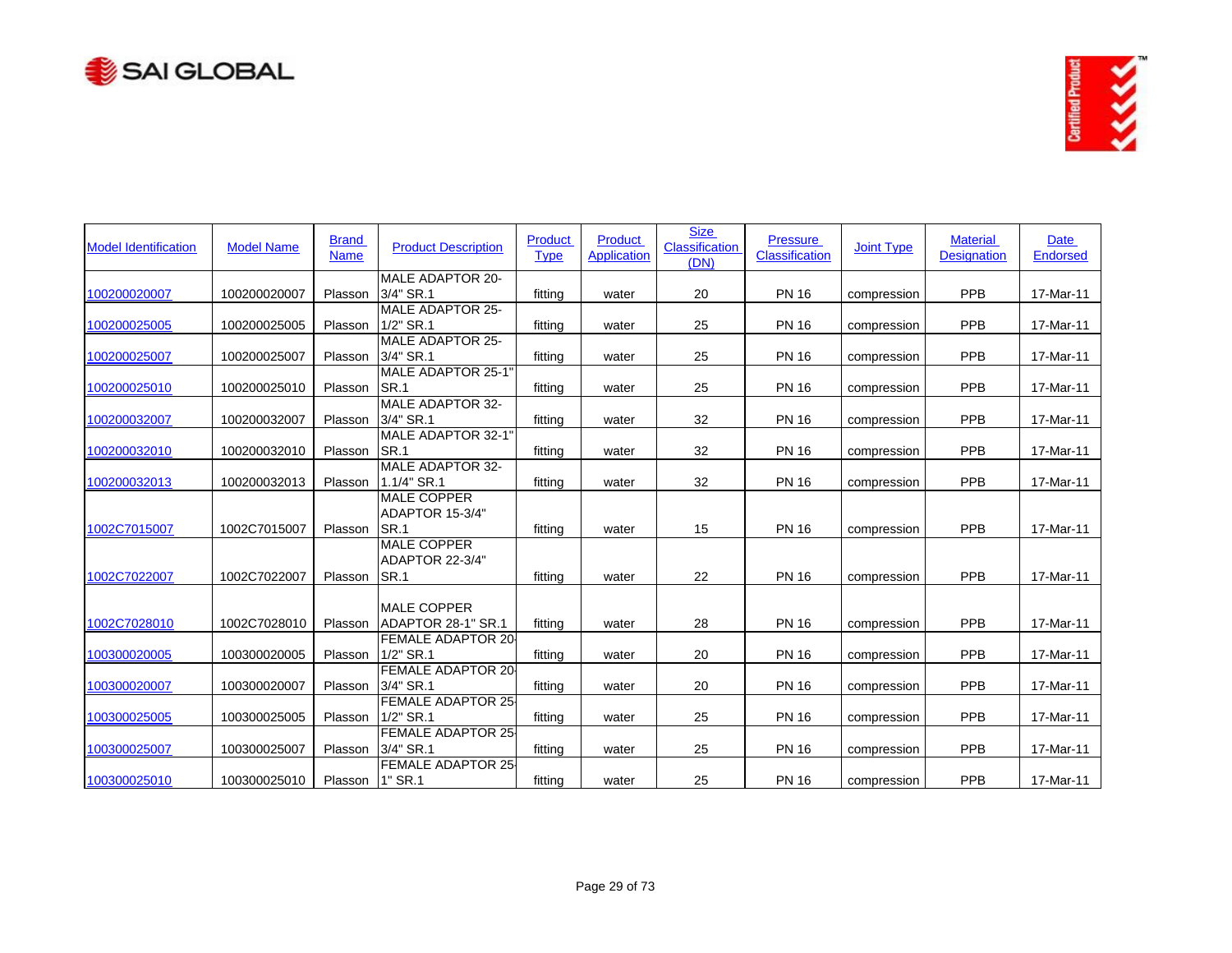



| <b>Model Identification</b> | <b>Model Name</b> | <b>Brand</b><br><b>Name</b> | <b>Product Description</b>                                           | <b>Product</b><br><b>Type</b> | Product<br><b>Application</b> | <b>Size</b><br>Classification<br>(DN) | <b>Pressure</b><br>Classification | <b>Joint Type</b> | <b>Material</b><br><b>Designation</b> | <b>Date</b><br><b>Endorsed</b> |
|-----------------------------|-------------------|-----------------------------|----------------------------------------------------------------------|-------------------------------|-------------------------------|---------------------------------------|-----------------------------------|-------------------|---------------------------------------|--------------------------------|
| 100300032007                | 100300032007      | Plasson                     | <b>FEMALE ADAPTOR 32-</b><br>3/4" SR.1                               | fitting                       | water                         | 32                                    | <b>PN 16</b>                      | compression       | PPB                                   | 17-Mar-11                      |
| 100300032013                | 100300032013      | Plasson                     | <b>FEMALE ADAPTOR 32</b><br>1.1/4" SR.1                              | fitting                       | water                         | 32                                    | <b>PN 16</b>                      | compression       | <b>PPB</b>                            | 17-Mar-11                      |
| 100400020                   | 100400020         | Plasson                     | 90° TEE 20-20-20<br>SR.1                                             | fitting                       | water                         | 20                                    | <b>PN 16</b>                      | compression       | PPB                                   | 17-Mar-11                      |
| 100400025                   | 100400025         | Plasson                     | 90° TEE 25-25-25<br>SR.1                                             | fitting                       | water                         | 25                                    | <b>PN 16</b>                      | compression       | PPB                                   | 17-Mar-11                      |
| 100400032                   | 100400032         | Plasson                     | 90° TEE 32-32-32<br>SR.1                                             | fitting                       | water                         | 32                                    | <b>PN 16</b>                      | compression       | PPB                                   | 17-Mar-11                      |
| 100500020                   | 100500020         | Plasson                     | 90° ELBOW 20-20<br><b>SR.1</b>                                       | fitting                       | water                         | 20                                    | <b>PN 16</b>                      | compression       | PPB                                   | 17-Mar-11                      |
| 100500025                   | 100500025         | Plasson                     | 90° ELBOW 25-25<br>SR.1                                              | fitting                       | water                         | 25                                    | <b>PN 16</b>                      | compression       | PPB                                   | 17-Mar-11                      |
| 100500032                   | 100500032         | Plasson                     | 90° ELBOW 32-32<br>SR.1                                              | fitting                       | water                         | 32                                    | <b>PN 16</b>                      | compression       | PPB                                   | 17-Mar-11                      |
| 101100025020                | 101100025020      | Plasson                     | <b>REDUCING</b><br>COUPLING 25-20<br>SR.1                            | fitting                       | water                         | 25                                    | <b>PN 16</b>                      | compression       | <b>PPB</b>                            | 17-Mar-11                      |
| 101100032020                | 101100032020      | Plasson                     | <b>REDUCING</b><br>COUPLING 32-20<br>SR.1                            | fitting                       | water                         | 32                                    | <b>PN 16</b>                      | compression       | PPB                                   | 17-Mar-11                      |
| 101100032025                | 101100032025      | Plasson                     | <b>REDUCING</b><br>COUPLING 32-25<br>SR.1                            | fitting                       | water                         | 32                                    | <b>PN 16</b>                      | compression       | PPB                                   | 17-Mar-11                      |
| 1011C0025015                | 1011C0025015      | Plasson                     | <b>COPPER PIPE</b><br>ADAPTOR 25-15 SR.1                             | fittina                       | water                         | 25                                    | <b>PN 16</b>                      | compression       | PPB                                   | 17-Mar-11                      |
| 1011M6025005                | 1011M6025005      | Plasson                     | <b>REDUCING COUPLER</b><br><b>METRIC TO IMPERIAL</b><br>25-1/2" SR.1 | fitting                       | water                         | 25                                    | <b>PN 16</b>                      | compression       | PPB                                   | 17-Mar-11                      |
| 101200020                   | 101200020         | Plasson                     | <b>END PLUG 20 SR.1</b>                                              | fitting                       | water                         | 20                                    | <b>PN 16</b>                      | compression       | PPB                                   | 17-Mar-11                      |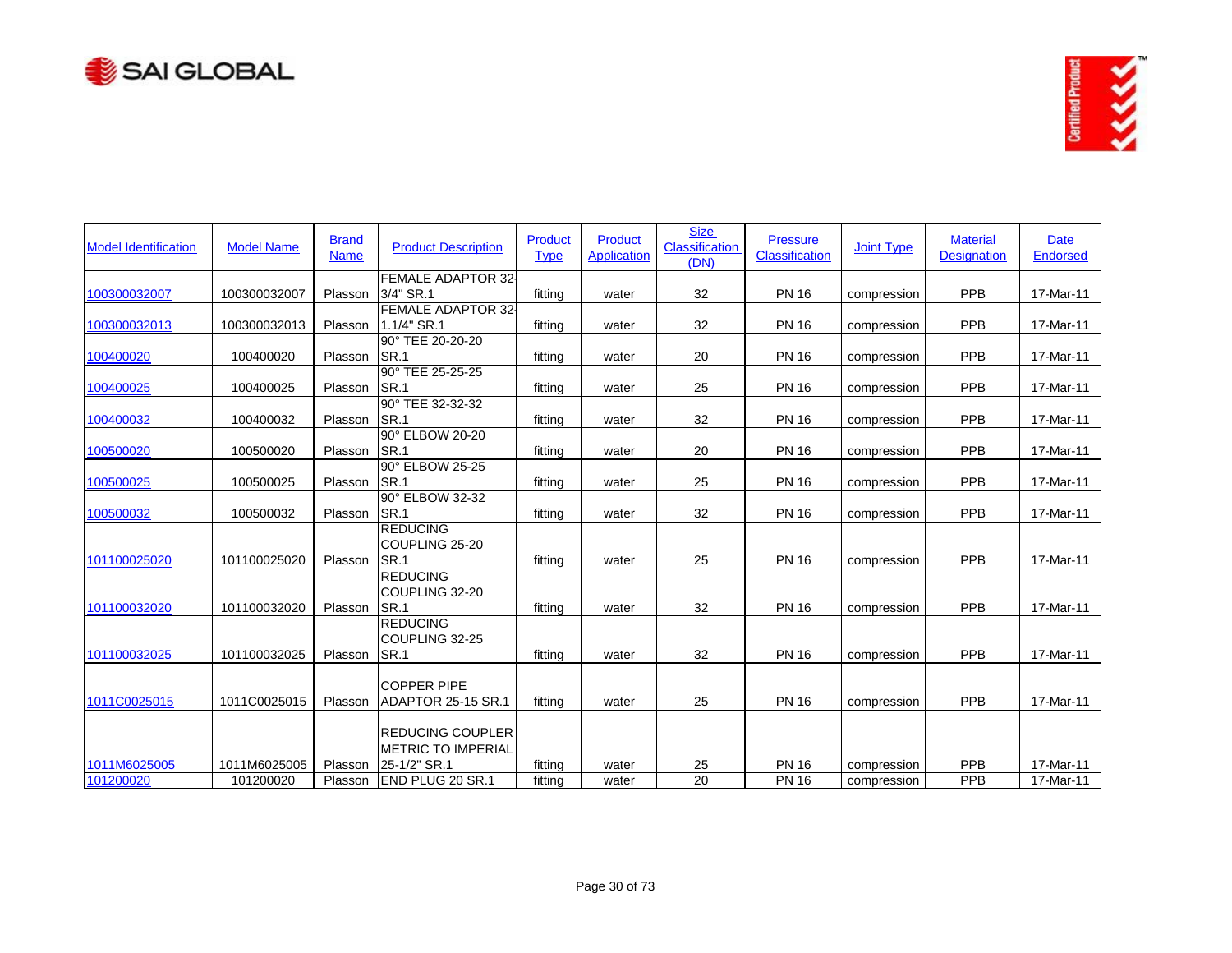



| <b>Model Identification</b> | <b>Model Name</b> | <b>Brand</b><br><b>Name</b> | <b>Product Description</b>                                             | Product<br><b>Type</b> | <b>Product</b><br><b>Application</b> | <b>Size</b><br><b>Classification</b><br>(DN) | <b>Pressure</b><br><b>Classification</b> | <b>Joint Type</b> | <b>Material</b><br><b>Designation</b> | <b>Date</b><br><b>Endorsed</b> |
|-----------------------------|-------------------|-----------------------------|------------------------------------------------------------------------|------------------------|--------------------------------------|----------------------------------------------|------------------------------------------|-------------------|---------------------------------------|--------------------------------|
| 101200025                   | 101200025         | Plasson                     | END PLUG 25 SR.1                                                       | fittina                | water                                | 25                                           | <b>PN 16</b>                             | compression       | PPB                                   | 17-Mar-11                      |
| 101200032                   | 101200032         | Plasson                     | END PLUG 32 SR.1                                                       | fitting                | water                                | 32                                           | <b>PN 16</b>                             | compression       | <b>PPB</b>                            | 17-Mar-11                      |
| 107200020005                | 107200020005      | Plasson                     | <b>MALE INTEGRAL</b><br><b>BRASS THREAD 20-</b><br>$1/2"$ SR.1         | fitting                | water                                | 20                                           | <b>PN 16</b>                             | compression       | PPB                                   | 17-Mar-11                      |
| 107200020007                | 107200020007      | Plasson                     | <b>MALE INTEGRAL</b><br><b>BRASS THREAD 20-</b><br>3/4" SR.1           | fittina                |                                      | 20                                           | <b>PN 16</b>                             |                   | PPB                                   | 17-Mar-11                      |
|                             |                   |                             | <b>MALE INTEGRAL</b>                                                   |                        | water                                |                                              |                                          | compression       |                                       |                                |
| 107200025005                | 107200025005      | Plasson                     | <b>BRASS THREAD 25-</b><br>1/2" SR.1                                   | fitting                | water                                | 25                                           | <b>PN 16</b>                             | compression       | PPB                                   | 17-Mar-11                      |
| 107200025007                | 107200025007      | Plasson                     | <b>MALE INTEGRAL</b><br><b>BRASS THREAD 25-</b><br>3/4" SR.1           | fitting                | water                                | 25                                           | <b>PN 16</b>                             | compression       | PPB                                   | 17-Mar-11                      |
| 107200025010                | 107200025010      | Plasson                     | <b>MALE INTEGRAL</b><br><b>BRASS THREAD 25-1"</b><br>SR.1              | fitting                | water                                | 25                                           | <b>PN 16</b>                             | compression       | PPB                                   | 17-Mar-11                      |
| 107200032007                | 107200032007      | Plasson                     | <b>MALE INTEGRAL</b><br>BRASS THREAD 32-<br>3/4" SR.1                  | fitting                | water                                | 32                                           | <b>PN 16</b>                             | compression       | PPB                                   | 17-Mar-11                      |
| 107200032010                | 107200032010      | Plasson                     | <b>MALE INTEGRAL</b><br><b>BRASS THREAD 32-1"</b><br>SR.1              | fitting                | water                                | 32                                           | <b>PN 16</b>                             | compression       | PPB                                   | 17-Mar-11                      |
| 107200032013                | 107200032013      | Plasson                     | <b>MALE INTEGRAL</b><br>BRASS THREAD 32-<br>1.1/4" SR.1                | fitting                | water                                | 32                                           | <b>PN 16</b>                             | compression       | PPB                                   | 17-Mar-11                      |
| 107300020005                | 107300020005      | Plasson                     | <b>FEMALE INTEGRAL</b><br><b>BRASS THREAD 20-</b><br>$1/2"$ SR.1       | fitting                | water                                | 20                                           | <b>PN 16</b>                             | compression       | PPB                                   | 17-Mar-11                      |
| 107300020007                | 107300020007      |                             | <b>FEMALE INTEGRAL</b><br><b>BRASS THREAD 20-</b><br>Plasson 3/4" SR.1 | fitting                | water                                | 20                                           | <b>PN 16</b>                             | compression       | <b>PPB</b>                            | 17-Mar-11                      |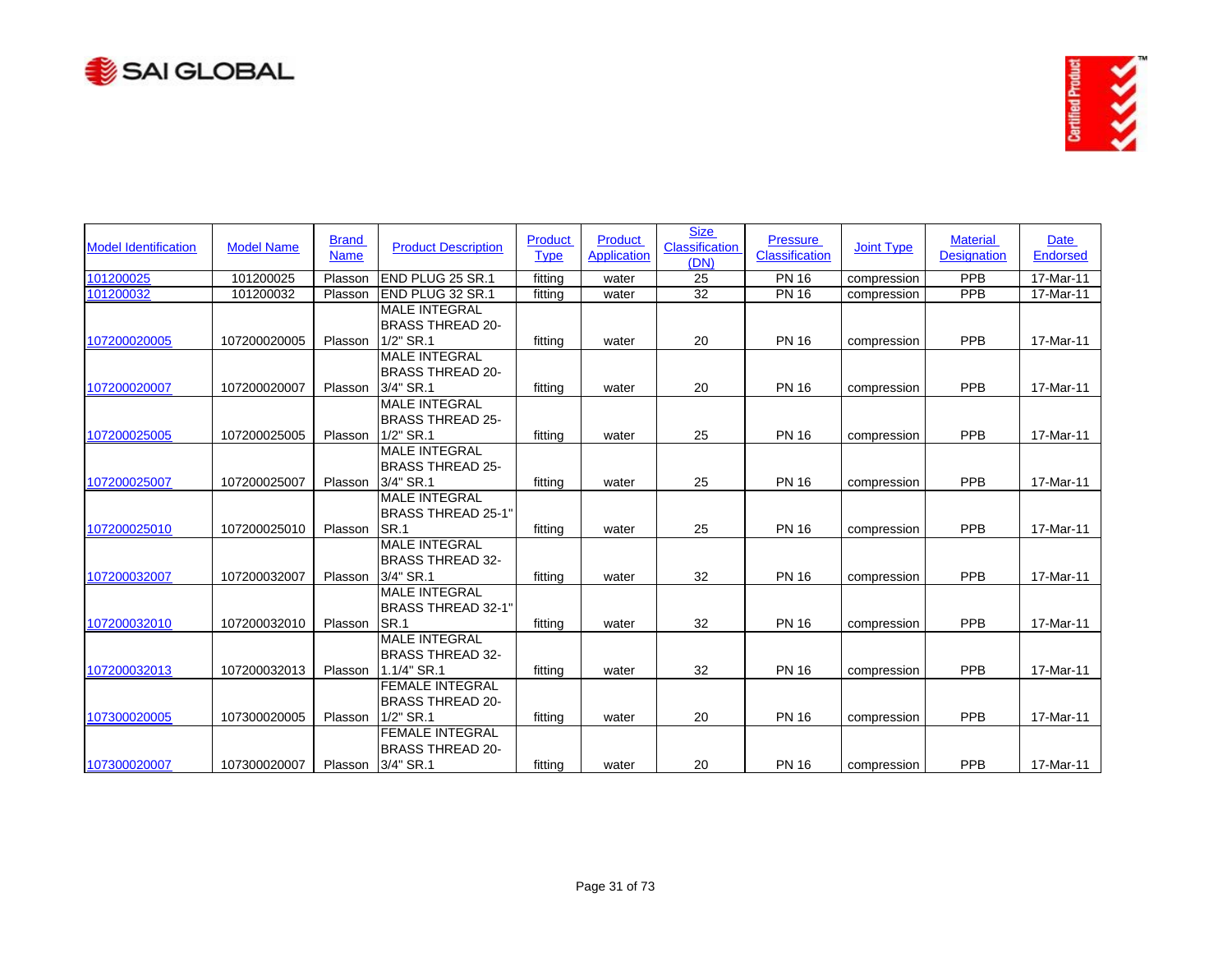



| <b>Model Identification</b> | <b>Model Name</b> | <b>Brand</b><br><b>Name</b> | <b>Product Description</b> | <b>Product</b><br><b>Type</b> | <b>Product</b><br>Application | <b>Size</b><br><b>Classification</b><br>(DN) | <b>Pressure</b><br><b>Classification</b> | <b>Joint Type</b> | <b>Material</b><br><b>Designation</b> | <b>Date</b><br><b>Endorsed</b> |
|-----------------------------|-------------------|-----------------------------|----------------------------|-------------------------------|-------------------------------|----------------------------------------------|------------------------------------------|-------------------|---------------------------------------|--------------------------------|
|                             |                   |                             | <b>FEMALE INTEGRAL</b>     |                               |                               |                                              |                                          |                   |                                       |                                |
|                             |                   |                             | <b>BRASS THREAD 25-</b>    |                               |                               |                                              |                                          |                   |                                       |                                |
| 107300025005                | 107300025005      | Plasson                     | $1/2"$ SR.1                | fitting                       | water                         | 25                                           | <b>PN 16</b>                             | compression       | PPB                                   | 17-Mar-11                      |
|                             |                   |                             | <b>FEMALE INTEGRAL</b>     |                               |                               |                                              |                                          |                   |                                       |                                |
|                             |                   |                             | <b>BRASS THREAD 25-</b>    |                               |                               |                                              |                                          |                   |                                       |                                |
| 107300025007                | 107300025007      | Plasson                     | 3/4" SR.1                  | fittina                       | water                         | 25                                           | <b>PN 16</b>                             | compression       | PPB                                   | 17-Mar-11                      |
|                             |                   |                             | <b>FEMALE INTEGRAL</b>     |                               |                               |                                              |                                          |                   |                                       |                                |
|                             |                   |                             | <b>BRASS THREAD 25-1"</b>  |                               |                               |                                              |                                          |                   |                                       |                                |
| 107300025010                | 107300025010      | Plasson                     | SR.1                       | fitting                       | water                         | 25                                           | <b>PN 16</b>                             | compression       | <b>PPB</b>                            | 17-Mar-11                      |
|                             |                   |                             | <b>FEMALE INTEGRAL</b>     |                               |                               |                                              |                                          |                   |                                       |                                |
|                             |                   |                             | <b>BRASS THREAD 32-</b>    |                               |                               |                                              |                                          |                   |                                       |                                |
| 107300032007                | 107300032007      | Plasson                     | 3/4" SR.1                  | fittina                       | water                         | 32                                           | <b>PN 16</b>                             | compression       | PPB                                   | 17-Mar-11                      |
|                             |                   |                             | <b>FEMALE INTEGRAL</b>     |                               |                               |                                              |                                          |                   |                                       |                                |
|                             |                   |                             | <b>BRASS THREAD 32-1"</b>  |                               |                               |                                              |                                          |                   |                                       |                                |
| 107300032010                | 107300032010      | Plasson                     | SR.1                       | fitting                       | water                         | 32                                           | <b>PN 16</b>                             | compression       | <b>PPB</b>                            | 17-Mar-11                      |
|                             |                   |                             | <b>FEMALE INTEGRAL</b>     |                               |                               |                                              |                                          |                   |                                       |                                |
|                             |                   |                             | <b>BRASS THREAD 32-</b>    |                               |                               |                                              |                                          |                   |                                       |                                |
| 107300032013                | 107300032013      | Plasson                     | 1.1/4" SR.1                | fitting                       | water                         | 32                                           | <b>PN 16</b>                             | compression       | PPB                                   | 17-Mar-11                      |
|                             |                   |                             | 90° ELBOW WITH             |                               |                               |                                              |                                          |                   |                                       |                                |
|                             |                   |                             | <b>MALE INTEGRAL</b>       |                               |                               |                                              |                                          |                   |                                       |                                |
| 107700020005                | 107700020005      | Plasson                     | BRASS 20-1/2" SR.1         | fitting                       | water                         | 20                                           | <b>PN 16</b>                             | compression       | <b>PPB</b>                            | 17-Mar-11                      |
|                             |                   |                             |                            |                               |                               |                                              |                                          |                   |                                       |                                |
|                             |                   |                             | "90° ELBOW WITH            |                               |                               |                                              |                                          |                   |                                       |                                |
|                             |                   |                             | <b>MALE INTEGRAL</b>       |                               |                               |                                              |                                          |                   |                                       |                                |
| 107700020007                | 107700020007      | Plasson                     | BRASS 20-3/4" SR.1"        | fitting                       | water                         | 20                                           | <b>PN 16</b>                             | compression       | PPB                                   | 17-Mar-11                      |
|                             |                   |                             | 90° ELBOW WITH             |                               |                               |                                              |                                          |                   |                                       |                                |
|                             |                   |                             | <b>MALE INTEGRAL</b>       |                               |                               |                                              |                                          |                   |                                       |                                |
| 107700025005                | 107700025005      | Plasson                     | BRASS 25-1/2" SR.1         | fitting                       | water                         | 25                                           | <b>PN 16</b>                             | compression       | <b>PPB</b>                            | 17-Mar-11                      |
|                             |                   |                             | 90° ELBOW WITH             |                               |                               |                                              |                                          |                   |                                       |                                |
|                             |                   |                             | <b>MALE INTEGRAL</b>       |                               |                               |                                              |                                          |                   |                                       |                                |
| 107700025007                | 107700025007      | Plasson                     | BRASS 25-3/4" SR.1         | fitting                       | water                         | 25                                           | <b>PN 16</b>                             | compression       | <b>PPB</b>                            | 17-Mar-11                      |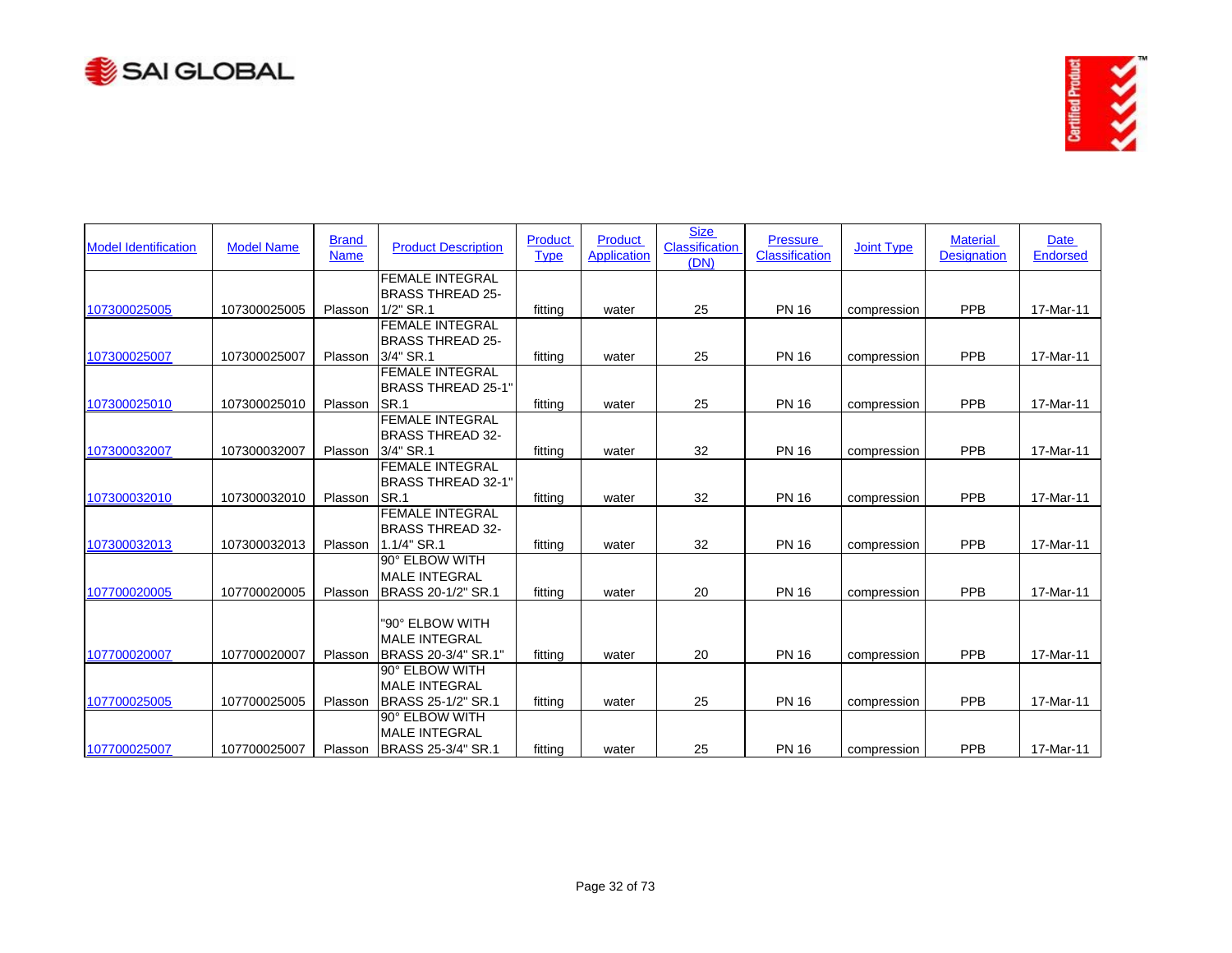



| <b>Model Identification</b> | <b>Model Name</b> | <b>Brand</b><br><b>Name</b> | <b>Product Description</b>                                        | <b>Product</b><br><b>Type</b> | Product<br><b>Application</b> | <b>Size</b><br><b>Classification</b><br>(DN) | <b>Pressure</b><br>Classification | <b>Joint Type</b> | <b>Material</b><br><b>Designation</b> | <b>Date</b><br>Endorsed |
|-----------------------------|-------------------|-----------------------------|-------------------------------------------------------------------|-------------------------------|-------------------------------|----------------------------------------------|-----------------------------------|-------------------|---------------------------------------|-------------------------|
|                             |                   |                             | 90° ELBOW WITH<br><b>MALE INTEGRAL</b>                            |                               |                               |                                              |                                   |                   |                                       |                         |
| 107700032007                | 107700032007      | Plasson                     | BRASS 32-3/4" SR.1                                                | fitting                       | water                         | 32                                           | <b>PN 16</b>                      | compression       | PPB                                   | 17-Mar-11               |
|                             |                   |                             | 90° ELBOW WITH                                                    |                               |                               |                                              |                                   |                   |                                       |                         |
|                             |                   |                             | <b>MALE INTEGRAL</b>                                              |                               |                               |                                              |                                   |                   |                                       |                         |
| 107700032010                | 107700032010      | Plasson                     | <b>BRASS 32-1" SR.1</b>                                           | fitting                       | water                         | 32                                           | <b>PN 16</b>                      | compression       | PPB                                   | 17-Mar-11               |
|                             |                   |                             | 90° ELBOW WITH<br><b>MALE INTEGRAL</b>                            |                               |                               |                                              |                                   |                   |                                       |                         |
| 107700032013                | 107700032013      | Plasson                     | BRASS 32-1.1/4" SR.1                                              | fitting                       | water                         | 32                                           | <b>PN 16</b>                      | compression       | PPB                                   | 17-Mar-11               |
| 108500020005                | 108500020005      | Plasson                     | 90° ELBOW WITH<br><b>THREADED MALE</b><br>OFFTAKE 20-1/2"<br>SR.1 | fitting                       | water                         | 20                                           | <b>PN 16</b>                      | compression       | <b>PPB</b>                            | 17-Mar-11               |
|                             |                   |                             | 90° ELBOW WITH                                                    |                               |                               |                                              |                                   |                   |                                       |                         |
|                             |                   |                             | <b>THREADED MALE</b><br>OFFTAKE 20-3/4"                           |                               |                               |                                              |                                   |                   |                                       |                         |
| 108500020007                | 108500020007      | Plasson                     | SR.1                                                              | fitting                       | water                         | 20                                           | <b>PN 16</b>                      | compression       | PPB                                   | 17-Mar-11               |
|                             |                   |                             | 90° ELBOW WITH<br><b>THREADED MALE</b><br>OFFTAKE 25-1/2"         |                               |                               |                                              |                                   |                   |                                       |                         |
| 108500025005                | 108500025005      | Plasson                     | <b>SR.1</b>                                                       | fitting                       | water                         | 25                                           | <b>PN 16</b>                      | compression       | PPB                                   | 17-Mar-11               |
|                             |                   |                             | 90° ELBOW WITH<br><b>THREADED MALE</b><br>OFFTAKE 25-3/4"         |                               |                               |                                              |                                   |                   |                                       |                         |
| 108500025007                | 108500025007      | Plasson                     | ISR.1                                                             | fitting                       | water                         | 25                                           | <b>PN 16</b>                      | compression       | <b>PPB</b>                            | 17-Mar-11               |
| 108500025010                | 108500025010      | Plasson                     | 90° ELBOW WITH<br><b>THREADED MALE</b><br>OFFTAKE 25-1" SR.1      | fitting                       | water                         | 25                                           | <b>PN 16</b>                      | compression       | PPB                                   | 17-Mar-11               |
| 108500032007                | 108500032007      | Plasson                     | 90° ELBOW WITH<br>THREADED MALE<br>OFFTAKE 32-3/4"<br>ISR.1       | fitting                       | water                         | 32                                           | <b>PN 16</b>                      | compression       | <b>PPB</b>                            | 17-Mar-11               |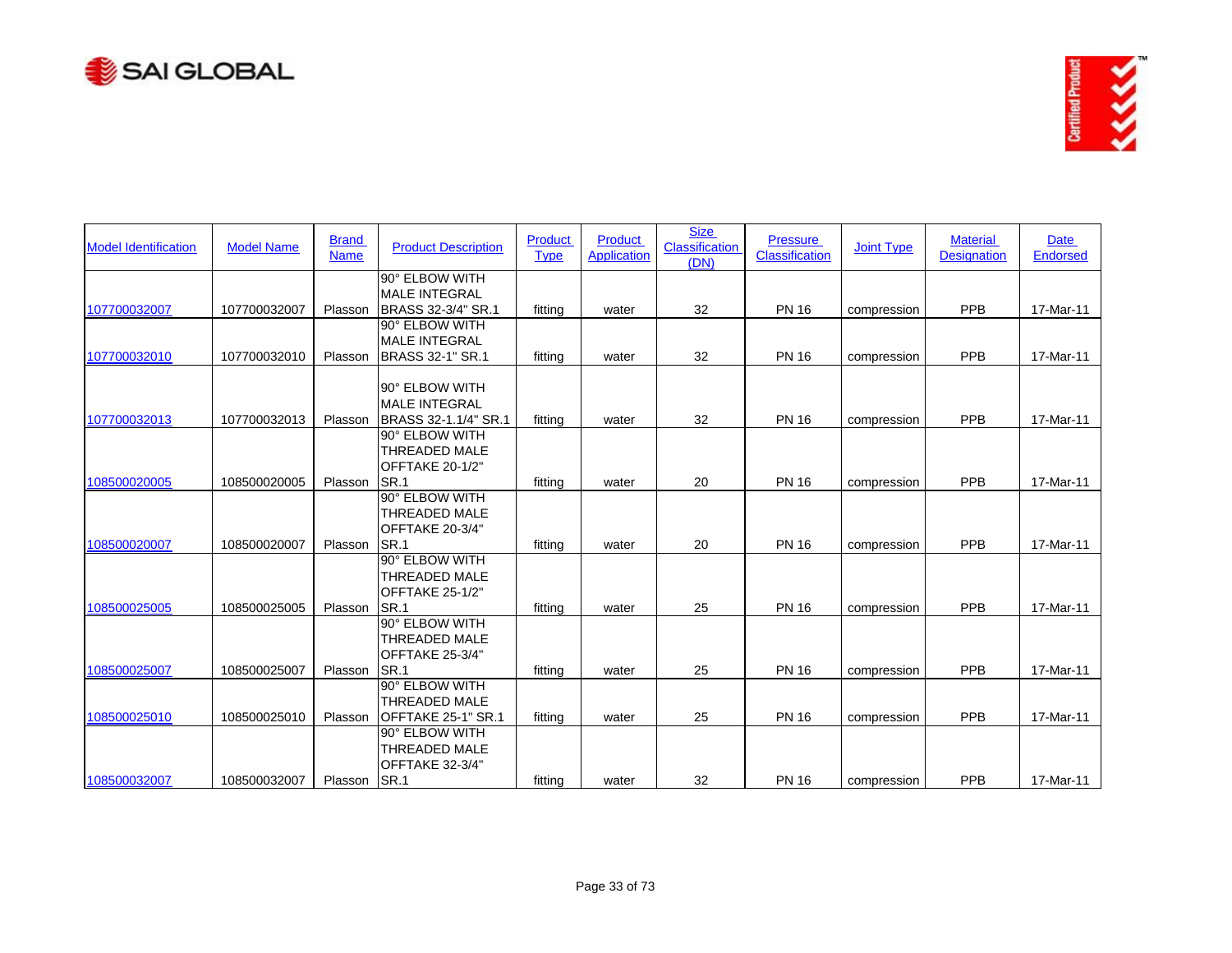



| <b>Model Identification</b> | <b>Model Name</b> | <b>Brand</b><br><b>Name</b> | <b>Product Description</b>                | Product<br><b>Type</b> | <b>Product</b><br><b>Application</b> | <b>Size</b><br><b>Classification</b><br>(DN) | <b>Pressure</b><br><b>Classification</b> | <b>Joint Type</b> | <b>Material</b><br><b>Designation</b> | <b>Date</b><br><b>Endorsed</b> |
|-----------------------------|-------------------|-----------------------------|-------------------------------------------|------------------------|--------------------------------------|----------------------------------------------|------------------------------------------|-------------------|---------------------------------------|--------------------------------|
|                             |                   |                             | 90° ELBOW WITH<br><b>THREADED MALE</b>    |                        |                                      |                                              |                                          |                   |                                       |                                |
| 108500032010                | 108500032010      | Plasson                     | OFFTAKE 32-1" SR.1<br>90° ELBOW WITH      | fitting                | water                                | 32                                           | <b>PN 16</b>                             | compression       | PPB                                   | 17-Mar-11                      |
|                             |                   |                             | THREADED MALE<br>OFFTAKE 32-1.1/4"        |                        |                                      |                                              |                                          |                   |                                       |                                |
| 108500032013                | 108500032013      | Plasson                     | SR.1                                      | fitting                | water                                | 32                                           | <b>PN 16</b>                             | compression       | PPB                                   | 17-Mar-11                      |
| 165409160025                | 165409160025      | Plasson                     | <b>TAPPER FOR</b><br><b>PE+PVC 160X25</b> | fitting                | water                                | 160                                          | <b>PN 16</b>                             | compression       | <b>PPB</b>                            | 17-Mar-11                      |
| 165409160032                | 165409160032      | Plasson                     | <b>TAPPER FOR</b><br>PE+PVC 160X32        | fitting                | water                                | 160                                          | <b>PN 16</b>                             | compression       | <b>PPB</b>                            | 17-Mar-11                      |
| 460100063                   | 460100063         | Plasson                     | <b>LIGHTFIT COUPLER</b><br>63             | fitting                | water, gas,<br>air                   | 63                                           | PN 10, SDR 17                            | electrofusion     | <b>PE 100</b>                         | 17-Mar-11                      |
| 460100075                   | 460100075         | Plasson                     | <b>LIGHTFIT COUPLER</b><br>75             | fitting                | water, gas,<br>air                   | 75                                           | PN 10, SDR 17                            | electrofusion     | PE 100                                | 17-Mar-11                      |
| 460100090                   | 460100090         | Plasson                     | <b>LIGHTFIT COUPLER</b><br>90             | fitting                | water, gas,<br>air                   | 90                                           | PN 10, SDR 17                            | electrofusion     | PE 100                                | 17-Mar-11                      |
| 460100110                   | 460100110         | Plasson                     | <b>LIGHTFIT COUPLER</b><br>110            | fitting                | water, gas,<br>air                   | 110                                          | PN 10, SDR 17                            | electrofusion     | PE 100                                | 17-Mar-11                      |
| 460100125                   | 460100125         | Plasson                     | <b>LIGHTFIT COUPLER</b><br>125            | fitting                | water, gas,<br>air                   | 125                                          | PN 10, SDR 17                            | electrofusion     | PE 100                                | 17-Mar-11                      |
| 460100140                   | 460100140         | Plasson                     | <b>LIGHTFIT COUPLER</b><br>140            | fitting                | water, gas,<br>air                   | 140                                          | PN 10, SDR 17                            | electrofusion     | PE 100                                | 17-Mar-11                      |
| 460100160                   | 460100160         | Plasson                     | <b>LIGHTFIT COUPLER</b><br>160            | fitting                | water, gas,<br>air                   | 160                                          | PN 10, SDR 17                            | electrofusion     | PE 100                                | 17-Mar-11                      |
| 460100180                   | 460100180         | Plasson                     | <b>LIGHTFIT COUPLER</b><br>180            | fitting                | water, gas,<br>air                   | 180                                          | PN 10, SDR 17                            | electrofusion     | PE 100                                | 17-Mar-11                      |
| 460100200                   | 460100200         | Plasson                     | <b>LIGHTFIT COUPLER</b><br>200            | fitting                | water, gas,<br>air                   | 200                                          | PN 10, SDR 17                            | electrofusion     | PE 100                                | 17-Mar-11                      |
| 460100225                   | 460100225         | Plasson                     | <b>LIGHTFIT COUPLER</b><br>225            | fitting                | water, gas,<br>air                   | 225                                          | PN 10, SDR 17                            | electrofusion     | PE 100                                | 17-Mar-11                      |
| 460100250                   | 460100250         | Plasson                     | <b>LIGHTFIT COUPLER</b><br>250            | fitting                | water, gas,<br>air                   | 250                                          | PN 10, SDR 17 electrofusion              |                   | PE 100                                | 17-Mar-11                      |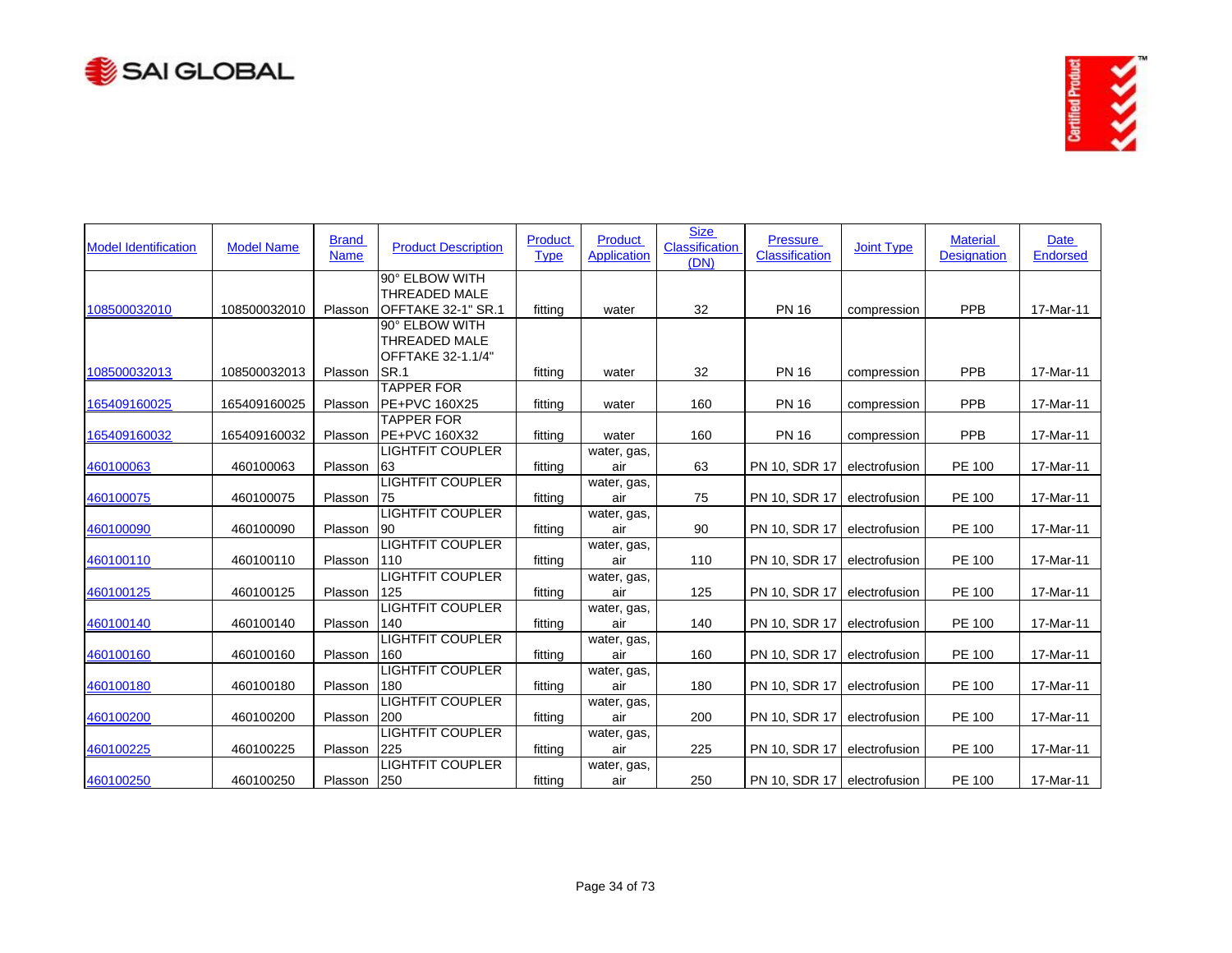



| <b>Model Identification</b> | <b>Model Name</b> | <b>Brand</b><br><b>Name</b> | <b>Product Description</b>     | <b>Product</b><br><b>Type</b> | <b>Product</b><br><b>Application</b> | <b>Size</b><br><b>Classification</b><br>(DN) | <b>Pressure</b><br>Classification | <b>Joint Type</b> | <b>Material</b><br><b>Designation</b> | Date<br>Endorsed |
|-----------------------------|-------------------|-----------------------------|--------------------------------|-------------------------------|--------------------------------------|----------------------------------------------|-----------------------------------|-------------------|---------------------------------------|------------------|
|                             |                   |                             | <b>LIGHTFIT COUPLER</b>        |                               | water, gas,                          |                                              |                                   |                   |                                       |                  |
| 460100280                   | 460100280         | Plasson                     | 280                            | fitting                       | air                                  | 280                                          | PN 10, SDR 17                     | electrofusion     | PE 100                                | 17-Mar-11        |
| 460100315                   | 460100315         | Plasson                     | <b>LIGHTFIT COUPLER</b><br>315 | fitting                       | water, gas,<br>air                   | 315                                          | PN 10, SDR 17                     | electrofusion     | PE 100                                | 17-Mar-11        |
|                             |                   |                             | <b>LIGHTFIT COUPLER</b>        |                               | water, gas,                          |                                              |                                   |                   |                                       |                  |
| 460100355                   | 460100355         | Plasson                     | 355                            | fitting                       | air                                  | 355                                          | PN 10, SDR 17                     | electrofusion     | PE 100                                | 17-Mar-11        |
|                             |                   |                             | <b>LIGHTFIT COUPLER</b>        |                               | water, gas,                          |                                              |                                   |                   |                                       |                  |
| 460100400                   | 460100400         | Plasson                     | 400                            | fitting                       | air                                  | 400                                          | PN 10, SDR 17                     | electrofusion     | PE 100                                | 17-Mar-11        |
|                             |                   |                             | <b>LIGHTFIT COUPLER</b>        |                               | water, gas,                          |                                              |                                   |                   |                                       |                  |
| 460101450                   | 460101450         | Plasson                     | 450                            | fitting                       | air                                  | 450                                          | PN 10, SDR 17                     | electrofusion     | PE 100                                | 17-Mar-11        |
|                             |                   |                             | <b>LIGHTFIT COUPLER</b>        |                               | water, gas,                          |                                              |                                   |                   |                                       |                  |
| 460101500                   | 460101500         | Plasson                     | 500                            | fitting                       | air                                  | 500                                          | PN 10, SDR 17                     | electrofusion     | PE 100                                | 17-Mar-11        |
|                             |                   |                             | <b>LIGHTFIT COUPLER</b>        |                               | water, gas,                          |                                              |                                   |                   |                                       |                  |
| 460101560                   | 460101560         | Plasson                     | 560                            | fitting                       | air                                  | 560                                          | PN 10, SDR 17                     | electrofusion     | PE 100                                | 17-Mar-11        |
|                             |                   |                             | <b>LIGHTFIT COUPLER</b>        |                               | water, gas,                          |                                              |                                   |                   |                                       |                  |
| 460101630                   | 460101630         | Plasson                     | 630                            | fitting                       | air                                  | 630                                          | PN 10, SDR 17                     | electrofusion     | PE 100                                | 17-Mar-11        |
|                             |                   |                             | <b>LIGHTFIT COUPLER</b>        |                               | water, gas,                          |                                              |                                   |                   |                                       |                  |
| 460101710                   | 460101710         | Plasson                     | 710                            | fitting                       | air                                  | 710                                          | PN 10, SDR 17                     | electrofusion     | PE 100                                | 17-Mar-11        |
| 490100016                   | 490100016         | Plasson                     | ICOUPLER 16-16                 | fitting                       | water, gas,<br>air                   | 16                                           | PN 16, SDR 11                     | electrofusion     | PE 100                                | 17-Mar-11        |
|                             |                   |                             |                                |                               | water, gas,                          |                                              |                                   |                   |                                       |                  |
| 490100020                   | 490100020         | Plasson                     | COUPLER 20-20                  | fitting                       | air                                  | 20                                           | PN 16, SDR 11                     | electrofusion     | PE 100                                | 17-Mar-11        |
|                             |                   |                             |                                |                               | water, gas,                          |                                              |                                   |                   |                                       |                  |
| 490100025                   | 490100025         | Plasson                     | COUPLER 25-25                  | fitting                       | air                                  | 25                                           | PN 16, SDR 11                     | electrofusion     | PE 100                                | 17-Mar-11        |
|                             |                   |                             |                                |                               | water, gas,                          |                                              |                                   |                   |                                       |                  |
| 490100032                   | 490100032         | Plasson                     | COUPLER 32-32                  | fitting                       | air                                  | 32                                           | PN 16, SDR 11                     | electrofusion     | PE 100                                | 17-Mar-11        |
|                             |                   |                             |                                |                               | water, gas,                          |                                              |                                   |                   |                                       |                  |
| 490100040                   | 490100040         | Plasson                     | COUPLER 40-40                  | fitting                       | air                                  | 40                                           | PN 16, SDR 11                     | electrofusion     | PE 100                                | 17-Mar-11        |
| 490100050                   | 490100050         | Plasson                     | COUPLER 50-50                  | fitting                       | water, gas,<br>air                   | 50                                           | PN 16, SDR 11                     | electrofusion     | PE 100                                | 17-Mar-11        |
|                             |                   |                             |                                |                               | water, gas,                          |                                              |                                   |                   |                                       |                  |
| 490100063                   | 490100063         |                             | Plasson COUPLER 63-63          | fitting                       | air                                  | 63                                           | PN 16, SDR 11   electrofusion     |                   | PE 100                                | 17-Mar-11        |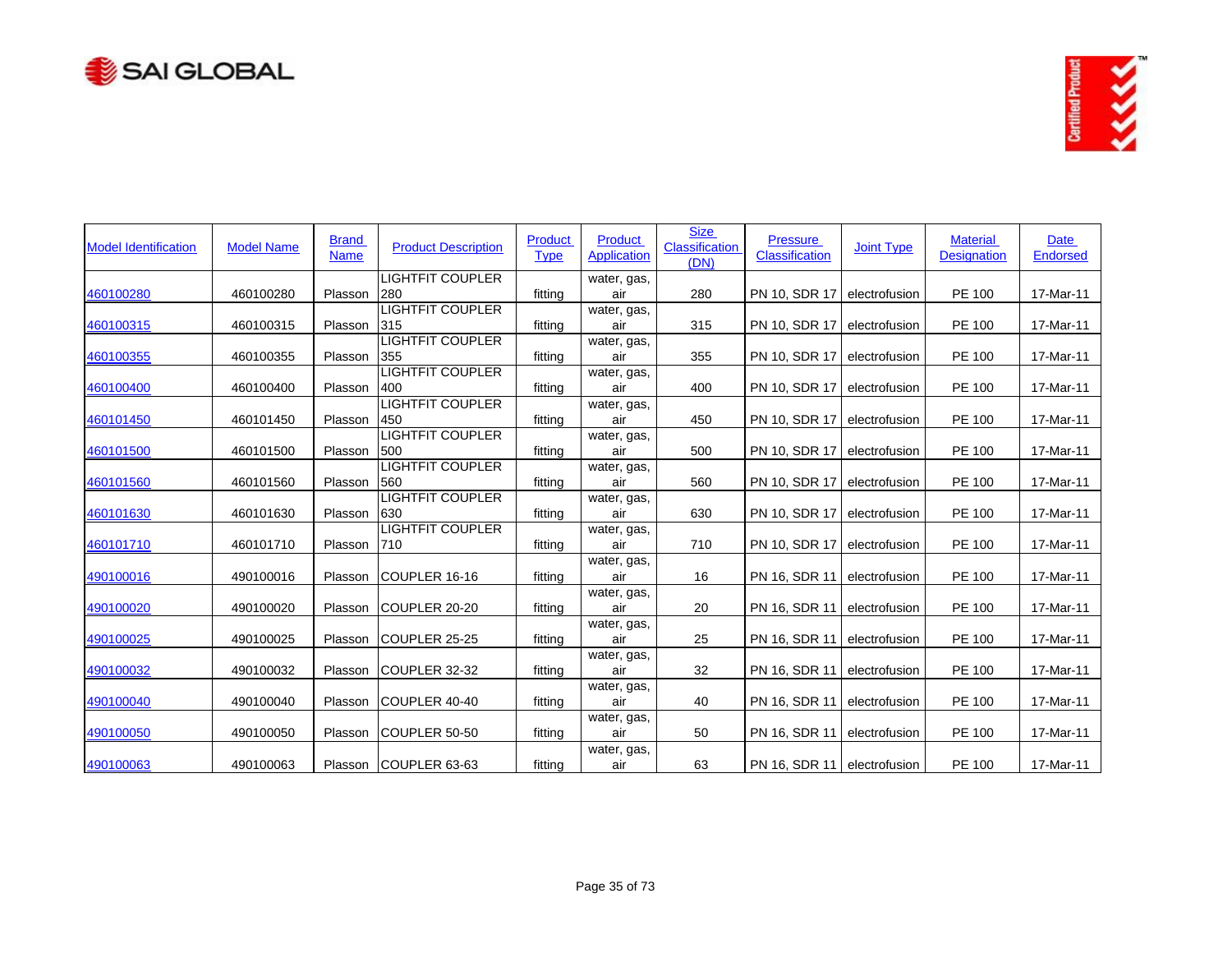



| <b>Model Identification</b> | <b>Model Name</b> | <b>Brand</b><br><b>Name</b> | <b>Product Description</b> | Product<br><b>Type</b> | <b>Product</b><br><b>Application</b> | <b>Size</b><br><b>Classification</b><br>(DN) | <b>Pressure</b><br>Classification | <b>Joint Type</b> | <b>Material</b><br><b>Designation</b> | <b>Date</b><br><b>Endorsed</b> |
|-----------------------------|-------------------|-----------------------------|----------------------------|------------------------|--------------------------------------|----------------------------------------------|-----------------------------------|-------------------|---------------------------------------|--------------------------------|
| 490100075                   | 490100075         | Plasson                     | COUPLER 75-75              | fitting                | water, gas,<br>air                   | 75                                           | PN 16, SDR 11                     | electrofusion     | PE 100                                | 17-Mar-11                      |
| 490100090                   | 490100090         | Plasson                     | <b>COUPLER 90-90</b>       | fitting                | water, gas,<br>air                   | 90                                           | PN 16, SDR 11                     | electrofusion     | PE 100                                | 17-Mar-11                      |
| 490100110                   | 490100110         | Plasson                     | ICOUPLER 110-110           | fitting                | water, gas,<br>air                   | 110                                          | PN 16, SDR 11                     | electrofusion     | PE 100                                | 17-Mar-11                      |
| 490100125                   | 490100125         | Plasson                     | ICOUPLER 125-125           | fitting                | water, gas,<br>air                   | 125                                          | PN 16, SDR 11                     | electrofusion     | PE 100                                | 17-Mar-11                      |
| 490100140                   | 490100140         | Plasson                     | COUPLER 140-140            | fitting                | water, gas,<br>air                   | 140                                          | PN 16, SDR 11                     | electrofusion     | PE 100                                | 17-Mar-11                      |
| 490100160                   | 490100160         | Plasson                     | COUPLER 160-160            | fitting                | water, gas,<br>air                   | 160                                          | PN 16, SDR 11                     | electrofusion     | PE 100                                | 17-Mar-11                      |
| 490100180                   | 490100180         | Plasson                     | ICOUPLER 180-180           | fitting                | water, gas,<br>air                   | 180                                          | PN 16, SDR 11                     | electrofusion     | PE 100                                | 17-Mar-11                      |
| 490100200                   | 490100200         | Plasson                     | COUPLER 200-200            | fitting                | water, gas,<br>air                   | 200                                          | PN 16, SDR 11                     | electrofusion     | PE 100                                | 17-Mar-11                      |
| 490100225                   | 490100225         | Plasson                     | COUPLER 225-225            | fitting                | water, gas,<br>air                   | 225                                          | PN 16, SDR 11                     | electrofusion     | PE 100                                | 17-Mar-11                      |
| 490100250                   | 490100250         | Plasson                     | COUPLER 250-250            | fitting                | water, gas,<br>air                   | 250                                          | PN 16, SDR 11                     | electrofusion     | PE 100                                | 17-Mar-11                      |
| 490100280                   | 490100280         | Plasson                     | COUPLER 280-280            | fitting                | water, gas,<br>air                   | 280                                          | PN 16, SDR 11                     | electrofusion     | PE 100                                | 17-Mar-11                      |
| 490100315                   | 490100315         | Plasson                     | COUPLER 315-315            | fitting                | water, gas,<br>air                   | 315                                          | PN 16, SDR 11                     | electrofusion     | PE 100                                | 17-Mar-11                      |
| 490100355                   | 490100355         | Plasson                     | COUPLER 355-355            | fitting                | water, gas,<br>air                   | 355                                          | PN 16, SDR 11                     | electrofusion     | PE 100                                | 17-Mar-11                      |
| 490100400                   | 490100400         | Plasson                     | COUPLER 400-400            | fitting                | water, gas,<br>air                   | 400                                          | PN 16, SDR 11                     | electrofusion     | PE 100                                | 17-Mar-11                      |
| 490101450                   | 490101450         | Plasson                     | <b>COUPLER 450</b>         | fitting                | water, gas,<br>air                   | 450                                          | PN 16, SDR 11                     | electrofusion     | PE 100                                | 17-Mar-11                      |
| 490101500                   | 490101500         |                             | Plasson COUPLER 500        | fitting                | water, gas,<br>air                   | 500                                          | PN 16, SDR 11 electrofusion       |                   | PE 100                                | 17-Mar-11                      |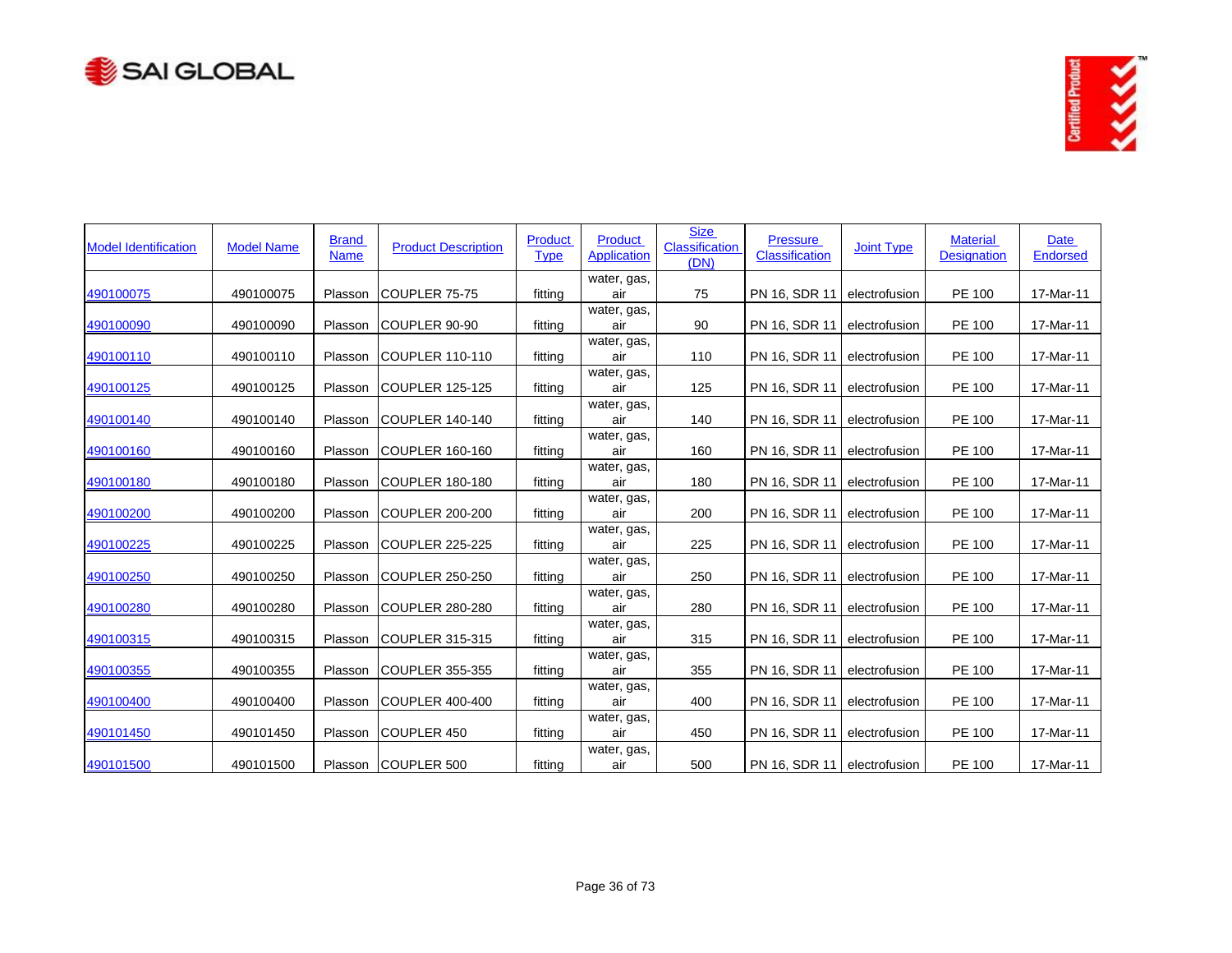



| <b>Model Identification</b> | <b>Model Name</b> | <b>Brand</b><br><b>Name</b> | <b>Product Description</b>                 | Product<br><b>Type</b> | <b>Product</b><br><b>Application</b> | <b>Size</b><br><b>Classification</b><br>(DN) | <b>Pressure</b><br>Classification | <b>Joint Type</b> | <b>Material</b><br><b>Designation</b> | <b>Date</b><br><b>Endorsed</b> |
|-----------------------------|-------------------|-----------------------------|--------------------------------------------|------------------------|--------------------------------------|----------------------------------------------|-----------------------------------|-------------------|---------------------------------------|--------------------------------|
| 490101560                   | 490101560         | Plasson                     | COUPLER 560                                | fitting                | water, gas,<br>air                   | 560                                          | PN 16, SDR 11                     | electrofusion     | PE 100                                | 17-Mar-11                      |
| 490101630                   | 490101630         | Plasson                     | COUPLER 630                                | fitting                | water, gas,<br>air                   | 630                                          | PN 16, SDR 11                     | electrofusion     | PE 100                                | 17-Mar-11                      |
| 4901L0032                   | 4901L0032         | Plasson                     | ILONG COUPLER 32                           | fitting                | water, gas,<br>air                   | 32                                           | PN 16, SDR 11                     | electrofusion     | PE 100                                | 17-Mar-11                      |
| 4901L0040                   | 4901L0040         | Plasson                     | LONG COUPLER 40                            | fitting                | water, gas,<br>air                   | 40                                           | PN 16, SDR 11                     | electrofusion     | PE 100                                | 17-Mar-11                      |
| 4901L0050                   | 4901L0050         | Plasson                     | LONG COUPLER 50                            | fitting                | water, gas,<br>air                   | 50                                           | PN 16, SDR 11                     | electrofusion     | PE 100                                | 17-Mar-11                      |
| 4901L0063                   | 4901L0063         | Plasson                     | LONG COUPLER 63                            | fitting                | water, gas,<br>air                   | 63                                           | PN 16, SDR 11                     | electrofusion     | PE 100                                | 17-Mar-11                      |
| 4901N0040                   | 4901N0040         | Plasson                     | ICOUPLER 40 N.B.                           | fitting                | water, gas,<br>air                   | 40                                           | PN 16, SDR 11                     | electrofusion     | PE 100                                | 17-Mar-11                      |
| 4901N0050                   | 4901N0050         | Plasson                     | <b>ICOUPLER 50 N.B.</b>                    | fitting                | water, gas,<br>air                   | 50                                           | PN 16, SDR 11                     | electrofusion     | PE 100                                | 17-Mar-11                      |
| 4901Y0032                   | 4901Y0032         | Plasson                     | <b>COUPLER 32 FOR</b><br><b>NYLON PIPE</b> | fitting                | water, gas,<br>air                   | 32                                           | PN 16, SDR 11                     | electrofusion     | PE 100                                | 17-Mar-11                      |
| 490207075                   | 490207075         | Plasson                     | <b>FLANGE ADAPTOR 75</b>                   | fitting                | water, gas,<br>air                   | 75                                           | PN 16, SDR 11                     | electrofusion     | PE 100                                | 17-Mar-11                      |
| 490209090                   | 490209090         | Plasson                     | <b>FULL FACE FLANGE</b><br>90              | fitting                | water, gas,<br>air                   | 90                                           | PN 16, SDR 11                     | electrofusion     | PE 100                                | 17-Mar-11                      |
| 490400020                   | 490400020         | Plasson                     | TEE 20-20-20                               | fitting                | water, gas,<br>air                   | 20                                           | PN 16, SDR 11                     | electrofusion     | PE 100                                | 17-Mar-11                      |
| 490400025                   | 490400025         | Plasson                     | TEE 25-25-25                               | fitting                | water, gas,<br>air                   | 25                                           | PN 16, SDR 11                     | electrofusion     | PE 100                                | 17-Mar-11                      |
| 490400032                   | 490400032         | Plasson                     | TEE 32-32-32                               | fitting                | water, gas,<br>air                   | 32                                           | PN 16, SDR 11                     | electrofusion     | PE 100                                | 17-Mar-11                      |
| 490400040                   | 490400040         | Plasson                     | TEE 40-40-40                               | fitting                | water, gas,<br>air                   | 40                                           | PN 16, SDR 11                     | electrofusion     | PE 100                                | 17-Mar-11                      |
| 490400050                   | 490400050         |                             | Plasson   TEE 50-50-50                     | fitting                | water, gas,<br>air                   | 50                                           | PN 16, SDR 11   electrofusion     |                   | PE 100                                | 17-Mar-11                      |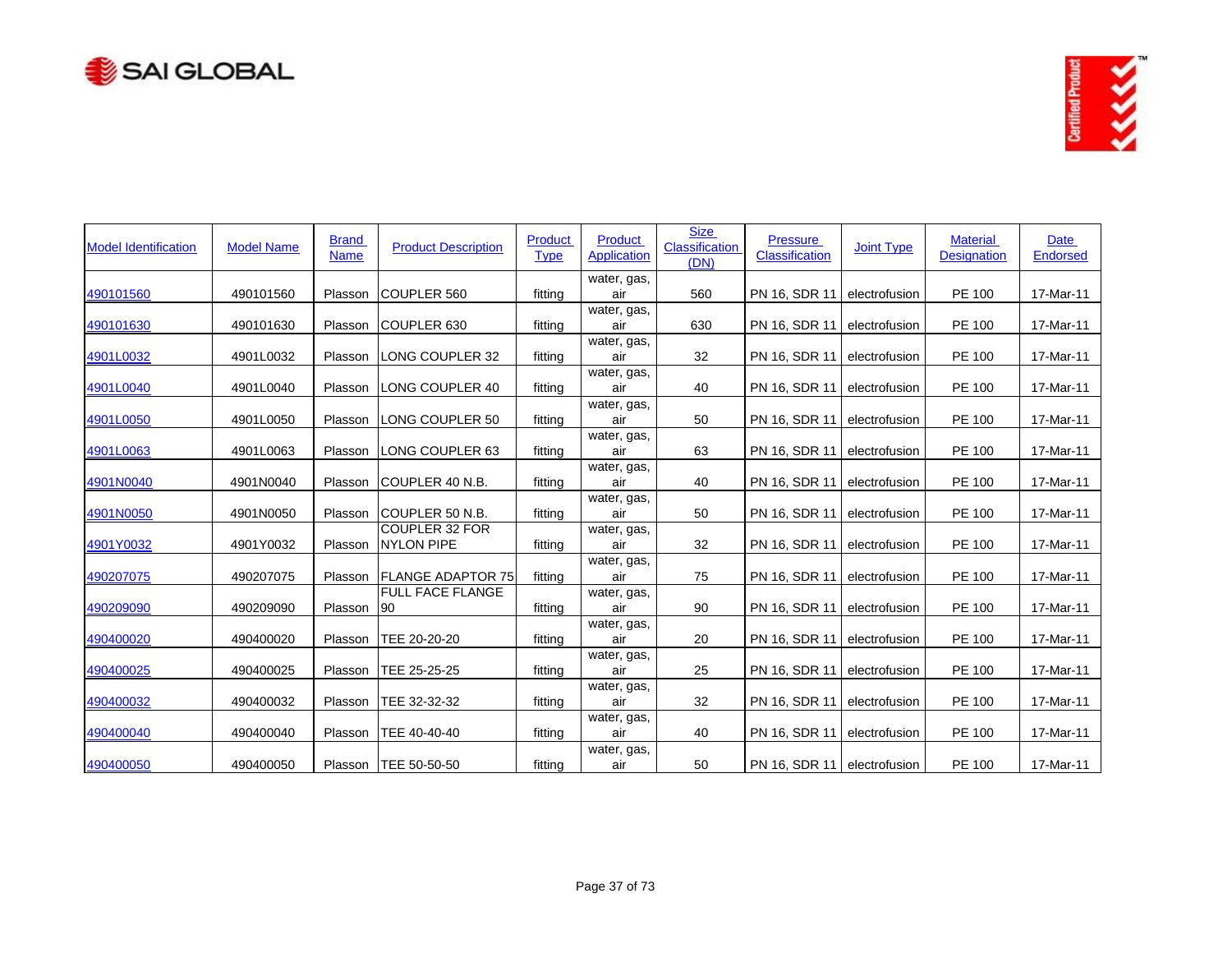



| <b>Model Identification</b> | <b>Model Name</b> | <b>Brand</b><br><b>Name</b> | <b>Product Description</b>                                                                                                       | Product<br><b>Type</b> | <b>Product</b><br><b>Application</b> | <b>Size</b><br><b>Classification</b><br>(DN) | <b>Pressure</b><br>Classification | <b>Joint Type</b> | <b>Material</b><br><b>Designation</b> | <b>Date</b><br><b>Endorsed</b> |
|-----------------------------|-------------------|-----------------------------|----------------------------------------------------------------------------------------------------------------------------------|------------------------|--------------------------------------|----------------------------------------------|-----------------------------------|-------------------|---------------------------------------|--------------------------------|
| 490400063                   | 490400063         | Plasson                     | TEE 63-63-63                                                                                                                     | fitting                | water, gas,<br>air                   | 63                                           | PN 16, SDR 11                     | electrofusion     | PE 100                                | 17-Mar-11                      |
| 490400075                   | 490400075         | Plasson                     | TEE 75-75-75                                                                                                                     | fitting                | water, gas,<br>air                   | 75                                           | PN 16, SDR 11                     | electrofusion     | PE 100                                | 17-Mar-11                      |
| 490400090                   | 490400090         | Plasson                     | TEE 90-90-90                                                                                                                     | fitting                | water, gas,<br>air                   | 90                                           | PN 16, SDR 11                     | electrofusion     | PE 100                                | 17-Mar-11                      |
| 490400110                   | 490400110         | Plasson                     | TEE 110-110-110                                                                                                                  | fitting                | water, gas,<br>air                   | 110                                          | PN 16, SDR 11                     | electrofusion     | PE 100                                | 17-Mar-11                      |
| 490400125                   | 490400125         | Plasson                     | TEE 125-125-125<br>begin_of_the_skype_hi<br>ghlighting<br>$125 -$<br>$125 -$<br>125<br>end_of_the_sky<br>pe_highlighting         | fitting                | water, gas,<br>air                   | 125                                          | PN 16, SDR 11                     | electrofusion     | PE 100                                | 17-Mar-11                      |
| 490400160                   | 490400160         | Plasson                     | TEE 160-160-160<br>begin_of_the_skype_hi<br>$160 -$<br>ghlighting<br>$160 -$<br>160<br>end_of_the_sky<br>pe_highlighting         | fitting                | water, gas,<br>air                   | 160                                          | PN 16, SDR 11                     | electrofusion     | PE 100                                | 17-Mar-11                      |
| 490400180                   | 490400180         | Plasson                     | TEE 180-180-180<br>begin_of_the_skype_hi<br>ghlighting<br>$180 -$<br>$180 -$<br>180<br>end_of_the_sky<br>pe_highlighting         | fitting                | water, gas,<br>air                   | 180                                          | PN 16, SDR 11                     | electrofusion     | PE 100                                | 17-Mar-11                      |
| 490400200                   | 490400200         |                             | TEE 200-200-200<br>begin_of_the_skype_hi<br>ghlighting<br>$200 -$<br>$200 -$<br>end_of_the_sky<br>200<br>Plasson pe_highlighting | fitting                | water, gas,<br>air                   | 200                                          | PN 16, SDR 11 electrofusion       |                   | PE 100                                | 17-Mar-11                      |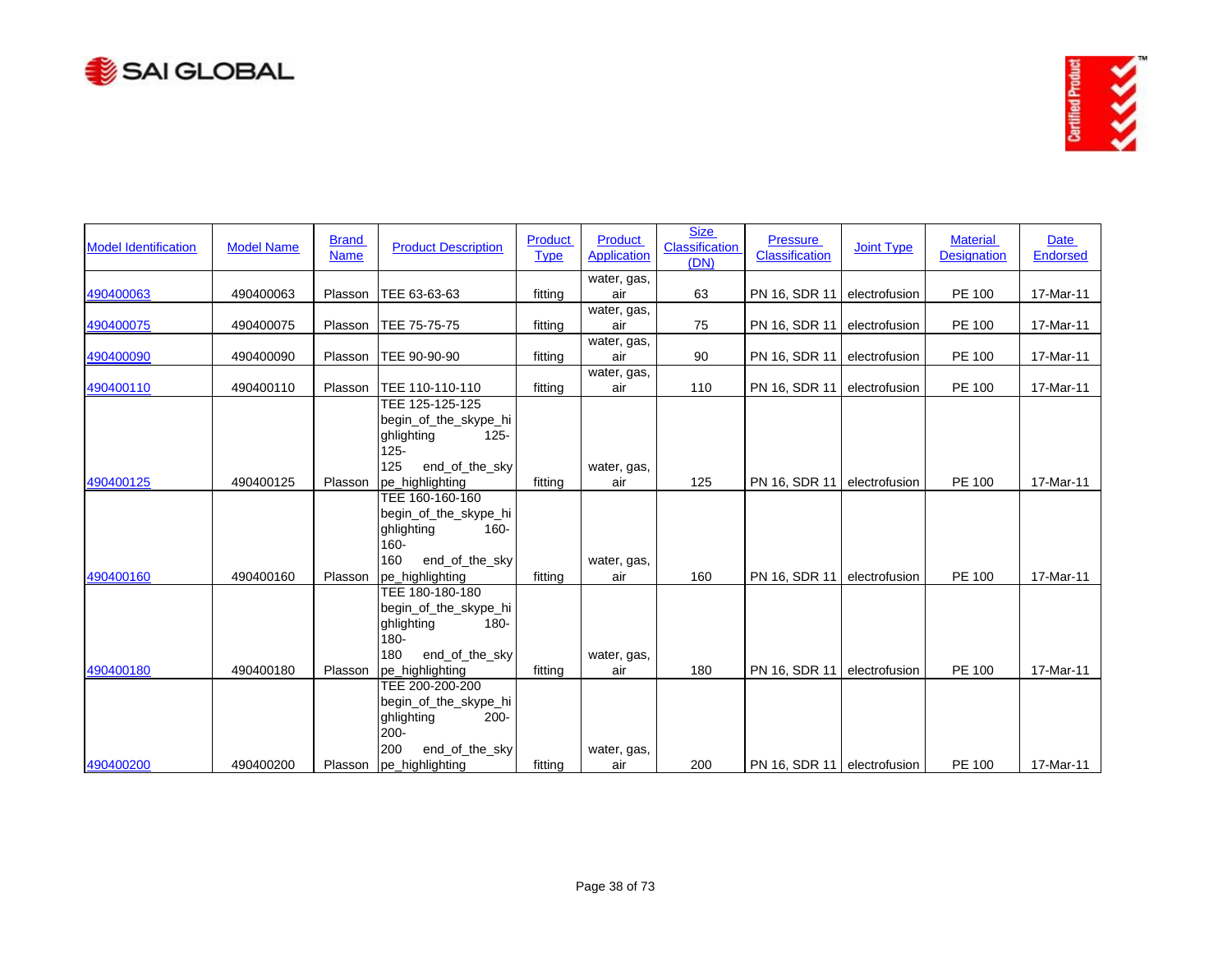



| <b>Model Identification</b> | <b>Model Name</b> | <b>Brand</b><br><b>Name</b> | <b>Product Description</b>                                                                            | Product<br><b>Type</b> | Product<br><b>Application</b> | <b>Size</b><br><b>Classification</b><br>(DN) | <b>Pressure</b><br><b>Classification</b> | <b>Joint Type</b> | <b>Material</b><br><b>Designation</b> | Date<br><b>Endorsed</b> |
|-----------------------------|-------------------|-----------------------------|-------------------------------------------------------------------------------------------------------|------------------------|-------------------------------|----------------------------------------------|------------------------------------------|-------------------|---------------------------------------|-------------------------|
|                             |                   |                             | TEE 225-225-225<br>begin_of_the_skype_hi<br>ghlighting<br>$225 -$<br>$225 -$                          |                        |                               |                                              |                                          |                   |                                       |                         |
| 490400225                   | 490400225         | Plasson                     | 225<br>end_of_the_sky<br>pe highlighting                                                              | fitting                | water, gas,<br>air            | 225                                          | PN 16, SDR 11                            | electrofusion     | PE 100                                | 17-Mar-11               |
|                             |                   |                             | TEE 250-250-250<br>begin_of_the_skype_hi<br>ghlighting<br>$250 -$<br>$250 -$<br>end_of_the_sky<br>250 |                        | water, gas,                   |                                              |                                          |                   |                                       |                         |
| 490400250                   | 490400250         | Plasson                     | pe_highlighting                                                                                       | fitting                | air                           | 250                                          | PN 16, SDR 11                            | electrofusion     | <b>PE 100</b>                         | 17-Mar-11               |
| 490500020                   | 490500020         | Plasson                     | 90° ELBOW 20                                                                                          | fitting                | water, gas,<br>air            | 20                                           | PN 16, SDR 11                            | electrofusion     | PE 100                                | 17-Mar-11               |
| 490500025                   | 490500025         | Plasson                     | 90° ELBOW 25                                                                                          | fitting                | water, gas,<br>air            | 25                                           | PN 16, SDR 11                            | electrofusion     | PE 100                                | 17-Mar-11               |
| 490500032                   | 490500032         | Plasson                     | 90° ELBOW 32                                                                                          | fitting                | water, gas,<br>air            | 32                                           | PN 16, SDR 11                            | electrofusion     | PE 100                                | 17-Mar-11               |
| 490500040                   | 490500040         | Plasson                     | 90° ELBOW 40                                                                                          | fitting                | water, gas,<br>air            | 40                                           | PN 16, SDR 11                            | electrofusion     | <b>PE 100</b>                         | 17-Mar-11               |
| 490500050                   | 490500050         | Plasson                     | 90° ELBOW 50                                                                                          | fitting                | water, gas,<br>air            | 50                                           | PN 16, SDR 11                            | electrofusion     | PE 100                                | 17-Mar-11               |
| 490500063                   | 490500063         | Plasson                     | 90° ELBOW 63                                                                                          | fitting                | water, gas,<br>air            | 63                                           | PN 16, SDR 11                            | electrofusion     | PE 100                                | 17-Mar-11               |
| 490500075                   | 490500075         | Plasson                     | 90° ELBOW 75                                                                                          | fitting                | water, gas,<br>air            | 75                                           | PN 16, SDR 11                            | electrofusion     | PE 100                                | 17-Mar-11               |
| 490500090                   | 490500090         | Plasson                     | 90° ELBOW 90                                                                                          | fitting                | water, gas,<br>air            | 90                                           | PN 16, SDR 11                            | electrofusion     | PE 100                                | 17-Mar-11               |
| 490500110                   | 490500110         | Plasson                     | 90° ELBOW 110                                                                                         | fitting                | water, gas,<br>air            | 110                                          | PN 16, SDR 11                            | electrofusion     | PE 100                                | 17-Mar-11               |
| 490500125                   | 490500125         |                             | Plasson 90° ELBOW 125                                                                                 | fitting                | water, gas,<br>air            | 125                                          | PN 16, SDR 11 electrofusion              |                   | <b>PE 100</b>                         | 17-Mar-11               |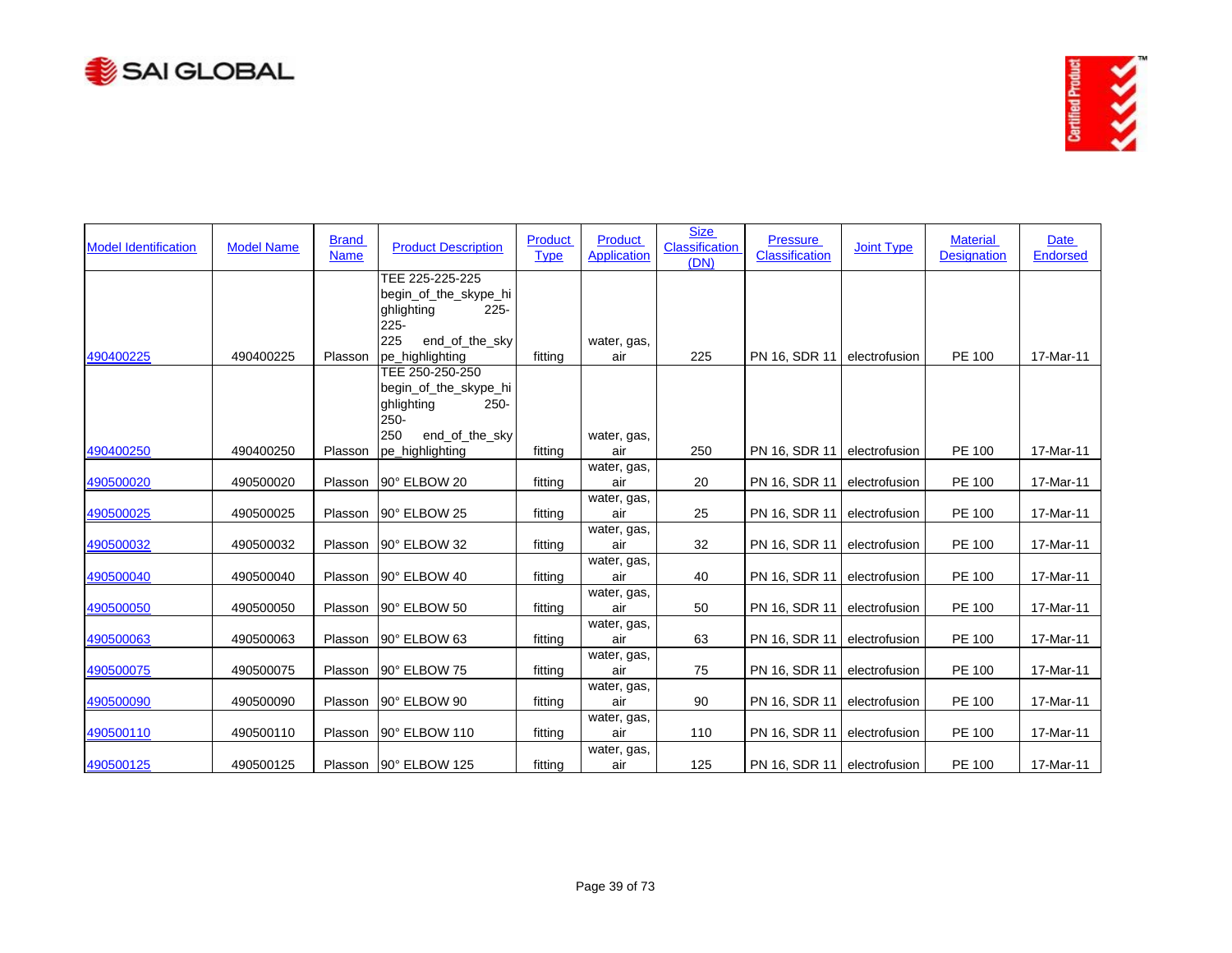



| <b>Model Identification</b> | <b>Model Name</b> | <b>Brand</b><br><b>Name</b> | <b>Product Description</b> | <b>Product</b><br><b>Type</b> | Product<br><b>Application</b> | <b>Size</b><br><b>Classification</b><br>(DN) | <b>Pressure</b><br>Classification | <b>Joint Type</b> | <b>Material</b><br><b>Designation</b> | Date<br><b>Endorsed</b> |
|-----------------------------|-------------------|-----------------------------|----------------------------|-------------------------------|-------------------------------|----------------------------------------------|-----------------------------------|-------------------|---------------------------------------|-------------------------|
| 490500140                   | 490500140         | Plasson                     | 90° ELBOW 140              | fittina                       | water, gas,<br>air            | 140                                          | PN 16, SDR 11                     | electrofusion     | PE 100                                | 17-Mar-11               |
| 490500160                   | 490500160         | Plasson                     | 90° ELBOW 160              | fitting                       | water, gas,<br>air            | 160                                          | PN 16, SDR 11                     | electrofusion     | PE 100                                | 17-Mar-11               |
| 490500180                   | 490500180         | Plasson                     | 90° ELBOW 180              | fitting                       | water, gas,<br>air            | 180                                          | PN 16, SDR 11                     | electrofusion     | PE 100                                | 17-Mar-11               |
| 490500200                   | 490500200         | Plasson                     | 90° ELBOW 200              | fitting                       | water, gas,<br>air            | 200                                          | PN 16, SDR 11                     | electrofusion     | PE 100                                | 17-Mar-11               |
| 490500225                   | 490500225         | Plasson                     | 90° ELBOW 225              | fitting                       | water, gas,<br>air            | 225                                          | PN 16, SDR 11                     | electrofusion     | PE 100                                | 17-Mar-11               |
| 490500250                   | 490500250         | Plasson                     | 90° ELBOW 250              | fitting                       | water, gas,<br>air            | 250                                          | PN 16, SDR 11                     | electrofusion     | PE 100                                | 17-Mar-11               |
| 490600032                   | 490600032         | Plasson                     | 45° ELBOW 32               | fitting                       | water, gas,<br>air            | 32                                           | PN 16, SDR 11                     | electrofusion     | PE 100                                | 17-Mar-11               |
| 490600040                   | 490600040         | Plasson                     | 45° ELBOW 40               | fitting                       | water, gas,<br>air            | 40                                           | PN 16, SDR 11                     | electrofusion     | PE 100                                | 17-Mar-11               |
| 490600050                   | 490600050         | Plasson                     | 45° ELBOW 50               | fitting                       | water, gas,<br>air            | 50                                           | PN 16, SDR 11                     | electrofusion     | PE 100                                | 17-Mar-11               |
| 490600063                   | 490600063         | Plasson                     | 45° ELBOW 63               | fitting                       | water, gas,<br>air            | 63                                           | PN 16, SDR 11                     | electrofusion     | PE 100                                | 17-Mar-11               |
| 490600075                   | 490600075         | Plasson                     | 45° ELBOW 75               | fitting                       | water, gas,<br>air            | 75                                           | PN 16, SDR 11                     | electrofusion     | PE 100                                | 17-Mar-11               |
| 490600090                   | 490600090         | Plasson                     | 45° ELBOW 90               | fitting                       | water, gas,<br>air            | 90                                           | PN 16, SDR 11                     | electrofusion     | PE 100                                | 17-Mar-11               |
| 490600110                   | 490600110         | Plasson                     | 45° ELBOW 110              | fitting                       | water, gas,<br>air            | 110                                          | PN 16, SDR 11                     | electrofusion     | PE 100                                | 17-Mar-11               |
| 490600125                   | 490600125         | Plasson                     | 45° ELBOW 125              | fitting                       | water, gas,<br>air            | 125                                          | PN 16, SDR 11                     | electrofusion     | PE 100                                | 17-Mar-11               |
| 490600140                   | 490600140         | Plasson                     | 45° ELBOW 140              | fitting                       | water, gas,<br>air            | 140                                          | PN 16, SDR 11                     | electrofusion     | PE 100                                | 17-Mar-11               |
| 490600160                   | 490600160         |                             | Plasson   45° ELBOW 160    | fitting                       | water, gas,<br>air            | 160                                          | PN 16, SDR 11 electrofusion       |                   | PE 100                                | 17-Mar-11               |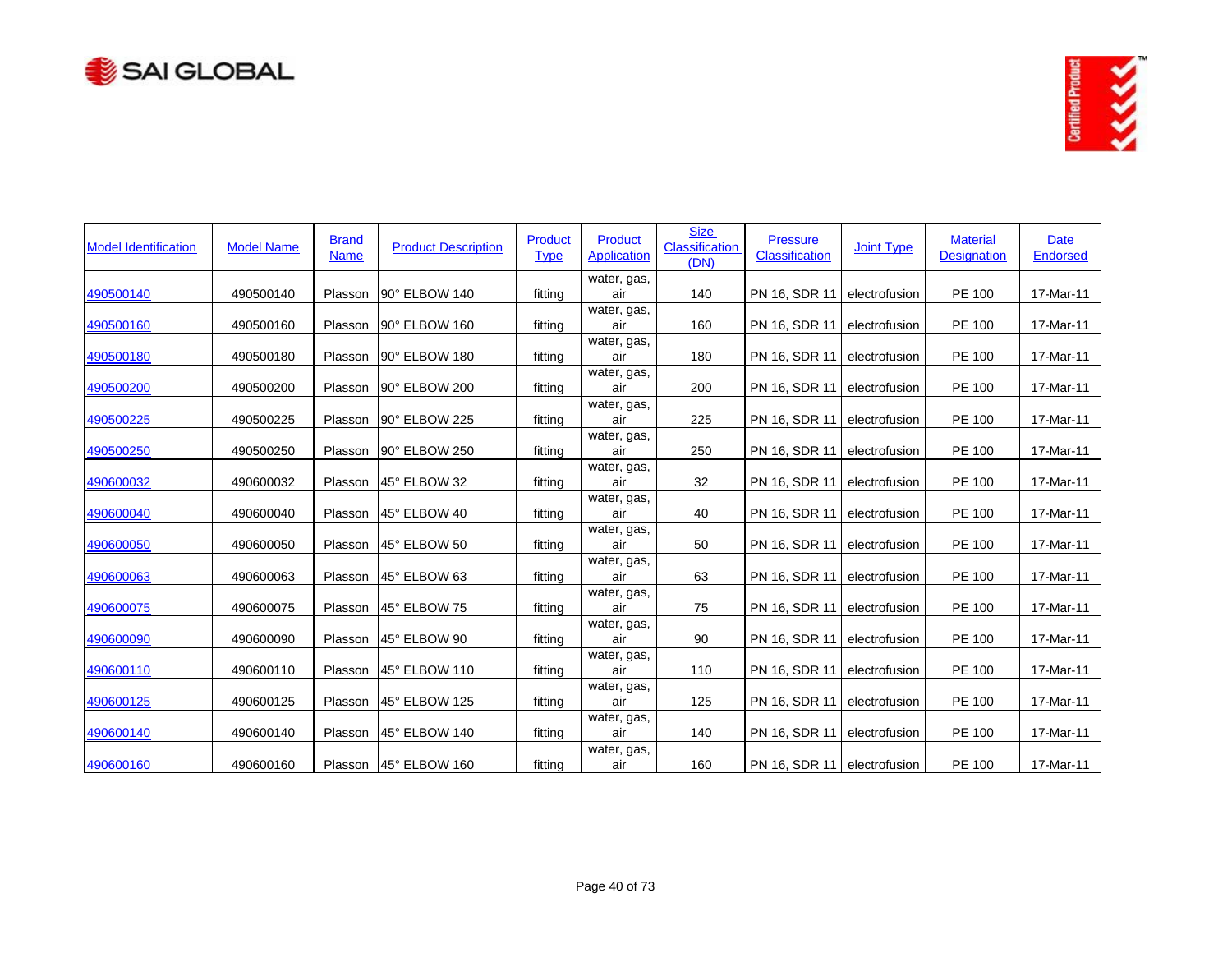



| <b>Model Identification</b> | <b>Model Name</b> | <b>Brand</b><br><b>Name</b> | <b>Product Description</b>           | Product<br><b>Type</b> | <b>Product</b><br><b>Application</b> | <b>Size</b><br><b>Classification</b><br>(DN) | <b>Pressure</b><br>Classification | <b>Joint Type</b> | <b>Material</b><br><b>Designation</b> | <b>Date</b><br><b>Endorsed</b> |
|-----------------------------|-------------------|-----------------------------|--------------------------------------|------------------------|--------------------------------------|----------------------------------------------|-----------------------------------|-------------------|---------------------------------------|--------------------------------|
| 490600180                   | 490600180         | Plasson                     | 45° ELBOW 180                        | fitting                | water, gas,<br>air                   | 180                                          | PN 16, SDR 11                     | electrofusion     | PE 100                                | 17-Mar-11                      |
| 490600200                   | 490600200         | Plasson                     | 45° ELBOW 200                        | fitting                | water, gas,<br>air                   | 200                                          | PN 16, SDR 11                     | electrofusion     | PE 100                                | 17-Mar-11                      |
| 490600225                   | 490600225         | Plasson                     | 45° ELBOW 225                        | fitting                | water, gas,<br>air                   | 225                                          | PN 16, SDR 11                     | electrofusion     | PE 100                                | 17-Mar-11                      |
| 490600250                   | 490600250         | Plasson                     | 45° ELBOW 250                        | fitting                | water, gas,<br>air                   | 250                                          | PN 16, SDR 11                     | electrofusion     | PE 100                                | 17-Mar-11                      |
| 490800090                   | 490800090         | Plasson                     | 22.5° ELBOW 90                       | fitting                | water, gas,<br>air                   | 90                                           | PN 16, SDR 11                     | electrofusion     | PE 100                                | 17-Mar-11                      |
| 490800110                   | 490800110         | Plasson                     | 22.5° ELBOW 110                      | fitting                | water, gas,<br>air                   | 110                                          | PN 16, SDR 11                     | electrofusion     | PE 100                                | 17-Mar-11                      |
| 490800125                   | 490800125         | Plasson                     | 22.5° ELBOW 125                      | fitting                | water, gas,<br>air                   | 125                                          | PN 16, SDR 11                     | electrofusion     | PE 100                                | 17-Mar-11                      |
| 490800160                   | 490800160         | Plasson                     | 22.5° ELBOW 160                      | fitting                | water, gas,<br>air                   | 160                                          | PN 16, SDR 11                     | electrofusion     | PE 100                                | 17-Mar-11                      |
| 490800180                   | 490800180         | Plasson                     | 22.5° ELBOW 180                      | fitting                | water, gas,<br>air                   | 180                                          | PN 16, SDR 11                     | electrofusion     | PE 100                                | 17-Mar-11                      |
| 490900025                   | 490900025         | Plasson                     | 180° ELBOW 25                        | fitting                | water, gas,<br>air                   | 180                                          | PN 16, SDR 11                     | electrofusion     | PE 100                                | 17-Mar-11                      |
| 490900032                   | 490900032         | Plasson                     | 180° ELBOW 32                        | fitting                | water, gas,<br>air                   | 180                                          | PN 16, SDR 11                     | electrofusion     | PE 100                                | 17-Mar-11                      |
| 490900040                   | 490900040         | Plasson                     | 180° ELBOW 40                        | fitting                | water, gas,<br>air                   | 180                                          | PN 16, SDR 11                     | electrofusion     | PE 100                                | 17-Mar-11                      |
| 491100020016                | 491100020016      | Plasson                     | <b>REDUCING COUPLER</b><br>$20 - 16$ | fitting                | water, gas,<br>air                   | 20                                           | PN 16, SDR 11                     | electrofusion     | PE 100                                | 17-Mar-11                      |
| 491100025020                | 491100025020      | Plasson                     | <b>REDUCING COUPLER</b><br>25-20     | fitting                | water, gas,<br>air                   | 25                                           | PN 16, SDR 11                     | electrofusion     | PE 100                                | 17-Mar-11                      |
| 491100032020                | 491100032020      | Plasson                     | <b>REDUCING COUPLER</b><br>32-20     | fitting                | water, gas,<br>air                   | 32                                           | PN 16, SDR 11                     | electrofusion     | PE 100                                | 17-Mar-11                      |
| 491100032025                | 491100032025      | Plasson                     | <b>REDUCING COUPLER</b><br>$32 - 25$ | fitting                | water, gas,<br>air                   | 32                                           | PN 16, SDR 11   electrofusion     |                   | PE 100                                | 17-Mar-11                      |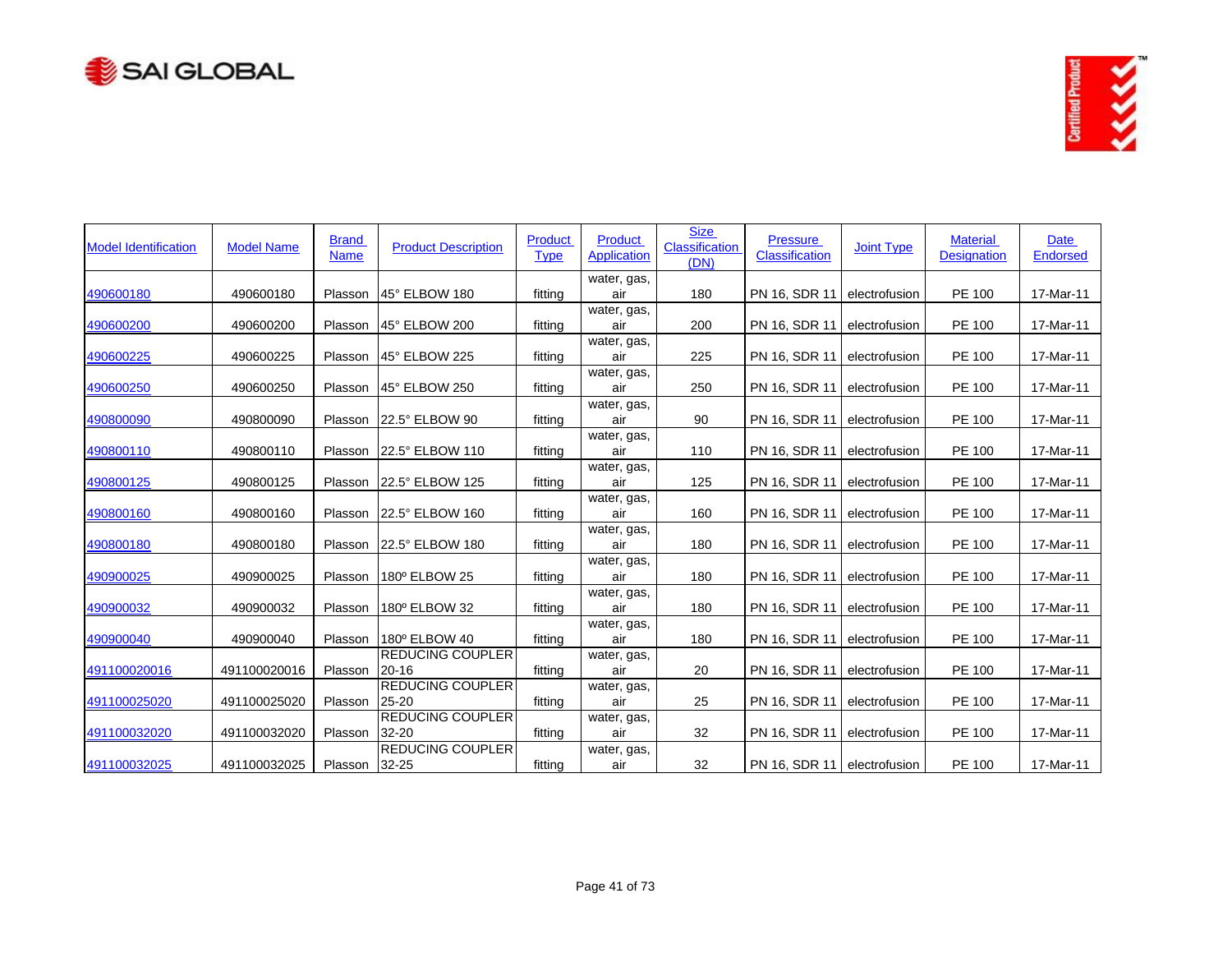



| <b>Model Identification</b> | <b>Model Name</b> | <b>Brand</b><br><b>Name</b> | <b>Product Description</b>       | <b>Product</b><br><b>Type</b> | <b>Product</b><br><b>Application</b> | <b>Size</b><br><b>Classification</b><br>(DN) | <b>Pressure</b><br><b>Classification</b> | <b>Joint Type</b> | <b>Material</b><br><b>Designation</b> | Date<br><b>Endorsed</b> |
|-----------------------------|-------------------|-----------------------------|----------------------------------|-------------------------------|--------------------------------------|----------------------------------------------|------------------------------------------|-------------------|---------------------------------------|-------------------------|
|                             |                   |                             | <b>REDUCING COUPLER</b>          |                               | water, gas,                          |                                              |                                          |                   |                                       |                         |
| 491100040032                | 491100040032      | Plasson                     | 40 32                            | fitting                       | air                                  | 40                                           | PN 16, SDR 11                            | electrofusion     | PE 100                                | 17-Mar-11               |
| 491100050032                | 491100050032      | Plasson                     | <b>REDUCING COUPLER</b><br>50-32 | fitting                       | water, gas,<br>air                   | 50                                           | PN 16, SDR 11                            | electrofusion     | PE 100                                | 17-Mar-11               |
|                             |                   |                             | <b>REDUCING COUPLER</b>          |                               |                                      |                                              |                                          |                   |                                       |                         |
| 491100050040                | 491100050040      | Plasson                     | 50-40                            | fitting                       | water, gas,<br>air                   | 50                                           | PN 16, SDR 11                            | electrofusion     | PE 100                                | 17-Mar-11               |
|                             |                   |                             | <b>REDUCING COUPLER</b>          |                               | water, gas,                          |                                              |                                          |                   |                                       |                         |
| 491100063032                | 491100063032      | Plasson                     | 63-32                            | fitting                       | air                                  | 63                                           | PN 16, SDR 11                            | electrofusion     | <b>PE 100</b>                         | 17-Mar-11               |
|                             |                   |                             | <b>REDUCING COUPLER</b>          |                               | water, gas,                          |                                              |                                          |                   |                                       |                         |
| 491100063040                | 491100063040      | Plasson                     | 63-40                            | fitting                       | air                                  | 63                                           | PN 16, SDR 11                            | electrofusion     | PE 100                                | 17-Mar-11               |
|                             |                   |                             | <b>REDUCING COUPLER</b>          |                               | water, gas,                          |                                              |                                          |                   |                                       |                         |
| 491100063050                | 491100063050      | Plasson                     | 63-50                            | fitting                       | air                                  | 63                                           | PN 16, SDR 11                            | electrofusion     | PE 100                                | 17-Mar-11               |
|                             |                   |                             | <b>REDUCING COUPLER</b>          |                               | water, gas,                          |                                              |                                          |                   |                                       |                         |
| 491100075063                | 491100075063      | Plasson                     | 75-63                            | fitting                       | air                                  | 75                                           | PN 16, SDR 11                            | electrofusion     | PE 100                                | 17-Mar-11               |
|                             |                   |                             | <b>REDUCING COUPLER</b>          |                               | water, gas,                          |                                              |                                          |                   |                                       |                         |
| 491100090050                | 491100090050      | Plasson                     | 90-50                            | fitting                       | air                                  | 90                                           | PN 16, SDR 11                            | electrofusion     | PE 100                                | 17-Mar-11               |
|                             |                   |                             | <b>REDUCING COUPLER</b>          |                               | water, gas,                          |                                              |                                          |                   |                                       |                         |
| 491100090063                | 491100090063      | Plasson                     | 90-63                            | fitting                       | air                                  | 90                                           | PN 16, SDR 11                            | electrofusion     | PE 100                                | 17-Mar-11               |
|                             |                   |                             | <b>REDUCING COUPLER</b>          |                               | water, gas,                          |                                              |                                          |                   |                                       |                         |
| 491100090075                | 491100090075      | Plasson                     | 90-75                            | fitting                       | air                                  | 90                                           | PN 16, SDR 11                            | electrofusion     | <b>PE 100</b>                         | 17-Mar-11               |
|                             |                   |                             | <b>REDUCING COUPLER</b>          |                               | water, gas,                          |                                              |                                          |                   |                                       |                         |
| 491100110063                | 491100110063      | Plasson                     | 110-63                           | fitting                       | air                                  | 110                                          | PN 16, SDR 11                            | electrofusion     | PE 100                                | 17-Mar-11               |
|                             |                   |                             | <b>REDUCING COUPLER</b>          |                               | water, gas,                          |                                              |                                          |                   |                                       |                         |
| 491100110090                | 491100110090      | Plasson                     | 110-90                           | fitting                       | air                                  | 110                                          | PN 16, SDR 11                            | electrofusion     | PE 100                                | 17-Mar-11               |
|                             |                   |                             | REDUCING COUPLER                 |                               | water, gas,                          |                                              |                                          |                   |                                       |                         |
| 491100125090                | 491100125090      | Plasson                     | 125-90                           | fitting                       | air                                  | 125                                          | PN 16, SDR 11                            | electrofusion     | PE 100                                | 17-Mar-11               |
|                             |                   |                             | <b>REDUCING COUPLER</b>          |                               | water, gas,                          |                                              |                                          |                   |                                       |                         |
| 491100125110                | 491100125110      | Plasson                     | 125-110                          | fitting                       | air                                  | 125                                          | PN 16, SDR 11                            | electrofusion     | PE 100                                | 17-Mar-11               |
|                             |                   |                             | <b>REDUCING COUPLER</b>          |                               | water, gas,                          |                                              |                                          |                   |                                       |                         |
| 491100160090                | 491100160090      | Plasson                     | 160-90                           | fitting                       | air                                  | 160                                          | PN 16, SDR 11                            | electrofusion     | PE 100                                | 17-Mar-11               |
|                             |                   |                             | <b>REDUCING COUPLER</b>          |                               | water, gas,                          |                                              |                                          |                   |                                       |                         |
| 491100160110                | 491100160110      |                             | Plasson 160-110                  | fitting                       | air                                  | 160                                          | PN 16, SDR 11 electrofusion              |                   | PE 100                                | 17-Mar-11               |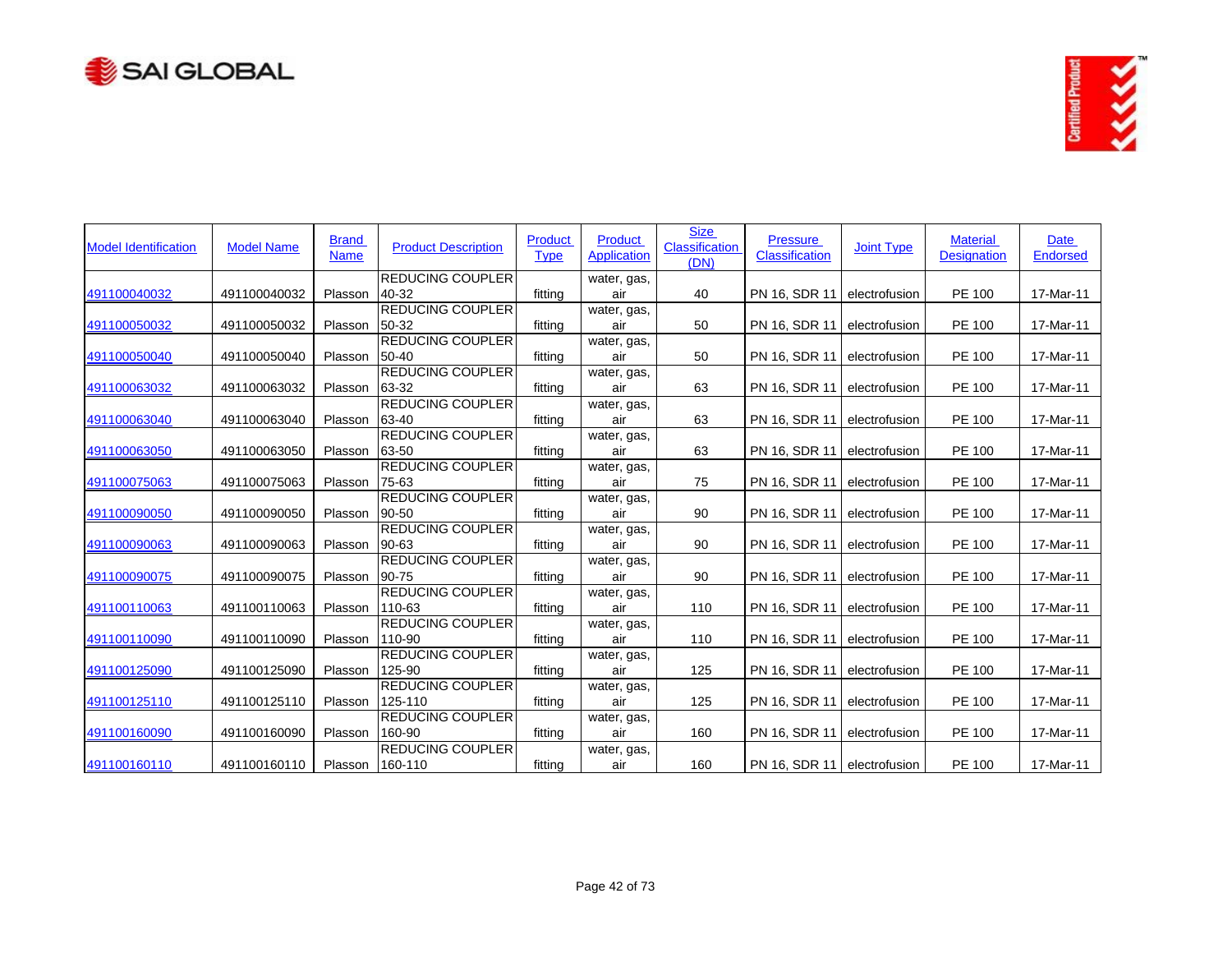



| <b>Model Identification</b> | <b>Model Name</b> | <b>Brand</b><br><b>Name</b> | <b>Product Description</b>         | <b>Product</b><br><b>Type</b> | Product<br><b>Application</b> | <b>Size</b><br><b>Classification</b><br>(DN) | <b>Pressure</b><br><b>Classification</b> | <b>Joint Type</b> | <b>Material</b><br><b>Designation</b> | Date<br><b>Endorsed</b> |
|-----------------------------|-------------------|-----------------------------|------------------------------------|-------------------------------|-------------------------------|----------------------------------------------|------------------------------------------|-------------------|---------------------------------------|-------------------------|
| 491100160125                | 491100160125      | Plasson                     | <b>REDUCING COUPLER</b><br>160-125 | fitting                       | water, gas,<br>air            | 160                                          | PN 16, SDR 11                            | electrofusion     | PE 100                                | 17-Mar-11               |
|                             |                   |                             | REDUCING COUPLER                   |                               | water, gas,                   |                                              |                                          |                   |                                       |                         |
| 491100180125                | 491100180125      | Plasson                     | 180-125                            | fitting                       | air                           | 180                                          | PN 16, SDR 11                            | electrofusion     | PE 100                                | 17-Mar-11               |
|                             |                   |                             | <b>REDUCING COUPLER</b>            |                               | water, gas,                   |                                              |                                          |                   |                                       |                         |
| 4911N0025020                | 4911N0025020      | Plasson                     | 25 N.B.20                          | fitting                       | air                           | 25                                           | PN 16, SDR 11                            | electrofusion     | PE 100                                | 17-Mar-11               |
|                             |                   |                             | <b>REDUCING COUPLER</b>            |                               | water, gas,                   |                                              |                                          |                   |                                       |                         |
| 4911N0063050                | 4911N0063050      | Plasson                     | 63 N.B 50                          | fitting                       | air                           | 63                                           | PN 16, SDR 11                            | electrofusion     | PE 100                                | 17-Mar-11               |
| 491200020                   | 491200020         | Plasson                     | <b>END CAP 20</b>                  | fitting                       | water, gas,<br>air            | 20                                           | PN 16, SDR 11                            | electrofusion     | PE 100                                | 17-Mar-11               |
|                             |                   |                             |                                    |                               | water, gas,                   |                                              |                                          |                   |                                       |                         |
| 491200025                   | 491200025         | Plasson                     | <b>END CAP 25</b>                  | fitting                       | air                           | 25                                           | PN 16, SDR 11                            | electrofusion     | PE 100                                | 17-Mar-11               |
|                             |                   |                             |                                    |                               | water, gas,                   |                                              |                                          |                   |                                       |                         |
| 491200032                   | 491200032         | Plasson                     | <b>END CAP 32</b>                  | fitting                       | air                           | 32                                           | PN 16, SDR 11                            | electrofusion     | PE 100                                | 17-Mar-11               |
| 491200040                   | 491200040         | Plasson                     | <b>END CAP 40</b>                  | fitting                       | water, gas,<br>air            | 40                                           | PN 16, SDR 11                            | electrofusion     | PE 100                                | 17-Mar-11               |
|                             |                   |                             |                                    |                               | water, gas,                   |                                              |                                          |                   |                                       |                         |
| 491200050                   | 491200050         | Plasson                     | <b>END CAP 50</b>                  | fitting                       | air                           | 50                                           | PN 16, SDR 11                            | electrofusion     | PE 100                                | 17-Mar-11               |
|                             |                   |                             |                                    |                               | water, gas,                   |                                              |                                          |                   |                                       |                         |
| 491200063                   | 491200063         | Plasson                     | <b>END CAP 63</b>                  | fitting                       | air                           | 63                                           | PN 16, SDR 11                            | electrofusion     | PE 100                                | 17-Mar-11               |
|                             |                   |                             |                                    |                               | water, gas,                   |                                              |                                          |                   |                                       |                         |
| 491200075                   | 491200075         | Plasson                     | <b>END CAP 75</b>                  | fitting                       | air                           | 75                                           | PN 16, SDR 11                            | electrofusion     | PE 100                                | 17-Mar-11               |
| 491200090                   | 491200090         | Plasson                     | <b>END CAP 90</b>                  | fitting                       | water, gas,<br>air            | 90                                           | PN 16, SDR 11                            | electrofusion     | PE 100                                | 17-Mar-11               |
|                             |                   |                             |                                    |                               | water, gas,                   |                                              |                                          |                   |                                       |                         |
| 491200110                   | 491200110         | Plasson                     | <b>END CAP 110</b>                 | fitting                       | air                           | 110                                          | PN 16, SDR 11                            | electrofusion     | PE 100                                | 17-Mar-11               |
|                             |                   |                             |                                    |                               | water, gas,                   |                                              |                                          |                   |                                       |                         |
| 491200125                   | 491200125         | Plasson                     | END CAP 125                        | fitting                       | air                           | 125                                          | PN 16, SDR 11                            | electrofusion     | PE 100                                | 17-Mar-11               |
|                             |                   |                             |                                    |                               | water, gas,                   |                                              |                                          |                   |                                       |                         |
| 491200140                   | 491200140         | Plasson                     | END CAP 140                        | fitting                       | air                           | 140                                          | PN 16, SDR 11                            | electrofusion     | PE 100                                | 17-Mar-11               |
| 491200160                   | 491200160         |                             | Plasson END CAP 160                | fitting                       | water, gas,<br>air            | 160                                          | PN 16, SDR 11 electrofusion              |                   | PE 100                                | 17-Mar-11               |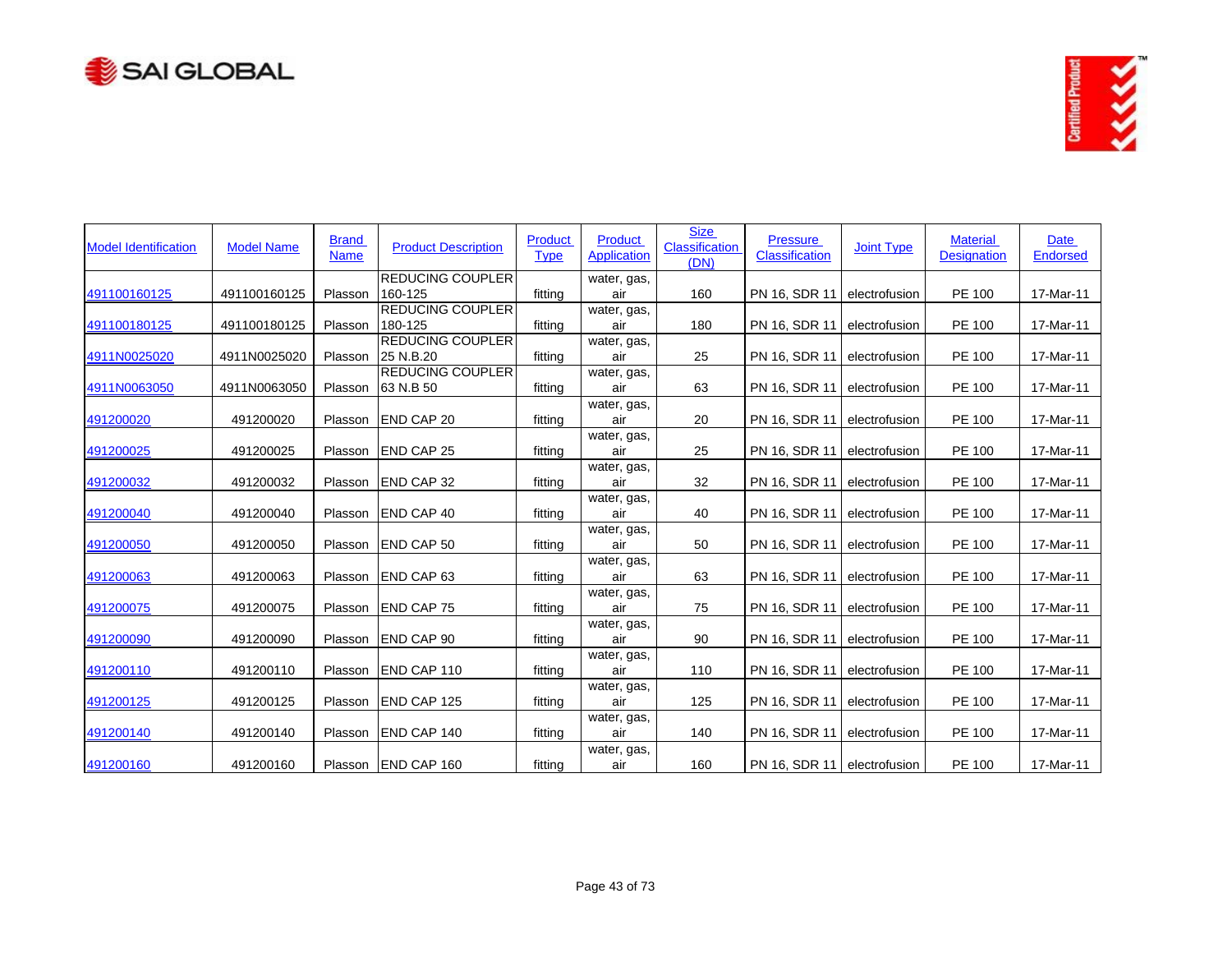



| <b>Model Identification</b> | <b>Model Name</b> | <b>Brand</b><br><b>Name</b> | <b>Product Description</b>    | Product<br><b>Type</b> | <b>Product</b><br><b>Application</b> | <b>Size</b><br><b>Classification</b><br>(DN) | <b>Pressure</b><br><b>Classification</b> | <b>Joint Type</b> | <b>Material</b><br><b>Designation</b> | <b>Date</b><br><b>Endorsed</b> |
|-----------------------------|-------------------|-----------------------------|-------------------------------|------------------------|--------------------------------------|----------------------------------------------|------------------------------------------|-------------------|---------------------------------------|--------------------------------|
| 491200180                   | 491200180         | Plasson                     | <b>END CAP 180</b>            | fitting                | water, gas,<br>air                   | 180                                          | PN 16, SDR 11                            | electrofusion     | PE 100                                | 17-Mar-11                      |
| 491200200                   | 491200200         | Plasson                     | END CAP 200                   | fitting                | water, gas,<br>air                   | 200                                          | PN 16, SDR 11                            | electrofusion     | PE 100                                | 17-Mar-11                      |
| 491200225                   | 491200225         | Plasson                     | END CAP 225                   | fitting                | water, gas,<br>air                   | 225                                          | PN 16, SDR 11                            | electrofusion     | PE 100                                | 17-Mar-11                      |
| 491200250                   | 491200250         | Plasson                     | END CAP 250                   | fitting                | water, gas,<br>air                   | 250                                          | PN 16, SDR 11                            | electrofusion     | PE 100                                | 17-Mar-11                      |
| 491207020                   | 491207020         | Plasson                     | <b>SPIGOT END PLUG</b><br>20  | fitting                | water, gas,<br>air                   | 20                                           | PN 16, SDR 11                            | electrofusion     | PE 100                                | 17-Mar-11                      |
| 491207025                   | 491207025         | Plasson                     | <b>SPIGOT END PLUG</b><br>25  | fitting                | water, gas,<br>air                   | 25                                           | PN 16, SDR 11                            | electrofusion     | PE 100                                | 17-Mar-11                      |
| 491207032                   | 491207032         | Plasson                     | <b>SPIGOT END PLUG</b><br>32  | fitting                | water, gas,<br>air                   | 32                                           | PN 16, SDR 11                            | electrofusion     | PE 100                                | 17-Mar-11                      |
| 491207040                   | 491207040         | Plasson                     | <b>SPIGOT END PLUG</b><br>40  | fitting                | water, gas,<br>air                   | 40                                           | PN 16, SDR 11                            | electrofusion     | PE 100                                | 17-Mar-11                      |
| 491207050                   | 491207050         | Plasson                     | <b>SPIGOT END PLUG</b><br>50  | fitting                | water, gas,<br>air                   | 50                                           | PN 16, SDR 11                            | electrofusion     | PE 100                                | 17-Mar-11                      |
| 491207063                   | 491207063         | Plasson                     | <b>SPIGOT END PLUG</b><br>63  | fitting                | water, gas,<br>air                   | 63                                           | PN 16, SDR 11                            | electrofusion     | PE 100                                | 17-Mar-11                      |
| 491207075                   | 491207075         | Plasson                     | <b>SPIGOT END PLUG</b><br>75  | fitting                | water, gas,<br>air                   | 75                                           | PN 16, SDR 11                            | electrofusion     | PE 100                                | 17-Mar-11                      |
| 491207125                   | 491207125         | Plasson                     | <b>SPIGOT END PLUG</b><br>125 | fitting                | water, gas,<br>air                   | 125                                          | PN 16, SDR 11                            | electrofusion     | PE 100                                | 17-Mar-11                      |
| 491207140                   | 491207140         | Plasson                     | SPIGOT END PLUG<br>140        | fitting                | water, gas,<br>air                   | 140                                          | PN 16, SDR 11                            | electrofusion     | PE 100                                | 17-Mar-11                      |
| 491207160                   | 491207160         | Plasson                     | <b>SPIGOT END PLUG</b><br>160 | fitting                | water, gas,<br>air                   | 160                                          | PN 16, SDR 11                            | electrofusion     | PE 100                                | 17-Mar-11                      |
| 491207180                   | 491207180         | Plasson                     | <b>SPIGOT END PLUG</b><br>180 | fitting                | water, gas,<br>air                   | 180                                          | PN 16, SDR 11                            | electrofusion     | PE 100                                | 17-Mar-11                      |
| 491207200                   | 491207200         | Plasson 200                 | <b>SPIGOT END PLUG</b>        | fitting                | water, gas,<br>air                   | 200                                          | PN 16, SDR 11   electrofusion            |                   | PE 100                                | 17-Mar-11                      |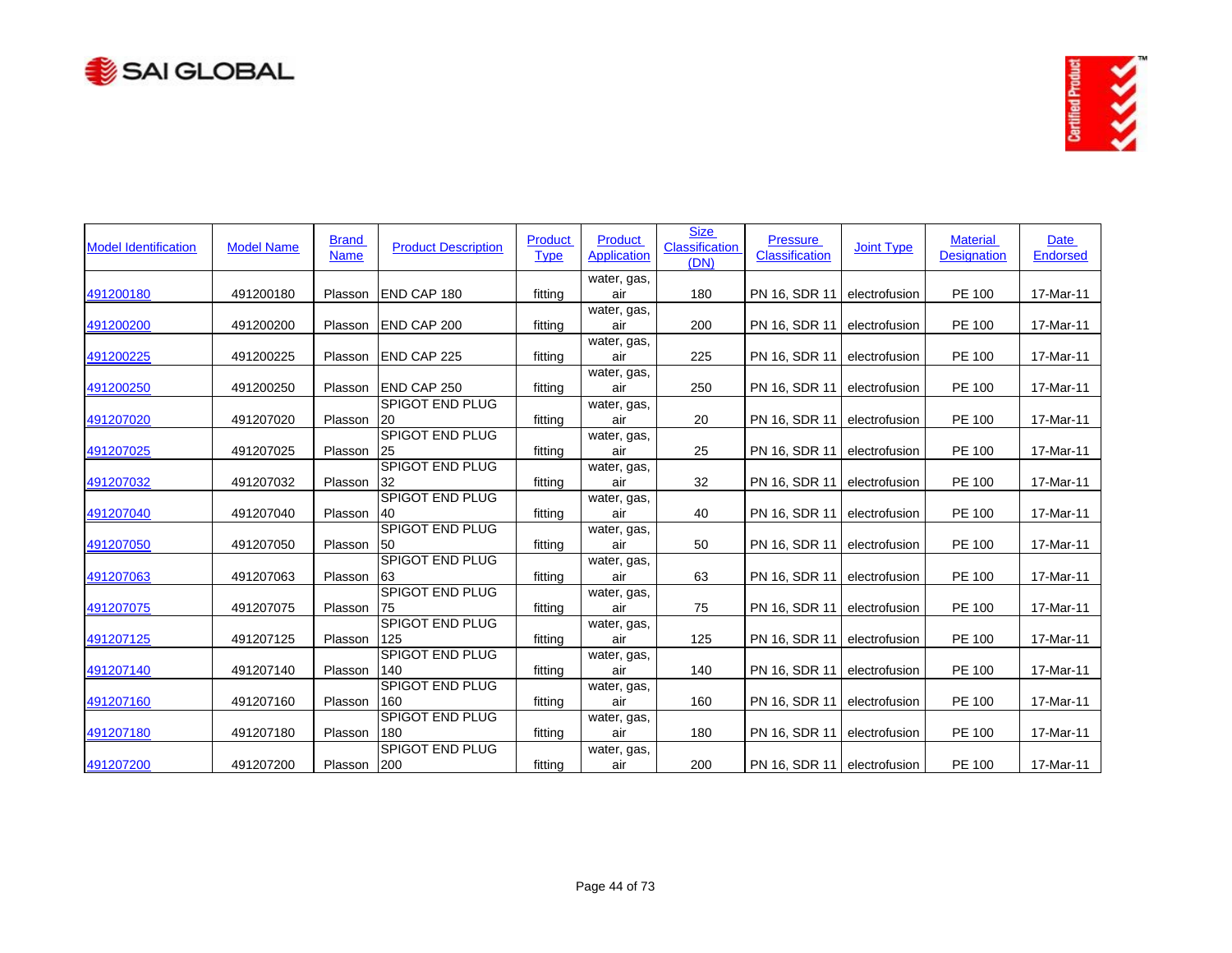



| <b>Model Identification</b> | <b>Model Name</b> | <b>Brand</b><br><b>Name</b> | <b>Product Description</b>    | <b>Product</b><br><b>Type</b> | <b>Product</b><br>Application | <b>Size</b><br><b>Classification</b><br>(DN) | <b>Pressure</b><br><b>Classification</b> | <b>Joint Type</b> | <b>Material</b><br><b>Designation</b> | Date<br>Endorsed |
|-----------------------------|-------------------|-----------------------------|-------------------------------|-------------------------------|-------------------------------|----------------------------------------------|------------------------------------------|-------------------|---------------------------------------|------------------|
|                             |                   |                             | <b>SPIGOT END PLUG</b>        |                               | water, gas,                   |                                              |                                          |                   |                                       |                  |
| 491207225                   | 491207225         | Plasson                     | 225                           | fitting                       | air                           | 225                                          | PN 16, SDR 11                            | electrofusion     | PE 100                                | 17-Mar-11        |
| 491207250                   | 491207250         | Plasson                     | <b>SPIGOT END PLUG</b><br>250 | fitting                       | water, gas,<br>air            | 250                                          | PN 16, SDR 11                            | electrofusion     | PE 100                                | 17-Mar-11        |
|                             |                   |                             | <b>SPIGOT END PLUG</b>        |                               | water, gas,                   |                                              |                                          |                   |                                       |                  |
| 491207280                   | 491207280         | Plasson                     | 280                           | fitting                       | air                           | 280                                          | PN 16, SDR 11                            | electrofusion     | PE 100                                | 17-Mar-11        |
|                             |                   |                             | <b>SPIGOT END PLUG</b>        |                               | water, gas,                   |                                              |                                          |                   |                                       |                  |
| 491207315                   | 491207315         | Plasson                     | 315                           | fitting                       | air                           | 315                                          | PN 16, SDR 11                            | electrofusion     | PE 100                                | 17-Mar-11        |
|                             |                   |                             | REDUCING TEE 25-20-           |                               | water, gas,                   |                                              |                                          |                   |                                       |                  |
| 491400025020                | 491400025020      | Plasson                     | 25                            | fitting                       | air                           | 25                                           | PN 16, SDR 11                            | electrofusion     | PE 100                                | 17-Mar-11        |
|                             |                   |                             | REDUCING TEE 25-32-           |                               | water, gas,                   |                                              |                                          |                   |                                       |                  |
| 491400025032                | 491400025032      | Plasson                     | 25                            | fitting                       | air                           | 25                                           | PN 16, SDR 11                            | electrofusion     | PE 100                                | 17-Mar-11        |
|                             |                   |                             | REDUCING TEE 32-20-           |                               | water, gas,                   |                                              |                                          |                   |                                       |                  |
| 491400032020                | 491400032020      | Plasson                     | 32                            | fitting                       | air                           | 32                                           | PN 16, SDR 11                            | electrofusion     | PE 100                                | 17-Mar-11        |
|                             |                   |                             | REDUCING TEE 32-25-           |                               | water, gas,                   |                                              |                                          |                   |                                       |                  |
| 491400032025                | 491400032025      | Plasson                     | 32                            | fitting                       | air                           | 32                                           | PN 16, SDR 11                            | electrofusion     | PE 100                                | 17-Mar-11        |
|                             |                   |                             | REDUCING TEE 40-20-           |                               | water, gas,                   |                                              |                                          |                   |                                       |                  |
| 491400040020                | 491400040020      | Plasson                     | 40                            | fitting                       | air                           | 40                                           | PN 16, SDR 11                            | electrofusion     | PE 100                                | 17-Mar-11        |
|                             |                   |                             | REDUCING TEE 40-25-           |                               | water, gas,                   |                                              |                                          |                   |                                       |                  |
| 491400040025                | 491400040025      | Plasson                     | 40                            | fitting                       | air                           | 40                                           | PN 16, SDR 11                            | electrofusion     | PE 100                                | 17-Mar-11        |
|                             |                   |                             | REDUCING TEE 40-32-           |                               | water, gas,                   |                                              |                                          |                   |                                       |                  |
| 491400040032                | 491400040032      | Plasson                     | 40                            | fitting                       | air                           | 40                                           | PN 16, SDR 11                            | electrofusion     | PE 100                                | 17-Mar-11        |
|                             |                   |                             | REDUCING TEE 50-20-           |                               | water, gas,                   |                                              |                                          |                   |                                       |                  |
| 491400050020                | 491400050020      | Plasson                     | 50                            | fitting                       | air                           | 50                                           | PN 16, SDR 11                            | electrofusion     | PE 100                                | 17-Mar-11        |
|                             |                   |                             | REDUCING TEE 50-25-           |                               | water, gas,                   |                                              |                                          |                   |                                       |                  |
| 491400050025                | 491400050025      | Plasson                     | 50                            | fitting                       | air                           | 50                                           | PN 16, SDR 11                            | electrofusion     | PE 100                                | 17-Mar-11        |
|                             |                   |                             | REDUCING TEE 50-32-           |                               | water, gas,                   |                                              |                                          |                   |                                       |                  |
| 491400050032                | 491400050032      | Plasson                     | <b>150</b>                    | fitting                       | air                           | 50                                           | PN 16, SDR 11                            | electrofusion     | PE 100                                | 17-Mar-11        |
|                             |                   |                             | REDUCING TEE 50-40-           |                               | water, gas,                   |                                              |                                          |                   |                                       |                  |
| 491400050040                | 491400050040      | Plasson                     | <b>50</b>                     | fitting                       | air                           | 50                                           | PN 16, SDR 11                            | electrofusion     | PE 100                                | 17-Mar-11        |
|                             |                   |                             | REDUCING TEE 63-20-           |                               | water, gas,                   |                                              |                                          |                   |                                       |                  |
| 491400063020                | 491400063020      | Plasson                     | 63                            | fitting                       | air                           | 63                                           | PN 16, SDR 11   electrofusion            |                   | PE 100                                | 17-Mar-11        |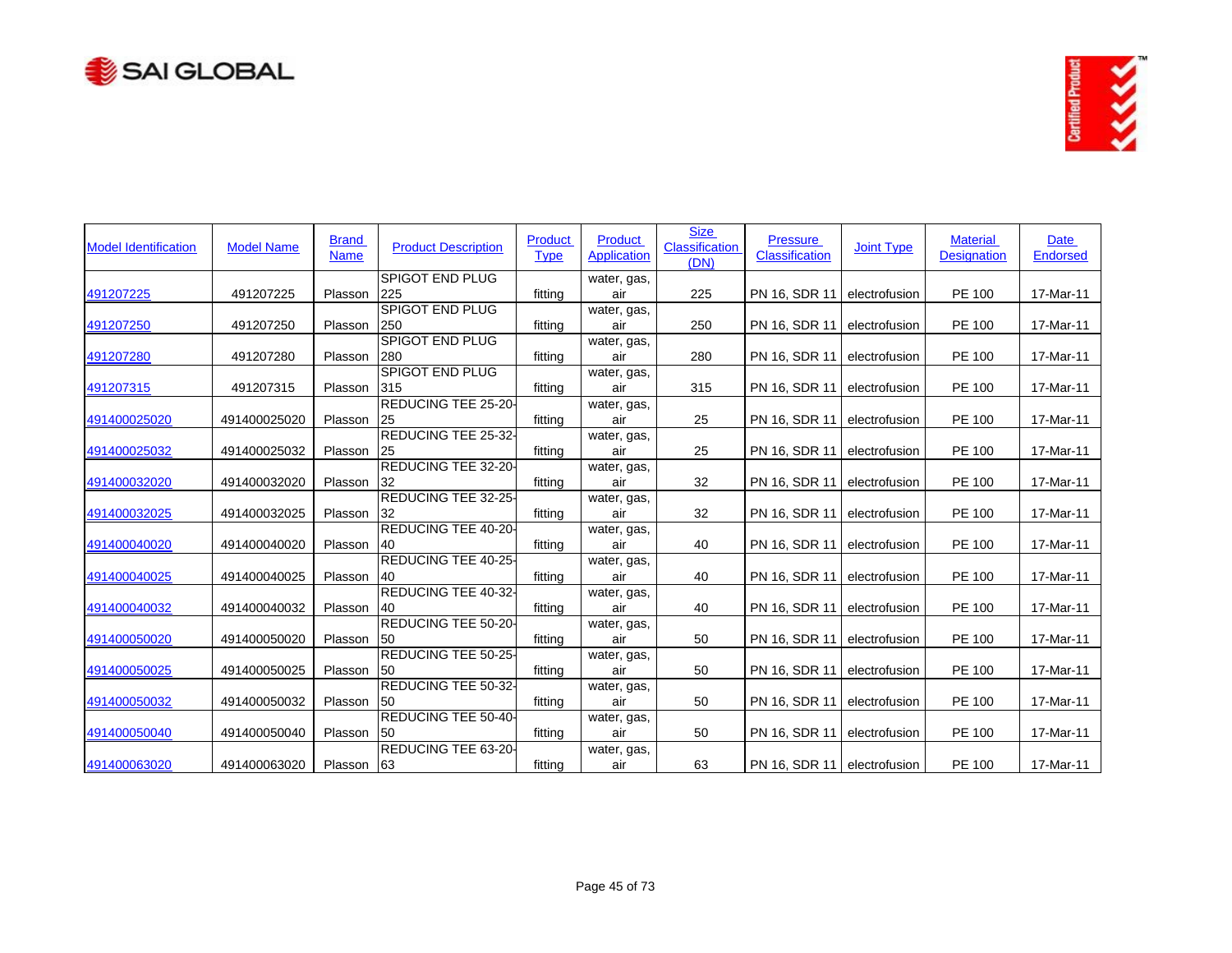



| <b>Model Identification</b> | <b>Model Name</b> | <b>Brand</b><br><b>Name</b> | <b>Product Description</b>                                                                                                | Product<br><b>Type</b> | Product<br><b>Application</b> | <b>Size</b><br>Classification<br>(DN) | <b>Pressure</b><br>Classification | <b>Joint Type</b> | <b>Material</b><br><b>Designation</b> | Date<br><b>Endorsed</b> |
|-----------------------------|-------------------|-----------------------------|---------------------------------------------------------------------------------------------------------------------------|------------------------|-------------------------------|---------------------------------------|-----------------------------------|-------------------|---------------------------------------|-------------------------|
|                             |                   |                             | REDUCING TEE 63-32-                                                                                                       |                        | water, gas,                   |                                       |                                   |                   |                                       |                         |
| 491400063032                | 491400063032      | Plasson                     | 63                                                                                                                        | fitting                | air                           | 63                                    | PN 16, SDR 11                     | electrofusion     | PE 100                                | 17-Mar-11               |
| 491400063040                | 491400063040      | Plasson                     | REDUCING TEE 63-40-<br>63                                                                                                 | fitting                | water, gas,<br>air            | 63                                    | PN 16, SDR 11                     | electrofusion     | PE 100                                | 17-Mar-11               |
|                             |                   |                             | REDUCING TEE 63-50-                                                                                                       |                        | water, gas,                   |                                       |                                   |                   |                                       |                         |
| 491400063050                | 491400063050      | Plasson                     | 63                                                                                                                        | fitting                | air                           | 63                                    | PN 16, SDR 11                     | electrofusion     | PE 100                                | 17-Mar-11               |
|                             |                   |                             | REDUCING TEE 75-63-                                                                                                       |                        | water, gas,                   |                                       |                                   |                   |                                       |                         |
| 491400075063                | 491400075063      | Plasson                     | 75                                                                                                                        | fitting                | air                           | 75                                    | PN 16, SDR 11                     | electrofusion     | PE 100                                | 17-Mar-11               |
|                             |                   |                             | REDUCING TEE 90-63-                                                                                                       |                        | water, gas,                   |                                       |                                   |                   |                                       |                         |
| 491400090063                | 491400090063      | Plasson                     | 90                                                                                                                        | fitting                | air                           | 90                                    | PN 16, SDR 11                     | electrofusion     | PE 100                                | 17-Mar-11               |
| 491400110063                | 491400110063      | Plasson                     | REDUCING TEE 110-<br>63-110                                                                                               | fitting                | water, gas,<br>air            | 110                                   | PN 16, SDR 11                     | electrofusion     | PE 100                                | 17-Mar-11               |
|                             |                   |                             | <b>REDUCING TEE 110-</b>                                                                                                  |                        | water, gas,                   |                                       |                                   |                   |                                       |                         |
| 491400110090                | 491400110090      | Plasson                     | 90-110                                                                                                                    | fitting                | air                           | 110                                   | PN 16, SDR 11                     | electrofusion     | PE 100                                | 17-Mar-11               |
|                             |                   |                             | <b>REDUCING TEE 125-</b>                                                                                                  |                        | water, gas,                   |                                       |                                   |                   |                                       |                         |
| 491400125090                | 491400125090      | Plasson                     | 90-125                                                                                                                    | fitting                | air                           | 125                                   | PN 16, SDR 11                     | electrofusion     | PE 100                                | 17-Mar-11               |
|                             |                   |                             | <b>REDUCING TEE 125-</b><br>110-125<br>begin_of_the_skype_hi<br>$125 -$<br>ghlighting<br>$110 -$<br>125<br>end_of_the_sky |                        | water, gas,                   |                                       |                                   |                   |                                       |                         |
| 491400125110                | 491400125110      | Plasson                     | pe_highlighting                                                                                                           | fitting                | air                           | 125                                   | PN 16, SDR 11                     | electrofusion     | PE 100                                | 17-Mar-11               |
|                             |                   |                             | <b>REDUCING TEE 160-</b>                                                                                                  |                        | water, gas,                   |                                       |                                   |                   |                                       |                         |
| 491400160090                | 491400160090      | Plasson                     | 90-160                                                                                                                    | fitting                | air                           | 160                                   | PN 16, SDR 11                     | electrofusion     | PE 100                                | 17-Mar-11               |
|                             |                   |                             | <b>REDUCING TEE 160-</b><br>110-160<br>begin_of_the_skype_hi<br>ghlighting<br>$160 -$<br>$110 -$<br>160<br>end_of_the_sky |                        | water, gas,                   |                                       |                                   |                   |                                       |                         |
| 491400160110                | 491400160110      |                             | Plasson  pe_highlighting                                                                                                  | fitting                | air                           | 160                                   | PN 16, SDR 11 electrofusion       |                   | PE 100                                | 17-Mar-11               |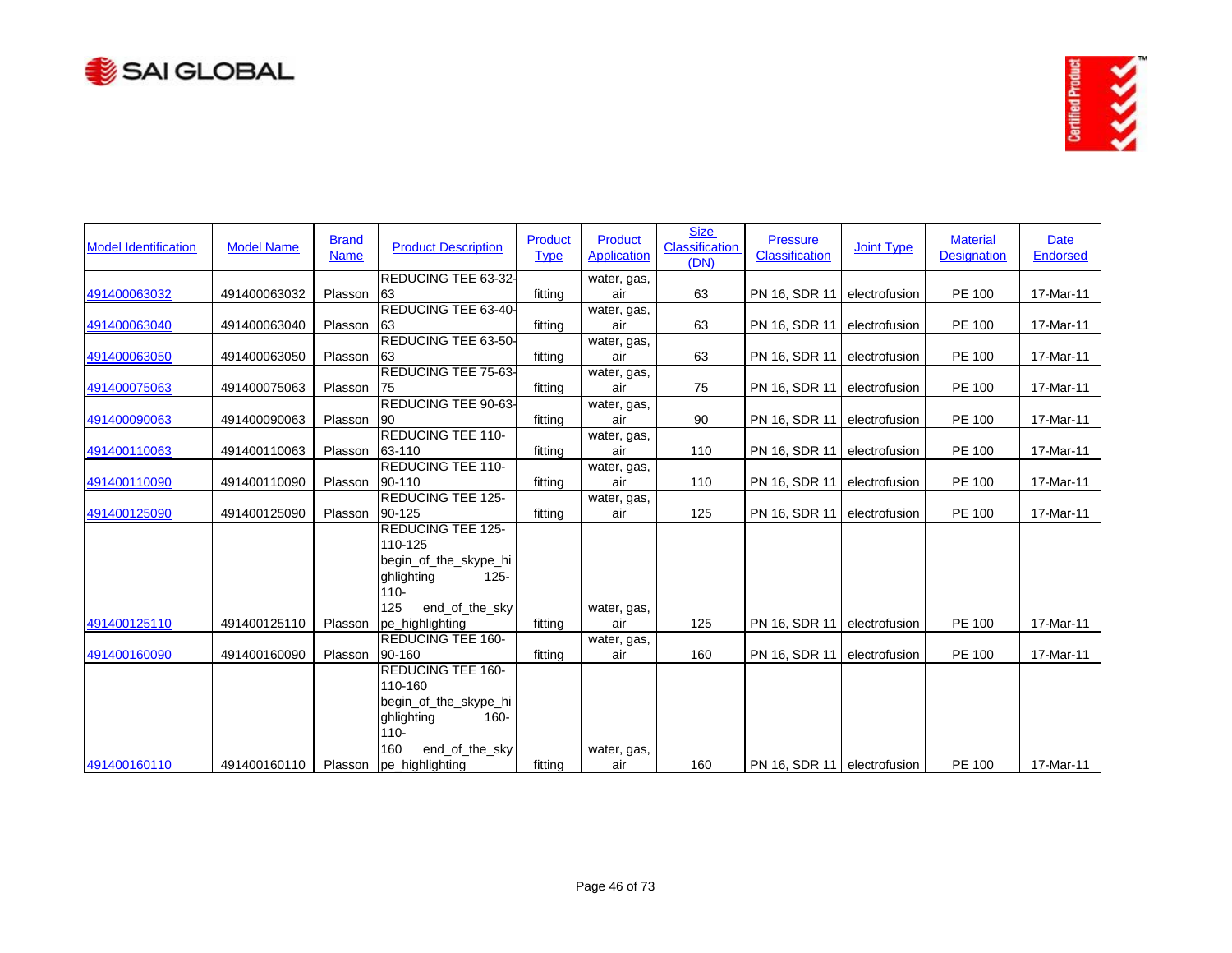



| <b>Model Identification</b> | <b>Model Name</b> | <b>Brand</b><br><b>Name</b> | <b>Product Description</b>       | Product<br><b>Type</b> | Product<br><b>Application</b> | <b>Size</b><br>Classification<br>(DN) | <b>Pressure</b><br>Classification | <b>Joint Type</b> | <b>Material</b><br><b>Designation</b> | Date<br>Endorsed |
|-----------------------------|-------------------|-----------------------------|----------------------------------|------------------------|-------------------------------|---------------------------------------|-----------------------------------|-------------------|---------------------------------------|------------------|
|                             |                   |                             | <b>REDUCING TEE 160-</b>         |                        |                               |                                       |                                   |                   |                                       |                  |
|                             |                   |                             | 125-160                          |                        |                               |                                       |                                   |                   |                                       |                  |
|                             |                   |                             | begin_of_the_skype_hi            |                        |                               |                                       |                                   |                   |                                       |                  |
|                             |                   |                             | ghlighting<br>$160 -$            |                        |                               |                                       |                                   |                   |                                       |                  |
|                             |                   |                             | $125 -$                          |                        |                               |                                       |                                   |                   |                                       |                  |
|                             |                   |                             | 160<br>end_of_the_sky            |                        | water, gas,                   |                                       |                                   |                   |                                       |                  |
| 491400160125                | 491400160125      | Plasson                     | pe_highlighting                  | fitting                | air                           | 160                                   | PN 16, SDR 11                     | electrofusion     | PE 100                                | 17-Mar-11        |
|                             |                   |                             | <b>REDUCING TEE 180-</b>         |                        | water, gas,                   |                                       |                                   |                   |                                       |                  |
| 491400180090                | 491400180090      | Plasson                     | 90-180                           | fitting                | air                           | 180                                   | PN 16, SDR 11                     | electrofusion     | PE 100                                | 17-Mar-11        |
|                             |                   |                             | <b>REDUCING TEE 180-</b>         |                        |                               |                                       |                                   |                   |                                       |                  |
|                             |                   |                             | 110-180                          |                        |                               |                                       |                                   |                   |                                       |                  |
|                             |                   |                             | begin_of_the_skype_hi            |                        |                               |                                       |                                   |                   |                                       |                  |
|                             |                   |                             | ghlighting<br>$180 -$            |                        |                               |                                       |                                   |                   |                                       |                  |
|                             |                   |                             | $110 -$                          |                        |                               |                                       |                                   |                   |                                       |                  |
|                             |                   |                             | 180<br>end_of_the_sky            |                        | water, gas,                   |                                       |                                   |                   |                                       |                  |
| 491400180110                | 491400180110      | Plasson                     | pe_highlighting                  | fitting                | air                           | 180                                   | PN 16, SDR 11                     | electrofusion     | <b>PE 100</b>                         | 17-Mar-11        |
|                             |                   |                             | <b>REDUCING TEE 180-</b>         |                        |                               |                                       |                                   |                   |                                       |                  |
|                             |                   |                             | 125-180                          |                        |                               |                                       |                                   |                   |                                       |                  |
|                             |                   |                             | begin_of_the_skype_hi            |                        |                               |                                       |                                   |                   |                                       |                  |
|                             |                   |                             | ghlighting<br>$180 -$<br>$125 -$ |                        |                               |                                       |                                   |                   |                                       |                  |
|                             |                   |                             | 180<br>end_of_the_sky            |                        | water, gas,                   |                                       |                                   |                   |                                       |                  |
| 491400180125                | 491400180125      | Plasson                     | pe_highlighting                  | fitting                | air                           | 180                                   | PN 16, SDR 11                     | electrofusion     | <b>PE 100</b>                         | 17-Mar-11        |
|                             |                   |                             | <b>REDUCING TEE 180-</b>         |                        |                               |                                       |                                   |                   |                                       |                  |
|                             |                   |                             | 140-180                          |                        |                               |                                       |                                   |                   |                                       |                  |
|                             |                   |                             | begin_of_the_skype_hi            |                        |                               |                                       |                                   |                   |                                       |                  |
|                             |                   |                             | 180-<br>ghlighting               |                        |                               |                                       |                                   |                   |                                       |                  |
|                             |                   |                             | $140 -$                          |                        |                               |                                       |                                   |                   |                                       |                  |
|                             |                   |                             | 180<br>end_of_the_sky            |                        | water, gas,                   |                                       |                                   |                   |                                       |                  |
| 491400180140                | 491400180140      |                             | Plasson  pe_highlighting         | fitting                | air                           | 180                                   | PN 16, SDR 11   electrofusion     |                   | <b>PE 100</b>                         | 17-Mar-11        |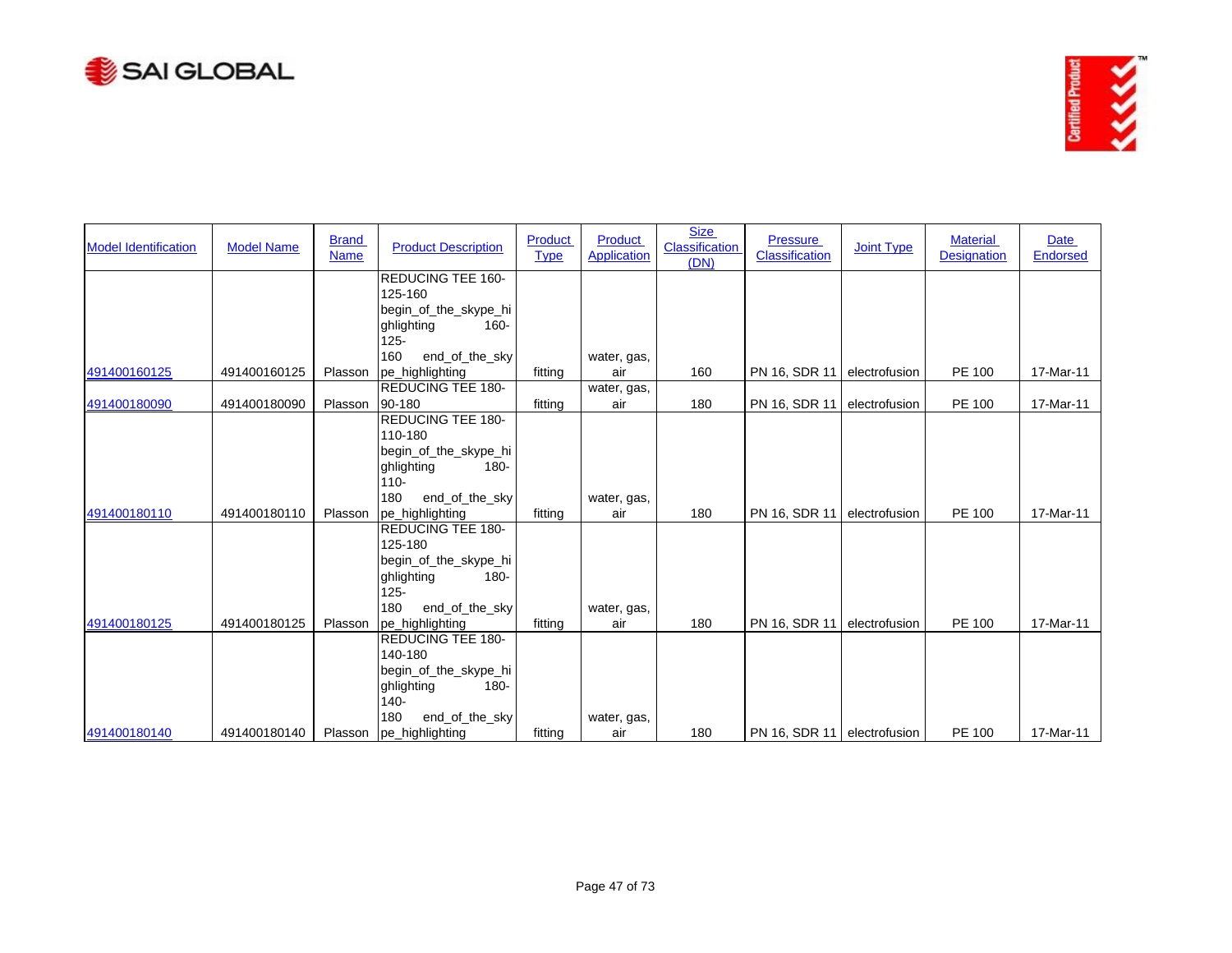



| <b>Model Identification</b> | <b>Model Name</b> | <b>Brand</b><br><b>Name</b> | <b>Product Description</b>                     | Product<br><b>Type</b> | Product<br><b>Application</b> | <b>Size</b><br><b>Classification</b><br>(DN) | <b>Pressure</b><br>Classification | <b>Joint Type</b> | <b>Material</b><br><b>Designation</b> | Date<br>Endorsed |
|-----------------------------|-------------------|-----------------------------|------------------------------------------------|------------------------|-------------------------------|----------------------------------------------|-----------------------------------|-------------------|---------------------------------------|------------------|
|                             |                   |                             | <b>REDUCING TEE 180-</b>                       |                        |                               |                                              |                                   |                   |                                       |                  |
|                             |                   |                             | 160-180                                        |                        |                               |                                              |                                   |                   |                                       |                  |
|                             |                   |                             | begin_of_the_skype_hi<br>ghlighting<br>$180 -$ |                        |                               |                                              |                                   |                   |                                       |                  |
|                             |                   |                             | $160 -$                                        |                        |                               |                                              |                                   |                   |                                       |                  |
|                             |                   |                             | 180<br>end_of_the_sky                          |                        | water, gas,                   |                                              |                                   |                   |                                       |                  |
| 491400180160                | 491400180160      | Plasson                     | pe_highlighting                                | fitting                | air                           | 180                                          | PN 16, SDR 11                     | electrofusion     | PE 100                                | 17-Mar-11        |
|                             |                   |                             | <b>REDUCING TEE 200-</b>                       |                        | water, gas,                   |                                              |                                   |                   |                                       |                  |
| 491400200090                | 491400200090      | Plasson                     | 90-200                                         | fitting                | air                           | 200                                          | PN 16, SDR 11                     | electrofusion     | PE 100                                | 17-Mar-11        |
|                             |                   |                             | <b>REDUCING TEE 200-</b>                       |                        |                               |                                              |                                   |                   |                                       |                  |
|                             |                   |                             | 110-200                                        |                        |                               |                                              |                                   |                   |                                       |                  |
|                             |                   |                             | begin_of_the_skype_hi                          |                        |                               |                                              |                                   |                   |                                       |                  |
|                             |                   |                             | ghlighting<br>$200 -$                          |                        |                               |                                              |                                   |                   |                                       |                  |
|                             |                   |                             | $110 -$                                        |                        |                               |                                              |                                   |                   |                                       |                  |
|                             |                   |                             | 200<br>end_of_the_sky                          |                        | water, gas,                   |                                              |                                   |                   |                                       |                  |
| 491400200110                | 491400200110      | Plasson                     | pe_highlighting                                | fitting                | air                           | 200                                          | PN 16, SDR 11                     | electrofusion     | <b>PE 100</b>                         | 17-Mar-11        |
|                             |                   |                             | <b>REDUCING TEE 225-</b>                       |                        | water, gas,                   |                                              |                                   |                   |                                       |                  |
| 491400225090                | 491400225090      | Plasson                     | 90-225<br><b>REDUCING TEE 225-</b>             | fitting                | air                           | 225                                          | PN 16, SDR 11                     | electrofusion     | PE 100                                | 17-Mar-11        |
|                             |                   |                             | 110-225                                        |                        |                               |                                              |                                   |                   |                                       |                  |
|                             |                   |                             | begin_of_the_skype_hi                          |                        |                               |                                              |                                   |                   |                                       |                  |
|                             |                   |                             | ghlighting<br>$225 -$                          |                        |                               |                                              |                                   |                   |                                       |                  |
|                             |                   |                             | $110 -$                                        |                        |                               |                                              |                                   |                   |                                       |                  |
|                             |                   |                             | 225<br>end_of_the_sky                          |                        | water, gas,                   |                                              |                                   |                   |                                       |                  |
| 491400225110                | 491400225110      | Plasson                     | pe_highlighting                                | fitting                | air                           | 225                                          | PN 16, SDR 11                     | electrofusion     | PE 100                                | 17-Mar-11        |
|                             |                   |                             | <b>REDUCING TEE 250-</b>                       |                        | water, gas,                   |                                              |                                   |                   |                                       |                  |
| 491400250090                | 491400250090      | Plasson 90-250              |                                                | fitting                | air                           | 250                                          | PN 16, SDR 11 electrofusion       |                   | PE 100                                | 17-Mar-11        |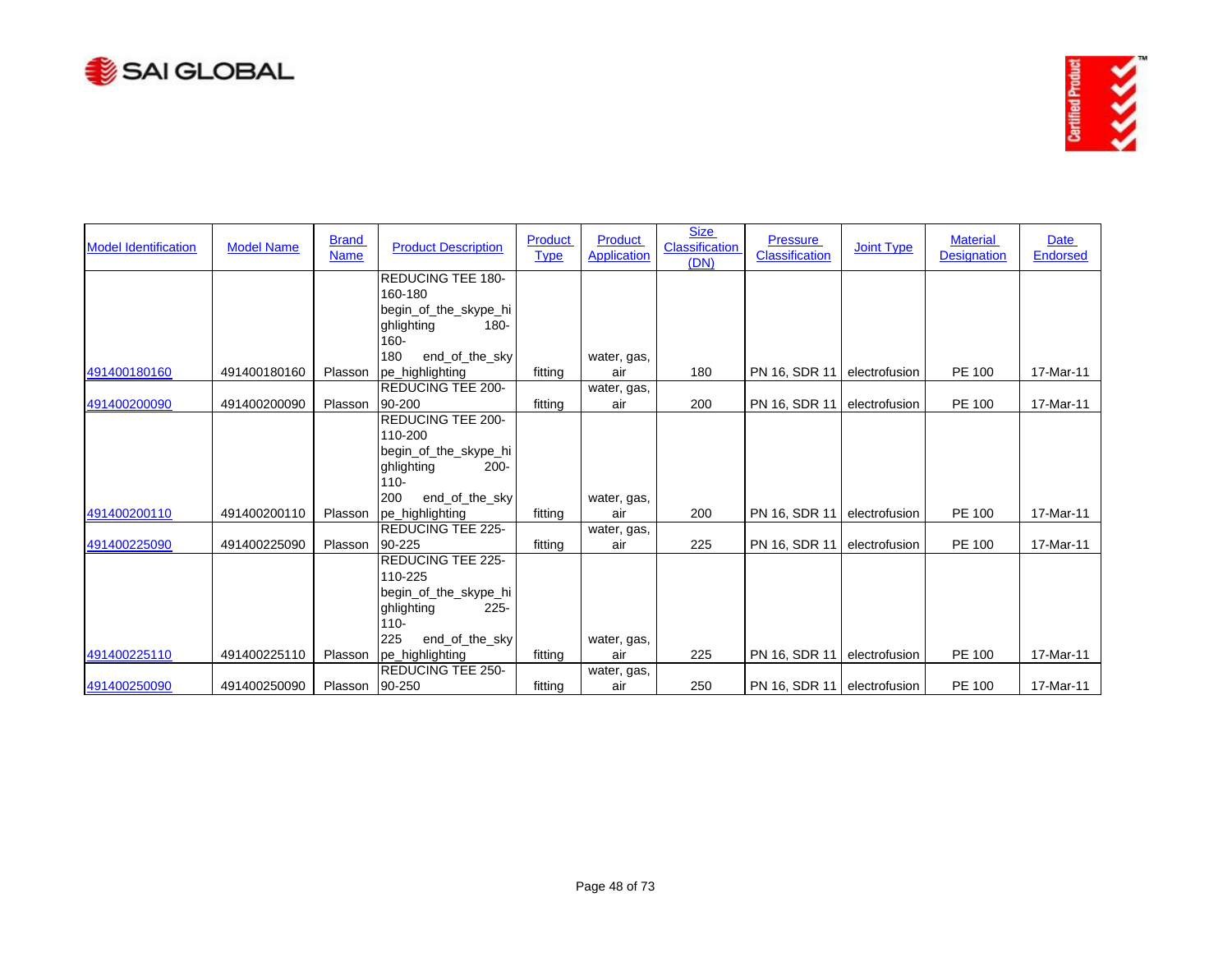



| <b>Model Identification</b> | <b>Model Name</b> | <b>Brand</b><br><b>Name</b> | <b>Product Description</b>           | <b>Product</b><br><b>Type</b> | <b>Product</b><br><b>Application</b> | <b>Size</b><br>Classification<br>(DN) | <b>Pressure</b><br><b>Classification</b> | <b>Joint Type</b> | <b>Material</b><br><b>Designation</b> | Date<br><b>Endorsed</b> |
|-----------------------------|-------------------|-----------------------------|--------------------------------------|-------------------------------|--------------------------------------|---------------------------------------|------------------------------------------|-------------------|---------------------------------------|-------------------------|
|                             |                   |                             | <b>REDUCING TEE 250-</b>             |                               |                                      |                                       |                                          |                   |                                       |                         |
|                             |                   |                             | 110-250                              |                               |                                      |                                       |                                          |                   |                                       |                         |
|                             |                   |                             | begin_of_the_skype_hi                |                               |                                      |                                       |                                          |                   |                                       |                         |
|                             |                   |                             | $250 -$<br>ghlighting                |                               |                                      |                                       |                                          |                   |                                       |                         |
|                             |                   |                             | $110 -$                              |                               |                                      |                                       |                                          |                   |                                       |                         |
|                             |                   |                             | 250<br>end_of_the_sky                |                               | water, gas,                          |                                       |                                          |                   |                                       |                         |
| 491400250110                | 491400250110      | Plasson                     | pe_highlighting                      | fitting                       | air                                  | 250                                   | PN 16, SDR 11                            | electrofusion     | PE 100                                | 17-Mar-11               |
|                             |                   |                             | DUCKFOOT 90°<br><b>ELBOW</b>         |                               | water, gas,                          |                                       |                                          |                   |                                       |                         |
| 491500090                   | 491500090         | Plasson                     | DUCKFOOT 90°                         | fitting                       | air                                  | 90                                    | PN 16, SDR 11                            | electrofusion     | PE 100                                | 17-Mar-11               |
|                             |                   |                             |                                      |                               |                                      |                                       |                                          |                   |                                       |                         |
| 4915Q0090032                | 4915Q0090032      | Plasson                     | ELBOW 90-32-90<br><b>WITH OUTLET</b> | fitting                       | water, gas,<br>air                   | 90                                    | PN 16, SDR 11                            | electrofusion     | PE 100                                | 17-Mar-11               |
|                             |                   |                             | <b>MALE TRANSITION</b>               |                               |                                      |                                       |                                          |                   |                                       |                         |
| 492100020005                | 492100020005      | Plasson                     | COUPLER 20-1/2"                      | fitting                       | water, gas,<br>air                   | 20                                    | PN 16, SDR 11                            | electrofusion     | PE 100                                | 17-Mar-11               |
|                             |                   |                             | <b>MALE TRANSITION</b>               |                               | water, gas,                          |                                       |                                          |                   |                                       |                         |
| 492100025007                | 492100025007      | Plasson                     | COUPLER 25-3/4"                      | fitting                       | air                                  | 25                                    | PN 16, SDR 11                            | electrofusion     | PE 100                                | 17-Mar-11               |
|                             |                   |                             | <b>MALE TRANSITION</b>               |                               |                                      |                                       |                                          |                   |                                       |                         |
| 492100032005                | 492100032005      | Plasson                     | ICOUPLER 32-1/2"                     | fitting                       | water, gas,<br>air                   | 32                                    | PN 16, SDR 11                            | electrofusion     | PE 100                                | 17-Mar-11               |
|                             |                   |                             | <b>MALE TRANSITION</b>               |                               | water, gas,                          |                                       |                                          |                   |                                       |                         |
| 492100032007                | 492100032007      | Plasson                     | COUPLER 32-3/4"                      | fitting                       | air                                  | 32                                    | PN 16, SDR 11                            | electrofusion     | <b>PE 100</b>                         | 17-Mar-11               |
|                             |                   |                             | <b>MALE TRANSITION</b>               |                               | water, gas,                          |                                       |                                          |                   |                                       |                         |
| 492100032010                | 492100032010      | Plasson                     | COUPLER 32-1"                        | fitting                       | air                                  | 32                                    | PN 16, SDR 11                            | electrofusion     | PE 100                                | 17-Mar-11               |
|                             |                   |                             | <b>MALE TRANSITION</b>               |                               | water, gas,                          |                                       |                                          |                   |                                       |                         |
| 492100032013                | 492100032013      | Plasson                     | <b>COUPLER 32-1.1/4"</b>             | fitting                       | air                                  | 32                                    | PN 16, SDR 11                            | electrofusion     | PE 100                                | 17-Mar-11               |
|                             |                   |                             | <b>MALE TRANSITION</b>               |                               | water, gas,                          |                                       |                                          |                   |                                       |                         |
| 492100032015                | 492100032015      | Plasson                     | COUPLER 32-1.1/2"                    | fitting                       | air                                  | 32                                    | PN 16, SDR 11                            | electrofusion     | PE 100                                | 17-Mar-11               |
|                             |                   |                             | <b>MALE TRANSITION</b>               |                               | water, gas,                          |                                       |                                          |                   |                                       |                         |
| 492100040010                | 492100040010      | Plasson                     | ICOUPLER 40-1"                       | fitting                       | air                                  | 40                                    | PN 16, SDR 11                            | electrofusion     | PE 100                                | 17-Mar-11               |
|                             |                   |                             | <b>MALE TRANSITION</b>               |                               | water, gas,                          |                                       |                                          |                   |                                       |                         |
| 492100040013                | 492100040013      | Plasson                     | COUPLER 40-1.1/4"                    | fitting                       | air                                  | 40                                    | PN 16, SDR 11                            | electrofusion     | PE 100                                | 17-Mar-11               |
|                             |                   |                             | <b>MALE TRANSITION</b>               |                               | water, gas,                          |                                       |                                          |                   |                                       |                         |
| 492100040015                | 492100040015      | Plasson                     | <b>ICOUPLER 40-1.1/2"</b>            | fitting                       | air                                  | 40                                    | PN 16, SDR 11 electrofusion              |                   | PE 100                                | 17-Mar-11               |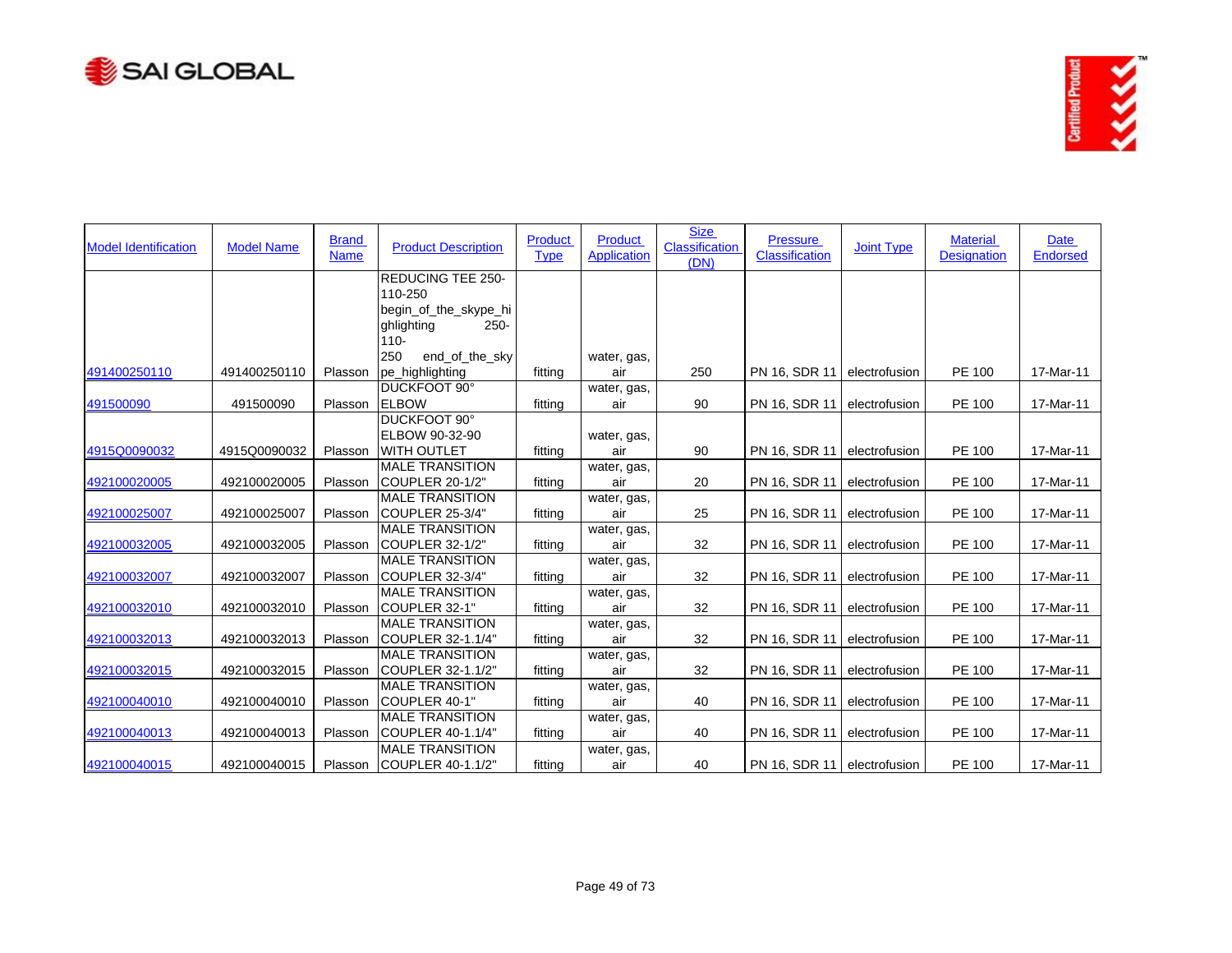



| <b>Model Identification</b> | <b>Model Name</b> | <b>Brand</b><br><b>Name</b> | <b>Product Description</b>                                    | Product<br><b>Type</b> | <b>Product</b><br><b>Application</b> | <b>Size</b><br><b>Classification</b><br>(DN) | <b>Pressure</b><br><b>Classification</b> | <b>Joint Type</b> | <b>Material</b><br><b>Designation</b> | Date<br><b>Endorsed</b> |
|-----------------------------|-------------------|-----------------------------|---------------------------------------------------------------|------------------------|--------------------------------------|----------------------------------------------|------------------------------------------|-------------------|---------------------------------------|-------------------------|
| 492100040020                | 492100040020      | Plasson                     | <b>MALE TRANSITION</b><br>COUPLER 40-2"                       | fitting                | water, gas,<br>air                   | 40                                           | PN 16, SDR 11                            | electrofusion     | PE 100                                | 17-Mar-11               |
| 492100050010                | 492100050010      | Plasson                     | <b>MALE TRANSITION</b><br>COUPLER 50-1"                       | fitting                | water, gas,<br>air                   | 50                                           | PN 16, SDR 11                            | electrofusion     | PE 100                                | 17-Mar-11               |
| 492100050013                | 492100050013      | Plasson                     | <b>MALE TRANSITION</b><br>COUPLER 50-1.1/4"                   | fitting                | water, gas,<br>air                   | 50                                           | PN 16, SDR 11                            | electrofusion     | PE 100                                | 17-Mar-11               |
| 492100050015                | 492100050015      | Plasson                     | <b>MALE TRANSITION</b><br>COUPLER 50-1.1/2"                   | fitting                | water, gas,<br>air                   | 50                                           | PN 16, SDR 11                            | electrofusion     | PE 100                                | 17-Mar-11               |
| 492100050020                | 492100050020      | Plasson                     | <b>MALE TRANSITION</b><br>COUPLER 50-2"                       | fitting                | water, gas,<br>air                   | 50                                           | PN 16, SDR 11                            | electrofusion     | PE 100                                | 17-Mar-11               |
| 492100063013                | 492100063013      | Plasson                     | <b>MALE TRANSITION</b><br>COUPLER 63-1.1/4"                   | fitting                | water, gas,<br>air                   | 63                                           | PN 16, SDR 11                            | electrofusion     | PE 100                                | 17-Mar-11               |
| 492100063015                | 492100063015      | Plasson                     | <b>MALE TRANSITION</b><br>COUPLER 63-1.1/2"                   | fitting                | water, gas,<br>air                   | 63                                           | PN 16, SDR 11                            | electrofusion     | PE 100                                | 17-Mar-11               |
| 492100063020                | 492100063020      | Plasson                     | <b>MALE TRANSITION</b><br>COUPLER 63-2"                       | fitting                | water, gas,<br>air                   | 63                                           | PN 16, SDR 11                            | electrofusion     | PE 100                                | 17-Mar-11               |
| 492100075020                | 492100075020      | Plasson                     | <b>MALE TRANSITION</b><br>COUPLER 75-2"                       | fitting                | water, gas,<br>air                   | 75                                           | PN 16, SDR 11                            | electrofusion     | PE 100                                | 17-Mar-11               |
| 492100075025                | 492100075025      | Plasson                     | <b>MALE TRANSITION</b><br>COUPLER 75-2.1/2"                   | fitting                | water, gas,<br>air                   | 75                                           | PN 16, SDR 11                            | electrofusion     | PE 100                                | 17-Mar-11               |
| 492400040025                | 492400040025      | Plasson                     | <b>REDUCING TEE WITH</b><br><b>TWO OUTLETS</b><br>40X25X25X40 | fitting                | water, gas,<br>air                   | 40                                           | PN 16, SDR 11                            | electrofusion     | PE 100                                | 17-Mar-11               |
| 492400040032                | 492400040032      | Plasson                     | <b>REDUCING TEE WITH</b><br><b>TWO OUTLETS</b><br>40X32X32X40 | fitting                | water, gas,<br>air                   | 40                                           | PN 16, SDR 11                            | electrofusion     | PE 100                                | 17-Mar-11               |
| 492400050025                | 492400050025      | Plasson                     | <b>REDUCING TEE WITH</b><br><b>TWO OUTLETS</b><br>50X25X25X50 | fitting                | water, gas,<br>air                   | 50                                           | PN 16, SDR 11 electrofusion              |                   | PE 100                                | 17-Mar-11               |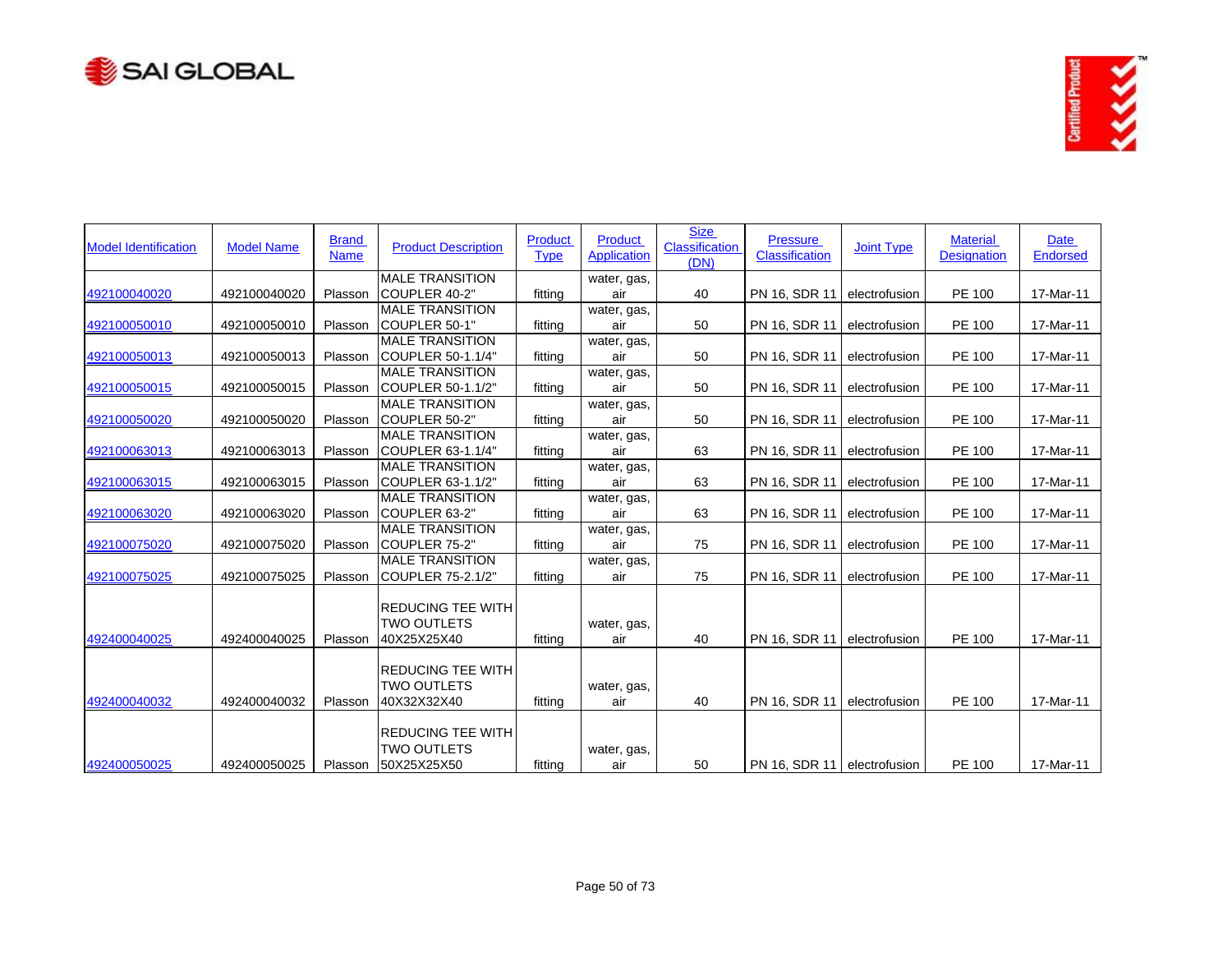



| <b>Model Identification</b> | <b>Model Name</b> | <b>Brand</b><br><b>Name</b> | <b>Product Description</b>                                    | Product<br><b>Type</b> | <b>Product</b><br><b>Application</b> | <b>Size</b><br><b>Classification</b><br>(DN) | <b>Pressure</b><br><b>Classification</b> | <b>Joint Type</b> | <b>Material</b><br><b>Designation</b> | <b>Date</b><br><b>Endorsed</b> |
|-----------------------------|-------------------|-----------------------------|---------------------------------------------------------------|------------------------|--------------------------------------|----------------------------------------------|------------------------------------------|-------------------|---------------------------------------|--------------------------------|
| 492400050032                | 492400050032      | Plasson                     | <b>REDUCING TEE WITH</b><br><b>TWO OUTLETS</b><br>50X32X32X50 | fittina                | water, gas,<br>air                   | 50                                           | PN 16, SDR 11                            | electrofusion     | PE 100                                | 17-Mar-11                      |
| 492400050040                | 492400050040      | Plasson                     | <b>REDUCING TEE WITH</b><br><b>TWO OUTLETS</b><br>50X40X40X50 | fitting                | water, gas,<br>air                   | 50                                           | PN 16, SDR 11                            | electrofusion     | PE 100                                | 17-Mar-11                      |
| 492400063025                | 492400063025      | Plasson                     | <b>REDUCING TEE WITH</b><br><b>TWO OUTLETS</b><br>63X25X25X63 | fitting                | water, gas,<br>air                   | 63                                           | PN 16, SDR 11                            | electrofusion     | PE 100                                | 17-Mar-11                      |
| 492400063032                | 492400063032      | Plasson                     | <b>REDUCING TEE WITH</b><br><b>TWO OUTLETS</b><br>63X32X32X63 | fitting                | water, gas,<br>air                   | 63                                           | PN 16, SDR 11                            | electrofusion     | PE 100                                | 17-Mar-11                      |
| 492400063040                | 492400063040      | Plasson                     | <b>REDUCING TEE WITH</b><br><b>TWO OUTLETS</b><br>63X40X40X63 | fitting                | water, gas,<br>air                   | 63                                           | PN 16, SDR 11                            | electrofusion     | PE 100                                | 17-Mar-11                      |
| 492500020005                | 492500020005      | Plasson                     | 90° ELBOW MALE<br>TRANSITION 20-1/2"                          | fitting                | water, gas,<br>air                   | 20                                           | PN 16, SDR 11                            | electrofusion     | PE 100                                | 17-Mar-11                      |
| 492500025007                | 492500025007      | Plasson                     | 90° ELBOW MALE<br>TRANSITION 25-3/4"                          | fitting                | water, gas,<br>air                   | 25                                           | PN 16, SDR 11                            | electrofusion     | PE 100                                | 17-Mar-11                      |
| 492500032005                | 492500032005      | Plasson                     | 90° ELBOW MALE<br>TRANSITION 32-1/2"<br>90° ELBOW MALE        | fitting                | water, gas,<br>air                   | 32                                           | PN 16, SDR 11                            | electrofusion     | PE 100                                | 17-Mar-11                      |
| 492500032007                | 492500025007      | Plasson                     | TRANSITION 32-3/4"<br>90° ELBOW MALE                          | fitting                | water, gas,<br>air<br>water, gas,    | 32                                           | PN 16, SDR 11                            | electrofusion     | PE 100                                | 17-Mar-11                      |
| 492500032010                | 492500032010      | Plasson                     | TRANSITION 32-1"                                              | fitting                | air                                  | 32                                           | PN 16, SDR 11                            | electrofusion     | PE 100                                | 17-Mar-11                      |
| 492500032013                | 492500032013      |                             | 90° ELBOW MALE<br>Plasson ITRANSITION 32-1.1/4"               | fitting                | water, gas,<br>air                   | 32                                           | PN 16, SDR 11 electrofusion              |                   | PE 100                                | 17-Mar-11                      |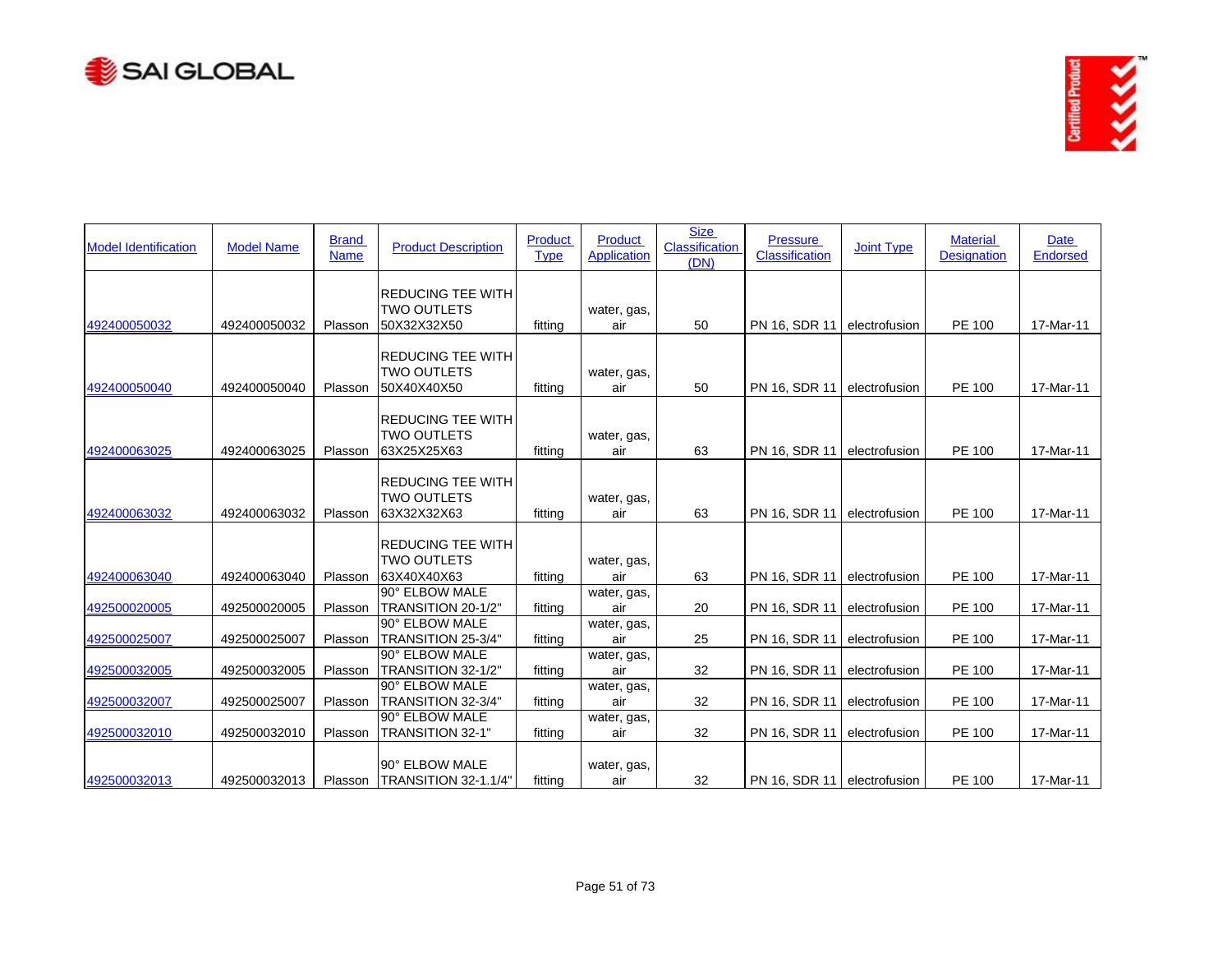



| <b>Model Identification</b> | <b>Model Name</b> | <b>Brand</b><br><b>Name</b> | <b>Product Description</b>                    | <b>Product</b><br><b>Type</b> | <b>Product</b><br><b>Application</b> | <b>Size</b><br><b>Classification</b><br>(DN) | <b>Pressure</b><br><b>Classification</b> | <b>Joint Type</b> | <b>Material</b><br><b>Designation</b> | Date<br><b>Endorsed</b> |
|-----------------------------|-------------------|-----------------------------|-----------------------------------------------|-------------------------------|--------------------------------------|----------------------------------------------|------------------------------------------|-------------------|---------------------------------------|-------------------------|
|                             |                   |                             | 90° ELBOW MALE                                |                               | water, gas,                          |                                              |                                          |                   |                                       |                         |
| 492500032015                | 492500032015      | Plasson                     | TRANSITION 32-1.1/2"                          | fitting                       | air                                  | 32                                           | PN 16, SDR 11                            | electrofusion     | PE 100                                | 17-Mar-11               |
| 492500040010                | 492500040010      | Plasson                     | 90° ELBOW MALE<br>TRANSITION 40-1"            | fitting                       | water, gas,<br>air                   | 40                                           | PN 16, SDR 11                            | electrofusion     | PE 100                                | 17-Mar-11               |
| 492500040013                | 492500040013      | Plasson                     | 90° ELBOW MALE<br>TRANSITION 40-1.1/4"        | fittina                       | water, gas,<br>air                   | 40                                           | PN 16, SDR 11                            | electrofusion     | PE 100                                | 17-Mar-11               |
|                             |                   |                             | 90° ELBOW MALE                                |                               | water, gas,                          |                                              |                                          |                   |                                       |                         |
| 492500040015                | 492500040015      | Plasson                     | <b>TRANSITION 40-1.1/2"</b>                   | fitting                       | air                                  | 40                                           | PN 16, SDR 11                            | electrofusion     | PE 100                                | 17-Mar-11               |
| 492500040020                | 492500040020      | Plasson                     | 90° ELBOW MALE<br>TRANSITION 40-2"            | fitting                       | water, gas,<br>air                   | 40                                           | PN 16, SDR 11                            | electrofusion     | PE 100                                | 17-Mar-11               |
| 492500050010                | 492500050010      | Plasson                     | 90° ELBOW MALE<br>TRANSITION 50-1"            | fitting                       | water, gas,<br>air                   | 50                                           | PN 16, SDR 11                            | electrofusion     | PE 100                                | 17-Mar-11               |
| 492500050013                | 492500050013      | Plasson                     | 90° ELBOW MALE<br><b>TRANSITION 50-1.1/4"</b> | fitting                       | water, gas,<br>air                   | 50                                           | PN 16, SDR 11                            | electrofusion     | PE 100                                | 17-Mar-11               |
| 492500050015                | 492500050015      | Plasson                     | 90° ELBOW MALE<br><b>TRANSITION 50-1.1/2"</b> | fitting                       | water, gas,<br>air                   | 50                                           | PN 16, SDR 11                            | electrofusion     | PE 100                                | 17-Mar-11               |
| 492500050020                | 492500050020      | Plasson                     | 90° ELBOW MALE<br>TRANSITION 50-2"            | fitting                       | water, gas,<br>air                   | 50                                           | PN 16, SDR 11                            | electrofusion     | <b>PE 100</b>                         | 17-Mar-11               |
| 492500063013                | 492500063013      | Plasson                     | 90° ELBOW MALE<br>TRANSITION 63-1.1/4"        | fitting                       | water, gas,<br>air                   | 63                                           | PN 16, SDR 11                            | electrofusion     | PE 100                                | 17-Mar-11               |
| 492500063015                | 492500063015      | Plasson                     | 90° ELBOW MALE<br><b>TRANSITION 63-1.1/2"</b> | fitting                       | water, gas,<br>air                   | 63                                           | PN 16, SDR 11                            | electrofusion     | PE 100                                | 17-Mar-11               |
| 492500063020                | 492500063020      | Plasson                     | 90° ELBOW MALE<br>TRANSITION 63-2"            | fitting                       | water, gas,<br>air                   | 63                                           | PN 16, SDR 11                            | electrofusion     | PE 100                                | 17-Mar-11               |
| 492500075020                | 492500075020      | Plasson                     | 90° ELBOW MALE<br><b>TRANSITION 75-2"</b>     | fitting                       | water, gas,<br>air                   | 75                                           | PN 16, SDR 11 electrofusion              |                   | PE 100                                | 17-Mar-11               |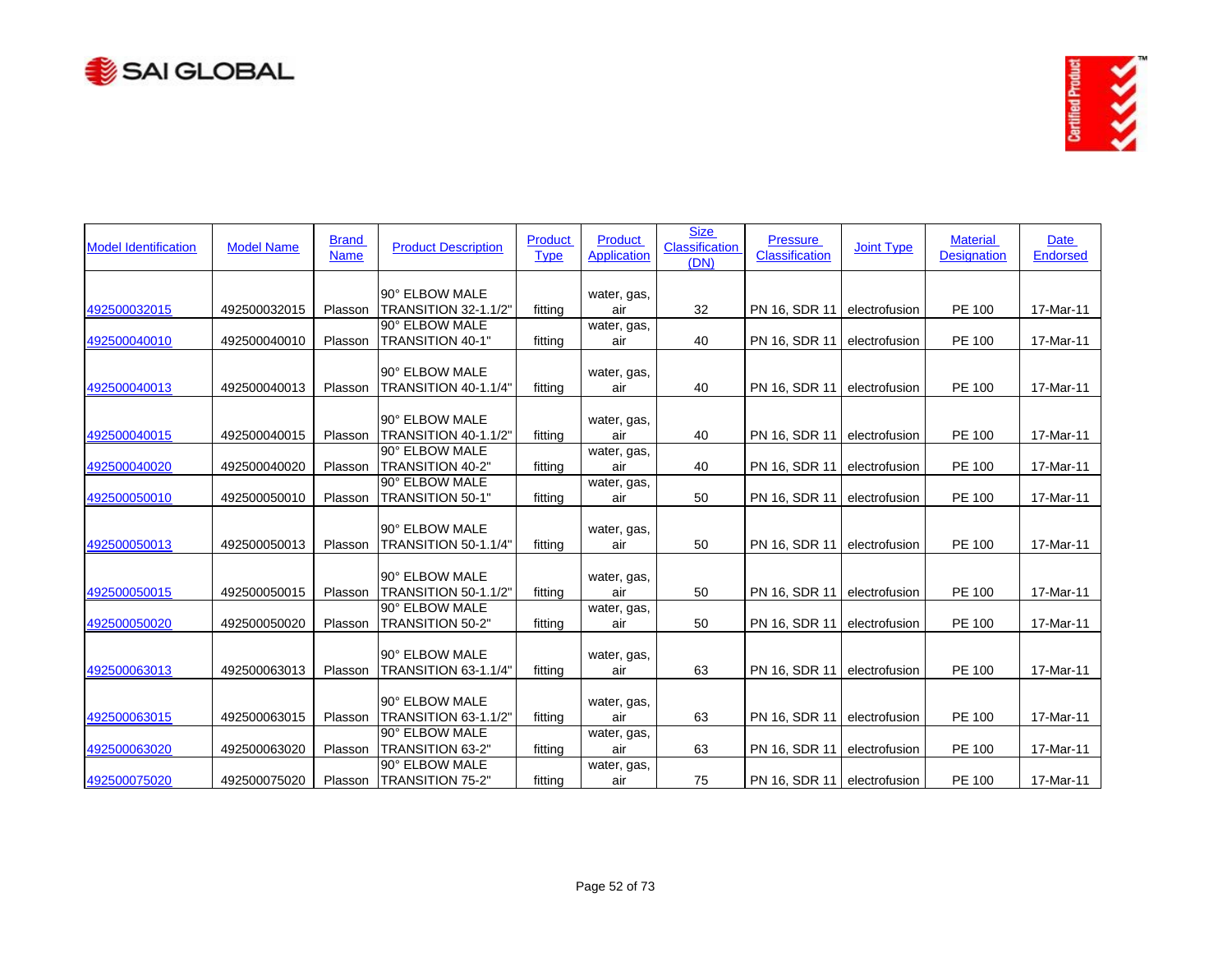



| <b>Model Identification</b> | <b>Model Name</b> | <b>Brand</b><br><b>Name</b> | <b>Product Description</b>                        | Product<br><b>Type</b> | <b>Product</b><br><b>Application</b> | <b>Size</b><br><b>Classification</b><br>(DN) | <b>Pressure</b><br><b>Classification</b> | <b>Joint Type</b> | <b>Material</b><br><b>Designation</b> | Date<br><b>Endorsed</b> |
|-----------------------------|-------------------|-----------------------------|---------------------------------------------------|------------------------|--------------------------------------|----------------------------------------------|------------------------------------------|-------------------|---------------------------------------|-------------------------|
|                             |                   |                             | 90° ELBOW MALE                                    |                        | water, gas,                          |                                              |                                          |                   |                                       |                         |
| 492500075025                | 492500075025      | Plasson                     | TRANSITION 75-2.1/2"                              | fitting                | air                                  | 75                                           | PN 16, SDR 11                            | electrofusion     | PE 100                                | 17-Mar-11               |
|                             |                   |                             | 45° ELBOW<br><b>TRANSITION MALE 32-</b><br>1/2"   |                        | water, gas,                          |                                              |                                          |                   |                                       |                         |
| 492600032005                | 492600032005      | Plasson                     |                                                   | fittina                | air                                  | 32                                           | PN 16, SDR 11                            | electrofusion     | <b>PE 100</b>                         | 17-Mar-11               |
| 492600032007                | 492600032007      | Plasson                     | 45° ELBOW<br><b>TRANSITION MALE 32-</b><br>3/4"   | fitting                | water, gas,                          | 32                                           | PN 16, SDR 11                            | electrofusion     | PE 100                                | 17-Mar-11               |
|                             |                   |                             | 45° ELBOW                                         |                        | air                                  |                                              |                                          |                   |                                       |                         |
| 492600032010                | 492600032010      | Plasson                     | <b>TRANSITION MALE 32-</b>                        | fitting                | water, gas,<br>air                   | 32                                           | PN 16, SDR 11                            | electrofusion     | PE 100                                | 17-Mar-11               |
|                             |                   |                             | 45° ELBOW                                         |                        |                                      |                                              |                                          |                   |                                       |                         |
| 492600032013                | 492600032013      | Plasson                     | <b>TRANSITION MALE 32-</b><br>1.1/4"              | fitting                | water, gas,<br>air                   | 32                                           | PN 16, SDR 11                            | electrofusion     | PE 100                                | 17-Mar-11               |
|                             |                   |                             | 45° ELBOW<br><b>TRANSITION MALE 32-</b>           |                        | water, gas,                          |                                              |                                          |                   |                                       |                         |
| 492600032015                | 492600032015      | Plasson                     | 1.1/2"                                            | fitting                | air                                  | 32                                           | PN 16, SDR 11                            | electrofusion     | PE 100                                | 17-Mar-11               |
| 492600040010                | 492600040010      | Plasson                     | 45° ELBOW<br><b>TRANSITION MALE 40-</b>           | fitting                | water, gas,<br>air                   | 40                                           | PN 16, SDR 11                            | electrofusion     | <b>PE 100</b>                         | 17-Mar-11               |
|                             |                   |                             | 45° ELBOW<br><b>TRANSITION MALE 40-</b>           |                        | water, gas,                          |                                              |                                          |                   |                                       |                         |
| 492600040013                | 492600040013      | Plasson                     | 1.1/4"                                            | fitting                | air                                  | 40                                           | PN 16, SDR 11                            | electrofusion     | PE 100                                | 17-Mar-11               |
| 492600040015                | 492600040015      | Plasson                     | 45° ELBOW<br><b>TRANSITION MALE 40-</b><br>1.1/2" | fitting                | water, gas,<br>air                   | 40                                           | PN 16, SDR 11                            | electrofusion     | PE 100                                | 17-Mar-11               |
|                             |                   |                             | 45° ELBOW                                         |                        |                                      |                                              |                                          |                   |                                       |                         |
| 492600040020                | 492600040020      | Plasson                     | <b>TRANSITION MALE 40-</b><br>2"                  |                        | water, gas,                          | 40                                           | PN 16, SDR 11                            | electrofusion     | PE 100                                |                         |
|                             |                   |                             | 45° ELBOW                                         | fitting                | air                                  |                                              |                                          |                   |                                       | 17-Mar-11               |
|                             |                   |                             | <b>TRANSITION MALE 50-</b><br>1"                  |                        | water, gas,                          |                                              |                                          |                   |                                       |                         |
| 492600050010                | 492600050010      | Plasson                     |                                                   | fitting                | air                                  | 50                                           | PN 16, SDR 11 electrofusion              |                   | PE 100                                | 17-Mar-11               |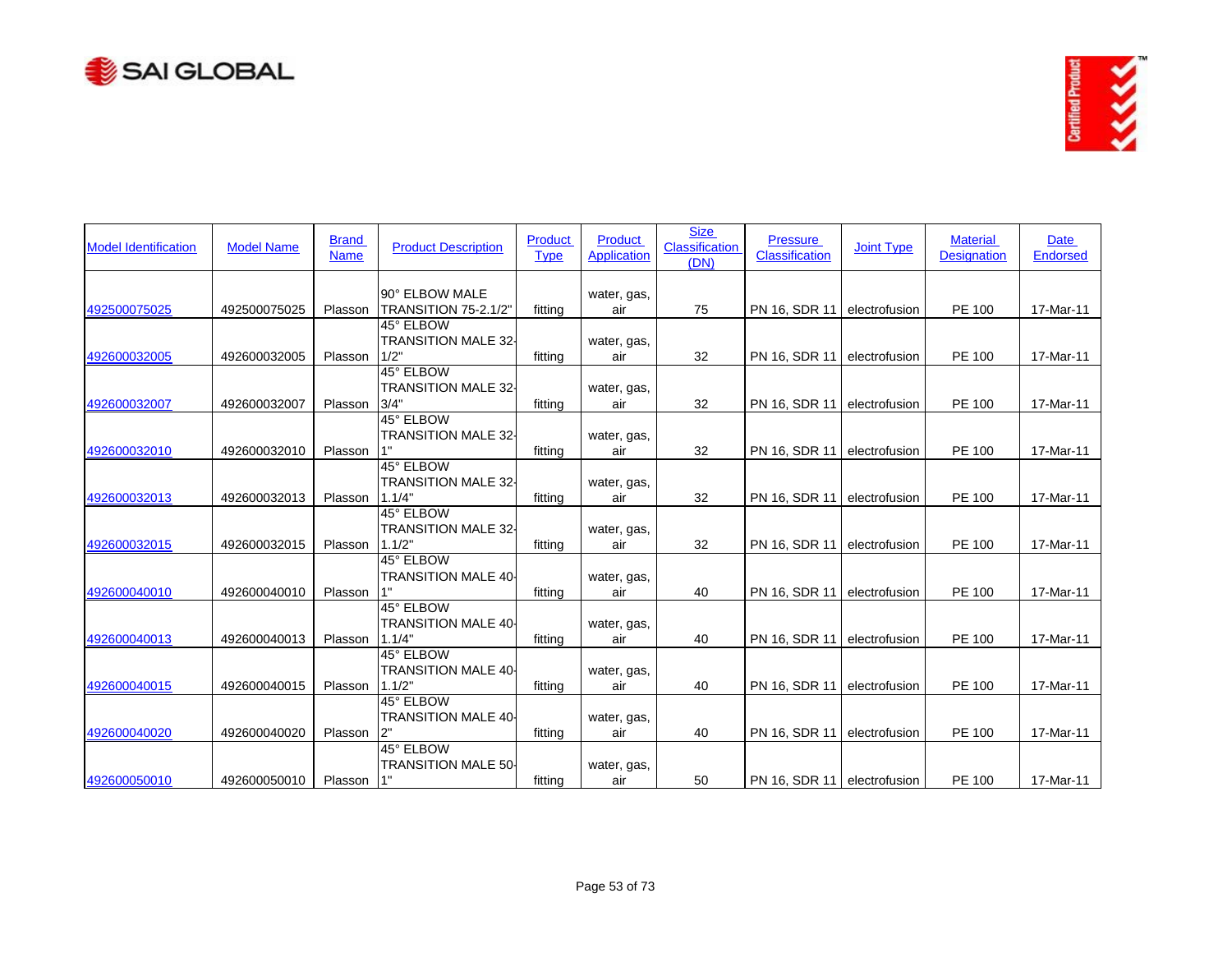



| <b>Model Identification</b> | <b>Model Name</b> | <b>Brand</b><br><b>Name</b> | <b>Product Description</b>                          | Product<br><b>Type</b> | <b>Product</b><br><b>Application</b> | <b>Size</b><br><b>Classification</b><br>(DN) | <b>Pressure</b><br><b>Classification</b> | <b>Joint Type</b> | <b>Material</b><br><b>Designation</b> | Date<br><b>Endorsed</b> |
|-----------------------------|-------------------|-----------------------------|-----------------------------------------------------|------------------------|--------------------------------------|----------------------------------------------|------------------------------------------|-------------------|---------------------------------------|-------------------------|
|                             |                   |                             | 45° ELBOW<br><b>TRANSITION MALE 50-</b>             |                        |                                      |                                              |                                          |                   |                                       |                         |
| 492600050013                | 492600050013      | Plasson                     | 1.1/4"                                              | fitting                | water, gas,<br>air                   | 50                                           | PN 16, SDR 11                            | electrofusion     | PE 100                                | 17-Mar-11               |
|                             |                   |                             | 45° ELBOW<br><b>TRANSITION MALE 50-</b>             |                        |                                      |                                              |                                          |                   |                                       |                         |
| 492600050015                | 492600050015      | Plasson                     | 1.1/2"                                              | fittina                | water, gas,<br>air                   | 50                                           | PN 16, SDR 11                            | electrofusion     | <b>PE 100</b>                         | 17-Mar-11               |
|                             |                   |                             | 45° ELBOW<br><b>TRANSITION MALE 50-</b>             |                        | water, gas,                          |                                              |                                          |                   |                                       |                         |
| 492600050020                | 492600050020      | Plasson                     |                                                     | fitting                | air                                  | 50                                           | PN 16, SDR 11                            | electrofusion     | PE 100                                | 17-Mar-11               |
| 492600063013                | 492600063013      | Plasson                     | 45° ELBOW<br><b>TRANSITION MALE 63-</b><br>1.1/4"   | fitting                | water, gas,<br>air                   | 63                                           | PN 16, SDR 11                            | electrofusion     | PE 100                                | 17-Mar-11               |
|                             |                   |                             | 45° ELBOW                                           |                        |                                      |                                              |                                          |                   |                                       |                         |
| 492600063015                | 492600063015      | Plasson                     | <b>TRANSITION MALE 63-</b><br>1.1/2"                | fitting                | water, gas,<br>air                   | 63                                           | PN 16, SDR 11                            | electrofusion     | PE 100                                | 17-Mar-11               |
|                             |                   |                             | 45° ELBOW<br><b>TRANSITION MALE 63-</b>             |                        | water, gas,                          |                                              |                                          |                   |                                       |                         |
| 492600063020                | 492600063020      | Plasson                     | 2"<br>45° ELBOW                                     | fitting                | air                                  | 63                                           | PN 16, SDR 11                            | electrofusion     | PE 100                                | 17-Mar-11               |
| 492600075020                | 492600075020      | Plasson                     | <b>TRANSITION MALE 75-</b><br>2"                    | fitting                | water, gas,<br>air                   | 75                                           | PN 16, SDR 11                            | electrofusion     | <b>PE 100</b>                         | 17-Mar-11               |
| 492600075025                | 492600075025      | Plasson                     | 45° ELBOW<br><b>TRANSITION MALE 75-</b><br>2.1/2"   | fitting                | water, gas,<br>air                   | 75                                           | PN 16, SDR 11                            | electrofusion     | PE 100                                | 17-Mar-11               |
|                             |                   |                             |                                                     |                        |                                      |                                              |                                          |                   |                                       |                         |
| 493100020005                | 493100020005      | Plasson                     | <b>FEMALE TRANSITION</b><br>COUPLER 20-1/2"         | fitting                | water, gas,<br>air                   | 20                                           | PN 16, SDR 11                            | electrofusion     | PE 100                                | 17-Mar-11               |
| 493100025007                | 493100025007      | Plasson                     | <b>FEMALE TRANSITION</b><br>COUPLER 25-3/4"         | fitting                | water, gas,<br>air                   | 25                                           | PN 16, SDR 11                            | electrofusion     | PE 100                                | 17-Mar-11               |
|                             |                   |                             |                                                     |                        |                                      |                                              |                                          |                   |                                       |                         |
| 493100032007                | 493100032007      |                             | <b>FEMALE TRANSITION</b><br>Plasson COUPLER 32-3/4" | fitting                | water, gas,<br>air                   | 32                                           | PN 16, SDR 11 electrofusion              |                   | PE 100                                | 17-Mar-11               |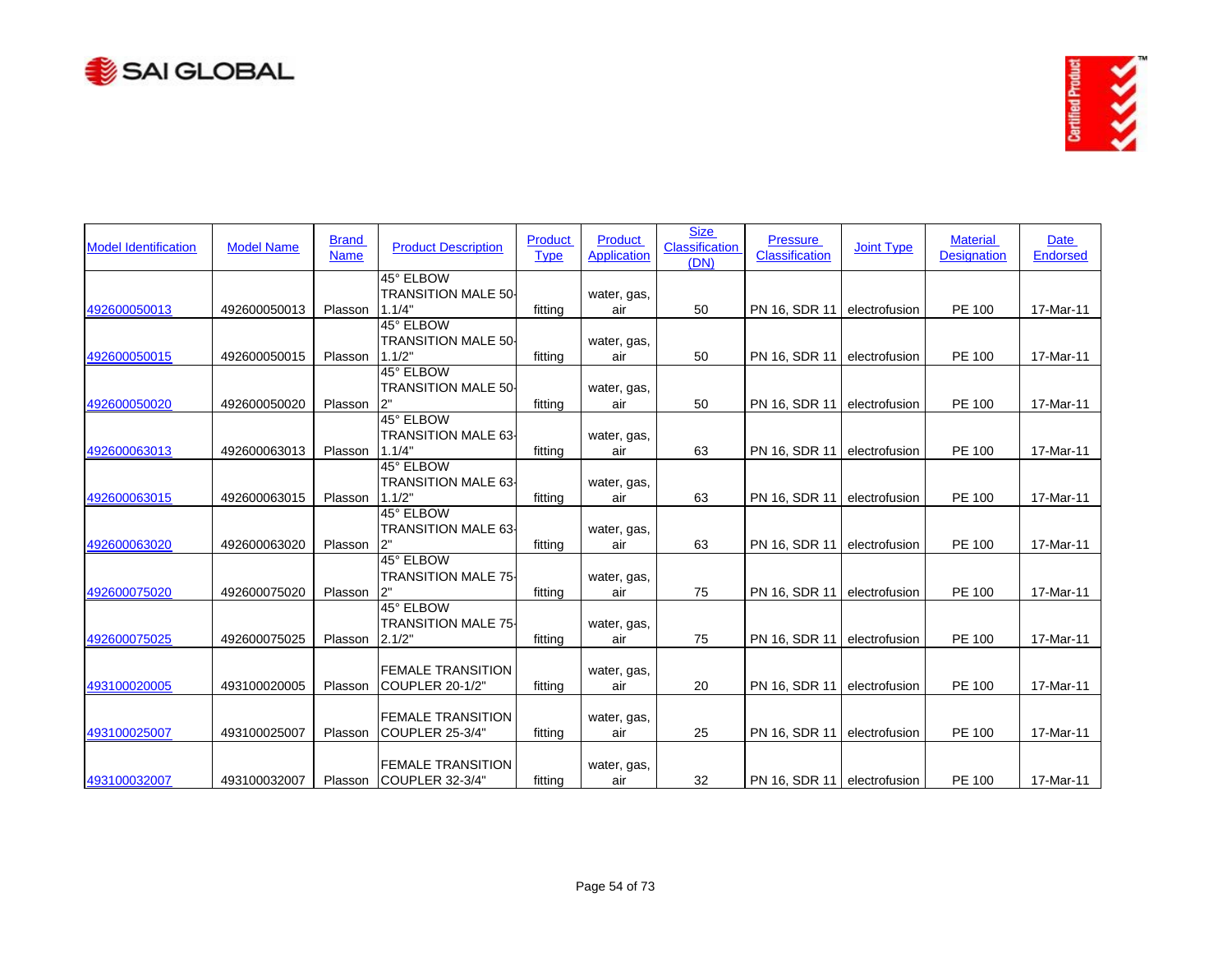



| <b>Model Identification</b> | <b>Model Name</b> | <b>Brand</b><br><b>Name</b> | <b>Product Description</b>                       | Product<br><b>Type</b> | <b>Product</b><br><b>Application</b> | <b>Size</b><br><b>Classification</b><br>(DN) | <b>Pressure</b><br>Classification | <b>Joint Type</b> | <b>Material</b><br><b>Designation</b> | <b>Date</b><br>Endorsed |
|-----------------------------|-------------------|-----------------------------|--------------------------------------------------|------------------------|--------------------------------------|----------------------------------------------|-----------------------------------|-------------------|---------------------------------------|-------------------------|
| 493100032010                | 493100032010      | Plasson                     | <b>FEMALE TRANSITION</b><br>COUPLER 32-1"        | fitting                | water, gas,<br>air                   | 32                                           | PN 16, SDR 11                     | electrofusion     | PE 100                                | 17-Mar-11               |
| 493100032015                | 493100032015      | Plasson                     | <b>FEMALE TRANSITION</b><br>COUPLER 32-1.1/2"    | fitting                | water, gas,<br>air                   | 32                                           | PN 16, SDR 11                     | electrofusion     | PE 100                                | 17-Mar-11               |
| 493100040010                | 493100040010      | Plasson                     | <b>FEMALE TRANSITION</b><br>COUPLER 40-1"        | fitting                | water, gas,<br>air                   | 40                                           | PN 16, SDR 11                     | electrofusion     | PE 100                                | 17-Mar-11               |
| 493100040013                | 493100040013      | Plasson                     | <b>FEMALE TRANSITION</b><br>COUPLER 40-1.1/4"    | fitting                | water, gas,<br>air                   | 40                                           | PN 16, SDR 11                     | electrofusion     | PE 100                                | 17-Mar-11               |
| 493100040015                | 493100040015      | Plasson                     | <b>FEMALE TRANSITION</b><br>COUPLER 40-1.1/2"    | fitting                | water, gas,<br>air                   | 40                                           | PN 16, SDR 11                     | electrofusion     | PE 100                                | 17-Mar-11               |
| 493100050015                | 493100050015      | Plasson                     | <b>FEMALE TRANSITION</b><br>COUPLER 50-1.1/2"    | fitting                | water, gas,<br>air                   | 50                                           | PN 16, SDR 11                     | electrofusion     | PE 100                                | 17-Mar-11               |
| 493100050020                | 493100050020      | Plasson                     | <b>FEMALE TRANSITION</b><br>COUPLER 50-2"        | fitting                | water, gas,<br>air                   | 50                                           | PN 16, SDR 11                     | electrofusion     | PE 100                                | 17-Mar-11               |
| 493100063015                | 493100063015      | Plasson                     | <b>FEMALE TRANSITION</b><br>COUPLER 63-1.1/2"    | fitting                | water, gas,<br>air                   | 63                                           | PN 16, SDR 11                     | electrofusion     | PE 100                                | 17-Mar-11               |
| 493100063020                | 493100063020      | Plasson                     | <b>FEMALE TRANSITION</b><br>COUPLER 63-2"        | fitting                | water, gas,<br>air                   | 63                                           | PN 16, SDR 11                     | electrofusion     | PE 100                                | 17-Mar-11               |
| 493500020005                | 493500020005      | Plasson                     | 90° ELBOW FEMALE<br>TRANSITION 20-1/2"           | fitting                | water, gas,<br>air                   | 20                                           | PN 16, SDR 11                     | electrofusion     | PE 100                                | 17-Mar-11               |
| 493500025007                | 493500025007      |                             | 90° ELBOW FEMALE<br>Plasson   TRANSITION 25-3/4" | fitting                | water, gas,<br>air                   | 25                                           | PN 16, SDR 11 electrofusion       |                   | <b>PE 100</b>                         | 17-Mar-11               |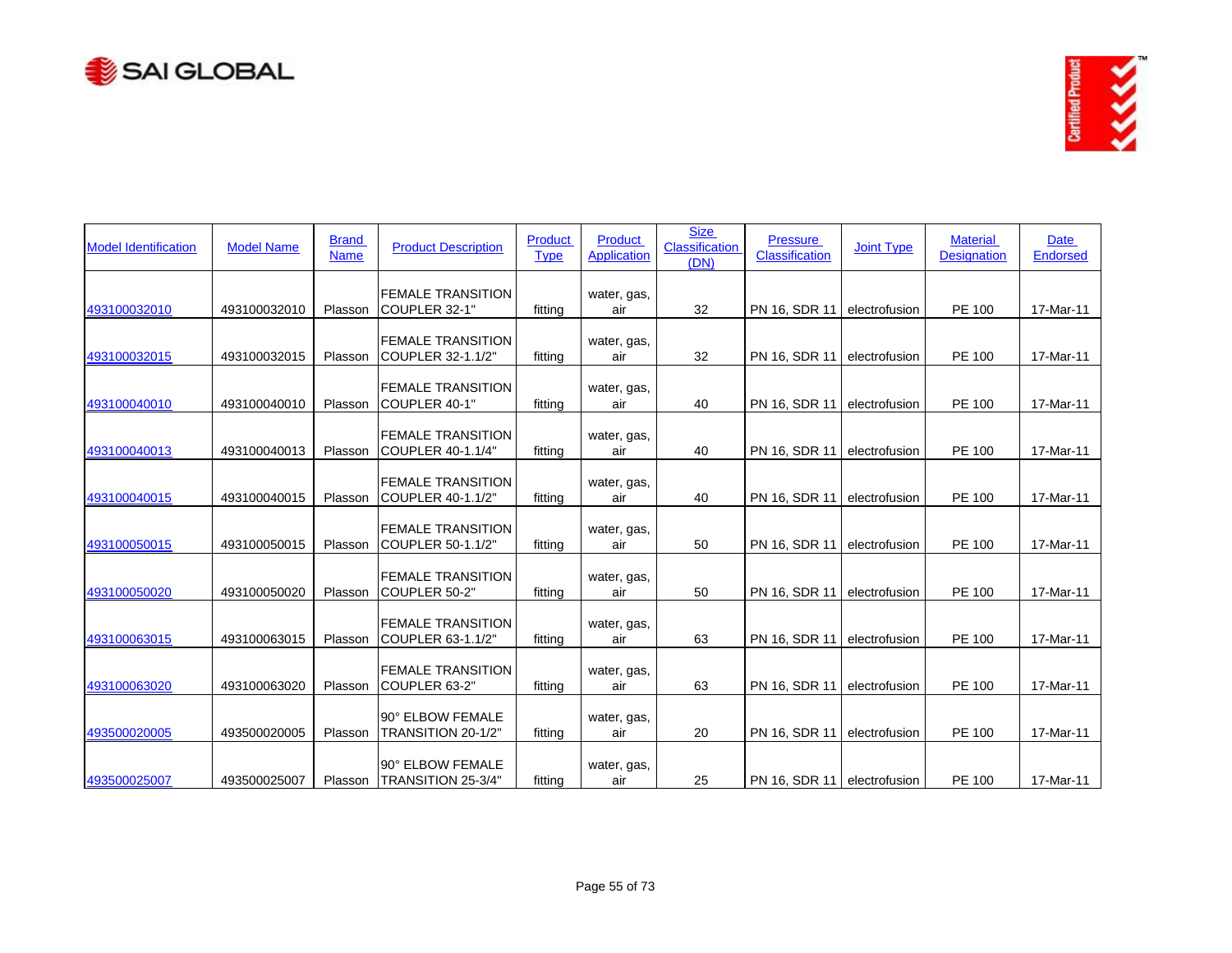



| <b>Model Identification</b> | <b>Model Name</b> | <b>Brand</b><br><b>Name</b> | <b>Product Description</b>                         | Product<br><b>Type</b> | <b>Product</b><br><b>Application</b> | <b>Size</b><br><b>Classification</b><br>(DN) | <b>Pressure</b><br><b>Classification</b> | <b>Joint Type</b> | <b>Material</b><br><b>Designation</b> | <b>Date</b><br><b>Endorsed</b> |
|-----------------------------|-------------------|-----------------------------|----------------------------------------------------|------------------------|--------------------------------------|----------------------------------------------|------------------------------------------|-------------------|---------------------------------------|--------------------------------|
| 493500032010                | 493500032010      | Plasson                     | 90° ELBOW FEMALE<br>TRANSITION 32-1"               | fitting                | water, gas,<br>air                   | 32                                           | PN 16, SDR 11                            | electrofusion     | PE 100                                | 17-Mar-11                      |
| 493500040010                | 493500040010      | Plasson                     | 90° ELBOW FEMALE<br><b>TRANSITION 40-1"</b>        | fitting                | water, gas,<br>air                   | 40                                           | PN 16, SDR 11                            | electrofusion     | PE 100                                | 17-Mar-11                      |
| 493500040013                | 493500040013      | Plasson                     | 90° ELBOW FEMALE<br>TRANSITION 40-1.1/4"           | fitting                | water, gas,<br>air                   | 40                                           | PN 16, SDR 11                            | electrofusion     | PE 100                                | 17-Mar-11                      |
| 493500040015                | 493500040015      | Plasson                     | 90° ELBOW FEMALE<br><b>TRANSITION 40-1.1/2"</b>    | fitting                | water, gas,<br>air                   | 40                                           | PN 16, SDR 11                            | electrofusion     | PE 100                                | 17-Mar-11                      |
| 493500050015                | 493500050015      | Plasson                     | 90° ELBOW FEMALE<br><b>TRANSITION 50-1.1/2"</b>    | fitting                | water, gas,<br>air                   | 50                                           | PN 16, SDR 11                            | electrofusion     | PE 100                                | 17-Mar-11                      |
| 493500050020                | 493500050020      | Plasson                     | 90° ELBOW FEMALE<br>TRANSITION 50-2"               | fitting                | water, gas,<br>air                   | 50                                           | PN 16, SDR 11                            | electrofusion     | PE 100                                | 17-Mar-11                      |
| 493500063015                | 493500063015      | Plasson                     | 90° ELBOW FEMALE<br>TRANSITION 63-1"-<br>1.72"     | fitting                | water, gas,<br>air                   | 63                                           | PN 16, SDR 11                            | electrofusion     | PE 100                                | 17-Mar-11                      |
| 493500063020                | 493500063020      | Plasson                     | 90° ELBOW FEMALE<br><b>TRANSITION 63-2"</b>        | fitting                | water, gas,<br>air                   | 63                                           | PN 16, SDR 11                            | electrofusion     | PE 100                                | 17-Mar-11                      |
| 493600032010                | 493600032010      | Plasson                     | 45° ELBOW<br><b>TRANSITION FEMALE</b><br>$32 - 1"$ | fitting                | water, gas,<br>air                   | 32                                           | PN 16, SDR 11   electrofusion            |                   | PE 100                                | 17-Mar-11                      |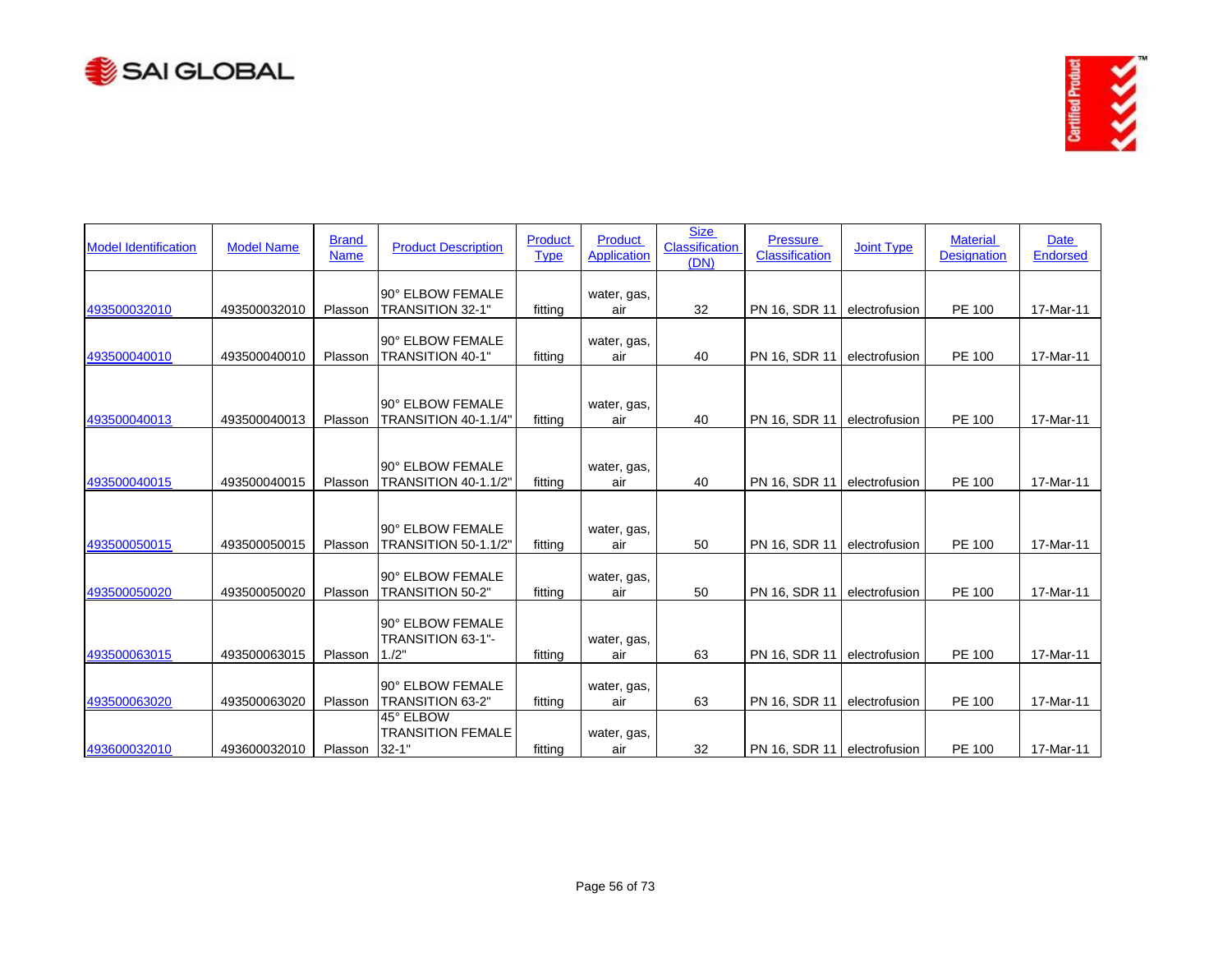



| <b>Model Identification</b> | <b>Model Name</b> | <b>Brand</b><br><b>Name</b> | <b>Product Description</b>                 | Product<br><b>Type</b> | Product<br><b>Application</b> | <b>Size</b><br><b>Classification</b><br>(DN) | <b>Pressure</b><br><b>Classification</b> | <b>Joint Type</b> | <b>Material</b><br><b>Designation</b> | Date<br><b>Endorsed</b> |
|-----------------------------|-------------------|-----------------------------|--------------------------------------------|------------------------|-------------------------------|----------------------------------------------|------------------------------------------|-------------------|---------------------------------------|-------------------------|
|                             |                   |                             | 45° ELBOW                                  |                        |                               |                                              |                                          |                   |                                       |                         |
| 493600040010                | 493600040010      | Plasson                     | <b>TRANSITION FEMALE</b><br>$40 - 1"$      | fitting                | water, gas,<br>air            | 40                                           | PN 16, SDR 11                            | electrofusion     | PE 100                                | 17-Mar-11               |
|                             |                   |                             | 45° ELBOW                                  |                        |                               |                                              |                                          |                   |                                       |                         |
|                             |                   |                             | <b>TRANSITION FEMALE</b>                   |                        | water, gas,                   |                                              |                                          |                   |                                       |                         |
| 493600040013                | 493600040013      | Plasson                     | 40-1.1/4"                                  | fitting                | air                           | 40                                           | PN 16, SDR 11                            | electrofusion     | PE 100                                | 17-Mar-11               |
|                             |                   |                             | 45° ELBOW                                  |                        |                               |                                              |                                          |                   |                                       |                         |
|                             |                   |                             | <b>TRANSITION FEMALE</b>                   |                        | water, gas,                   |                                              |                                          |                   |                                       |                         |
| 493600040015                | 493600040015      | Plasson                     | 40-1.1/2"<br>45° ELBOW                     | fitting                | air                           | 40                                           | PN 16, SDR 11                            | electrofusion     | PE 100                                | 17-Mar-11               |
|                             |                   |                             | <b>TRANSITION FEMALE</b>                   |                        |                               |                                              |                                          |                   |                                       |                         |
| 493600050015                | 493600050015      | Plasson                     | 50-1.1/2"                                  | fitting                | water, gas,<br>air            | 50                                           | PN 16, SDR 11                            | electrofusion     | PE 100                                | 17-Mar-11               |
|                             |                   |                             | 45° ELBOW                                  |                        |                               |                                              |                                          |                   |                                       |                         |
|                             |                   |                             | <b>TRANSITION FEMALE</b>                   |                        | water, gas,                   |                                              |                                          |                   |                                       |                         |
| 493600050020                | 493600050020      | Plasson                     | $50 - 2"$                                  | fitting                | air                           | 50                                           | PN 16, SDR 11                            | electrofusion     | PE 100                                | 17-Mar-11               |
|                             |                   |                             | 45° ELBOW                                  |                        |                               |                                              |                                          |                   |                                       |                         |
|                             |                   |                             | <b>TRANSITION FEMALE</b>                   |                        | water, gas,                   |                                              |                                          |                   |                                       |                         |
| 493600063015                | 493600063015      | Plasson                     | 63-1.1/2"                                  | fitting                | air                           | 63                                           | PN 16, SDR 11                            | electrofusion     | PE 100                                | 17-Mar-11               |
|                             |                   |                             | 45° ELBOW                                  |                        |                               |                                              |                                          |                   |                                       |                         |
|                             |                   |                             | <b>TRANSITION FEMALE</b>                   |                        | water, gas,                   |                                              |                                          |                   |                                       |                         |
| 493600063020                | 493600063020      | Plasson                     | 63-2"                                      | fitting                | air                           | 63                                           | PN 16, SDR 11                            | electrofusion     | PE 100                                | 17-Mar-11               |
|                             |                   |                             | <b>TRANSITION SADDLE</b>                   |                        | water, gas,                   |                                              |                                          |                   |                                       |                         |
| 493800063013                | 493800063013      | Plasson                     | 63-1.1/4"                                  | fitting                | air                           | 63                                           | PN 16, SDR 11                            | electrofusion     | PE 100                                | 17-Mar-11               |
|                             |                   |                             | <b>TRANSITION SADDLE</b>                   |                        | water, gas,                   |                                              |                                          |                   |                                       |                         |
| 493800075013                | 493800075013      | Plasson                     | 75-1.1/4"                                  | fitting                | air                           | 75                                           | PN 16, SDR 11                            | electrofusion     | PE 100                                | 17-Mar-11               |
|                             |                   |                             | <b>TRANSITION SADDLE</b>                   |                        | water, gas,                   |                                              |                                          |                   |                                       |                         |
| 493800090015                | 493800090015      | Plasson                     | 90-1.1/2"                                  | fitting                | air                           | 90                                           | PN 16, SDR 11                            | electrofusion     | PE 100                                | 17-Mar-11               |
|                             |                   |                             | <b>TRANSITION SADDLE</b>                   |                        | water, gas,                   |                                              |                                          |                   |                                       |                         |
| 493800090020                | 493800090020      | Plasson                     | $90 - 2"$                                  | fitting                | air                           | 90                                           | PN 16, SDR 11                            | electrofusion     | PE 100                                | 17-Mar-11               |
|                             |                   |                             | <b>TRANSITION SADDLE</b>                   |                        | water, gas,                   |                                              |                                          |                   |                                       |                         |
| 493800110015                | 493800110015      | Plasson                     | $110 - 1.1/2"$<br><b>TRANSITION SADDLE</b> | fitting                | air                           | 110                                          | PN 16, SDR 11                            | electrofusion     | PE 100                                | 17-Mar-11               |
| 493800110020                | 493800110020      | Plasson 110-2"              |                                            | fitting                | water, gas,<br>air            | 110                                          | PN 16, SDR 11 electrofusion              |                   | PE 100                                | 17-Mar-11               |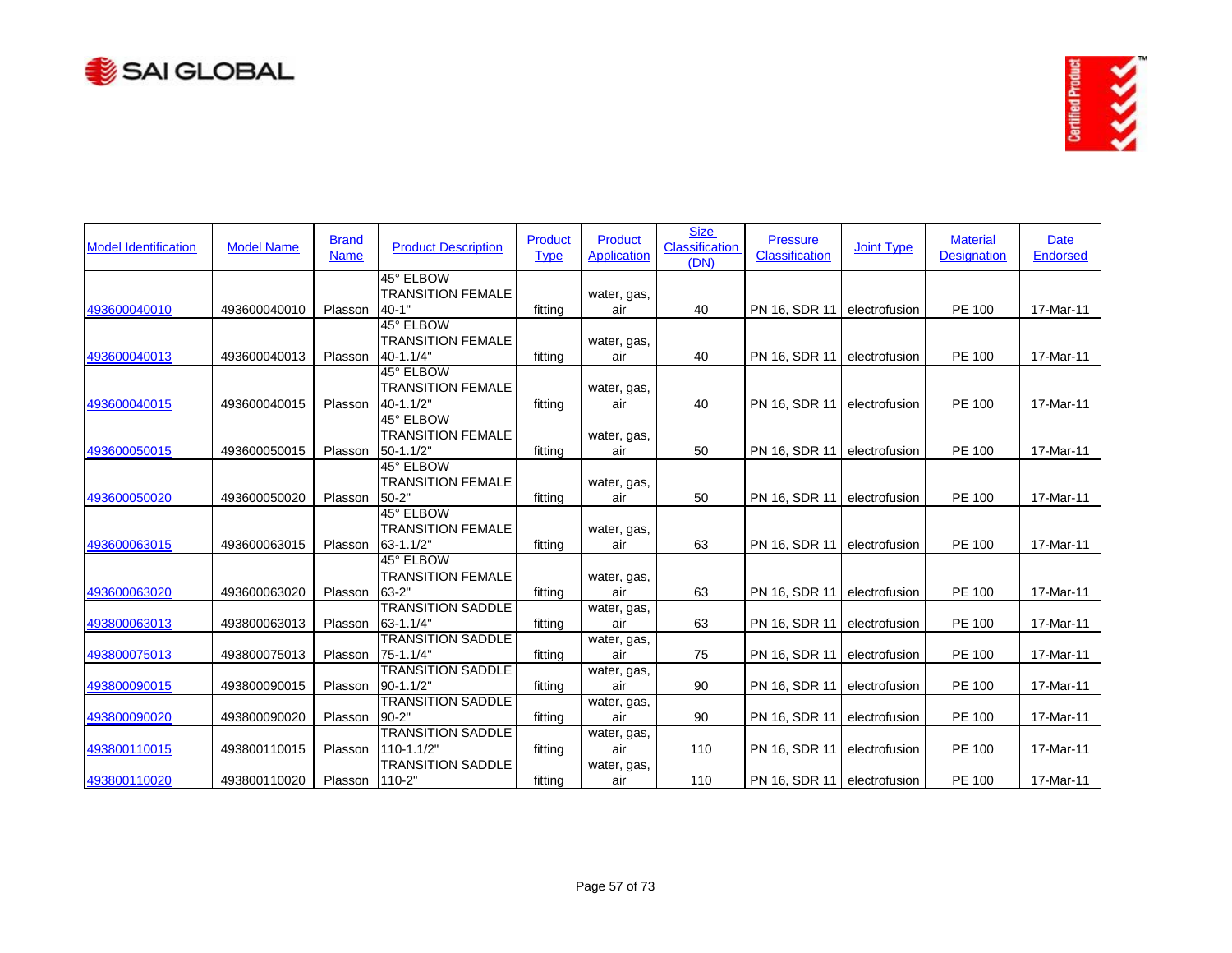



| <b>Model Identification</b> | <b>Model Name</b> | <b>Brand</b><br><b>Name</b> | <b>Product Description</b>             | Product<br><b>Type</b> | Product<br><b>Application</b> | <b>Size</b><br>Classification<br>(DN) | <b>Pressure</b><br>Classification | <b>Joint Type</b> | <b>Material</b><br><b>Designation</b> | <b>Date</b><br><b>Endorsed</b> |
|-----------------------------|-------------------|-----------------------------|----------------------------------------|------------------------|-------------------------------|---------------------------------------|-----------------------------------|-------------------|---------------------------------------|--------------------------------|
|                             |                   |                             | <b>TRANSITION SADDLE</b>               |                        | water, gas,                   |                                       |                                   |                   |                                       |                                |
| 493800125015                | 493800125015      | Plasson                     | $125 - 1.1/2"$                         | fitting                | air                           | 125                                   | PN 16, SDR 11                     | electrofusion     | <b>PE 100</b>                         | 17-Mar-11                      |
|                             |                   |                             | <b>TRANSITION SADDLE</b>               |                        | water, gas,                   |                                       |                                   |                   |                                       |                                |
| 493800125020                | 493800125020      | Plasson                     | $125 - 2"$                             | fitting                | air                           | 125                                   | PN 16, SDR 11                     | electrofusion     | <b>PE 100</b>                         | 17-Mar-11                      |
|                             |                   |                             | <b>TRANSITION SADDLE</b>               |                        | water, gas,                   |                                       |                                   |                   |                                       |                                |
| 493800140015                | 493800140015      | Plasson                     | 140-1.1/2"                             | fitting                | air                           | 140                                   | PN 16, SDR 11                     | electrofusion     | <b>PE 100</b>                         | 17-Mar-11                      |
| 493800140020                | 493800140020      | Plasson                     | <b>TRANSITION SADDLE</b><br>$140 - 2"$ | fitting                | water, gas,<br>air            | 140                                   | PN 16, SDR 11                     | electrofusion     | PE 100                                | 17-Mar-11                      |
|                             |                   |                             | <b>TRANSITION SADDLE</b>               |                        | water, gas,                   |                                       |                                   |                   |                                       |                                |
| 493800160015                | 493800160015      | Plasson                     | 160-1.1/2"                             | fitting                | air                           | 160                                   | PN 16, SDR 11                     | electrofusion     | PE 100                                | 17-Mar-11                      |
|                             |                   |                             | <b>TRANSITION SADDLE</b>               |                        | water, gas,                   |                                       |                                   |                   |                                       |                                |
| 493800160020                | 493800160020      | Plasson                     | 160-2"                                 | fitting                | air                           | 160                                   | PN 16, SDR 11                     | electrofusion     | PE 100                                | 17-Mar-11                      |
|                             |                   |                             | <b>TRANSITION SADDLE</b>               |                        | water, gas,                   |                                       |                                   |                   |                                       |                                |
| 493800180015                | 493800180015      | Plasson                     | 180-1.1/2"                             | fitting                | air                           | 180                                   | PN 16, SDR 11                     | electrofusion     | PE 100                                | 17-Mar-11                      |
|                             |                   |                             | <b>TRANSITION SADDLE</b>               |                        | water, gas,                   |                                       |                                   |                   |                                       |                                |
| 493800180020                | 493800180020      | Plasson                     | 180-2"                                 | fitting                | air                           | 180                                   | PN 16, SDR 11                     | electrofusion     | <b>PE 100</b>                         | 17-Mar-11                      |
|                             |                   |                             | <b>TRANSITION SADDLE</b>               |                        | water, gas,                   |                                       |                                   |                   |                                       |                                |
| 493800200020                | 493800200020      | Plasson                     | 200-2"                                 | fitting                | air                           | 200                                   | PN 16, SDR 11                     | electrofusion     | PE 100                                | 17-Mar-11                      |
|                             |                   |                             | <b>TRANSITION SADDLE</b>               |                        | water, gas,                   |                                       |                                   |                   |                                       |                                |
| 493800225020                | 493800225020      | Plasson                     | $225 - 2"$                             | fitting                | air                           | 225                                   | PN 16, SDR 11                     | electrofusion     | PE 100                                | 17-Mar-11                      |
|                             |                   |                             | <b>TRANSITION SADDLE</b>               |                        | water, gas,                   |                                       |                                   |                   |                                       |                                |
| 493800250020                | 493800250020      | Plasson                     | 250-2"                                 | fitting                | air                           | 250                                   | PN 16, SDR 11                     | electrofusion     | PE 100                                | 17-Mar-11                      |
|                             |                   |                             | <b>FEMALE FREE NUT</b>                 |                        |                               |                                       |                                   |                   |                                       |                                |
|                             |                   |                             | <b>TRANSITION</b>                      |                        | water, gas,                   |                                       |                                   |                   |                                       |                                |
| 494100020007                | 494100020007      | Plasson                     | COUPLER 20-3/4"                        | fitting                | air                           | 20                                    | PN 16, SDR 11                     | electrofusion     | PE 100                                | 17-Mar-11                      |
|                             |                   |                             | <b>FEMALE FREE NUT</b>                 |                        |                               |                                       |                                   |                   |                                       |                                |
| 494100025007                | 494100025007      | Plasson                     | <b>TRANSITION</b><br>COUPLER 25-3/4"   | fitting                | water, gas,<br>air            | 25                                    | PN 16, SDR 11                     | electrofusion     | PE 100                                | 17-Mar-11                      |
|                             |                   |                             | <b>FEMALE FREE NUT</b>                 |                        |                               |                                       |                                   |                   |                                       |                                |
|                             |                   |                             | <b>TRANSITION</b>                      |                        | water, gas,                   |                                       |                                   |                   |                                       |                                |
| 494100025010                | 494100025010      | Plasson                     | COUPLER 25-1"                          | fitting                | air                           | 25                                    | PN 16, SDR 11 electrofusion       |                   | <b>PE 100</b>                         | 17-Mar-11                      |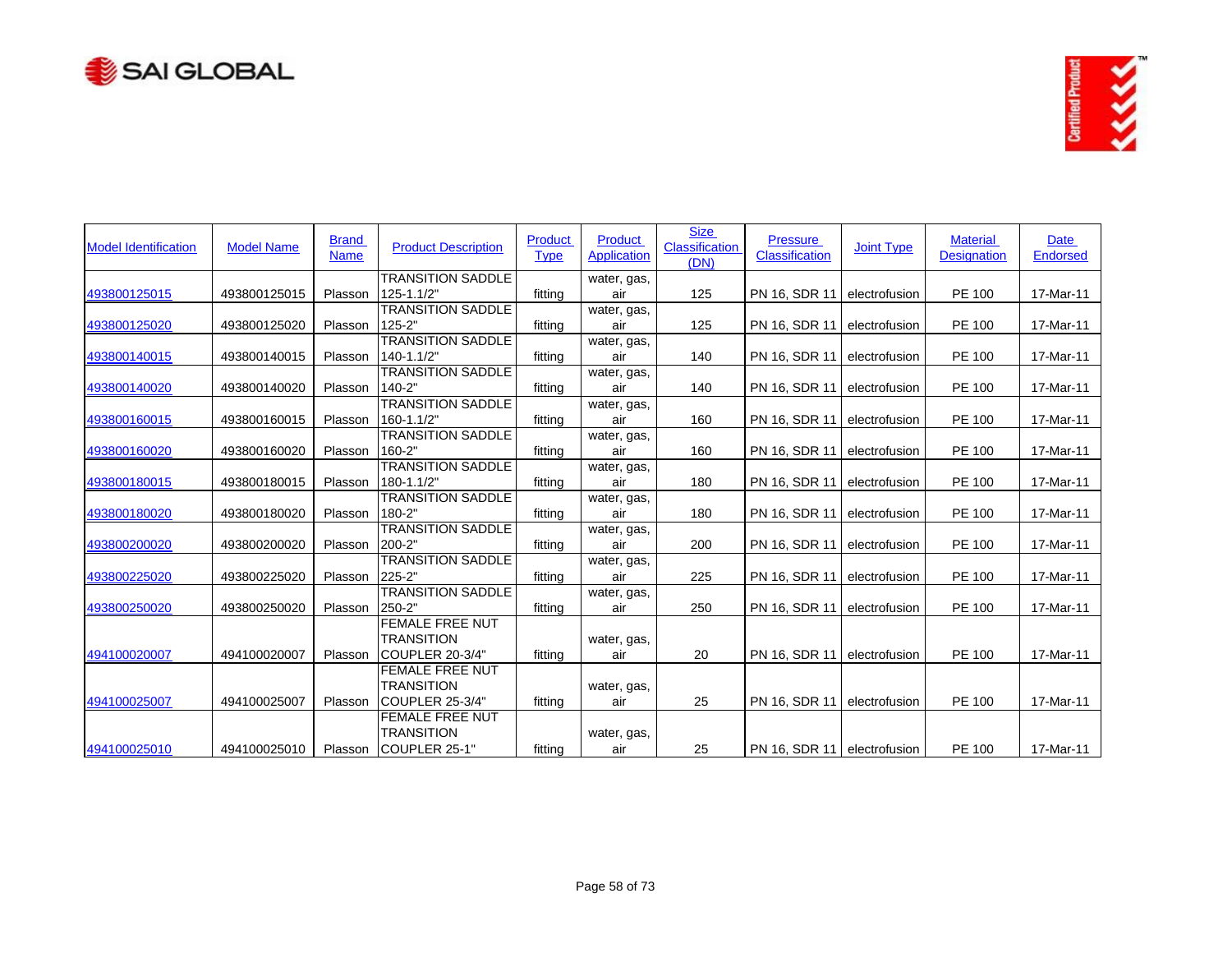



| <b>Model Identification</b> | <b>Model Name</b> | <b>Brand</b><br><b>Name</b> | <b>Product Description</b> | <b>Product</b><br><b>Type</b> | Product<br><b>Application</b> | <b>Size</b><br><b>Classification</b><br>(DN) | <b>Pressure</b><br>Classification | <b>Joint Type</b> | <b>Material</b><br><b>Designation</b> | <b>Date</b><br><b>Endorsed</b> |
|-----------------------------|-------------------|-----------------------------|----------------------------|-------------------------------|-------------------------------|----------------------------------------------|-----------------------------------|-------------------|---------------------------------------|--------------------------------|
|                             |                   |                             | <b>FEMALE FREE NUT</b>     |                               |                               |                                              |                                   |                   |                                       |                                |
|                             |                   |                             | <b>TRANSITION</b>          |                               | water, gas,                   |                                              |                                   |                   |                                       |                                |
| 494100032010                | 494100032010      | Plasson                     | ICOUPLER 32-1"             | fitting                       | air                           | 32                                           | PN 16, SDR 11                     | electrofusion     | PE 100                                | 17-Mar-11                      |
|                             |                   |                             | <b>FEMALE FREE NUT</b>     |                               |                               |                                              |                                   |                   |                                       |                                |
|                             |                   |                             | <b>TRANSITION</b>          |                               | water, gas,                   |                                              |                                   |                   |                                       |                                |
| 494100032013                | 494100032013      | Plasson                     | COUPLER 32-1.1/4"          | fitting                       | air                           | 32                                           | PN 16, SDR 11                     | electrofusion     | PE 100                                | 17-Mar-11                      |
|                             |                   |                             | <b>FEMALE FREE NUT</b>     |                               |                               |                                              |                                   |                   |                                       |                                |
|                             |                   |                             | <b>TRANSITION</b>          |                               | water, gas,                   |                                              |                                   |                   |                                       |                                |
| 494100040013                | 494100040013      | Plasson                     | <b>ICOUPLER 40-1.1/4"</b>  | fitting                       | air                           | 40                                           | PN 16, SDR 11                     | electrofusion     | PE 100                                | 17-Mar-11                      |
|                             |                   |                             | <b>FEMALE FREE NUT</b>     |                               |                               |                                              |                                   |                   |                                       |                                |
|                             |                   |                             | <b>TRANSITION</b>          |                               | water, gas,                   |                                              |                                   |                   |                                       |                                |
| 494100040015                | 494100040015      | Plasson                     | COUPLER 40-1.1/2"          | fitting                       | air                           | 40                                           | PN 16, SDR 11                     | electrofusion     | <b>PE 100</b>                         | 17-Mar-11                      |
|                             |                   |                             | <b>FEMALE FREE NUT</b>     |                               |                               |                                              |                                   |                   |                                       |                                |
|                             |                   |                             | <b>TRANSITION</b>          |                               | water, gas,                   |                                              |                                   |                   |                                       |                                |
| 494100050010                | 494100050010      | Plasson                     | COUPLER 50-1"              | fitting                       | air                           | 50                                           | PN 16, SDR 11                     | electrofusion     | PE 100                                | 17-Mar-11                      |
|                             |                   |                             | <b>IFEMALE FREE NUT</b>    |                               |                               |                                              |                                   |                   |                                       |                                |
|                             |                   |                             | <b>TRANSITION</b>          |                               | water, gas,                   |                                              |                                   |                   |                                       |                                |
| 494100050020                | 494100050020      | Plasson                     | COUPLER 50-2"              | fitting                       | air                           | 50                                           | PN 16, SDR 11                     | electrofusion     | PE 100                                | 17-Mar-11                      |
|                             |                   |                             | <b>FEMALE FREE NUT</b>     |                               |                               |                                              |                                   |                   |                                       |                                |
|                             |                   |                             | <b>TRANSITION</b>          |                               | water, gas,                   |                                              |                                   |                   |                                       |                                |
| 494100063020                | 494100063020      | Plasson                     | ICOUPLER 63-2"             | fitting                       | air                           | 63                                           | PN 16, SDR 11                     | electrofusion     | <b>PE 100</b>                         | 17-Mar-11                      |
|                             |                   |                             | <b>FEMALE FREE NUT</b>     |                               |                               |                                              |                                   |                   |                                       |                                |
|                             |                   |                             | <b>TRANSITION</b>          |                               | water, gas,                   |                                              |                                   |                   |                                       |                                |
| 494100063025                | 494100063025      | Plasson                     | COUPLER 63-2.1/2"          | fitting                       | air                           | 63                                           | PN 16, SDR 11                     | electrofusion     | PE 100                                | 17-Mar-11                      |
|                             |                   |                             | <b>MALE FREE NUT</b>       |                               |                               |                                              |                                   |                   |                                       |                                |
|                             |                   |                             | <b>TRANSITION</b>          |                               | water, gas,                   |                                              |                                   |                   |                                       |                                |
| 4941M0032010                | 4941M0032010      | Plasson                     | COUPLER 32-1"              | fitting                       | air                           | 32                                           | PN 16, SDR 11                     | electrofusion     | PE 100                                | 17-Mar-11                      |
|                             |                   |                             | MALE FREE NUT              |                               |                               |                                              |                                   |                   |                                       |                                |
|                             |                   |                             | <b>TRANSITION</b>          |                               | water, gas,                   |                                              |                                   |                   |                                       |                                |
| 4941M0040013                | 4941M0040013      | Plasson                     | COUPLER 40-1.1/4"          | fitting                       | air                           | 40                                           | PN 16, SDR 11                     | electrofusion     | PE 100                                | 17-Mar-11                      |
|                             |                   |                             | <b>MALE FREE NUT</b>       |                               |                               |                                              |                                   |                   |                                       |                                |
|                             |                   |                             | <b>TRANSITION</b>          |                               | water, gas,                   |                                              |                                   |                   |                                       |                                |
| 4941M0050015                | 4941M0050015      |                             | Plasson ICOUPLER 50-1.1/2" | fitting                       | air                           | 50                                           | PN 16, SDR 11 electrofusion       |                   | <b>PE 100</b>                         | 17-Mar-11                      |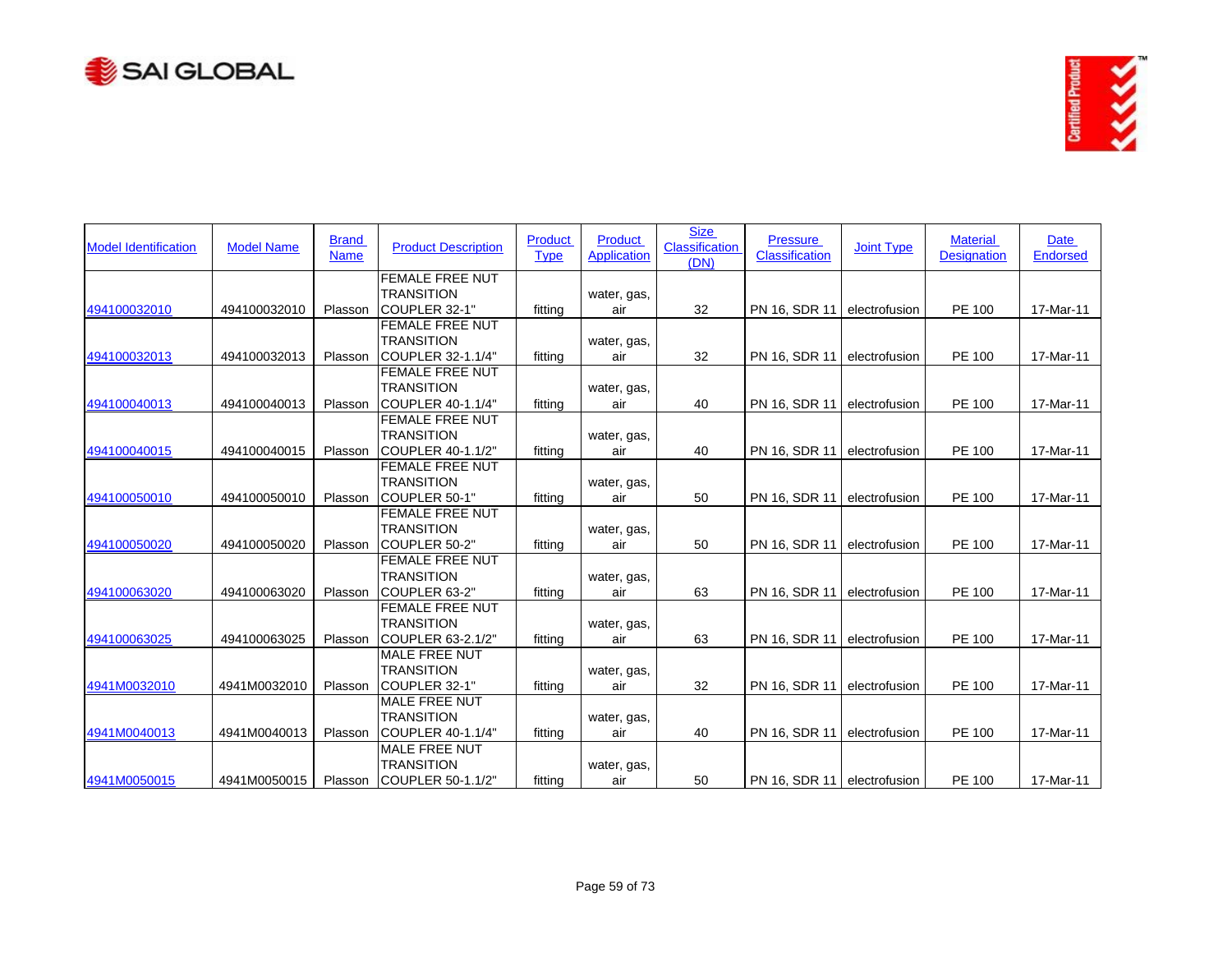



| <b>Model Identification</b> | <b>Model Name</b> | <b>Brand</b><br><b>Name</b> | <b>Product Description</b> | Product<br><b>Type</b> | <b>Product</b><br><b>Application</b> | <b>Size</b><br><b>Classification</b><br>(DN) | <b>Pressure</b><br><b>Classification</b> | <b>Joint Type</b> | <b>Material</b><br><b>Designation</b> | Date<br><b>Endorsed</b> |
|-----------------------------|-------------------|-----------------------------|----------------------------|------------------------|--------------------------------------|----------------------------------------------|------------------------------------------|-------------------|---------------------------------------|-------------------------|
|                             |                   |                             | <b>MALE FREE NUT</b>       |                        |                                      |                                              |                                          |                   |                                       |                         |
|                             |                   |                             | <b>TRANSITION</b>          |                        | water, gas,                          |                                              |                                          |                   |                                       |                         |
| 4941M0063015                | 4941M0063015      | Plasson                     | ICOUPLER 63-1.1/2"         | fitting                | air                                  | 63                                           | PN 16, SDR 11                            | electrofusion     | PE 100                                | 17-Mar-11               |
|                             |                   |                             | <b>MALE FREE NUT</b>       |                        |                                      |                                              |                                          |                   |                                       |                         |
|                             |                   |                             | <b>TRANSITION</b>          |                        | water, gas,                          |                                              |                                          |                   |                                       |                         |
| 4941M0063020                | 4941M0063020      | Plasson                     | COUPLER 63-2"              | fitting                | air                                  | 63                                           | PN 16, SDR 11                            | electrofusion     | PE 100                                | 17-Mar-11               |
|                             |                   |                             |                            |                        | water, gas,                          |                                              |                                          |                   |                                       |                         |
| 494200032                   | 494200032         | Plasson                     | <b>END CAP MONO 32</b>     | fitting                | air                                  | 32                                           | PN 16, SDR 11                            | electrofusion     | PE 100                                | 17-Mar-11               |
|                             | 494200040         | Plasson                     | <b>IEND CAP MONO 40</b>    |                        | water, gas,<br>air                   | 40                                           |                                          | electrofusion     |                                       |                         |
| 494200040                   |                   |                             |                            | fitting                |                                      |                                              | PN 16, SDR 11                            |                   | PE 100                                | 17-Mar-11               |
| 494200050                   | 494200050         | Plasson                     | <b>END CAP MONO 50</b>     | fitting                | water, gas,<br>air                   | 50                                           | PN 16, SDR 11                            | electrofusion     | PE 100                                | 17-Mar-11               |
|                             |                   |                             |                            |                        | water, gas,                          |                                              |                                          |                   |                                       |                         |
| 494200063                   | 494200063         | Plasson                     | <b>END CAP MONO 63</b>     | fitting                | air                                  | 63                                           | PN 16, SDR 11                            | electrofusion     | PE 100                                | 17-Mar-11               |
|                             |                   |                             | 90° ELBOW FEMALE           |                        |                                      |                                              |                                          |                   |                                       |                         |
|                             |                   |                             | <b>FREE NUT</b>            |                        | water, gas,                          |                                              |                                          |                   |                                       |                         |
| 494500020007                | 494500020007      | Plasson                     | TRANSITION 20-3/4"         | fitting                | air                                  | 20                                           | PN 16, SDR 11                            | electrofusion     | PE 100                                | 17-Mar-11               |
|                             |                   |                             | 90° ELBOW FEMALE           |                        |                                      |                                              |                                          |                   |                                       |                         |
|                             |                   |                             | <b>FREE NUT</b>            |                        | water, gas,                          |                                              |                                          |                   |                                       |                         |
| 494500025007                | 494500025007      | Plasson                     | TRANSITION 25-3/4"         | fitting                | air                                  | 25                                           | PN 16, SDR 11                            | electrofusion     | PE 100                                | 17-Mar-11               |
|                             |                   |                             | 90° ELBOW FEMALE           |                        |                                      |                                              |                                          |                   |                                       |                         |
|                             |                   |                             | <b>FREE NUT</b>            |                        | water, gas,                          |                                              |                                          |                   |                                       |                         |
| 494500025010                | 494500025010      | Plasson                     | <b>TRANSITION 25-1"</b>    | fitting                | air                                  | 25                                           | PN 16, SDR 11                            | electrofusion     | PE 100                                | 17-Mar-11               |
|                             |                   |                             | 90° ELBOW FEMALE           |                        |                                      |                                              |                                          |                   |                                       |                         |
|                             |                   |                             | <b>FREE NUT</b>            |                        | water, gas,                          |                                              |                                          |                   |                                       |                         |
| 494500032010                | 494500032010      | Plasson                     | TRANSITION 32-1"           | fitting                | air                                  | 32                                           | PN 16, SDR 11                            | electrofusion     | PE 100                                | 17-Mar-11               |
|                             |                   |                             | 90° ELBOW FEMALE           |                        |                                      |                                              |                                          |                   |                                       |                         |
|                             |                   |                             | <b>FREE NUT</b>            |                        | water, gas,                          |                                              |                                          |                   |                                       |                         |
| 494500032013                | 494500032013      | Plasson                     | TRANSITION 32-1.1/4"       | fitting                | air                                  | 32                                           | PN 16, SDR 11 electrofusion              |                   | <b>PE 100</b>                         | 17-Mar-11               |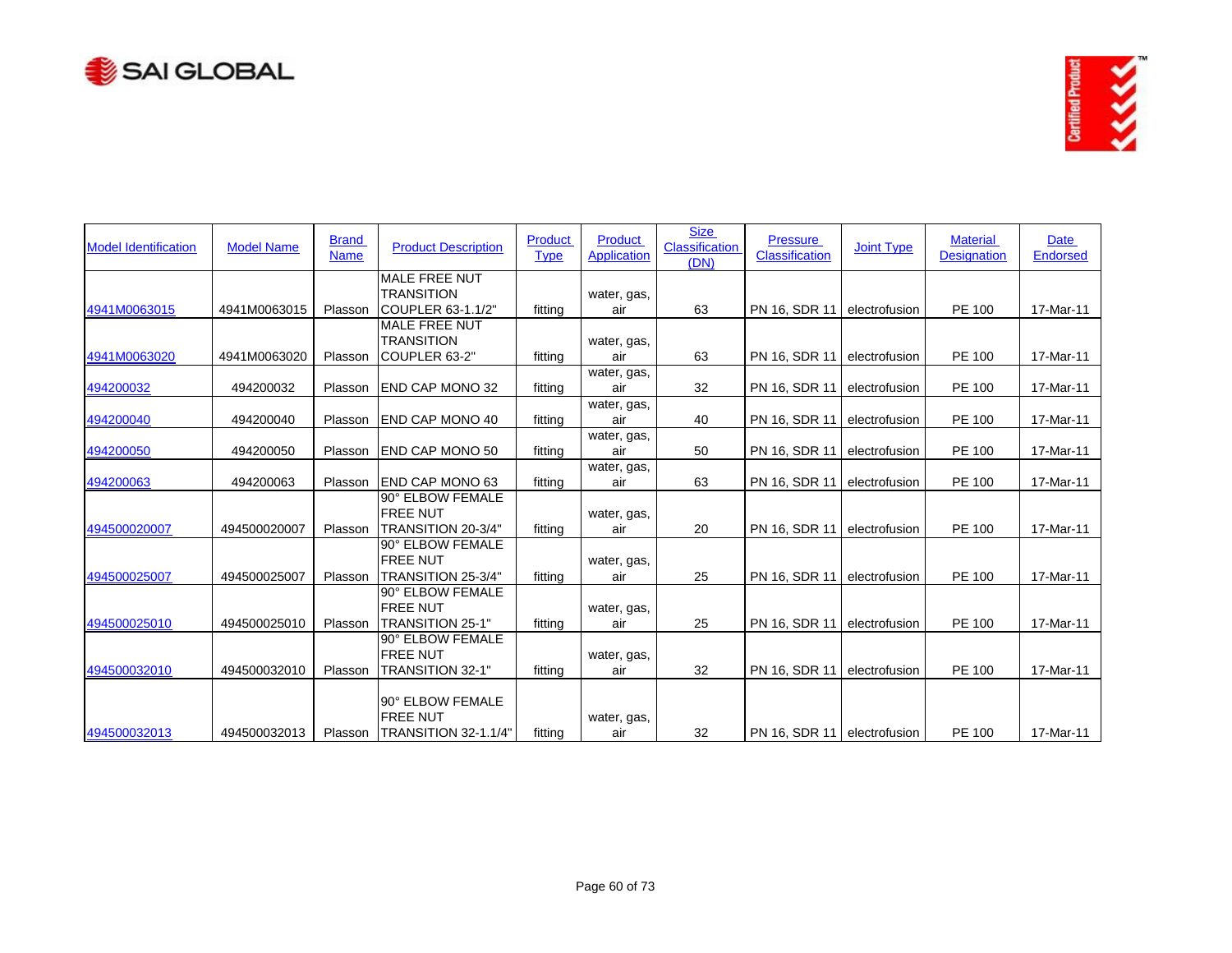



| <b>Model Identification</b> | <b>Model Name</b> | <b>Brand</b><br><b>Name</b> | <b>Product Description</b>                                     | Product<br><b>Type</b> | Product<br><b>Application</b> | <b>Size</b><br>Classification<br>(DN) | <b>Pressure</b><br><b>Classification</b> | <b>Joint Type</b> | <b>Material</b><br><b>Designation</b> | <b>Date</b><br><b>Endorsed</b> |
|-----------------------------|-------------------|-----------------------------|----------------------------------------------------------------|------------------------|-------------------------------|---------------------------------------|------------------------------------------|-------------------|---------------------------------------|--------------------------------|
| 494500040015                | 494500040015      | Plasson                     | 90° ELBOW FEMALE<br><b>FREE NUT</b><br>TRANSITION 40-1.1/2"    | fitting                | water, gas,<br>air            | 40                                    | PN 16, SDR 11                            | electrofusion     | PE 100                                | 17-Mar-11                      |
| 494500050020                | 494500050020      | Plasson                     | 90° ELBOW FEMALE<br><b>FREE NUT</b><br>TRANSITION 50-2"        | fitting                | water, gas,<br>air            | 50                                    | PN 16, SDR 11                            | electrofusion     | PE 100                                | 17-Mar-11                      |
| 494500063020                | 494500063020      | Plasson                     | 90° ELBOW FEMALE<br><b>FREE NUT</b><br>TRANSITION 63-2"        | fitting                | water, gas,<br>air            | 63                                    | PN 16, SDR 11                            | electrofusion     | PE 100                                | 17-Mar-11                      |
| 494500063025                | 494500063025      | Plasson                     | 90° ELBOW FEMALE<br><b>FREE NUT</b><br>TRANSITION 63-2.1/2"    | fitting                | water, gas,<br>air            | 63                                    | PN 16, SDR 11                            | electrofusion     | <b>PE 100</b>                         | 17-Mar-11                      |
| 494600032010                | 494600032010      | Plasson                     | 45° ELBOW FEMALE<br><b>FREE NUT</b><br>TRANSITION 32-1"        | fitting                | water, gas,<br>air            | 32                                    | PN 16, SDR 11                            | electrofusion     | <b>PE 100</b>                         | 17-Mar-11                      |
| 494600032013                | 494600032013      | Plasson                     | 45° ELBOW FEMALE<br><b>FREE NUT</b><br>TRANSITION 32-1.1/4"    | fitting                | water, gas,<br>air            | 32                                    | PN 16, SDR 11                            | electrofusion     | PE 100                                | 17-Mar-11                      |
| 494600040015                | 494600040015      | Plasson                     | 45° ELBOW FEMALE<br><b>FREE NUT</b><br>TRANSITION 40-1.1/2"    | fitting                | water, gas,<br>air            | 40                                    | PN 16, SDR 11                            | electrofusion     | PE 100                                | 17-Mar-11                      |
| 494600050020                | 494600050020      | Plasson                     | 45° ELBOW FEMALE<br><b>FREE NUT</b><br><b>TRANSITION 50-2"</b> | fitting                | water, gas,<br>air            | 50                                    | PN 16, SDR 11                            | electrofusion     | PE 100                                | 17-Mar-11                      |
| 494600063020                | 494600063020      | Plasson                     | 45° ELBOW FEMALE<br><b>FREE NUT</b><br>TRANSITION 63-2"        | fitting                | water, gas,<br>air            | 63                                    | PN 16, SDR 11 electrofusion              |                   | PE 100                                | 17-Mar-11                      |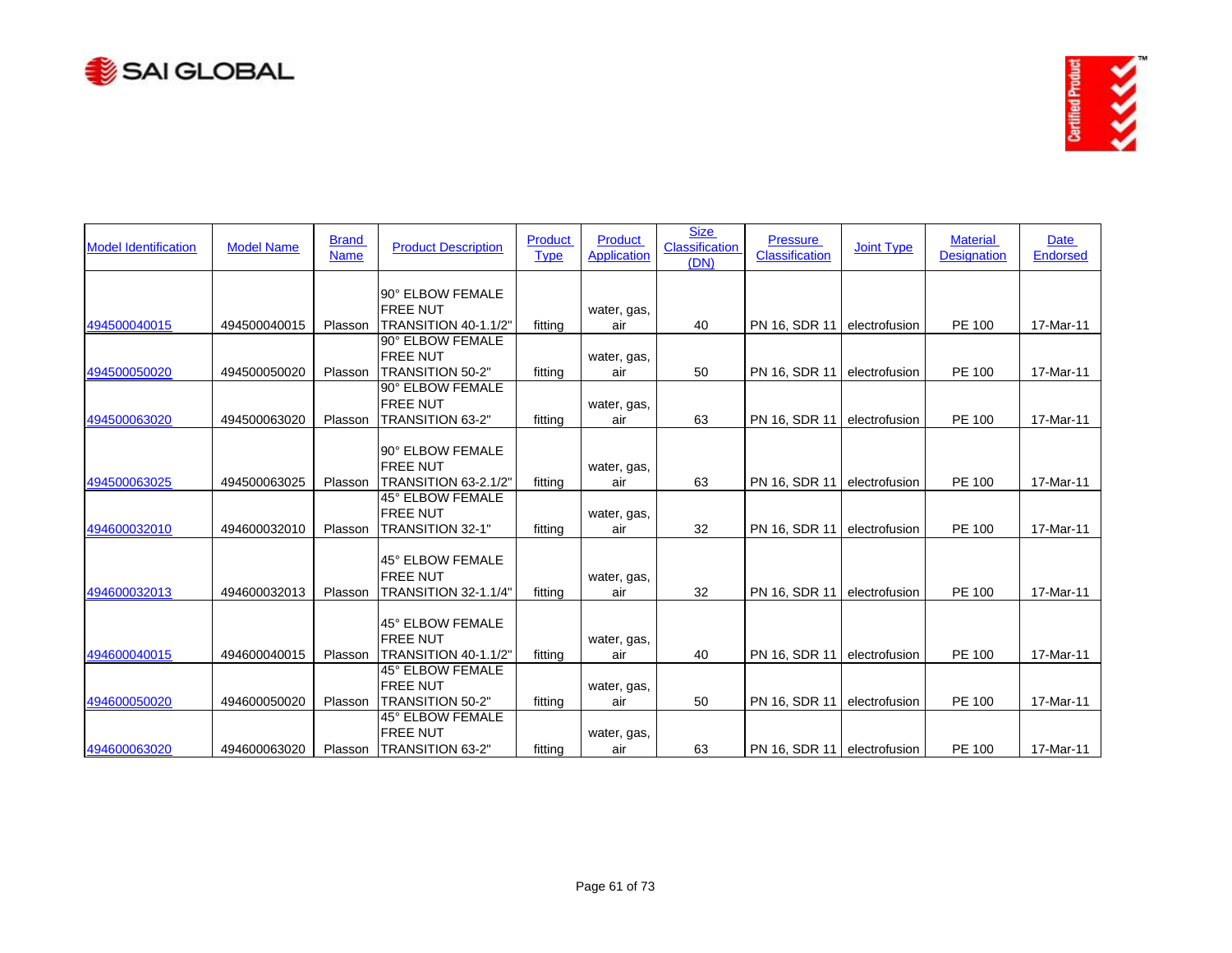



| <b>Model Identification</b> | <b>Model Name</b> | <b>Brand</b><br><b>Name</b> | <b>Product Description</b> | Product<br><b>Type</b> | <b>Product</b><br><b>Application</b> | <b>Size</b><br><b>Classification</b><br>(DN) | <b>Pressure</b><br>Classification | <b>Joint Type</b> | <b>Material</b><br><b>Designation</b> | Date<br><b>Endorsed</b> |
|-----------------------------|-------------------|-----------------------------|----------------------------|------------------------|--------------------------------------|----------------------------------------------|-----------------------------------|-------------------|---------------------------------------|-------------------------|
|                             |                   |                             | 45° ELBOW FEMALE           |                        |                                      |                                              |                                   |                   |                                       |                         |
|                             |                   |                             | <b>FREE NUT</b>            |                        | water, gas,                          |                                              |                                   |                   |                                       |                         |
| 494600063025                | 494600063025      | Plasson                     | TRANSITION 63-2.1/2"       | fitting                | air                                  | 63                                           | PN 16, SDR 11                     | electrofusion     | PE 100                                | 17-Mar-11               |
|                             |                   |                             | <b>ADJUSTABLE ELBOW</b>    |                        | water, gas,                          |                                              |                                   |                   |                                       |                         |
| 4947C0110                   | 4947C0110         | Plasson                     | 110                        | fitting                | air                                  | 110                                          | PN 16, SDR 11                     | electrofusion     | PE 100                                | 17-Mar-11               |
|                             |                   |                             | <b>ADJUSTABLE ELBOW</b>    |                        | water, gas,                          |                                              |                                   |                   |                                       |                         |
| 4947C0125                   | 4947C0125         | Plasson                     | 125                        | fitting                | air                                  | 125                                          | PN 16, SDR 11                     | electrofusion     | PE 100                                | 17-Mar-11               |
|                             |                   |                             | <b>ADJUSTABLE ELBOW</b>    |                        | water, gas,                          |                                              |                                   |                   |                                       |                         |
| 4947C0160                   | 4947C0160         | Plasson                     | 160                        | fitting                | air                                  | 160                                          | PN 16, SDR 11                     | electrofusion     | PE 100                                | 17-Mar-11               |
|                             |                   |                             | <b>ADJUSTABLE ELBOW</b>    |                        | water, gas,                          |                                              |                                   |                   |                                       |                         |
| 4947C0180                   | 4947C0180         | Plasson                     | 180                        | fitting                | air                                  | 180                                          | PN 16, SDR 11                     | electrofusion     | PE 100                                | 17-Mar-11               |
|                             |                   |                             |                            |                        |                                      |                                              |                                   |                   |                                       |                         |
|                             |                   |                             | <b>ADJUSTABLE ELBOW</b>    |                        | water, gas,                          |                                              |                                   |                   |                                       |                         |
| 4947D0110                   | 4947D0110         | Plasson                     | (ONE SIDE) 110             | fitting                | air                                  | 110                                          | PN 16, SDR 11                     | electrofusion     | PE 100                                | 17-Mar-11               |
|                             |                   |                             | <b>ADJUSTABLE ELBOW</b>    |                        | water, gas,                          |                                              |                                   |                   |                                       |                         |
| 4947D0125                   | 4947D0125         | Plasson                     | (ONE SIDE) 125             | fitting                | air                                  | 125                                          | PN 16, SDR 11                     | electrofusion     | PE 100                                | 17-Mar-11               |
|                             |                   |                             |                            |                        |                                      |                                              |                                   |                   |                                       |                         |
|                             |                   |                             | <b>ADJUSTABLE ELBOW</b>    |                        | water, gas,                          |                                              |                                   |                   |                                       |                         |
| 4947D0160                   | 4947D0160         | Plasson                     | (ONE SIDE) 160             | fitting                | air                                  | 160                                          | PN 16, SDR 11                     | electrofusion     | PE 100                                | 17-Mar-11               |
|                             |                   |                             |                            |                        |                                      |                                              |                                   |                   |                                       |                         |
|                             |                   |                             | <b>ADJUSTABLE ELBOW</b>    |                        | water, gas,                          |                                              |                                   |                   |                                       |                         |
| 4947D0180                   | 4947D0180         | Plasson                     | (ONE SIDE) 180             | fitting                | air                                  | 180                                          | PN 16, SDR 11                     | electrofusion     | PE 100                                | 17-Mar-11               |
|                             |                   |                             | <b>MALE ADAPTOR</b>        |                        |                                      |                                              |                                   |                   |                                       |                         |
|                             |                   |                             | <b>STAINLESS STEEL</b>     |                        |                                      |                                              |                                   |                   |                                       |                         |
|                             |                   |                             | <b>TRANSITION</b>          |                        | water, gas,                          |                                              |                                   |                   |                                       |                         |
| 495100063015                | 495100063015      | Plasson                     | COUPLER 63-1.1/2"          | fitting                | air                                  | 63                                           | PN 16, SDR 11                     | electrofusion     | PE 100                                | 17-Mar-11               |
|                             |                   |                             | <b>MALE ADAPTOR</b>        |                        |                                      |                                              |                                   |                   |                                       |                         |
|                             |                   |                             | <b>STAINLESS STEEL</b>     |                        |                                      |                                              |                                   |                   |                                       |                         |
|                             |                   |                             | <b>TRANSITION</b>          |                        | water, gas,                          |                                              |                                   |                   |                                       |                         |
| 495100063020                | 495100063020      | Plasson                     | COUPLER 63-2"              | fitting                | air                                  | 63                                           | PN 16, SDR 11 electrofusion       |                   | PE 100                                | 17-Mar-11               |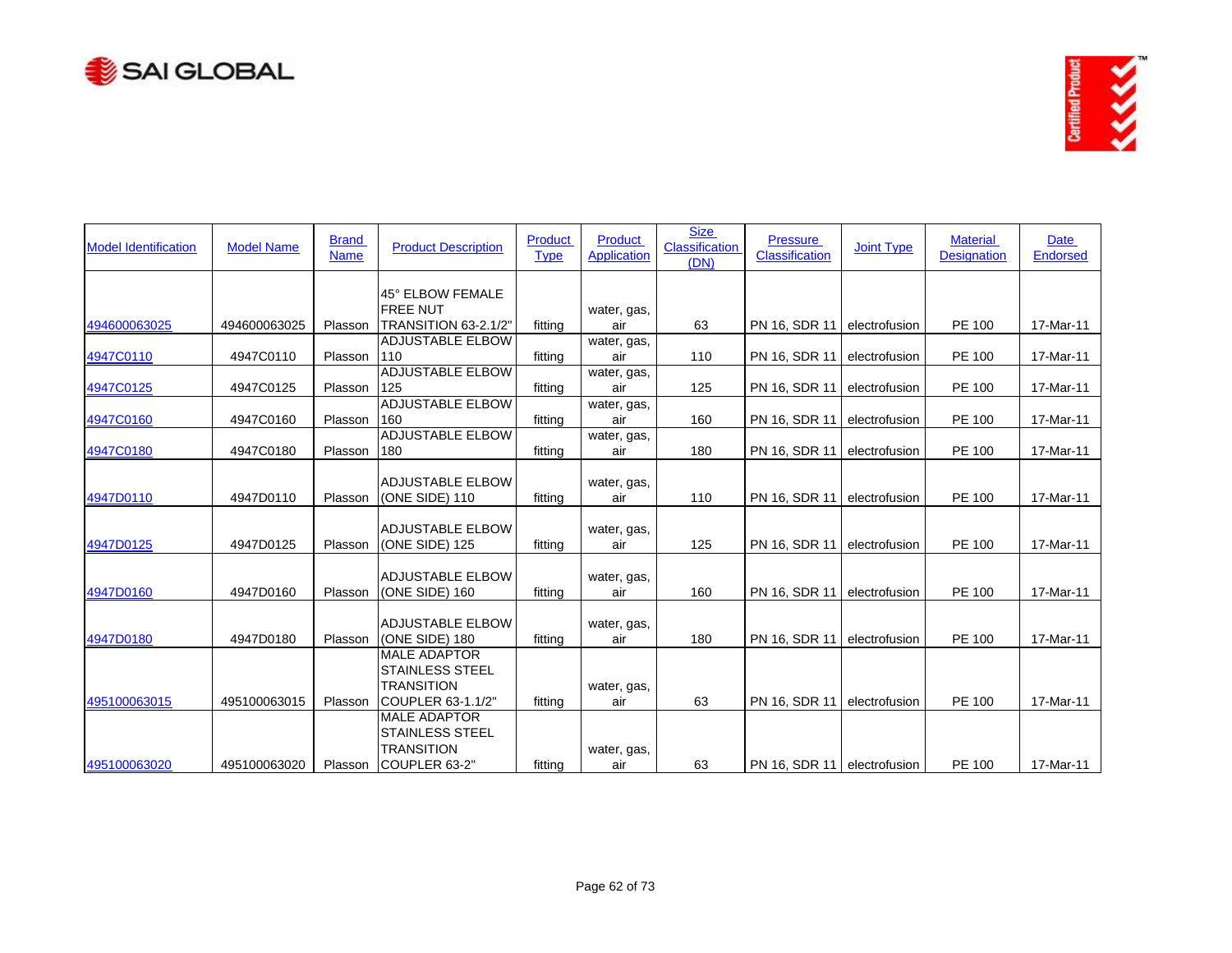



| <b>Model Identification</b> | <b>Model Name</b> | <b>Brand</b><br><b>Name</b> | <b>Product Description</b>     | <b>Product</b><br><b>Type</b> | <b>Product</b><br><b>Application</b> | <b>Size</b><br><b>Classification</b><br>(DN) | <b>Pressure</b><br><b>Classification</b> | <b>Joint Type</b> | <b>Material</b><br><b>Designation</b> | <b>Date</b><br><b>Endorsed</b> |
|-----------------------------|-------------------|-----------------------------|--------------------------------|-------------------------------|--------------------------------------|----------------------------------------------|------------------------------------------|-------------------|---------------------------------------|--------------------------------|
| 495200063                   | 495200063         | Plasson                     | <b>REPAIR SADDLE 63</b>        | fitting                       | water, gas,<br>air                   | 63                                           | PN 16, SDR 11                            | electrofusion     | PE 100                                | 17-Mar-11                      |
| 495200075                   | 495200075         | Plasson                     | <b>REPAIR SADDLE 75</b>        | fitting                       | water, gas,<br>air                   | 75                                           | PN 16, SDR 11                            | electrofusion     | PE 100                                | 17-Mar-11                      |
| 495200090                   | 495200090         | Plasson                     | <b>REPAIR SADDLE 90</b>        | fitting                       | water, gas,<br>air                   | 90                                           | PN 16, SDR 11                            | electrofusion     | PE 100                                | 17-Mar-11                      |
| 495200110                   | 495200110         | Plasson                     | <b>REPAIR SADDLE 110</b>       | fitting                       | water, gas,<br>air                   | 110                                          | PN 16, SDR 11                            | electrofusion     | PE 100                                | 17-Mar-11                      |
| 495200125                   | 495200125         | Plasson                     | <b>REPAIR SADDLE 125</b>       | fitting                       | water, gas,<br>air                   | 125                                          | PN 16, SDR 11                            | electrofusion     | PE 100                                | 17-Mar-11                      |
| 495200140                   | 495200140         | Plasson                     | <b>REPAIR SADDLE 140</b>       | fitting                       | water, gas,<br>air                   | 140                                          | PN 16, SDR 11                            | electrofusion     | PE 100                                | 17-Mar-11                      |
| 495200160                   | 495200160         | Plasson                     | <b>REPAIR SADDLE 160</b>       | fitting                       | water, gas,<br>air                   | 160                                          | PN 16, SDR 11                            | electrofusion     | PE 100                                | 17-Mar-11                      |
| 495200180                   | 495200180         | Plasson                     | <b>REPAIR SADDLE 180</b>       | fitting                       | water, gas,<br>air                   | 180                                          | PN 16, SDR 11                            | electrofusion     | PE 100                                | 17-Mar-11                      |
| 495800063032                | 495800063032      | Plasson                     | <b>BRANCH SADDLE 63-</b><br>32 | fitting                       | water, gas,<br>air                   | 63                                           | PN 16, SDR 11                            | electrofusion     | PE 100                                | 17-Mar-11                      |
| 495800063040                | 495800063040      | Plasson                     | <b>BRANCH SADDLE 63-</b><br>40 | fitting                       | water, gas,<br>air                   | 63                                           | PN 16, SDR 11                            | electrofusion     | PE 100                                | 17-Mar-11                      |
| 495800063050                | 495800063050      | Plasson                     | <b>BRANCH SADDLE 63-</b><br>50 | fitting                       | water, gas,<br>air                   | 63                                           | PN 16, SDR 11                            | electrofusion     | PE 100                                | 17-Mar-11                      |
| 495800063063                | 495800063063      | Plasson                     | <b>BRANCH SADDLE 63-</b><br>63 | fitting                       | water, gas,<br>air                   | 63                                           | PN 16, SDR 11                            | electrofusion     | PE 100                                | 17-Mar-11                      |
| 495800075032                | 495800075032      | Plasson                     | <b>BRANCH SADDLE 75-</b><br>32 | fitting                       | water, gas,<br>air                   | 75                                           | PN 16, SDR 11                            | electrofusion     | PE 100                                | 17-Mar-11                      |
| 495800075040                | 495800075040      | Plasson                     | <b>BRANCH SADDLE 75-</b><br>40 | fitting                       | water, gas,<br>air                   | 75                                           | PN 16, SDR 11                            | electrofusion     | PE 100                                | 17-Mar-11                      |
| 495800075050                | 495800075050      | Plasson                     | <b>BRANCH SADDLE 75-</b><br>50 | fitting                       | water, gas,<br>air                   | 75                                           | PN 16, SDR 11                            | electrofusion     | PE 100                                | 17-Mar-11                      |
| 495800075063                | 495800075063      | Plasson 63                  | <b>BRANCH SADDLE 75-</b>       | fitting                       | water, gas,<br>air                   | 75                                           | PN 16, SDR 11   electrofusion            |                   | PE 100                                | 17-Mar-11                      |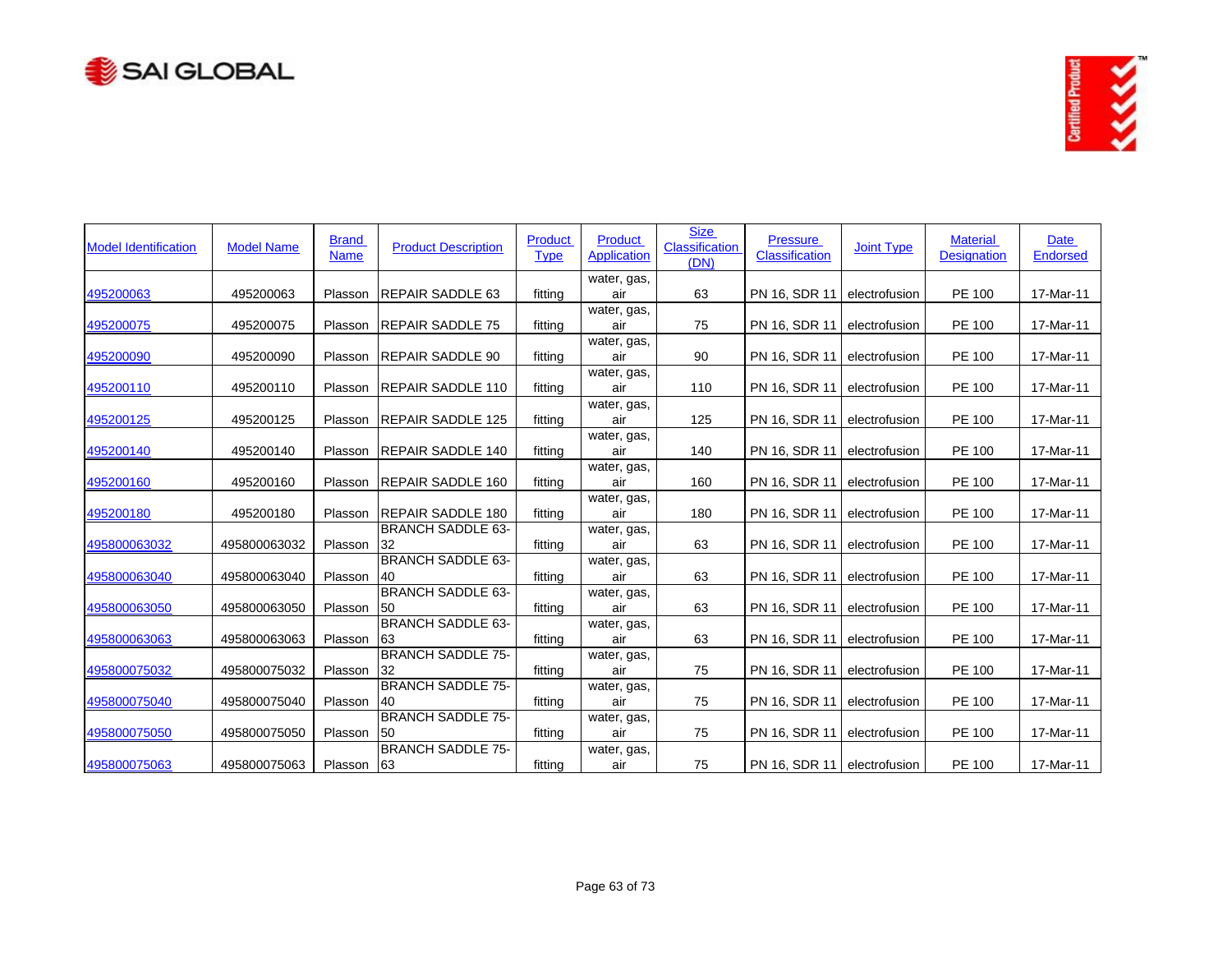



| <b>Model Identification</b> | <b>Model Name</b> | <b>Brand</b><br><b>Name</b> | <b>Product Description</b>     | Product<br><b>Type</b> | Product<br><b>Application</b> | <b>Size</b><br><b>Classification</b><br>(DN) | <b>Pressure</b><br><b>Classification</b> | <b>Joint Type</b> | <b>Material</b><br><b>Designation</b> | Date<br><b>Endorsed</b> |
|-----------------------------|-------------------|-----------------------------|--------------------------------|------------------------|-------------------------------|----------------------------------------------|------------------------------------------|-------------------|---------------------------------------|-------------------------|
|                             |                   |                             | <b>BRANCH SADDLE 90-</b>       |                        | water, gas,                   |                                              |                                          |                   |                                       |                         |
| 495800090032                | 495800090032      | Plasson                     | 32                             | fitting                | air                           | 90                                           | PN 16, SDR 11                            | electrofusion     | PE 100                                | 17-Mar-11               |
| 495800090040                | 495800090040      | Plasson                     | <b>BRANCH SADDLE 90-</b><br>40 | fitting                | water, gas,<br>air            | 90                                           | PN 16, SDR 11                            | electrofusion     | PE 100                                | 17-Mar-11               |
|                             |                   |                             | <b>BRANCH SADDLE 90-</b>       |                        | water, gas,                   |                                              |                                          |                   |                                       |                         |
| 495800090050                | 495800090050      | Plasson                     | <b>50</b>                      | fitting                | air                           | 90                                           | PN 16, SDR 11                            | electrofusion     | PE 100                                | 17-Mar-11               |
|                             |                   |                             | <b>BRANCH SADDLE 90-</b>       |                        | water, gas,                   |                                              |                                          |                   |                                       |                         |
| 495800090063                | 495800090063      | Plasson                     | 63                             | fittina                | air                           | 90                                           | PN 16, SDR 11                            | electrofusion     | PE 100                                | 17-Mar-11               |
|                             |                   |                             | <b>BRANCH SADDLE 90-</b>       |                        | water, gas,                   |                                              |                                          |                   |                                       |                         |
| 495800090090                | 495800090090      | Plasson                     | 90                             | fitting                | air                           | 90                                           | PN 16, SDR 11                            | electrofusion     | PE 100                                | 17-Mar-11               |
|                             |                   |                             | <b>BRANCH SADDLE 110-</b>      |                        | water, gas,                   |                                              |                                          |                   |                                       |                         |
| 495800110032                | 495800110032      | Plasson                     | 32                             | fitting                | air                           | 110                                          | PN 16, SDR 11                            | electrofusion     | PE 100                                | 17-Mar-11               |
|                             |                   |                             | <b>BRANCH SADDLE 110-</b>      |                        | water, gas,                   |                                              |                                          |                   |                                       |                         |
| 495800110040                | 495800110040      | Plasson                     | 40                             | fitting                | air                           | 110                                          | PN 16, SDR 11                            | electrofusion     | PE 100                                | 17-Mar-11               |
|                             |                   |                             | <b>BRANCH SADDLE 110-</b>      |                        | water, gas,                   |                                              |                                          |                   |                                       |                         |
| 495800110050                | 495800110050      | Plasson                     | 50                             | fitting                | air                           | 110                                          | PN 16, SDR 11                            | electrofusion     | PE 100                                | 17-Mar-11               |
|                             |                   |                             | <b>BRANCH SADDLE 110-</b>      |                        | water, gas,                   |                                              |                                          |                   |                                       |                         |
| 495800110063                | 495800110063      | Plasson                     | 63                             | fitting                | air                           | 110                                          | PN 16, SDR 11                            | electrofusion     | PE 100                                | 17-Mar-11               |
|                             |                   |                             | <b>BRANCH SADDLE 110-</b>      |                        | water, gas,                   |                                              |                                          |                   |                                       |                         |
| 495800110090                | 495800110090      | Plasson                     | 90                             | fitting                | air                           | 110                                          | PN 16, SDR 11                            | electrofusion     | PE 100                                | 17-Mar-11               |
|                             |                   |                             | <b>BRANCH SADDLE 125-</b>      |                        | water, gas,                   |                                              |                                          |                   |                                       |                         |
| 495800125032                | 495800125032      | Plasson                     | 32                             | fitting                | air                           | 125                                          | PN 16, SDR 11                            | electrofusion     | PE 100                                | 17-Mar-11               |
|                             |                   |                             | <b>BRANCH SADDLE 125-</b>      |                        | water, gas,                   |                                              |                                          |                   |                                       |                         |
| 495800125040                | 495800125040      | Plasson                     | 40                             | fitting                | air                           | 125                                          | PN 16, SDR 11                            | electrofusion     | PE 100                                | 17-Mar-11               |
|                             |                   |                             | <b>BRANCH SADDLE 125-</b>      |                        | water, gas,                   |                                              |                                          |                   |                                       |                         |
| 495800125050                | 495800125050      | Plasson                     | 50                             | fitting                | air                           | 125                                          | PN 16, SDR 11                            | electrofusion     | PE 100                                | 17-Mar-11               |
|                             |                   |                             | <b>BRANCH SADDLE 125-</b>      |                        | water, gas,                   |                                              |                                          |                   |                                       |                         |
| 495800125063                | 495800125063      | Plasson                     | 63                             | fitting                | air                           | 125                                          | PN 16, SDR 11                            | electrofusion     | PE 100                                | 17-Mar-11               |
|                             |                   |                             | <b>BRANCH SADDLE 125-</b>      |                        | water, gas,                   |                                              |                                          |                   |                                       |                         |
| 495800125090                | 495800125090      | Plasson                     | 90                             | fitting                | air                           | 125                                          | PN 16, SDR 11                            | electrofusion     | PE 100                                | 17-Mar-11               |
|                             |                   |                             | <b>BRANCH SADDLE 140-</b>      |                        | water, gas,                   |                                              |                                          |                   |                                       |                         |
| 495800140032                | 495800140032      | Plasson                     | 32                             | fitting                | air                           | 140                                          | PN 16, SDR 11 electrofusion              |                   | PE 100                                | 17-Mar-11               |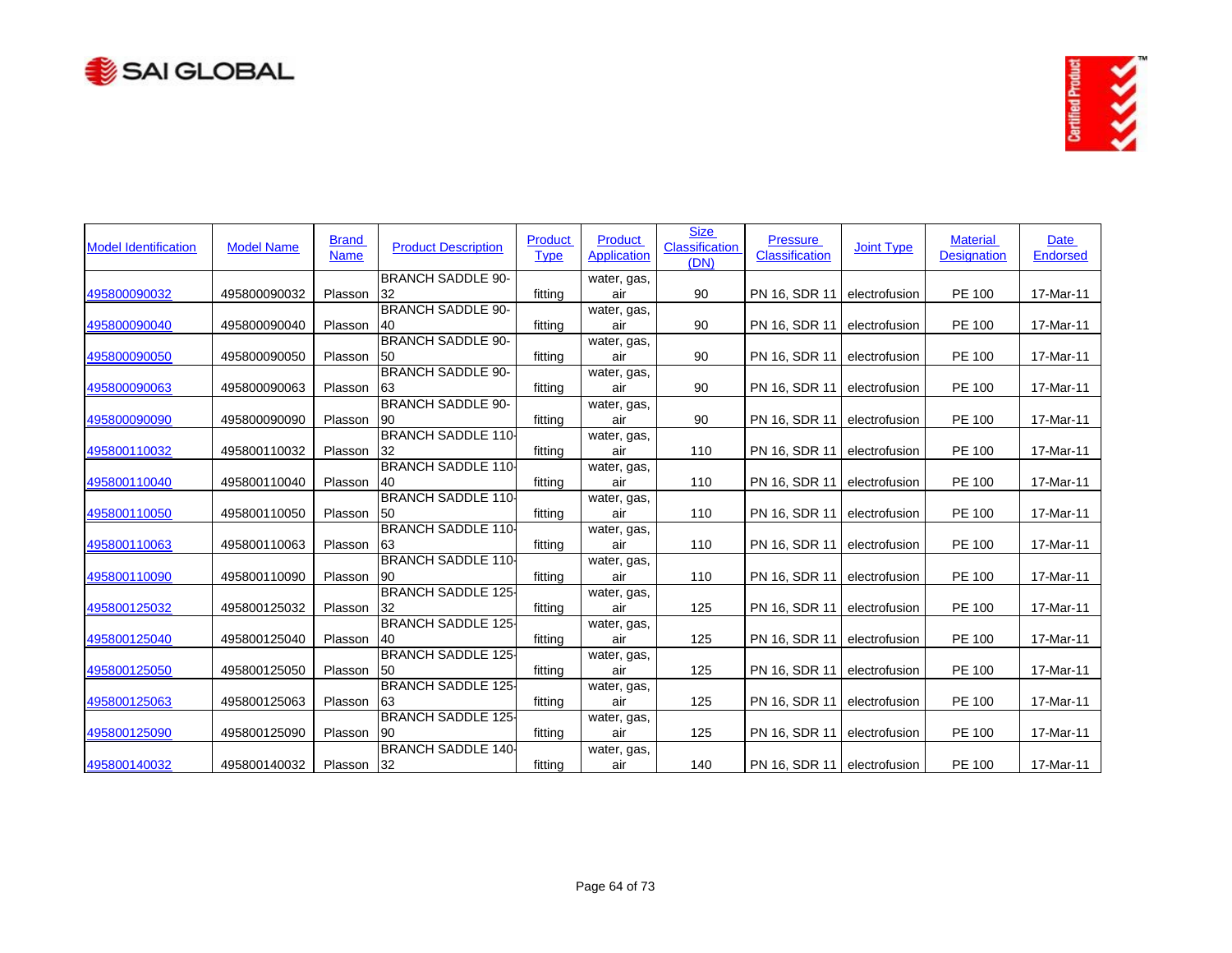



| <b>Model Identification</b> | <b>Model Name</b> | <b>Brand</b><br><b>Name</b> | <b>Product Description</b>             | Product<br><b>Type</b> | Product<br><b>Application</b> | <b>Size</b><br><b>Classification</b><br>(DN) | <b>Pressure</b><br><b>Classification</b> | <b>Joint Type</b> | <b>Material</b><br><b>Designation</b> | Date<br><b>Endorsed</b> |
|-----------------------------|-------------------|-----------------------------|----------------------------------------|------------------------|-------------------------------|----------------------------------------------|------------------------------------------|-------------------|---------------------------------------|-------------------------|
|                             |                   |                             | <b>BRANCH SADDLE 140-</b>              |                        | water, gas,                   |                                              |                                          |                   |                                       |                         |
| 495800140040                | 495800140040      | Plasson                     | 40                                     | fitting                | air                           | 140                                          | PN 16, SDR 11                            | electrofusion     | PE 100                                | 17-Mar-11               |
| 495800140050                | 495800140050      | Plasson                     | <b>BRANCH SADDLE 140-</b><br><b>50</b> | fitting                | water, gas,<br>air            | 140                                          | PN 16, SDR 11                            | electrofusion     | PE 100                                | 17-Mar-11               |
|                             |                   |                             | <b>BRANCH SADDLE 140-</b>              |                        | water, gas,                   |                                              |                                          |                   |                                       |                         |
| 495800140063                | 495800140063      | Plasson                     | 63                                     | fitting                | air                           | 140                                          | PN 16, SDR 11                            | electrofusion     | PE 100                                | 17-Mar-11               |
|                             |                   |                             | <b>BRANCH SADDLE 140-</b>              |                        | water, gas,                   |                                              |                                          |                   |                                       |                         |
| 495800140090                | 495800140090      | Plasson                     | 90                                     | fitting                | air                           | 140                                          | PN 16, SDR 11                            | electrofusion     | PE 100                                | 17-Mar-11               |
|                             |                   |                             | <b>BRANCH SADDLE 160-</b>              |                        | water, gas,                   |                                              |                                          |                   |                                       |                         |
| 495800160032                | 495800160032      | Plasson                     | 32                                     | fitting                | air                           | 160                                          | PN 16, SDR 11                            | electrofusion     | PE 100                                | 17-Mar-11               |
|                             |                   |                             | <b>BRANCH SADDLE 160-</b>              |                        | water, gas,                   |                                              |                                          |                   |                                       |                         |
| 495800160040                | 495800160040      | Plasson                     | 40                                     | fitting                | air                           | 160                                          | PN 16, SDR 11                            | electrofusion     | PE 100                                | 17-Mar-11               |
|                             |                   |                             | <b>BRANCH SADDLE 160-</b>              |                        | water, gas,                   |                                              |                                          |                   |                                       |                         |
| 495800160050                | 495800160050      | Plasson                     | 50                                     | fitting                | air                           | 160                                          | PN 16, SDR 11                            | electrofusion     | PE 100                                | 17-Mar-11               |
|                             |                   |                             | <b>BRANCH SADDLE 160-</b>              |                        | water, gas,                   |                                              |                                          |                   |                                       |                         |
| 495800160063                | 495800160063      | Plasson                     | 63                                     | fitting                | air                           | 160                                          | PN 16, SDR 11                            | electrofusion     | PE 100                                | 17-Mar-11               |
|                             |                   |                             | <b>BRANCH SADDLE 160-</b>              |                        | water, gas,                   |                                              |                                          |                   |                                       |                         |
| 495800160090                | 495800160090      | Plasson                     | 90                                     | fitting                | air                           | 160                                          | PN 16, SDR 11                            | electrofusion     | PE 100                                | 17-Mar-11               |
|                             |                   |                             | <b>BRANCH SADDLE 180-</b>              |                        | water, gas,                   |                                              |                                          |                   |                                       |                         |
| 495800180032                | 495800180032      | Plasson                     | 32                                     | fitting                | air                           | 180                                          | PN 16, SDR 11                            | electrofusion     | PE 100                                | 17-Mar-11               |
|                             |                   |                             | <b>BRANCH SADDLE 180-</b>              |                        | water, gas,                   |                                              |                                          |                   |                                       |                         |
| 495800180040                | 495800180040      | Plasson                     | 40                                     | fitting                | air                           | 180                                          | PN 16, SDR 11                            | electrofusion     | PE 100                                | 17-Mar-11               |
|                             |                   |                             | <b>BRANCH SADDLE 180-</b>              |                        | water, gas,                   |                                              |                                          |                   |                                       |                         |
| 495800180050                | 495800180050      | Plasson                     | 50                                     | fitting                | air                           | 180                                          | PN 16, SDR 11                            | electrofusion     | PE 100                                | 17-Mar-11               |
|                             |                   |                             | <b>BRANCH SADDLE 180-</b>              |                        | water, gas,                   |                                              |                                          |                   |                                       |                         |
| 495800180063                | 495800180063      | Plasson                     | 63                                     | fitting                | air                           | 180                                          | PN 16, SDR 11                            | electrofusion     | PE 100                                | 17-Mar-11               |
|                             |                   |                             | <b>BRANCH SADDLE 180-</b>              |                        | water, gas,                   |                                              |                                          |                   |                                       |                         |
| 495800180090                | 495800180090      | Plasson                     | <b>90</b>                              | fitting                | air                           | 180                                          | PN 16, SDR 11                            | electrofusion     | PE 100                                | 17-Mar-11               |
|                             |                   |                             | <b>BRANCH SADDLE 200-</b>              |                        | water, gas,                   |                                              |                                          |                   |                                       |                         |
| 495800200063                | 495800200063      | Plasson                     | 63                                     | fitting                | air                           | 200                                          | PN 16, SDR 11                            | electrofusion     | PE 100                                | 17-Mar-11               |
|                             |                   |                             | <b>BRANCH SADDLE 200-</b>              |                        | water, gas,                   |                                              |                                          |                   |                                       |                         |
| 495800200090                | 495800200090      | Plasson 90                  |                                        | fitting                | air                           | 200                                          | PN 16, SDR 11 electrofusion              |                   | PE 100                                | 17-Mar-11               |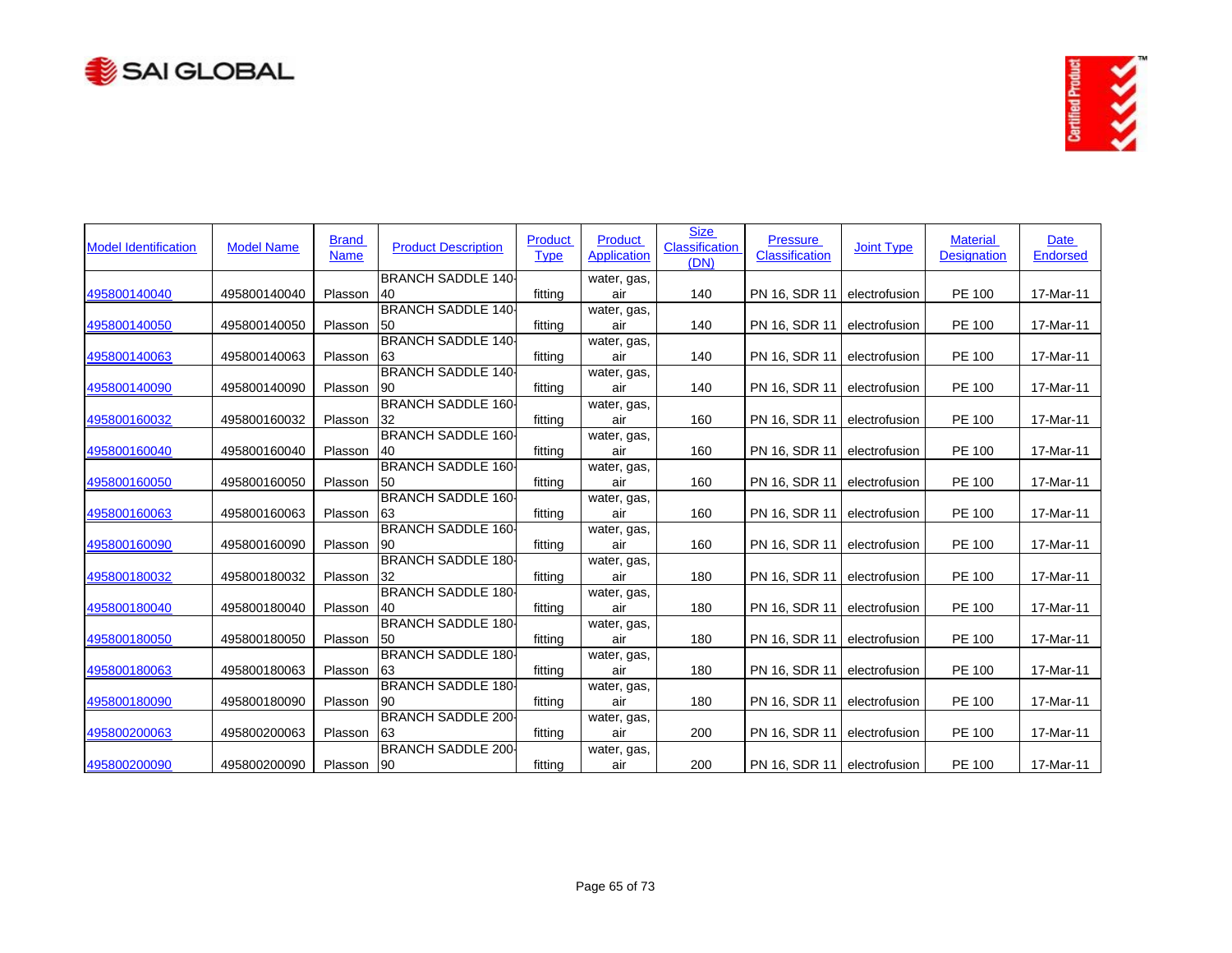



| <b>Model Identification</b> | <b>Model Name</b> | <b>Brand</b><br><b>Name</b> | <b>Product Description</b>             | Product<br><b>Type</b> | Product<br><b>Application</b> | <b>Size</b><br>Classification<br>(DN) | <b>Pressure</b><br><b>Classification</b> | <b>Joint Type</b> | <b>Material</b><br><b>Designation</b> | Date<br><b>Endorsed</b> |
|-----------------------------|-------------------|-----------------------------|----------------------------------------|------------------------|-------------------------------|---------------------------------------|------------------------------------------|-------------------|---------------------------------------|-------------------------|
|                             |                   |                             | <b>BRANCH SADDLE 225-</b>              |                        | water, gas,                   |                                       |                                          |                   |                                       |                         |
| 495800225063                | 495800225063      | Plasson                     | 63                                     | fitting                | air                           | 225                                   | PN 16, SDR 11                            | electrofusion     | PE 100                                | 17-Mar-11               |
| 495800225090                | 495800225090      | Plasson                     | <b>BRANCH SADDLE 225-</b><br>90        | fitting                | water, gas,<br>air            | 225                                   | PN 16, SDR 11                            | electrofusion     | PE 100                                | 17-Mar-11               |
|                             |                   |                             | <b>BRANCH SADDLE 250-</b>              |                        | water, gas,                   |                                       |                                          |                   |                                       |                         |
| 495800250063                | 495800250063      | Plasson                     | 63                                     | fitting                | air                           | 250                                   | PN 16, SDR 11                            | electrofusion     | PE 100                                | 17-Mar-11               |
|                             |                   |                             | <b>BRANCH SADDLE 250-</b>              |                        | water, gas,                   |                                       |                                          |                   |                                       |                         |
| 495800250090                | 495800250090      | Plasson                     | 90                                     | fitting                | air                           | 250                                   | PN 16, SDR 11                            | electrofusion     | PE 100                                | 17-Mar-11               |
|                             |                   |                             | <b>BRANCH SADDLE 280-</b>              |                        | water, gas,                   |                                       |                                          |                   |                                       |                         |
| 495800280090                | 495800280090      | Plasson                     | 90                                     | fitting                | air                           | 280                                   | PN 16, SDR 11                            | electrofusion     | PE 100                                | 17-Mar-11               |
|                             |                   |                             | <b>BRANCH SADDLE 315-</b>              |                        | water, gas,                   |                                       |                                          |                   |                                       |                         |
| 495800315090                | 495800315090      | Plasson                     | 90                                     | fitting                | air                           | 355                                   | PN 16, SDR 11                            | electrofusion     | PE 100                                | 17-Mar-11               |
|                             |                   |                             | <b>TAPPING SADDLE 40-</b>              |                        | water, gas,                   |                                       |                                          |                   |                                       |                         |
| 496300040020                | 496300040020      | Plasson                     | 20                                     | fitting                | air                           | 40                                    | PN 16, SDR 11                            | electrofusion     | PE 100                                | 17-Mar-11               |
|                             |                   |                             | <b>TAPPING SADDLE 40-</b>              |                        | water, gas,                   |                                       |                                          |                   |                                       |                         |
| 496300040032                | 496300040032      | Plasson                     | 32                                     | fitting                | air                           | 40                                    | PN 16, SDR 11                            | electrofusion     | PE 100                                | 17-Mar-11               |
|                             |                   |                             | <b>TAPPING SADDLE 50-</b>              |                        | water, gas,                   |                                       |                                          |                   |                                       |                         |
| 496300050020                | 496300050020      | Plasson                     | 20                                     | fitting                | air                           | 50                                    | PN 16, SDR 11                            | electrofusion     | PE 100                                | 17-Mar-11               |
| 496300050025                | 496300050025      | Plasson                     | <b>TAPPING SADDLE 50-</b><br><b>25</b> | fitting                | water, gas,<br>air            | 50                                    | PN 16, SDR 11                            | electrofusion     | PE 100                                | 17-Mar-11               |
|                             |                   |                             | <b>TAPPING SADDLE 50-</b>              |                        | water, gas,                   |                                       |                                          |                   |                                       |                         |
| 496300050032                | 496300050032      | Plasson                     | 32                                     | fitting                | air                           | 50                                    | PN 16, SDR 11                            | electrofusion     | PE 100                                | 17-Mar-11               |
|                             |                   |                             | <b>TAPPING SADDLE 63-</b>              |                        | water, gas,                   |                                       |                                          |                   |                                       |                         |
| 496300063020                | 496300063020      | Plasson                     | 20                                     | fitting                | air                           | 63                                    | PN 16, SDR 11                            | electrofusion     | PE 100                                | 17-Mar-11               |
|                             |                   |                             | <b>TAPPING SADDLE 63-</b>              |                        | water, gas,                   |                                       |                                          |                   |                                       |                         |
| 496300063020N               | 496300063020N     | Plasson                     | <b>20</b>                              | fitting                | air                           | 63                                    | PN 16, SDR 11                            | electrofusion     | PE 100                                | 17-Mar-11               |
|                             |                   |                             | <b>TAPPING SADDLE 63-</b>              |                        | water, gas,                   |                                       |                                          |                   |                                       |                         |
| 496300063025                | 496300063025      | Plasson                     | <b>25</b>                              | fitting                | air                           | 63                                    | PN 16, SDR 11                            | electrofusion     | PE 100                                | 17-Mar-11               |
|                             |                   |                             | <b>TAPPING SADDLE 63-</b>              |                        | water, gas,                   |                                       |                                          |                   |                                       |                         |
| 496300063025N               | 496300063025N     | Plasson                     | 25                                     | fitting                | air                           | 63                                    | PN 16, SDR 11                            | electrofusion     | PE 100                                | 17-Mar-11               |
|                             |                   |                             | <b>TAPPING SADDLE 63-</b>              |                        | water, gas,                   |                                       |                                          |                   |                                       |                         |
| 496300063032                | 496300063032      | Plasson 32                  |                                        | fitting                | air                           | 63                                    | PN 16, SDR 11   electrofusion            |                   | PE 100                                | 17-Mar-11               |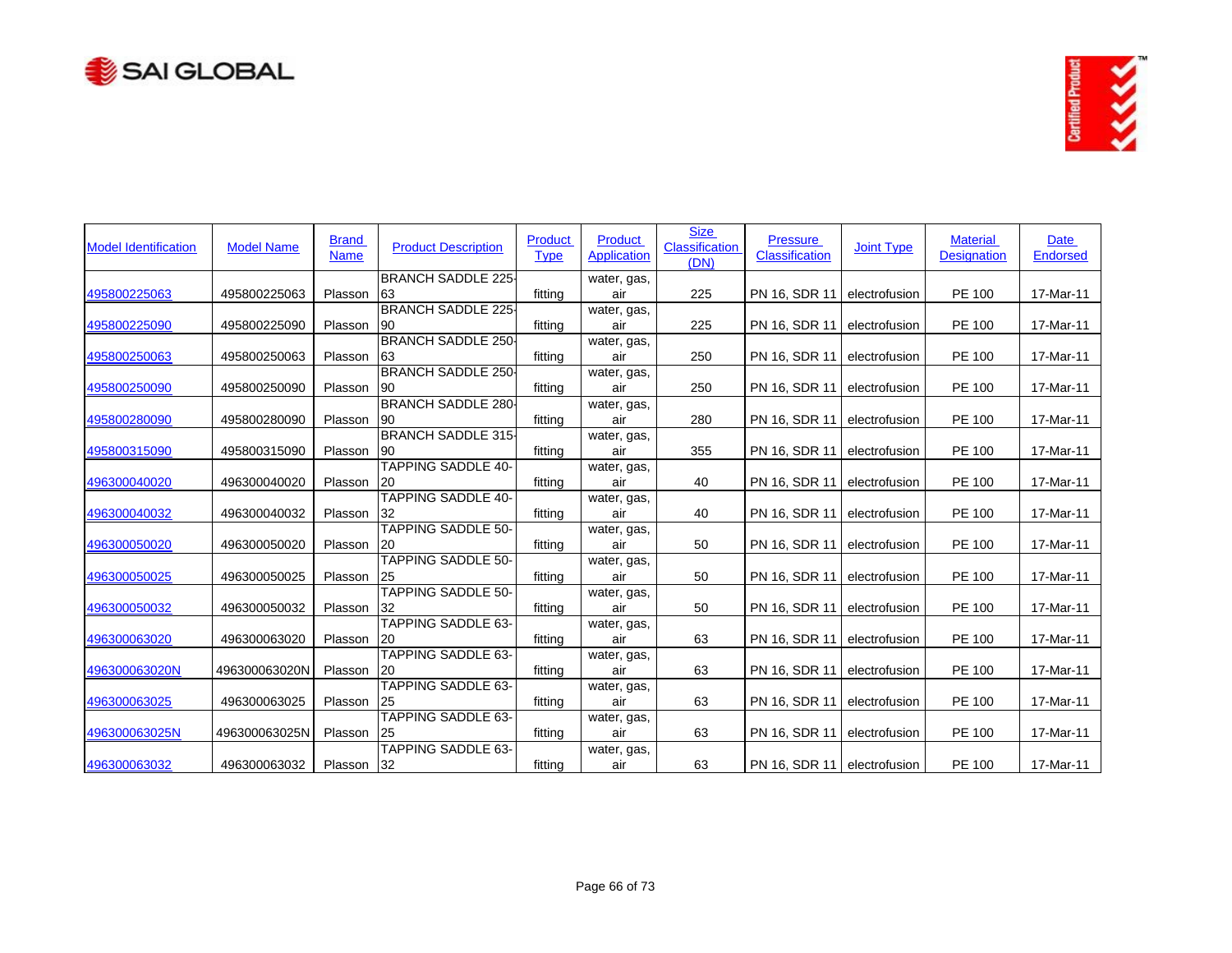



| <b>Model Identification</b> | <b>Model Name</b> | <b>Brand</b><br><b>Name</b> | <b>Product Description</b> | Product<br><b>Type</b> | <b>Product</b><br><b>Application</b> | <b>Size</b><br><b>Classification</b><br>(DN) | <b>Pressure</b><br><b>Classification</b> | <b>Joint Type</b> | <b>Material</b><br><b>Designation</b> | Date<br><b>Endorsed</b> |
|-----------------------------|-------------------|-----------------------------|----------------------------|------------------------|--------------------------------------|----------------------------------------------|------------------------------------------|-------------------|---------------------------------------|-------------------------|
|                             |                   |                             | <b>TAPPING SADDLE 63-</b>  |                        | water, gas,                          |                                              |                                          |                   |                                       |                         |
| 496300063032N               | 496300063032N     | Plasson                     | 32                         | fitting                | air                                  | 63                                           | PN 16, SDR 11                            | electrofusion     | PE 100                                | 17-Mar-11               |
| 496300063040                | 496300063040      | Plasson                     | TAPPING SADDLE 63-<br>40   | fitting                | water, gas,<br>air                   | 63                                           | PN 16, SDR 11                            | electrofusion     | PE 100                                | 17-Mar-11               |
|                             |                   |                             | <b>TAPPING SADDLE 63-</b>  |                        | water, gas,                          |                                              |                                          |                   |                                       |                         |
| 496300063050                | 496300063050      | Plasson                     | <b>50</b>                  | fitting                | air                                  | 63                                           | PN 16, SDR 11                            | electrofusion     | PE 100                                | 17-Mar-11               |
|                             |                   |                             | <b>TAPPING SADDLE 63-</b>  |                        | water, gas,                          |                                              |                                          |                   |                                       |                         |
| 496300063063                | 496300063063      | Plasson                     | 63                         | fitting                | air                                  | 63                                           | PN 16, SDR 11                            | electrofusion     | PE 100                                | 17-Mar-11               |
|                             |                   |                             | <b>TAPPING SADDLE 75-</b>  |                        | water, gas,                          |                                              |                                          |                   |                                       |                         |
| 496300075020                | 496300075020      | Plasson                     | 20                         | fitting                | air                                  | 75                                           | PN 16, SDR 11                            | electrofusion     | PE 100                                | 17-Mar-11               |
|                             |                   |                             | TAPPING SADDLE 75-         |                        | water, gas,                          |                                              |                                          |                   |                                       |                         |
| 496300075032                | 496300075032      | Plasson                     | 32                         | fitting                | air                                  | 75                                           | PN 16, SDR 11                            | electrofusion     | PE 100                                | 17-Mar-11               |
|                             |                   |                             | <b>TAPPING SADDLE 75-</b>  |                        | water, gas,                          |                                              |                                          |                   |                                       |                         |
| 496300075040                | 496300075040      | Plasson                     | <b>40</b>                  | fitting                | air                                  | 75                                           | PN 16, SDR 11                            | electrofusion     | PE 100                                | 17-Mar-11               |
|                             |                   |                             | <b>TAPPING SADDLE 75-</b>  |                        | water, gas,                          |                                              |                                          |                   |                                       |                         |
| 496300075050                | 496300075050      | Plasson                     | 50                         | fitting                | air                                  | 75                                           | PN 16, SDR 11                            | electrofusion     | PE 100                                | 17-Mar-11               |
|                             |                   |                             | <b>TAPPING SADDLE 75-</b>  |                        | water, gas,                          |                                              |                                          |                   |                                       |                         |
| 496300075063                | 496300075063      | Plasson                     | 63                         | fitting                | air                                  | 75                                           | PN 16, SDR 11                            | electrofusion     | PE 100                                | 17-Mar-11               |
|                             |                   |                             | <b>TAPPING SADDLE 90-</b>  |                        | water, gas,                          |                                              |                                          |                   |                                       |                         |
| 496300090020                | 496300090020      | Plasson                     | 120                        | fitting                | air                                  | 90                                           | PN 16, SDR 11                            | electrofusion     | PE 100                                | 17-Mar-11               |
|                             |                   |                             | <b>TAPPING SADDLE 90-</b>  |                        | water, gas,                          |                                              |                                          |                   |                                       |                         |
| 496300090025                | 496300090025      | Plasson                     | 25                         | fitting                | air                                  | 90                                           | PN 16, SDR 11                            | electrofusion     | PE 100                                | 17-Mar-11               |
|                             |                   |                             | <b>TAPPING SADDLE 90-</b>  |                        | water, gas,                          |                                              |                                          |                   |                                       |                         |
| 496300090032                | 496300090032      | Plasson                     | 32                         | fitting                | air                                  | 90                                           | PN 16, SDR 11                            | electrofusion     | PE 100                                | 17-Mar-11               |
|                             |                   |                             | <b>TAPPING SADDLE 90-</b>  |                        | water, gas,                          |                                              |                                          |                   |                                       |                         |
| 496300090040                | 496300090040      | Plasson                     | 40                         | fitting                | air                                  | 90                                           | PN 16, SDR 11                            | electrofusion     | PE 100                                | 17-Mar-11               |
|                             |                   |                             | <b>TAPPING SADDLE 90-</b>  |                        | water, gas,                          |                                              |                                          |                   |                                       |                         |
| 496300090050                | 496300090050      | Plasson                     | - 50                       | fitting                | air                                  | 90                                           | PN 16, SDR 11                            | electrofusion     | PE 100                                | 17-Mar-11               |
|                             |                   |                             | <b>TAPPING SADDLE 90-</b>  |                        | water, gas,                          |                                              |                                          |                   |                                       |                         |
| 496300090063                | 496300090063      | Plasson                     | 63                         | fitting                | air                                  | 90                                           | PN 16, SDR 11                            | electrofusion     | PE 100                                | 17-Mar-11               |
|                             |                   |                             | <b>TAPPING SADDLE</b>      |                        | water, gas,                          |                                              |                                          |                   |                                       |                         |
| 496300110020                | 496300110020      | Plasson                     | 110-20                     | fitting                | air                                  | 110                                          | PN 16, SDR 11 electrofusion              |                   | PE 100                                | 17-Mar-11               |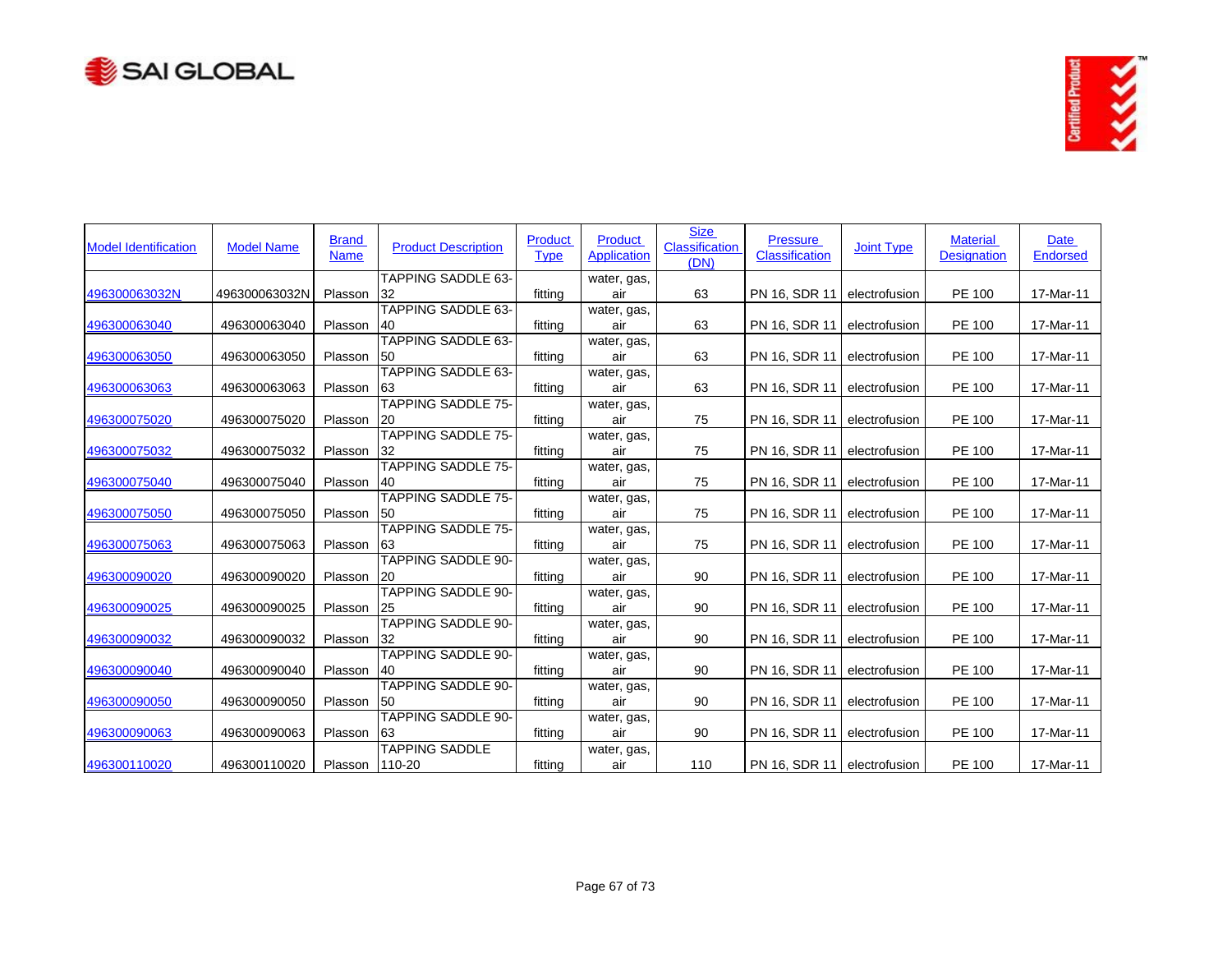



| <b>Model Identification</b> | <b>Model Name</b> | <b>Brand</b><br><b>Name</b> | <b>Product Description</b>      | <b>Product</b><br><b>Type</b> | Product<br><b>Application</b> | <b>Size</b><br><b>Classification</b><br>(DN) | <b>Pressure</b><br><b>Classification</b> | <b>Joint Type</b> | <b>Material</b><br><b>Designation</b> | Date<br>Endorsed |
|-----------------------------|-------------------|-----------------------------|---------------------------------|-------------------------------|-------------------------------|----------------------------------------------|------------------------------------------|-------------------|---------------------------------------|------------------|
|                             |                   |                             | <b>TAPPING SADDLE</b>           |                               | water, gas,                   |                                              |                                          |                   |                                       |                  |
| 496300110032                | 496300110032      | Plasson                     | 110-32                          | fitting                       | air                           | 110                                          | PN 16, SDR 11                            | electrofusion     | PE 100                                | 17-Mar-11        |
| 496300110040                | 496300110040      | Plasson                     | <b>TAPPING SADDLE</b><br>110-40 | fitting                       | water, gas,<br>air            | 110                                          | PN 16, SDR 11                            | electrofusion     | PE 100                                | 17-Mar-11        |
|                             |                   |                             | <b>TAPPING SADDLE</b>           |                               | water, gas,                   |                                              |                                          |                   |                                       |                  |
| 496300110050                | 496300110050      | Plasson                     | 110-50                          | fitting                       | air                           | 110                                          | PN 16, SDR 11                            | electrofusion     | PE 100                                | 17-Mar-11        |
|                             |                   |                             | <b>TAPPING SADDLE</b>           |                               | water, gas,                   |                                              |                                          |                   |                                       |                  |
| 496300110063                | 496300110063      | Plasson                     | 110-63                          | fitting                       | air                           | 110                                          | PN 16, SDR 11                            | electrofusion     | PE 100                                | 17-Mar-11        |
|                             |                   |                             | <b>TAPPING SADDLE</b>           |                               | water, gas,                   |                                              |                                          |                   |                                       |                  |
| 496300125020                | 496300125020      | Plasson                     | 125-20                          | fitting                       | air                           | 125                                          | PN 16, SDR 11                            | electrofusion     | PE 100                                | 17-Mar-11        |
|                             |                   |                             | <b>TAPPING SADDLE</b>           |                               | water, gas,                   |                                              |                                          |                   |                                       |                  |
| 496300125032                | 496300125032      | Plasson                     | 125-32                          | fitting                       | air                           | 125                                          | PN 16, SDR 11                            | electrofusion     | PE 100                                | 17-Mar-11        |
|                             |                   |                             | <b>TAPPING SADDLE</b>           |                               | water, gas,                   |                                              |                                          |                   |                                       |                  |
| 496300125040                | 496300125040      | Plasson                     | 125-40                          | fitting                       | air                           | 125                                          | PN 16, SDR 11                            | electrofusion     | PE 100                                | 17-Mar-11        |
|                             |                   |                             | <b>TAPPING SADDLE</b>           |                               | water, gas,                   |                                              |                                          |                   |                                       |                  |
| 496300125050                | 496300125050      | Plasson                     | 125-50                          | fitting                       | air                           | 125                                          | PN 16, SDR 11                            | electrofusion     | PE 100                                | 17-Mar-11        |
|                             |                   |                             | <b>TAPPING SADDLE</b>           |                               | water, gas,                   |                                              |                                          |                   |                                       |                  |
| 496300125063                | 496300125063      | Plasson                     | 125-63                          | fitting                       | air                           | 125                                          | PN 16, SDR 11                            | electrofusion     | PE 100                                | 17-Mar-11        |
|                             |                   |                             | <b>TAPPING SADDLE</b>           |                               | water, gas,                   |                                              |                                          |                   |                                       |                  |
| 496300140020                | 496300140020      | Plasson                     | 140-20                          | fitting                       | air                           | 140                                          | PN 16, SDR 11                            | electrofusion     | PE 100                                | 17-Mar-11        |
|                             |                   |                             | <b>TAPPING SADDLE</b>           |                               | water, gas,                   |                                              |                                          |                   |                                       |                  |
| 496300140032                | 496300140032      | Plasson                     | 140-32                          | fitting                       | air                           | 140                                          | PN 16, SDR 11                            | electrofusion     | PE 100                                | 17-Mar-11        |
|                             |                   |                             | <b>TAPPING SADDLE</b>           |                               | water, gas,                   |                                              |                                          |                   |                                       |                  |
| 496300140040                | 496300140040      | Plasson                     | 140-40                          | fitting                       | air                           | 140                                          | PN 16, SDR 11                            | electrofusion     | PE 100                                | 17-Mar-11        |
|                             |                   |                             | <b>TAPPING SADDLE</b>           |                               | water, gas,                   |                                              |                                          |                   |                                       |                  |
| 496300140050                | 496300140050      | Plasson                     | 140-50                          | fitting                       | air                           | 140                                          | PN 16, SDR 11                            | electrofusion     | PE 100                                | 17-Mar-11        |
|                             |                   |                             | <b>TAPPING SADDLE</b>           |                               | water, gas,                   |                                              |                                          |                   |                                       |                  |
| 496300140063                | 496300140063      | Plasson                     | 140-63                          | fitting                       | air                           | 140                                          | PN 16, SDR 11                            | electrofusion     | PE 100                                | 17-Mar-11        |
|                             |                   |                             | <b>TAPPING SADDLE</b>           |                               | water, gas,                   |                                              |                                          |                   |                                       |                  |
| 496300160020                | 496300160020      | Plasson                     | 160-20                          | fitting                       | air                           | 160                                          | PN 16, SDR 11                            | electrofusion     | PE 100                                | 17-Mar-11        |
|                             |                   |                             | <b>TAPPING SADDLE</b>           |                               | water, gas,                   |                                              |                                          |                   |                                       |                  |
| 496300160032                | 496300160032      | Plasson 160-32              |                                 | fitting                       | air                           | 160                                          | PN 16, SDR 11   electrofusion            |                   | PE 100                                | 17-Mar-11        |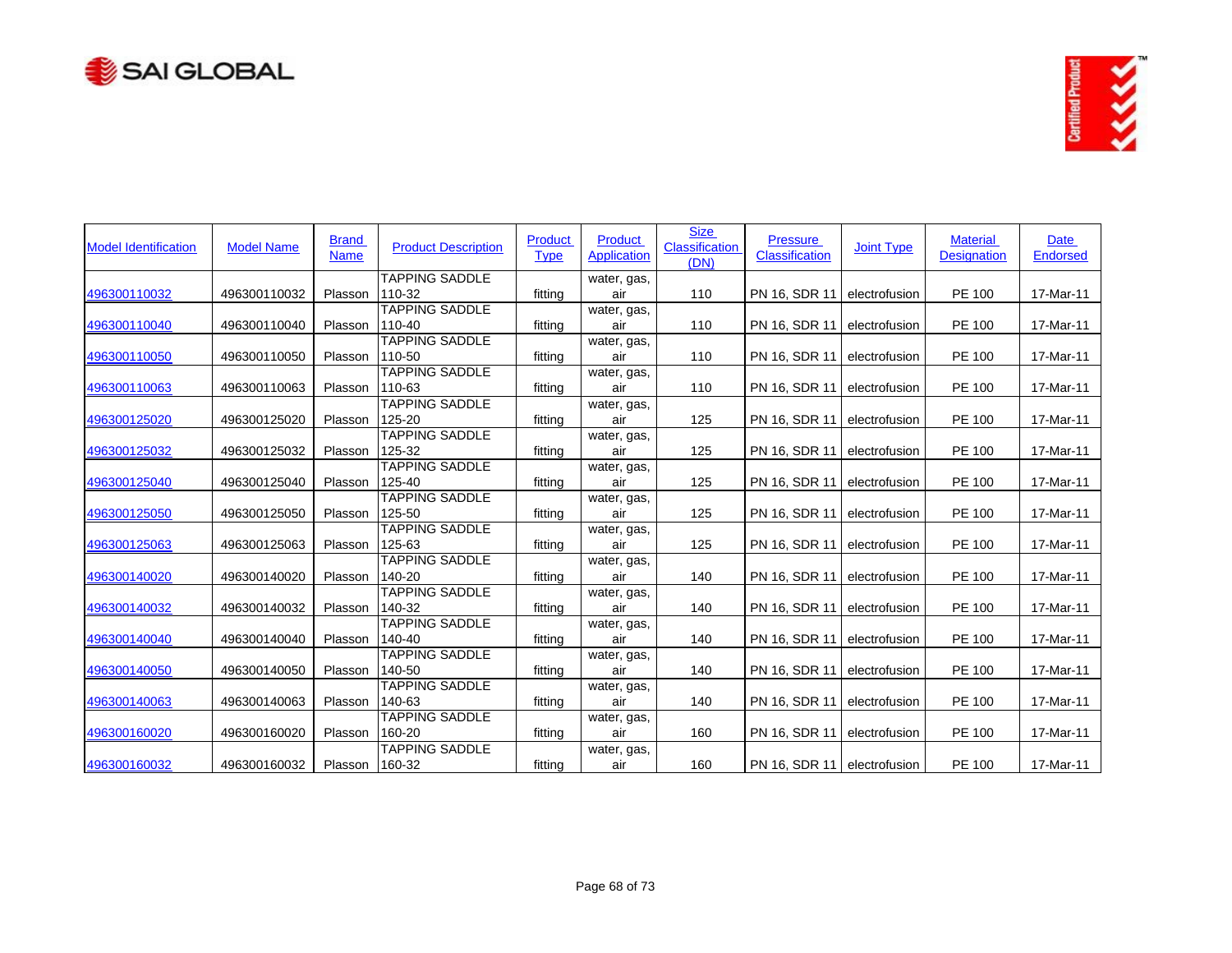



| <b>Model Identification</b> | <b>Model Name</b> | <b>Brand</b><br><b>Name</b> | <b>Product Description</b>      | Product<br><b>Type</b> | Product<br><b>Application</b> | <b>Size</b><br><b>Classification</b><br>(DN) | <b>Pressure</b><br><b>Classification</b> | <b>Joint Type</b> | <b>Material</b><br><b>Designation</b> | Date<br><b>Endorsed</b> |
|-----------------------------|-------------------|-----------------------------|---------------------------------|------------------------|-------------------------------|----------------------------------------------|------------------------------------------|-------------------|---------------------------------------|-------------------------|
|                             |                   |                             | <b>TAPPING SADDLE</b>           |                        | water, gas,                   |                                              |                                          |                   |                                       |                         |
| 496300160040                | 496300160040      | Plasson                     | 160-40                          | fitting                | air                           | 160                                          | PN 16, SDR 11                            | electrofusion     | PE 100                                | 17-Mar-11               |
| 496300160050                | 496300160050      | Plasson                     | <b>TAPPING SADDLE</b><br>160-50 | fitting                | water, gas,<br>air            | 160                                          | PN 16, SDR 11                            | electrofusion     | PE 100                                | 17-Mar-11               |
|                             |                   |                             | <b>TAPPING SADDLE</b>           |                        |                               |                                              |                                          |                   |                                       |                         |
| 496300160063                | 496300160063      | Plasson                     | 160-63                          | fitting                | water, gas,<br>air            | 160                                          | PN 16, SDR 11                            | electrofusion     | PE 100                                | 17-Mar-11               |
|                             |                   |                             | <b>TAPPING SADDLE</b>           |                        | water, gas,                   |                                              |                                          |                   |                                       |                         |
| 496300180020                | 496300180020      | Plasson                     | 180-20                          | fitting                | air                           | 180                                          | PN 16, SDR 11                            | electrofusion     | PE 100                                | 17-Mar-11               |
|                             |                   |                             | <b>TAPPING SADDLE</b>           |                        | water, gas,                   |                                              |                                          |                   |                                       |                         |
| 496300180032                | 496300180032      | Plasson                     | 180-32                          | fitting                | air                           | 180                                          | PN 16, SDR 11                            | electrofusion     | PE 100                                | 17-Mar-11               |
|                             |                   |                             | <b>TAPPING SADDLE</b>           |                        | water, gas,                   |                                              |                                          |                   |                                       |                         |
| 496300180040                | 496300180040      | Plasson                     | 180-40                          | fitting                | air                           | 180                                          | PN 16, SDR 11                            | electrofusion     | PE 100                                | 17-Mar-11               |
|                             |                   |                             | <b>TAPPING SADDLE</b>           |                        | water, gas,                   |                                              |                                          |                   |                                       |                         |
| 496300180050                | 496300180050      | Plasson                     | 180-50                          | fitting                | air                           | 180                                          | PN 16, SDR 11                            | electrofusion     | PE 100                                | 17-Mar-11               |
|                             |                   |                             | <b>TAPPING SADDLE</b>           |                        | water, gas,                   |                                              |                                          |                   |                                       |                         |
| 496300180063                | 496300180063      | Plasson                     | 180-63                          | fitting                | air                           | 180                                          | PN 16, SDR 11                            | electrofusion     | PE 100                                | 17-Mar-11               |
|                             |                   |                             | <b>TAPPING SADDLE</b>           |                        | water, gas,                   |                                              |                                          |                   |                                       |                         |
| 496300200020                | 496300200020      | Plasson                     | 200-20                          | fitting                | air                           | 200                                          | PN 16, SDR 11                            | electrofusion     | PE 100                                | 17-Mar-11               |
|                             |                   |                             | <b>TAPPING SADDLE</b>           |                        | water, gas,                   |                                              |                                          |                   |                                       |                         |
| 496300200032                | 496300200032      | Plasson                     | 200-32                          | fitting                | air                           | 200                                          | PN 16, SDR 11                            | electrofusion     | PE 100                                | 17-Mar-11               |
|                             |                   |                             | <b>TAPPING SADDLE</b>           |                        | water, gas,                   |                                              |                                          |                   |                                       |                         |
| 496300200040                | 496300200040      | Plasson                     | 200-40                          | fitting                | air                           | 200                                          | PN 16, SDR 11                            | electrofusion     | PE 100                                | 17-Mar-11               |
|                             |                   |                             | <b>TAPPING SADDLE</b>           |                        | water, gas,                   |                                              |                                          |                   |                                       |                         |
| 496300200050                | 496300200050      | Plasson                     | 200-50                          | fitting                | air                           | 200                                          | PN 16, SDR 11                            | electrofusion     | PE 100                                | 17-Mar-11               |
|                             |                   |                             | <b>TAPPING SADDLE</b>           |                        | water, gas,                   |                                              |                                          |                   |                                       |                         |
| 496300200063                | 496300200063      | Plasson                     | 200-63                          | fitting                | air                           | 200                                          | PN 16, SDR 11                            | electrofusion     | PE 100                                | 17-Mar-11               |
|                             |                   |                             | <b>TAPPING SADDLE</b>           |                        | water, gas,                   |                                              |                                          |                   |                                       |                         |
| 496300225020                | 496300225020      | Plasson                     | 225-20                          | fitting                | air                           | 225                                          | PN 16, SDR 11                            | electrofusion     | PE 100                                | 17-Mar-11               |
|                             |                   |                             | <b>TAPPING SADDLE</b>           |                        | water, gas,                   |                                              |                                          |                   |                                       |                         |
| 496300225032                | 496300225032      | Plasson                     | 225-32                          | fitting                | air                           | 225                                          | PN 16, SDR 11                            | electrofusion     | PE 100                                | 17-Mar-11               |
|                             |                   |                             | <b>TAPPING SADDLE</b>           |                        | water, gas,                   |                                              |                                          |                   |                                       |                         |
| 496300225040                | 496300225040      | Plasson 225-40              |                                 | fitting                | air                           | 225                                          | PN 16, SDR 11 electrofusion              |                   | PE 100                                | 17-Mar-11               |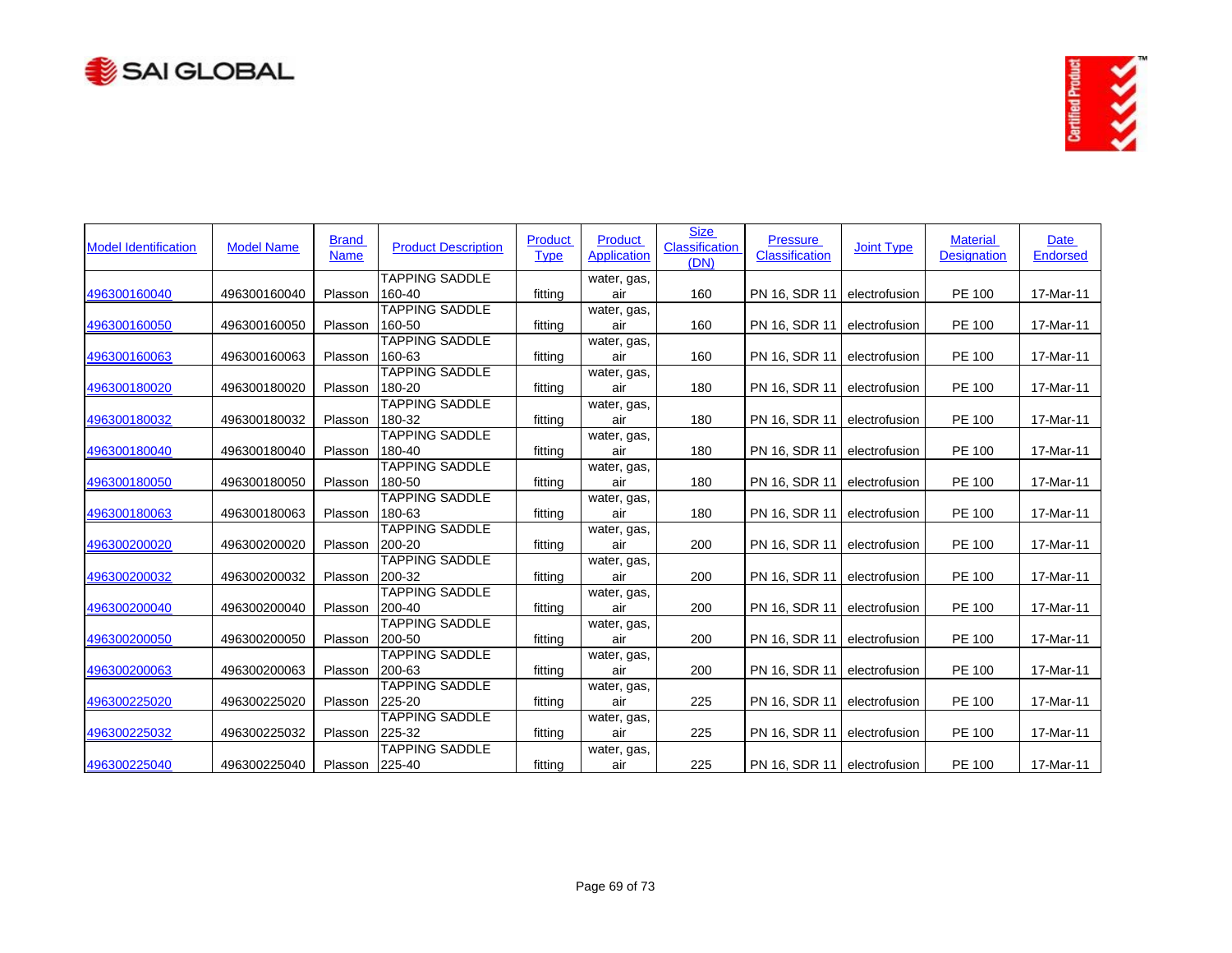



| <b>Model Identification</b> | <b>Model Name</b> | <b>Brand</b><br><b>Name</b> | <b>Product Description</b>            | Product<br><b>Type</b> | Product<br><b>Application</b> | <b>Size</b><br><b>Classification</b><br>(DN) | <b>Pressure</b><br><b>Classification</b> | <b>Joint Type</b> | <b>Material</b><br><b>Designation</b> | <b>Date</b><br><b>Endorsed</b> |
|-----------------------------|-------------------|-----------------------------|---------------------------------------|------------------------|-------------------------------|----------------------------------------------|------------------------------------------|-------------------|---------------------------------------|--------------------------------|
|                             |                   |                             | <b>TAPPING SADDLE</b>                 |                        | water, gas,                   |                                              |                                          |                   |                                       |                                |
| 496300225050                | 496300225050      | Plasson                     | 225-50                                | fitting                | air                           | 225                                          | PN 16, SDR 11                            | electrofusion     | PE 100                                | 17-Mar-11                      |
|                             |                   |                             | <b>TAPPING SADDLE</b>                 |                        | water, gas,                   |                                              |                                          |                   |                                       |                                |
| 496300225063                | 496300225063      | Plasson                     | 225-63                                | fitting                | air                           | 225                                          | PN 16, SDR 11                            | electrofusion     | <b>PE 100</b>                         | 17-Mar-11                      |
| 496300250020                | 496300250020      | Plasson                     | <b>TAPPING SADDLE</b><br>250-20       | fitting                | water, gas,<br>air            | 250                                          | PN 16, SDR 11                            | electrofusion     | PE 100                                | 17-Mar-11                      |
|                             |                   |                             | <b>TAPPING SADDLE</b>                 |                        |                               |                                              |                                          |                   |                                       |                                |
| 496300250032                | 496300250032      | Plasson                     | 250-32                                | fitting                | water, gas,<br>air            | 250                                          | PN 16, SDR 11                            | electrofusion     | PE 100                                | 17-Mar-11                      |
|                             |                   |                             | <b>TAPPING SADDLE</b>                 |                        | water, gas,                   |                                              |                                          |                   |                                       |                                |
| 496300250040                | 496300250040      | Plasson                     | 250-40                                | fitting                | air                           | 250                                          | PN 16, SDR 11                            | electrofusion     | PE 100                                | 17-Mar-11                      |
|                             |                   |                             | <b>TAPPING SADDLE</b>                 |                        | water, gas,                   |                                              |                                          |                   |                                       |                                |
| 496300250050                | 496300250050      | Plasson                     | 250-50                                | fitting                | air                           | 250                                          | PN 16, SDR 11                            | electrofusion     | <b>PE 100</b>                         | 17-Mar-11                      |
|                             |                   |                             | <b>TAPPING SADDLE</b>                 |                        | water, gas,                   |                                              |                                          |                   |                                       |                                |
| 496300250063                | 496300250063      | Plasson                     | 250-63                                | fitting                | air                           | 250                                          | PN 16, SDR 11                            | electrofusion     | PE 100                                | 17-Mar-11                      |
|                             |                   |                             | <b>BALLOON SADDLE 90-</b>             |                        | water, gas,                   |                                              |                                          |                   |                                       |                                |
| 496800090025                | 496800090025      | Plasson                     | 2.1/2"                                | fitting                | air                           | 90                                           | PN 16, SDR 11                            | electrofusion     | PE 100                                | 17-Mar-11                      |
|                             |                   |                             | <b>BALLOON SADDLE</b>                 |                        | water, gas,                   |                                              |                                          |                   |                                       |                                |
| 496800110025                | 496800110025      | Plasson                     | 110-2.1/2"                            | fitting                | air                           | 110                                          | PN 16, SDR 11                            | electrofusion     | PE 100                                | 17-Mar-11                      |
|                             |                   |                             | <b>BALLOON SADDLE</b>                 |                        | water, gas,                   |                                              |                                          |                   |                                       |                                |
| 496800125025                | 496800125025      | Plasson                     | 125-2.1/2"                            | fitting                | air                           | 125                                          | PN 16, SDR 11                            | electrofusion     | PE 100                                | 17-Mar-11                      |
|                             |                   |                             | <b>BALLOON SADDLE</b>                 |                        | water, gas,                   |                                              |                                          |                   |                                       |                                |
| 496800160025                | 496800160025      | Plasson                     | $160 - 2.1"$<br><b>BALLOON SADDLE</b> | fitting                | air                           | 160                                          | PN 16, SDR 11                            | electrofusion     | PE 100                                | 17-Mar-11                      |
| 496800180025                | 496800180025      | Plasson                     | 180-2.1/2"                            | fitting                | water, gas,<br>air            | 180                                          | PN 16, SDR 11                            | electrofusion     | PE 100                                | 17-Mar-11                      |
|                             |                   |                             | <b>BALLOON SADDLE</b>                 |                        | water, gas,                   |                                              |                                          |                   |                                       |                                |
| 496800200025                | 496800200025      | Plasson                     | 200-2.1/2"                            | fitting                | air                           | 200                                          | PN 16, SDR 11                            | electrofusion     | PE 100                                | 17-Mar-11                      |
|                             |                   |                             | <b>BALLOON SADDLE</b>                 |                        | water, gas,                   |                                              |                                          |                   |                                       |                                |
| 496800225025                | 496800225025      | Plasson                     | 225-2.1/2"                            | fitting                | air                           | 225                                          | PN 16, SDR 11                            | electrofusion     | PE 100                                | 17-Mar-11                      |
|                             |                   |                             | <b>BALLOON SADDLE</b>                 |                        | water, gas,                   |                                              |                                          |                   |                                       |                                |
| 496800250025                | 496800250025      | Plasson                     | 250-2".1/2"                           | fitting                | air                           | 250                                          | PN 16, SDR 11                            | electrofusion     | PE 100                                | 17-Mar-11                      |
|                             |                   |                             | PE MALE                               |                        |                               |                                              |                                          |                   |                                       |                                |
|                             |                   |                             | TRANSITION 90°                        |                        | water, gas,                   |                                              |                                          |                   |                                       |                                |
| 497500025007                | 497500025007      | Plasson                     | <b>ELBOW 25-3/4"</b>                  | fittina                | air                           | 25                                           | PN 16, SDR 11   electrofusion            |                   | PE 100                                | 17-Mar-11                      |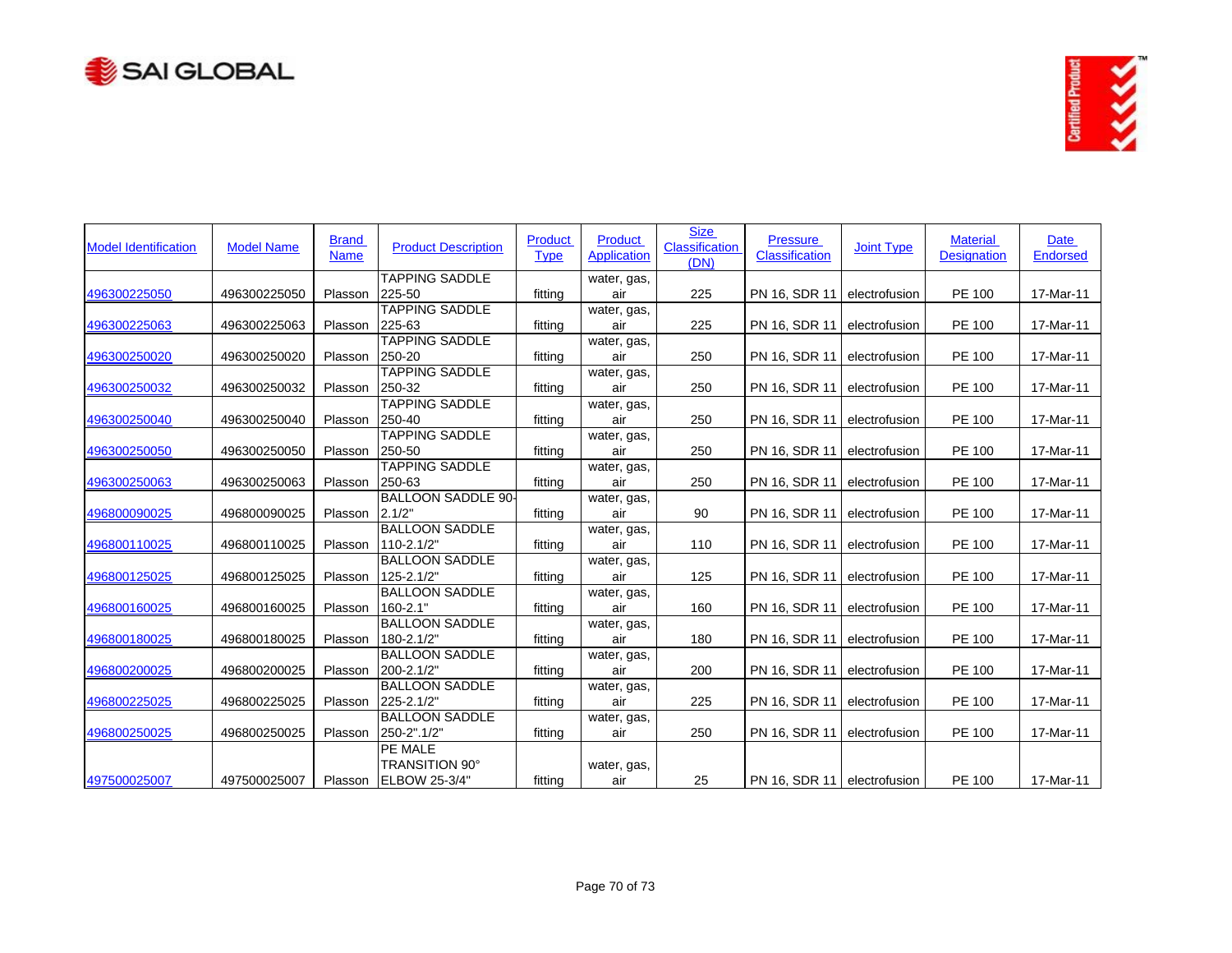



| <b>Model Identification</b> | <b>Model Name</b> | <b>Brand</b><br><b>Name</b> | <b>Product Description</b>               | Product<br><b>Type</b> | <b>Product</b><br><b>Application</b> | <b>Size</b><br><b>Classification</b><br>(DN) | <b>Pressure</b><br><b>Classification</b> | <b>Joint Type</b> | <b>Material</b><br><b>Designation</b> | Date<br><b>Endorsed</b> |
|-----------------------------|-------------------|-----------------------------|------------------------------------------|------------------------|--------------------------------------|----------------------------------------------|------------------------------------------|-------------------|---------------------------------------|-------------------------|
|                             |                   |                             | PE MALE                                  |                        |                                      |                                              |                                          |                   |                                       |                         |
|                             |                   |                             | <b>TRANSITION 90°</b>                    |                        | water, gas,                          |                                              |                                          |                   |                                       |                         |
| 497500032010                | 497500025007      | Plasson                     | <b>ELBOW 32-1"</b><br>PE MALE            | fitting                | air                                  | 32                                           | PN 16, SDR 11                            | electrofusion     | PE 100                                | 17-Mar-11               |
|                             |                   |                             |                                          |                        |                                      |                                              |                                          |                   |                                       |                         |
|                             | 497500025007      | Plasson                     | TRANSITION 90°<br>ELBOW 40-1"            | fittina                | water, gas,<br>air                   | 40                                           | PN 16, SDR 11                            | electrofusion     | PE 100                                | 17-Mar-11               |
| 497500040010                |                   |                             | <b>PE MALE</b>                           |                        |                                      |                                              |                                          |                   |                                       |                         |
|                             |                   |                             |                                          |                        |                                      |                                              |                                          |                   |                                       |                         |
|                             |                   |                             | <b>TRANSITION 90°</b>                    |                        | water, gas,                          |                                              |                                          |                   |                                       |                         |
| 497500040013                | 497500025007      | Plasson                     | ELBOW 40-1.1/4"                          | fitting                | air                                  | 40                                           | PN 16, SDR 11                            | electrofusion     | PE 100                                | 17-Mar-11               |
|                             |                   |                             | PE MALE                                  |                        |                                      |                                              |                                          |                   |                                       |                         |
|                             |                   | Plasson                     | <b>TRANSITION 90°</b><br>ELBOW 40-1.1/2" |                        | water, gas,                          |                                              | PN 16, SDR 11                            |                   | PE 100                                | 17-Mar-11               |
| 497500040015                | 497500025007      |                             | PE MALE                                  | fitting                | air                                  | 40                                           |                                          | electrofusion     |                                       |                         |
|                             |                   |                             | <b>TRANSITION 90°</b>                    |                        |                                      |                                              |                                          |                   |                                       |                         |
|                             |                   | Plasson                     | ELBOW 50-1.1/2"                          |                        | water, gas,                          |                                              |                                          |                   | PE 100                                |                         |
| 497500050015                | 497500025007      |                             | <b>PE MALE</b>                           | fitting                | air                                  | 50                                           | PN 16, SDR 11                            | electrofusion     |                                       | 17-Mar-11               |
|                             |                   |                             | <b>TRANSITION 90°</b>                    |                        |                                      |                                              |                                          |                   |                                       |                         |
|                             |                   |                             |                                          |                        | water, gas,                          |                                              |                                          |                   |                                       |                         |
| 497500063015                | 497500025007      | Plasson                     | ELBOW 63-1.1/2"                          | fitting                | air                                  | 63                                           | PN 16, SDR 11                            | electrofusion     | PE 100                                | 17-Mar-11               |
|                             |                   |                             | PE MALE                                  |                        |                                      |                                              |                                          |                   |                                       |                         |
|                             |                   |                             | <b>TRANSITION 90°</b>                    |                        | water, gas,                          |                                              |                                          |                   |                                       |                         |
| 497500063020                | 497500025007      | Plasson                     | ELBOW 63-2"                              | fitting                | air                                  | 63                                           | PN 16, SDR 11                            | electrofusion     | PE 100                                | 17-Mar-11               |
|                             |                   |                             | <b>PE MALE</b>                           |                        |                                      |                                              |                                          |                   |                                       |                         |
|                             |                   |                             | <b>TRANSITION 45°</b>                    |                        | water, gas,                          |                                              |                                          |                   |                                       |                         |
| 497600032010                | 497500025007      | Plasson                     | <b>ELBOW 32-1"</b>                       | fitting                | air                                  | 32                                           | PN 16, SDR 11                            | electrofusion     | PE 100                                | 17-Mar-11               |
|                             |                   |                             | PE MALE                                  |                        |                                      |                                              |                                          |                   |                                       |                         |
|                             |                   |                             | TRANSITION 45°                           |                        | water, gas,                          |                                              |                                          |                   |                                       |                         |
| 497600040010                | 497500025007      | Plasson                     | ELBOW 40-1"                              | fitting                | air                                  | 40                                           | PN 16, SDR 11                            | electrofusion     | PE 100                                | 17-Mar-11               |
|                             |                   |                             | PE MALE                                  |                        |                                      |                                              |                                          |                   |                                       |                         |
|                             |                   |                             | <b>TRANSITION 45°</b>                    |                        | water, gas,                          |                                              |                                          |                   |                                       |                         |
| 497600040013                | 497500025007      | Plasson                     | ELBOW 40-1.1/4"                          | fitting                | air                                  | 40                                           | PN 16, SDR 11                            | electrofusion     | PE 100                                | 17-Mar-11               |
|                             |                   |                             | <b>PE MALE</b>                           |                        |                                      |                                              |                                          |                   |                                       |                         |
|                             |                   |                             | <b>TRANSITION 45°</b>                    |                        | water, gas,                          |                                              |                                          |                   |                                       |                         |
| 497600040015                | 497500025007      |                             | Plasson ELBOW 40-1.1/2"                  | fitting                | air                                  | 40                                           | PN 16, SDR 11 electrofusion              |                   | PE 100                                | 17-Mar-11               |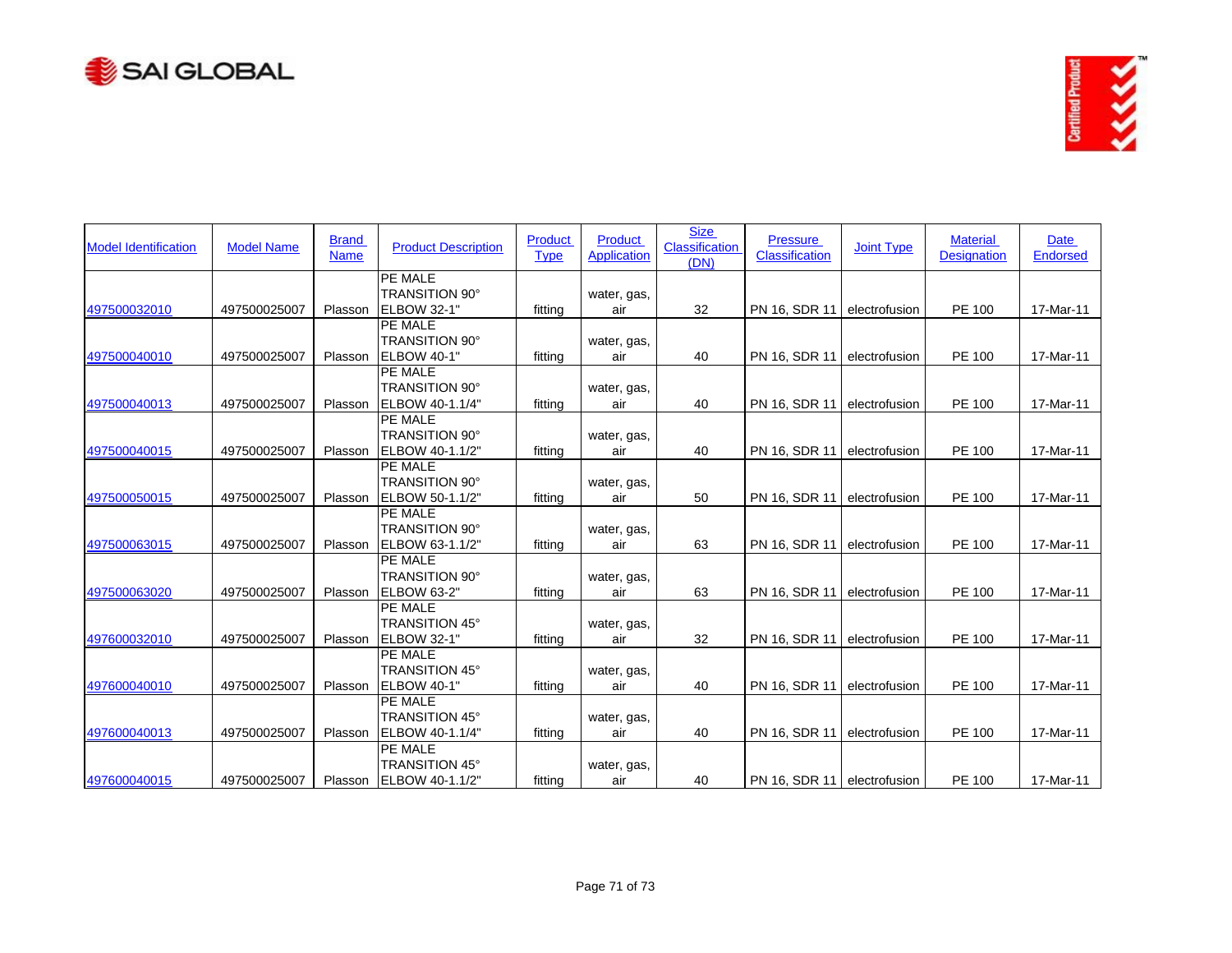



| <b>Model Identification</b> | <b>Model Name</b> | <b>Brand</b><br><b>Name</b> | <b>Product Description</b>                                          | Product<br><b>Type</b> | <b>Product</b><br><b>Application</b> | <b>Size</b><br><b>Classification</b><br>(DN) | <b>Pressure</b><br><b>Classification</b> | <b>Joint Type</b> | <b>Material</b><br><b>Designation</b> | <b>Date</b><br>Endorsed |
|-----------------------------|-------------------|-----------------------------|---------------------------------------------------------------------|------------------------|--------------------------------------|----------------------------------------------|------------------------------------------|-------------------|---------------------------------------|-------------------------|
| 497600050015                | 497500025007      | Plasson                     | PE MALE<br>TRANSITION 45°<br>ELBOW 50-1.1/2"                        | fitting                | water, gas,<br>air                   | 50                                           | PN 16, SDR 11                            | electrofusion     | PE 100                                | 17-Mar-11               |
|                             |                   |                             | PE MALE<br>TRANSITION 45°                                           |                        | water, gas,                          |                                              |                                          |                   |                                       |                         |
| 497600063015                | 497500025007      | Plasson                     | ELBOW 63-1.1/2"<br>PE MALE                                          | fitting                | air                                  | 63                                           | PN 16, SDR 11                            | electrofusion     | PE 100                                | 17-Mar-11               |
| 497600063020                | 497500025007      | Plasson                     | <b>TRANSITION 45°</b><br>ELBOW 63-2"                                | fitting                | water, gas,<br>air                   | 63                                           | PN 16, SDR 11                            | electrofusion     | PE 100                                | 17-Mar-11               |
| 497700063                   | 497500025007      | Plasson                     | PE CAST IRON<br><b>FLANGE TRANSITION</b><br>COUPLER 63-50           | fitting                | water, gas,<br>air                   | 63                                           | PN 16, SDR 11                            | electrofusion     | PE 100                                | 17-Mar-11               |
| 497700090                   | 497500025007      | Plasson                     | PE CAST IRON<br><b>FLANGE TRANSITION</b><br>COUPLER 90-80           | fitting                | water, gas,<br>air                   | 90                                           | PN 16, SDR 11                            | electrofusion     | PE 100                                | 17-Mar-11               |
| 497700110                   | 497500025007      | Plasson                     | PE CAST IRON<br><b>FLANGE TRANSITION</b><br><b>COUPLER 110-100</b>  | fitting                | water, gas,<br>air                   | 110                                          | PN 16, SDR 11                            | electrofusion     | PE 100                                | 17-Mar-11               |
| 497700125                   | 497500025007      | Plasson                     | PE CAST IRON<br><b>FLANGE TRANSITION</b><br>COUPLER 125-100         | fitting                | water, gas,<br>air                   | 125                                          | PN 16, SDR 11                            | electrofusion     | PE 100                                | 17-Mar-11               |
| 497700160                   | 497500025007      | Plasson                     | PE CAST IRON<br><b>FLANGE TRANSITION</b><br>COUPLER 160-150         | fitting                | water, gas,<br>air                   | 160                                          | PN 16, SDR 11                            | electrofusion     | PE 100                                | 17-Mar-11               |
| 497700180                   | 497500025007      |                             | PE CAST IRON<br><b>FLANGE TRANSITION</b><br>Plasson COUPLER 180-150 | fitting                | water, gas,<br>air                   | 180                                          | PN 16, SDR 11   electrofusion            |                   | <b>PE 100</b>                         | 17-Mar-11               |